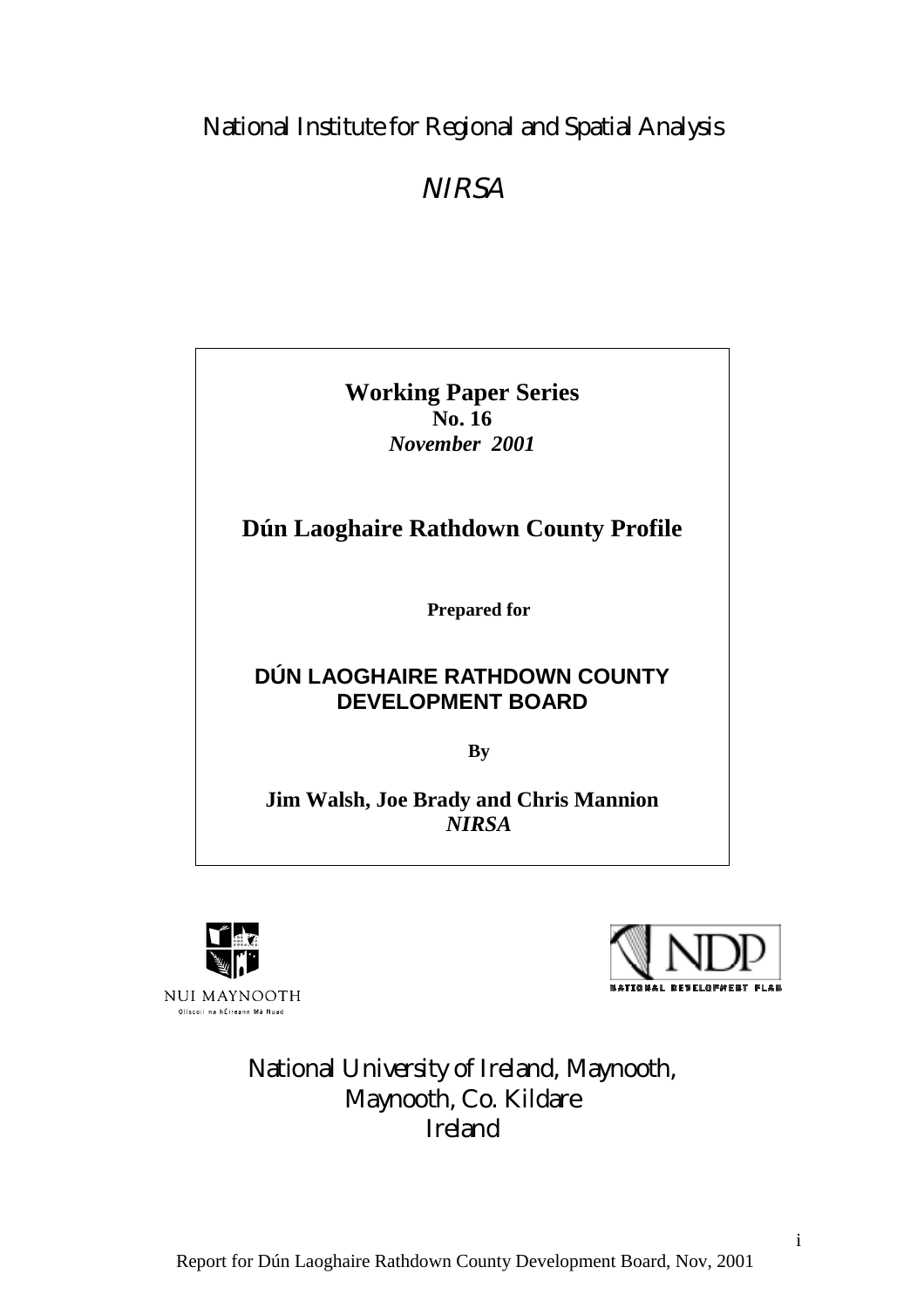# <span id="page-1-0"></span>**Dún Laoghaire Rathdown County Profile**

**Prepared for**

# **DÚN LAOGHAIRE RATHDOWN COUNTY DEVELOPMENT BOARD**

**By**

## **THE NATIONAL INSTITUTE FOR REGIONAL AND SPATIAL ANALYSIS (NIRSA)**

## **NUI MAYNOOTH**

i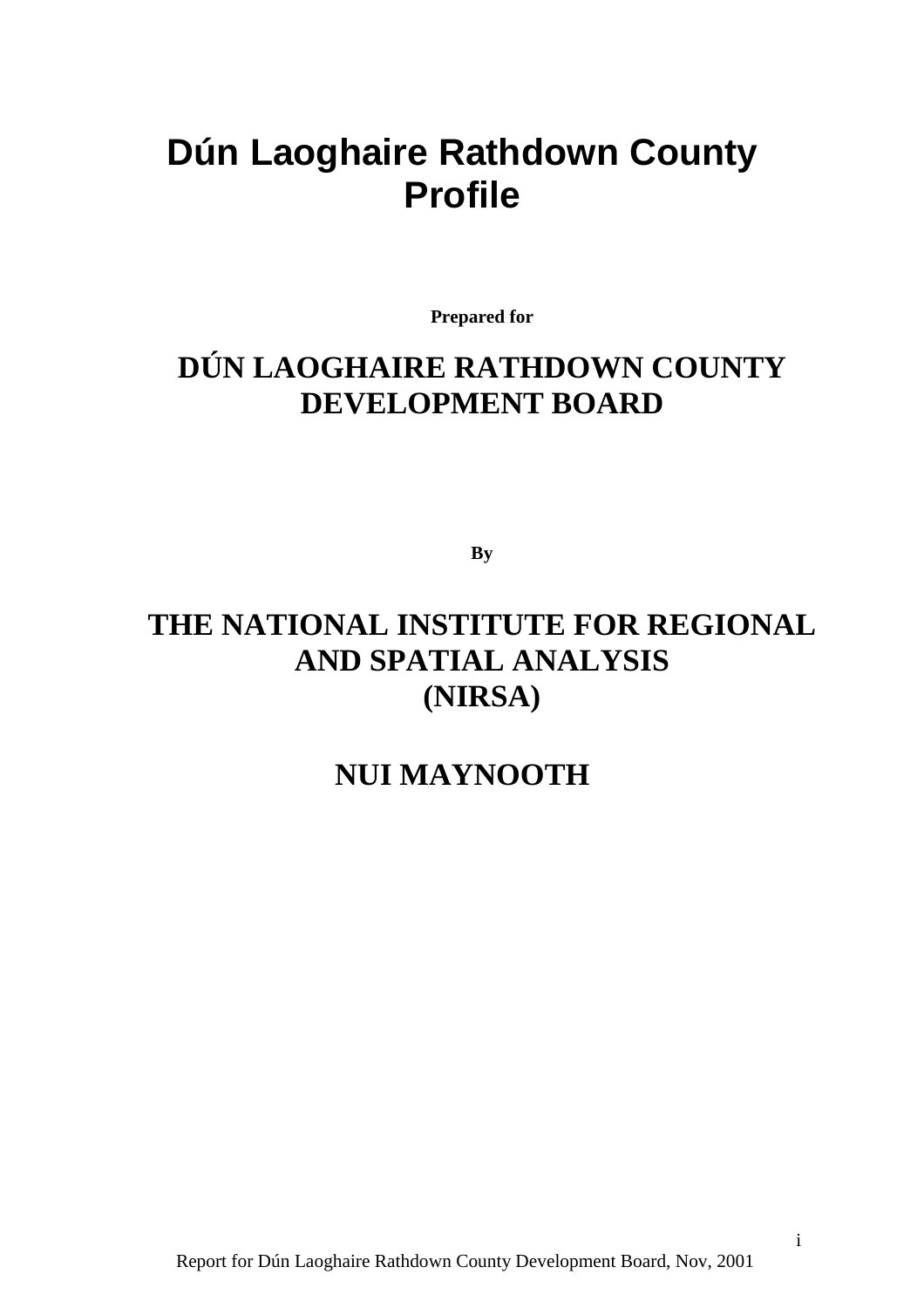## **Foreword**

<span id="page-2-0"></span>**Chapter 1** introduces the aims of the report and outlines the role Dublin City has on both a regional and national level.

**Chapter 2** has a brief description of the physical landscape together with some pertinent facts required by the Shared Vision Project. The distribution and location of the physical heritage of Dún Laoghaire with regard to Archaeological Sites & National Monuments, National Heritage Areas and Special Areas of Conservation are also detailed in this chapter.

**Chapter 3** is a Classification of socio-economic areas in Dún Laoghaire and County Dublin or Greater Dublin Area using primarily data from the 1996 Census of Population. In addition 'a **typology'** of Dún Laoghaire Rathdown and the Greater Dublin Area is given using the census of population statistics.

**Chapter 4** has 3 main categories and is devoted to describing the tourism, retail and industry.

**Chapter 5** is a summary of the infrastructure of Dún Laoghaire Rathdown County with sections on transport, environmental infrastructure, housing, IT, and energy.

**Chapter 6** is devoted to Public Service Provision and is divided into health, education & training and safety & security.

**Chapter 7** includes sections on culture and recreation.

**Chapter 8** is devoted to local development.

**Summary** of emerging issues.

**Appendices Sources**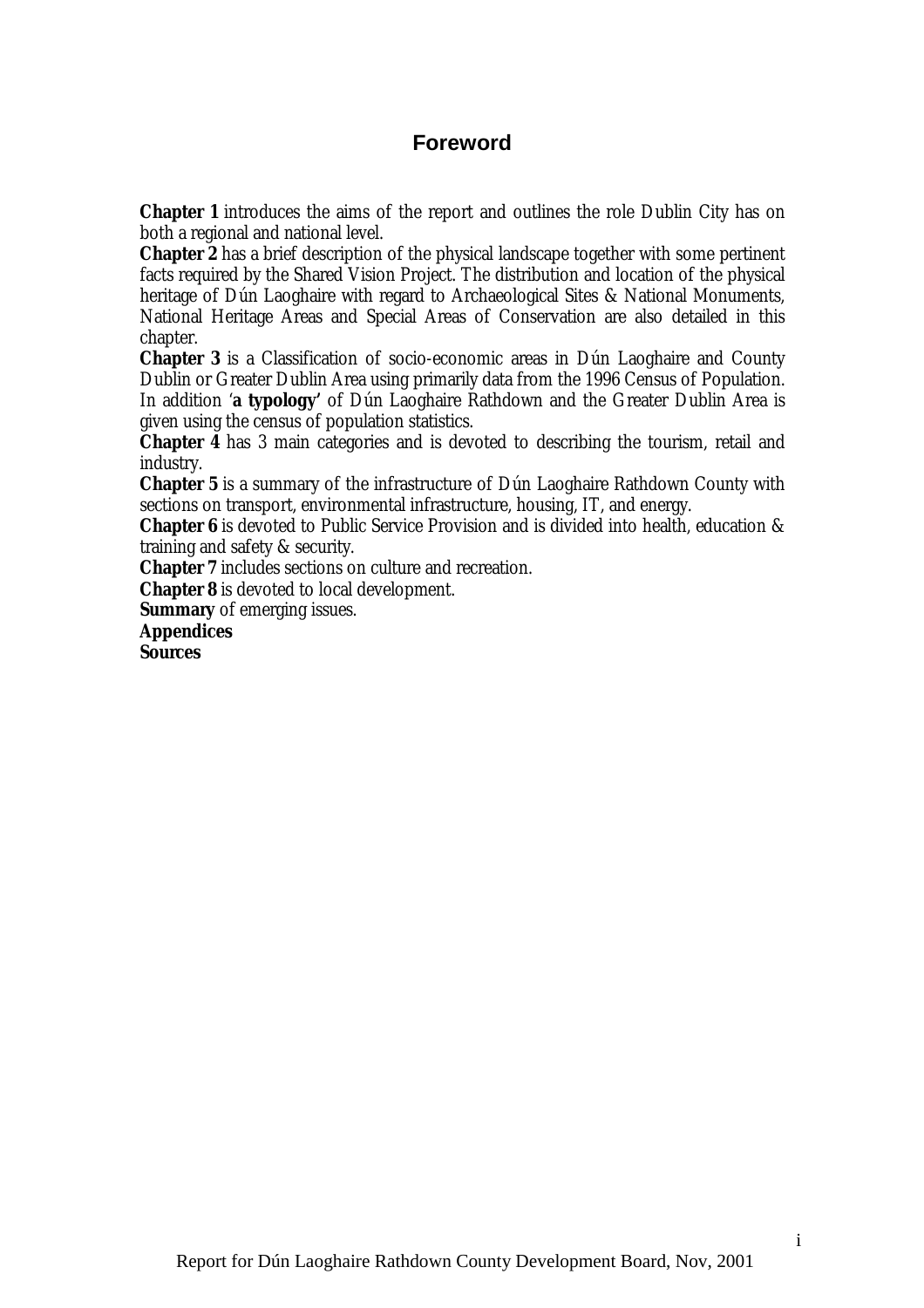| 4.3.1 Dún Laoghaire Rathdown County Enterprise Board (Awaiting Data) 34 |  |
|-------------------------------------------------------------------------|--|
|                                                                         |  |
|                                                                         |  |
|                                                                         |  |
|                                                                         |  |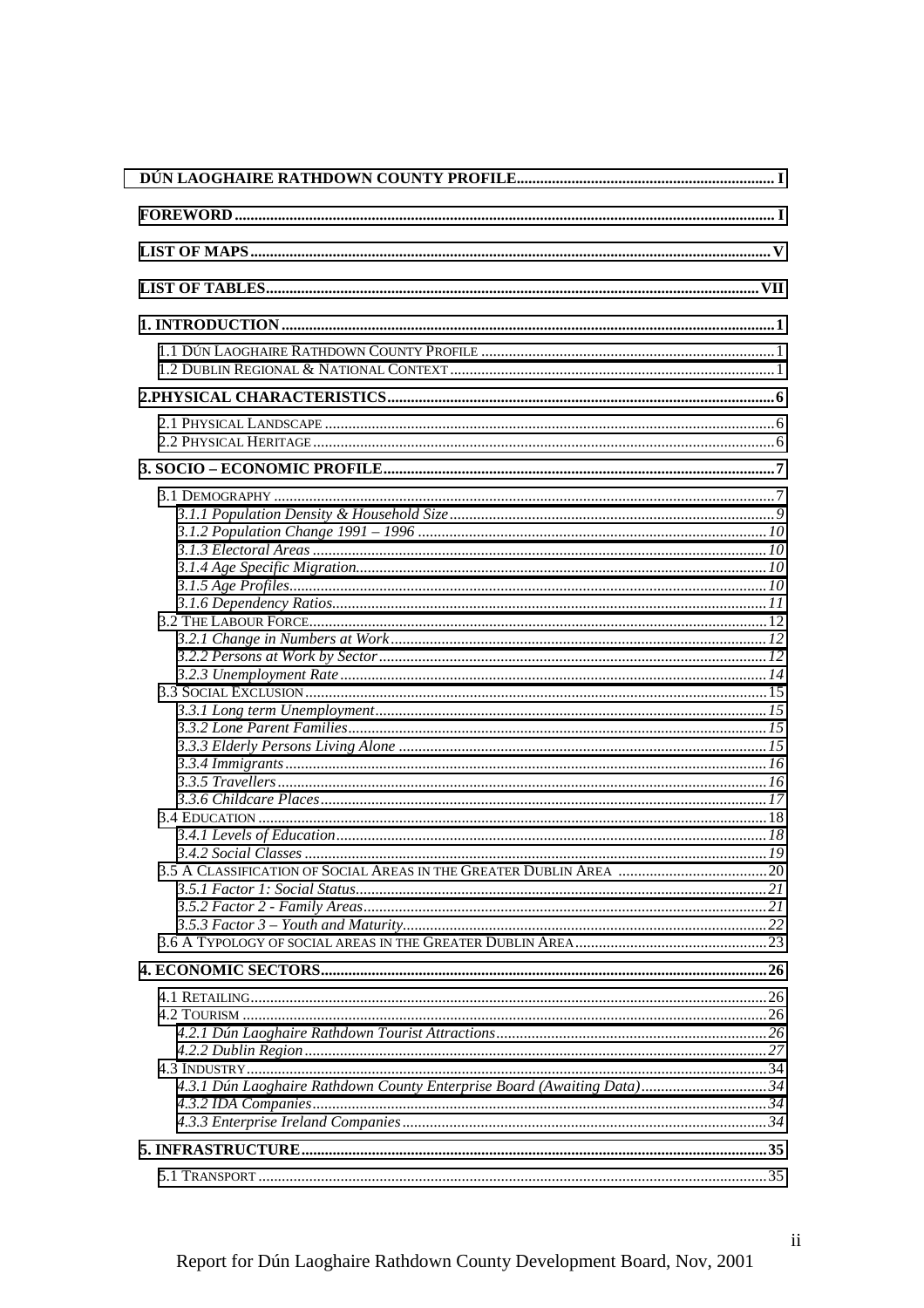| 8.1.3 Partnership Areas - Preventive Education, Complementary Education and Groups Funded. |  |
|--------------------------------------------------------------------------------------------|--|
|                                                                                            |  |
|                                                                                            |  |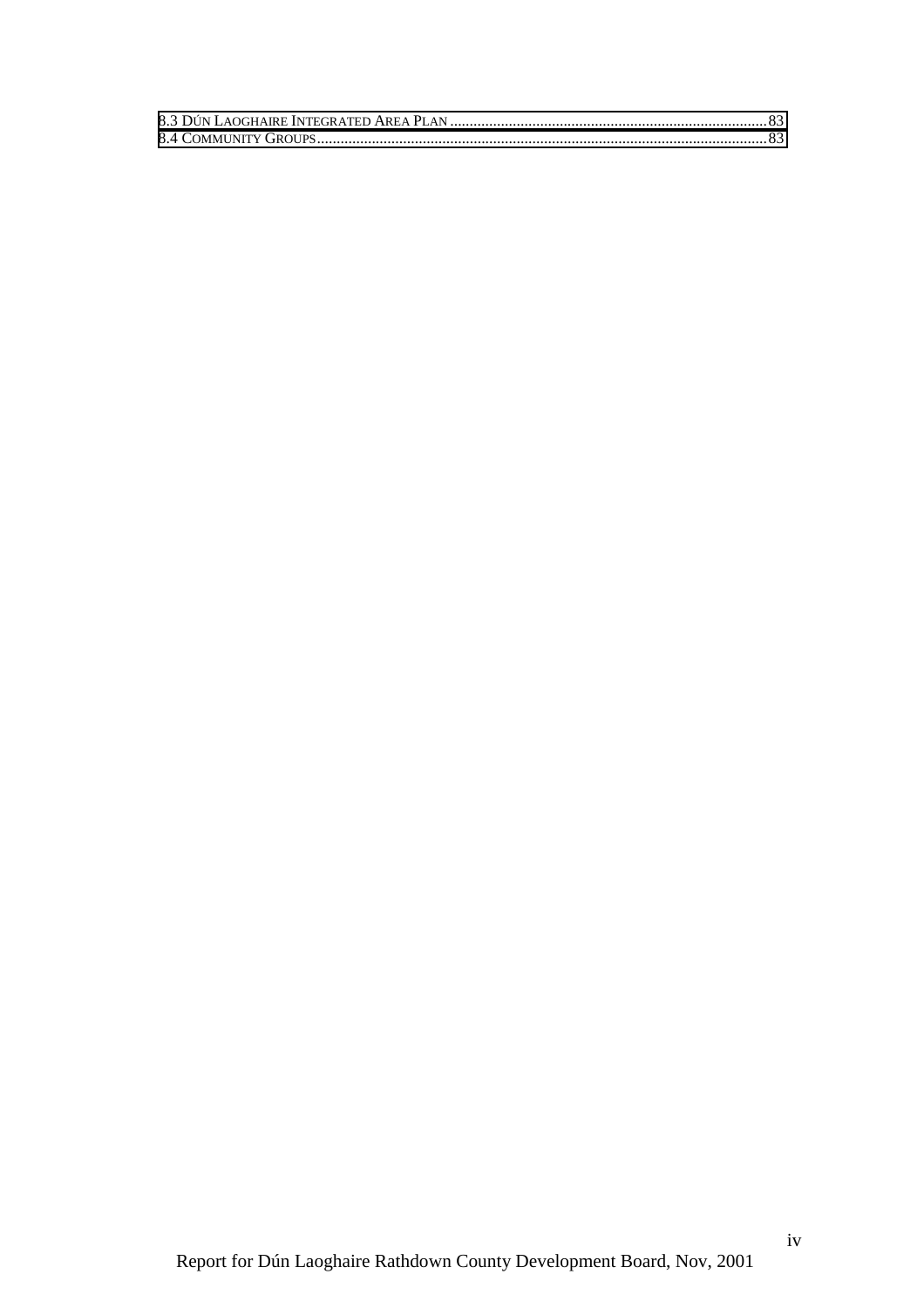## **List of Maps**

#### <span id="page-6-0"></span>**Chapter 2 Physical Characteristics**

2.1 Ireland – Dún Laoghaire Rathdown Dún Laoghaire

2.2 Dún Laoghaire Rathdown & Counties Dublin City, Fingal & South Dublin

2.3 Dún Laoghaire Rathdown Archaeological Sites & Monuments

2.4 Dún Laoghaire Rathdown National Heritage Areas (NHA)

2.5 Dún Laoghaire Rathdown Special Areas of Conservation (SAC)

#### **Chapter 3 Socio-Economic Profile**

3.1 DED Names Map, Dún Laoghaire Rathdown 3.2 DED ID Numbers Map 1996 – Dún Laoghaire Rathdown 3.3 Population Density – 1996 3.4 Average No of Persons per Private Household 1996 3.5 Dún Laoghaire Rathdown % Population Change 1991 – 1996 3.6 Dún Laoghaire Rathdown Electoral Areas 3.7 Age specific migration: % change in total 10-19 yr., 1986 3.8 Age specific migration: % change in total 20-29 yr., 1986 3.9 % aged 0-14 yr. 1996 3.10 % aged 15-24 yr. 1996 3.11 % aged 25-44yr. 1996 3.12 % aged 45-64yr. 1996 3.13 % Aged 65+ yr. 1996 3.14 Youth Dependency Ratio -1996 3.15 Elderly Dependency Ratio - 1996 3.16 Vitality Ratio - 1996 3.17 % Change in total at work – 1991-1996 3.18 Labour Force Participation Rate, All Persons 1996 3.19 Labour Force Participation Rate, Females 1996 3.20 % At work in Agriculture, Forestry & Fishing - 1996 3.21 % At work in Manufacturing Industries - 1996 3.22 % At work in Commerce, Insurance, Finance, & Bus. Services - 1996 3.23 % At Work in Professional Services - 1996 3.24 Unemployment Rate - 1996 3.25 Long-term Unemployment Rate - 1996 3.26 Lone Parent Families with all children aged 15 yr. or less as % of total families with all children aged 15 yr. or less - 1996 3.27 % Aged 65+ and living alone -1996 3.28 Travellers' Halting Sites & Group Housing Schemes 3.29 Highest level of Education is lower Second level or less - 1996 3.30 Highest level of Education is a Postgraduate Degree - 1996 3.31 Persons in Social Class 5&6 3.32 Persons in Social Class 1&2 3.33 Factor 1 Social Status 3.34 Factor 2 Family Areas 3.35 Factor 3 Growth & Decline 3.36 Area Typology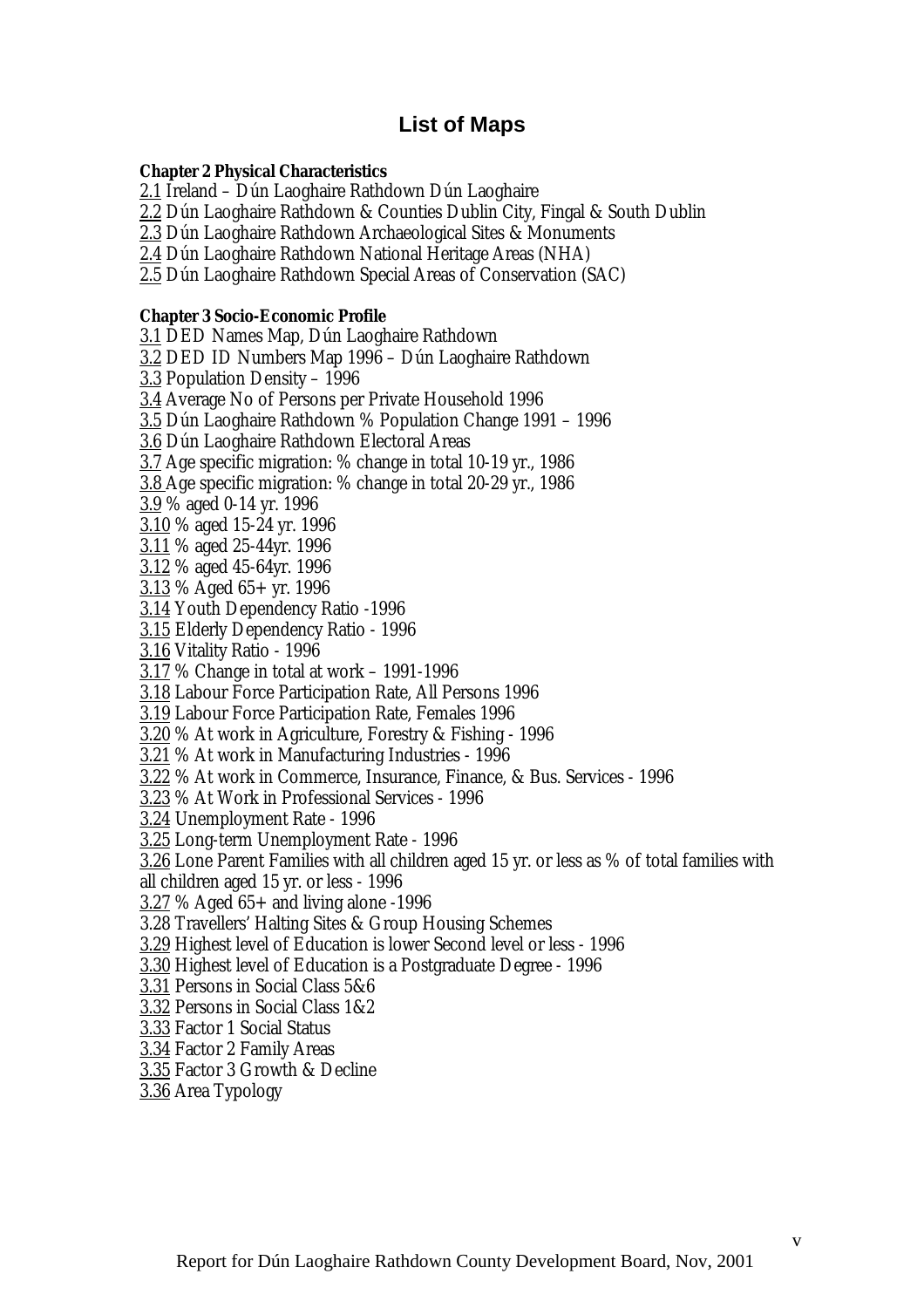#### **Chapter 4 Economic Sectors**

4.1 Change in Retail Employment by Region 1995 - 2000 4.2 National Tourist Regions 4.3 IDA Regions 4.4 Enterprise Ireland Regions

#### **Chapter 5 Infrastructure**

5.1 Dún Laoghaire Rathdown Motorways, National Primary & National Secondary Roads 5.2 Ireland – Motorways, National Primary & National Secondary Roads 5.3 Commuting to Dublin Map 5.4 Ireland – Rail Network 5.5 Dún Laoghaire Rathdown Mainline Rail Stations 5.6 Greater Dublin Region – Water Treatment Plants & Reservoirs 5.7 Dublin Bay Project 5.8 Eastern Region Municipal Landfill Sites Capacity (From 1998) 5.9 Eircom Network 5.10 Esat Network 5.11 ESB Network 5.12 Gas Network

#### **Chapter 6 Public Service Provision**

6.1 Health Board Regions & Eastern Health Board Areas 6.2 Dún Laoghaire Rathdown Health Board Areas and Health Centres 6.3 Ireland Garda Regions 6.4 Ireland Garda Divisions 6.5 Dún Laoghaire Rathdown Garda Stations 6.6 Dún Laoghaire Rathdown Fire Stations

#### **Chapter 7 Culture & Recreational Facilities**

7.1 Dún Laoghaire Rathdown Public Libraries 7.2 Dún Laoghaire Rathdown Number of Persons who can Speak Irish as a % of the total population aged 3+yrs –1996 7.3 Dún Laoghaire Rathdown Blue Flag Beach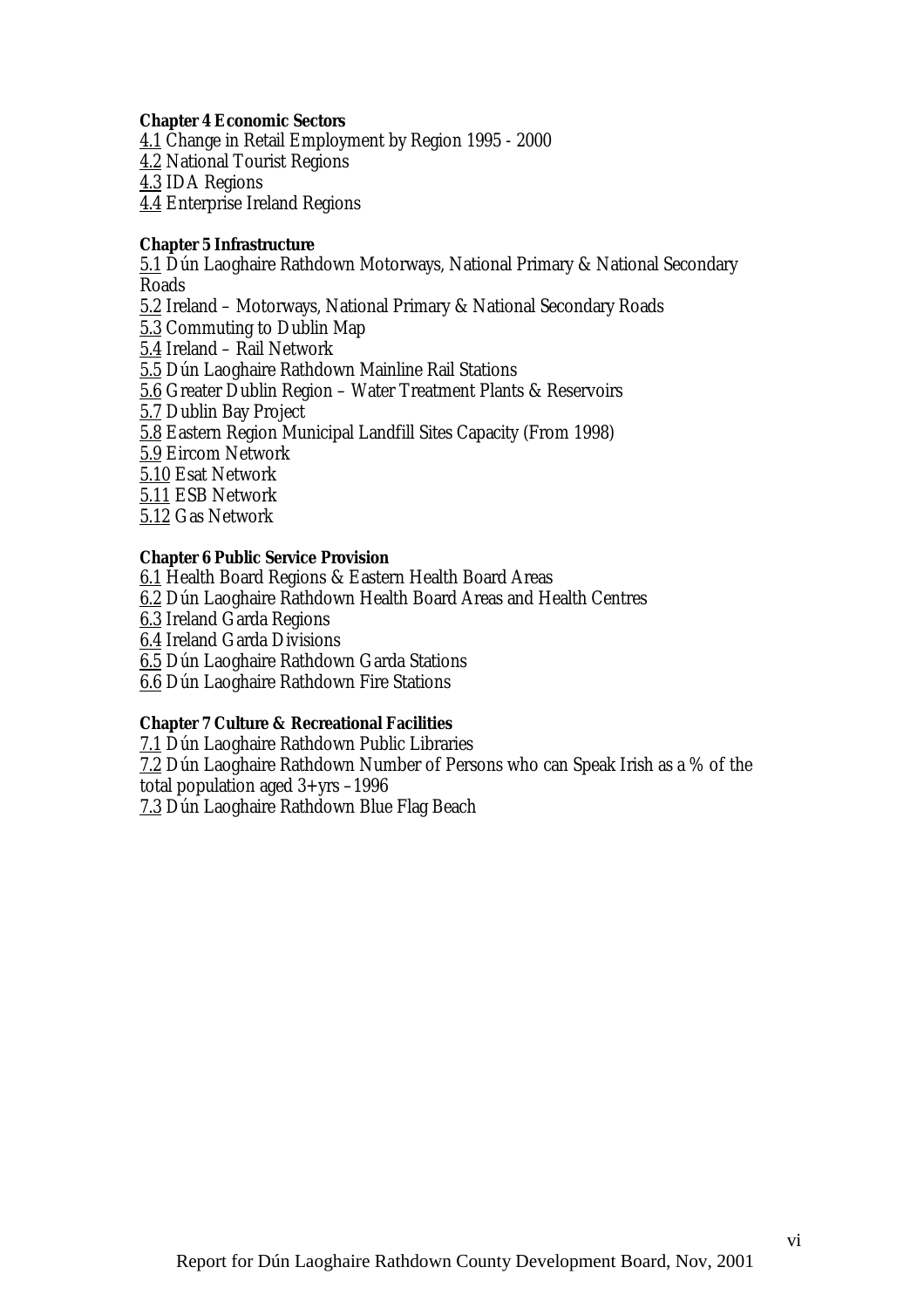## **List of Tables**

#### <span id="page-8-0"></span>**Chapter 1 Introduction**

1.1 Industrial indicators for Dublin and Mid East Counties

1.2 Income indices for County Dublin & Eastern Counties

#### **Chapter 3 Socio Economic Profile**

3.1 ID codes area and summary population totals for each DED in Dún Laoghaire Rathdown County

3.2 Age profile and Dependency ratios, 1996

3.3 Labour Force Participation rates

3.4 Number of persons at work by sector, Dún Laoghaire Rathdown

3.5 Number of Persons at work by sector, County Dublin

3.6 No of recipients of Social Welfare benefits 1999 and percentage change 1996-99

3.7 Travellers' Halting Sites & Stands by Family Unit

3.8 National Childcare Census Report (ADM) - 1999

3.9 Percentage distribution of population aged over 15 years by highest level of education completed, 1996

3.10 Percentage distribution of population by social classes, Dublin Region 1996

#### **Chapter 4 Economic Sectors**

4.1 Numbers employed by region in Retailing 1995 –2000 ('000's)

4.2 Walk-in Customers to Tourist Offices – Dublin 2000

4.3 Top Tourist Attractions by Visitor Numbers 1992 - 1998, Co Dublin

4.4 County Dublin Tourist Visits 1994 – 1998

4.5 County Dublin Tourist Revenue 1994 - 1998

4.6 County Dublin Overseas Tourists - 1998

4.7 County Dublin Main Purpose of Visit 1998

4.8 County Dublin Month of Arrival 1998

4.9 County Dublin Route of Entry 1998

4.10 County Dublin Length of Stay 1998

4.11 County Dublin Accommodation Used 1998

4.12 County Dublin Accommodation Bed nights 1998

4.13 County Dublin Other Regions Visited 1998

4.14 County Dublin Experience of Ireland 1998

4.15 County Dublin Party Composition 1998

4.16 County Dublin Social Class 1998

4.17 County Dublin Party Age 1998

4.18 County Dublin Activities Engaged In

4.19 Domestic Tourism to County Dublin 1994-1998

4.20 Domestic Tourism to County Dublin Purpose of Trip 1994-1998

4.21 Domestic Tourism to Dublin Timing of Trip, Age, Social Class & Region of Residence 1994-1998

4.22 Number of IDA aided Companies for Dún Laoghaire Rathdown and other Dublin counties by 2000

4.23 Number of Enterprise Ireland Companies in County Dublin 1999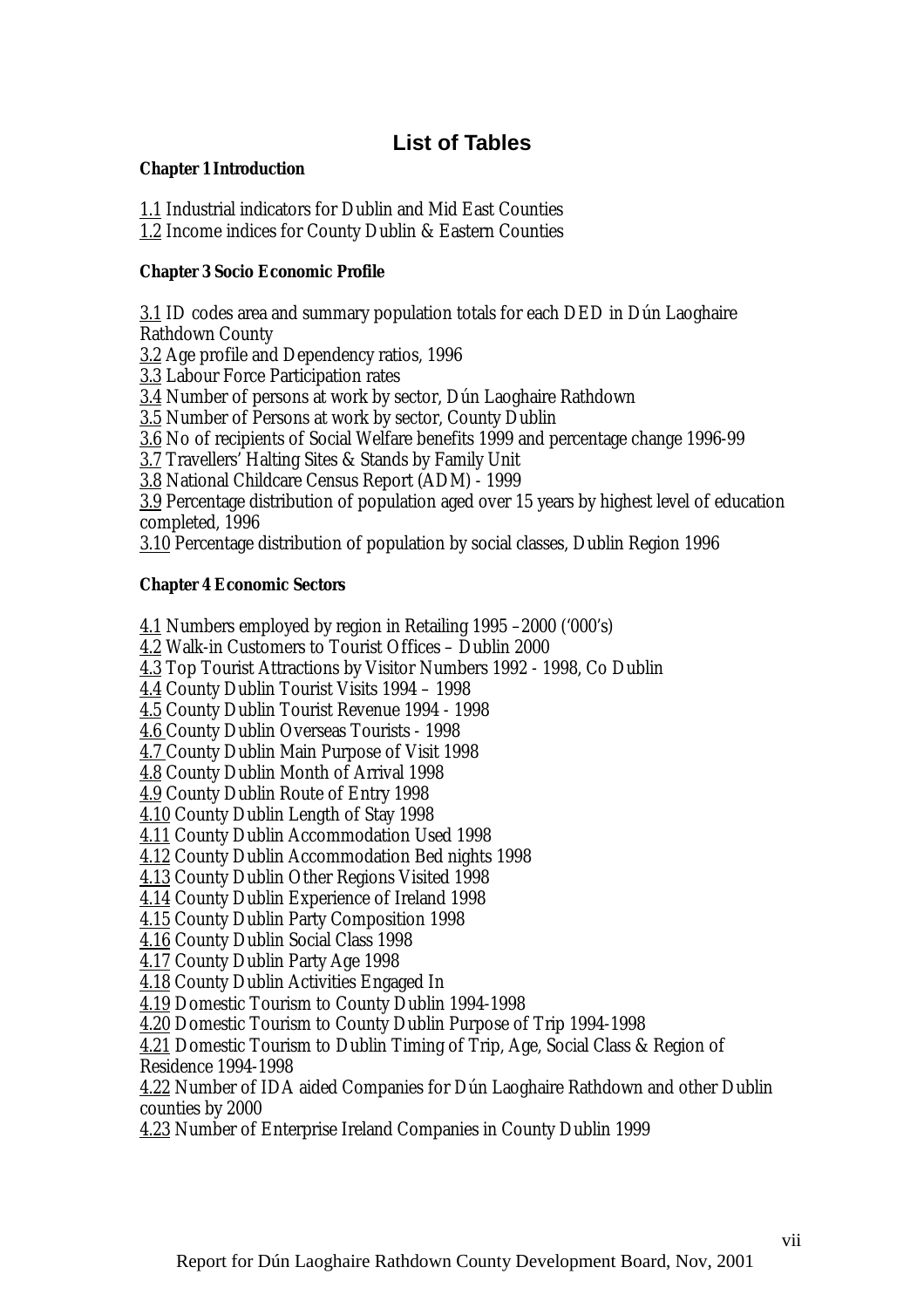#### **Chapter 5. Infrastructure**

5.1 Length of Roads Dún Laoghaire Rathdown – 2001

5.2 Traffic Counts Dún Laoghaire Rathdown 1997-2000

5.3 Casualties by Road User in Dún Laoghaire Rathdown 1998-1999

5.4 Number of New Cars Registered County Dublin (All Counties) 1996 – 2000)

5.5 Summary of Intercity Train Departures from Dublin Heuston

5.6 Summary of Suburban Train Arrivals & Departures from Dublin Heuston

5.7 Summary of Intercity Rail Departures from Dublin Connolly

5.8 Summary of Suburban Train Arrivals & Departures Dublin Connolly

5.9 Dublin Airport Passenger Numbers 1995 – 2000

5.10 List of Airlines operating scheduled routes from Dublin Airport 2001

5.11 List of Scheduled Destinations from Dublin Airport. 2001

5.12 List of Tour Operators operating through Dublin Airport.

5.13 Statistics for Dublin Port 1999-2000

5.14 List of the Ferry Companies operating from Dublin Port 2001

5.15 Average daily Consumption of Water for Dún Laoghaire Rathdown and surrounding Counties

5.16 Greater Dublin Water Supply – Dún Laoghaire Rathdown Strategic Study Distribution Input 1994

5.17 Greater Dublin Water Supply Strategic Growth Preferred Demand Industrial Growth

5.18 Waste Volume 1998 (tonnes) (All Dublin Counties)

5.19 Total House Completions 1996-2000 for the four Dublin County Councils

5.20 New House completed by type for the four Dublin County Councils 2000

5.21 Average House prices for New & Second Hand Houses 1996-2000 Dublin (Four County Council areas)

5.22 Total Number of Houses in Dún Laoghaire Rathdown and other Dublin County Councils 2001

5.23 Local Authority Housing – New Build & Acquisitions for Dún Laoghaire Rathdown and other Dublin County Councils 1996-2000

5.24 Average Industrial Wage (IR£) from 1996 to 2001

5.25 Power Generation in Gigawatt Hours for Ireland 1995 – 2000

#### **Chapter 6 Public Service Provision**

6.1 Health Centres in Dún Laoghaire Rathdown

6.2 Hospitals in County Dublin

6.3 Summary of Publicly Funded Acute Hospitals: Number of beds Available, Patients Discharged, and Average Length of Stay and Day Cases Eastern Health Board Area - 1994 to 1996

6.4 Numbers on the Live Register County Dublin by Age April 1996

6.5 Numbers on the Live Register County Dublin by Duration April 1996

6.6 Numbers on the Live Register County Dublin by Age April 2001

6.7 Numbers on the Live Register County Dublin by Duration April 2001

6.8 Neo-Natal Mortality (aged 28 days or less) and Infant Mortality (Aged 28 days to one year) for all Dublin Local Authorities 2000.

6.9 % Principal Causes of death for Dún Laoghaire Rathdown 2000

6.10 Number of Primary (Ordinary Classes only) Schools, Number of Teachers & Number of Pupils 1998-1999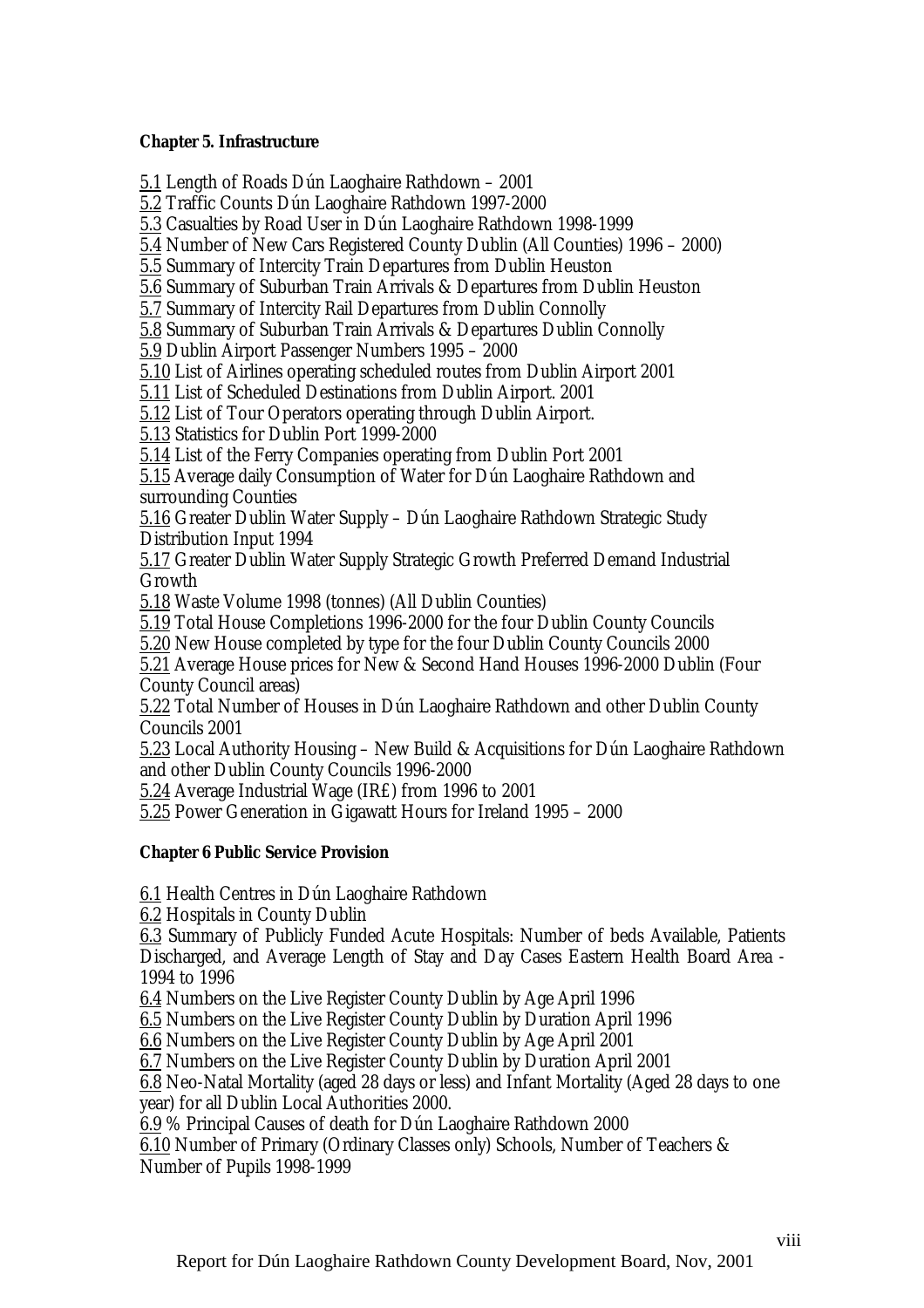6.11 Number of Primary Schools (special only), Pupils and Classes 1998/99

6.12 Post Primary School Pupils in Dún Laoghaire Rathdown by type of School 1998/99

6.13 Third Level Students 1999/2000 HEA funded

6.14 Full Time Students and Entrants to Third Level Institutions aided by DES 1998/99 County Dublin Institutions (in bold print)

6.15 Domicility of Third Level Students (DES aided only) 1998-1999

6.16 Third Level Non Aided Institutions 1998-99 (Dublin Colleges In Bold)

6.17 Dún Laoghaire VEC Colleges of Further Education

6.18 Indictable Offences DMR 1999

6.19 Indictable Offences DMR 1998

6.20 Indictable Offences per 1,000 of Population all Garda Regions 1999

6.21 Unauthorised taking of Motor Vehicles 1999 by Region per 1,000 vehicles licensed\*

6.22 Unauthorised taking of Motor Vehicles 1998 - 1999 by Region

6.23 Fire Stations Serving Dún Laoghaire Rathdown County (**in bold**) and County Dublin Fire Stations and Districts

#### **Chapter 7 Culture & Recreation**

7.1 Dún Laoghaire Rathdown Public Libraries

#### **Chapter 8 Local Development**

8.1 Partnership Areas & Business start-ups 1997- 1999

8.2 Partnership Areas & Job Placements 1997- 1999

8.3 Partnership Areas & the Number of Participants in Preventative, Complementary

Education & Number of Groups Funded 1998 – 1999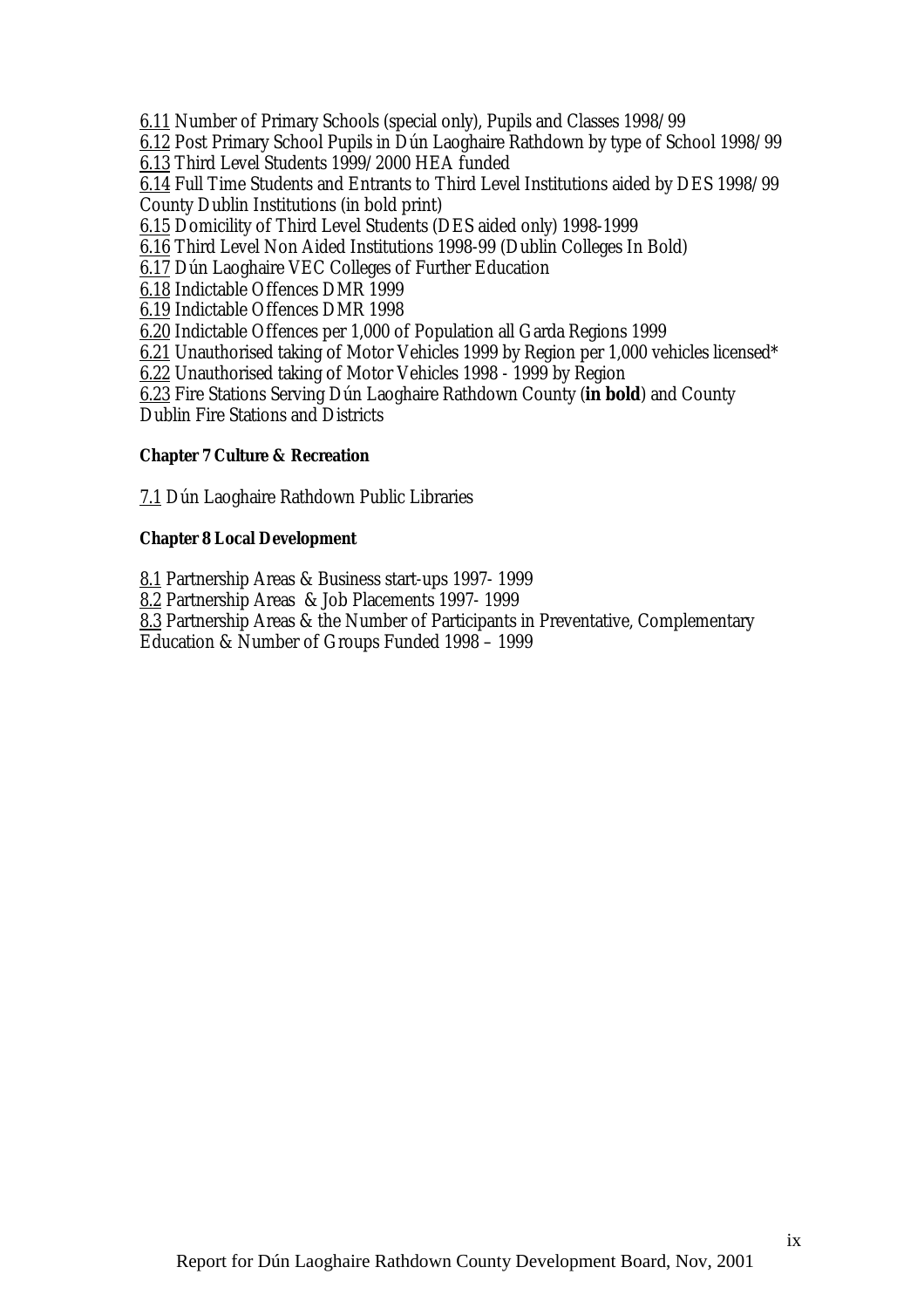## **1. Introduction**

## <span id="page-11-0"></span>**1.1 Dún Laoghaire Rathdown County Profile**

The main objective of this report is to provide a comprehensive assessment of the current situation in order to assist Dún Laoghaire Rathdown County Development Board in the preparation of its strategy for economic, social and cultural development over the next ten years. The city and environs of Dublin now extend over a very extensive area, exceeding the boundaries of the Dublin administrative units. It represents a complex and dynamic functional entity with roles as both the national capital and the principal international gateway for the country. Since the mid 1990s the old county Dublin has been divided into four units for purposes of public administration, within each of which a City/County Development Board was established in 1999. As each Board is required to prepare a strategy for economic, social and cultural development, the approach adopted here is to provide an analysis that takes account of the wider context while also providing detailed small area analysis for the wards/DED's of the CDB area.

This profile provides a summary of the current situation in respect of many indicators as suggested in the DOELG Guidelines document, *A Shared Vision for County/City Development Boards*. Comparative data for neighbouring counties and the region are provided where appropriate and detailed mapping has been undertaken to illustrate patterns within the city wherever data has been available.

The report commences with a contextual overview of the regional, national and international roles of the city-region with particular attention to the underlying dynamics and impacts of the restructuring that has occurred since the late 1980s. This will be followed by chapters on physical characteristics, a socio-economic profile of the Dún Laoghaire Rathdown area that relies heavily on small area census data to illustrate and analyse patterns related to demography, the labour force, social exclusion and educational attainment levels. Also included is a summary synthesis of a very large database of socioeconomic indicators to identify five generalised types of social areas across the entire city and suburbs of Dublin including all of Dún Laoghaire Rathdown. Chapters devoted to economic sectors, infrastructure, public service provision, culture and local development make-up the remaining sections of the report.

## **1.2 Dublin Regional & National Context**

Dún Laoghaire Rathdown, for long a distinctive urban 'region' in its own right is now absorbed into the built up area of Dublin City and its suburbs. Located to the southeast of the city's commercial, social, cultural, educational and administrative core, the socioeconomic profile of Dún Laoghaire Rathdown can only be understood by reference to trends in development across the entire city which extend across the administrative boundaries. Any future strategy for the city must take account of its regional, national and international roles. Recently completed research for the National Spatial Strategy confirms that the functional area of the city region extends into the neighbouring counties and beyond. For much of this larger area the city functions not only as the commercial, retail and cultural and educational capital but also as the major source of employment in both manufacturing and services.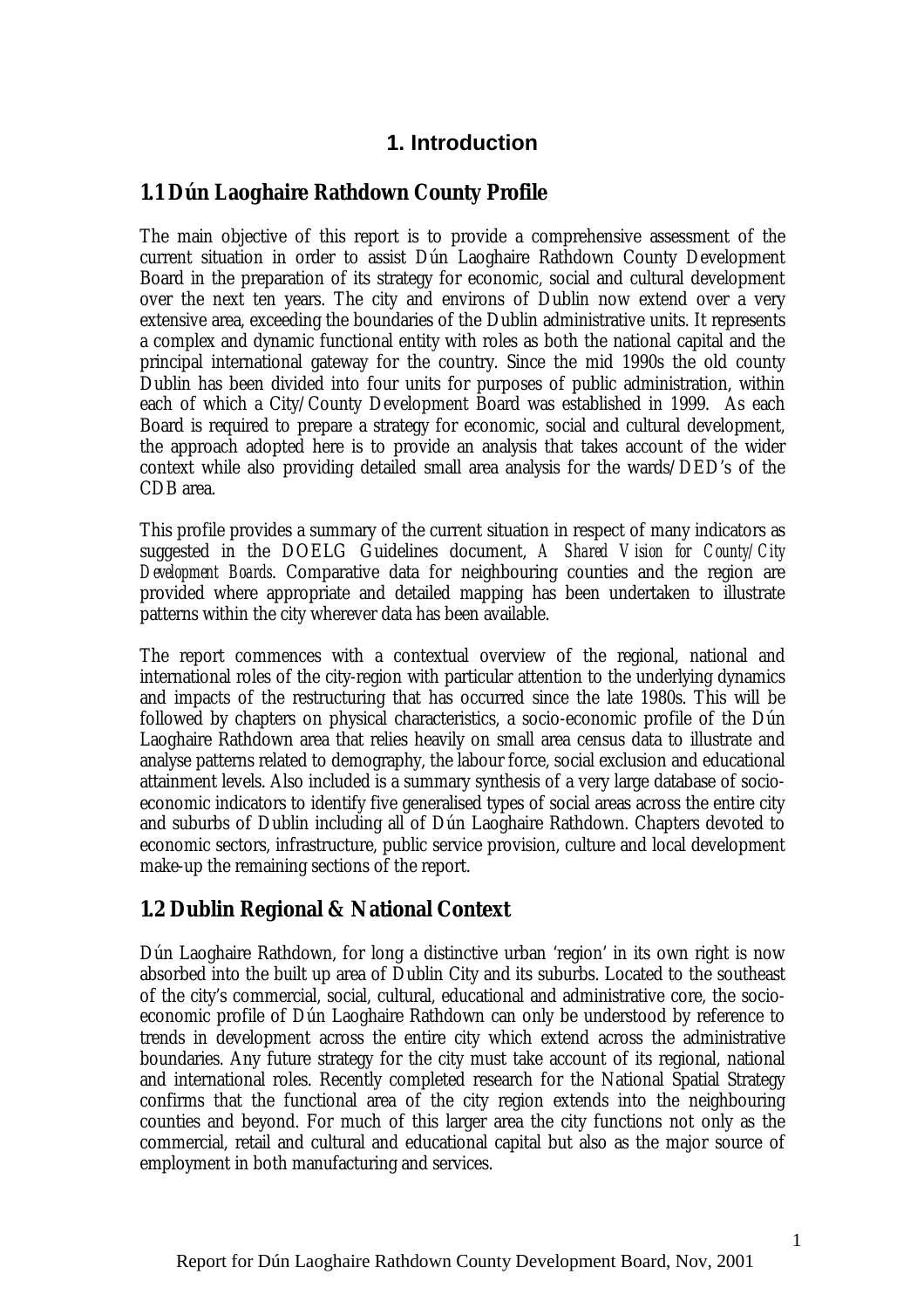The strong attraction forces exerted by the city centre draw in very large numbers of customers for services so that an extensive array of high-level functional outlets can be sustained. A countervailing trend has seen the emergence of large retail outlets and estates for manufacturing, wholesale and distribution in the outer suburbs. The pull of the city centre exerts negative impacts on smaller centres throughout the region, while also contributing to increasing levels of congestion, environmental pollution, pressure on physical infrastructure, and over recent years very substantial increases in house prices as supply has not been able to keep pace with demand.

While the city-region contains approximately 40% of the total population of the state, the dominance of the city in the economy and in many other facets of Irish life is even greater. Over 80% of State sponsored bodies are located in Dublin, which also is the location for about 70% of the headquarters of the major public and private companies and co-operatives. Furthermore all of the financial institutions have their headquarters in the city.

Related to the concentration of control functions, many of which are interdependent, the city and surrounding county area has emerged as the major location in Ireland, and also as a major centre in the European context, for inward investment. The combination of factors that have made Dublin such an attractive milieu for investments, especially since the early 1990s have, has proved central to the exceptional growth performance of the Irish economy and the country's improved international competitiveness rankings<sup>1</sup>.

In the industrial sector the Dublin region has developed a very strong modern base linked to the attraction of blue chip companies especially in the electronics and computers sector. There has also been very significant expansion in the internationally traded services sector, which includes software production, financial services and customer services linked to ICT. Of critical importance here has been the provision of optical fibre international connections and development of dedicated spaces in the city landscape such as the Financial Services Centres in the former docklands, the National Digital Park at City West and more recently the proposed Digital District in the vicinity of the Guinness Brewery. There were 318 foreign owned manufacturing and services companies in Dublin in 2000, of which 100 were classified as high tech firms and another 31 as R&D performing units. There was a further 59 foreign-owned firms throughout the neighbouring counties.

**Table 1.1** contains a summary profile of the industrial base of Dublin and the surrounding counties. Dublin accounts for 32% of total employment in manufacturing and internationally traded services. According to Forfás almost 60% of the employment is in the advanced sectors, which results in exceptionally high levels of output per worker, 33% above the average for all industrial workers in the State. The dynamic growth of the manufacturing and internationally traded services sector is reflected in the fact that over half of the total increase in employment in these sectors between 1995 and 1999 took place in Dublin. Total employment in internationally traded and financial services in Dublin increased form 5,356 in 1989 to 15,404 in 1995 and 33,697 in 1998, which was 73% of the total State employment in these sectors.

 $\overline{a}$ 1 For a detailed assessment of the international importance of Dublin see "The Role of Dublin in Europe", report prepared by Goodbody Economic Consultants and the Department of Urban and Regional Planning, UCD for the Spatial Planning Unit, Department of the Environment and Local Government, 2000.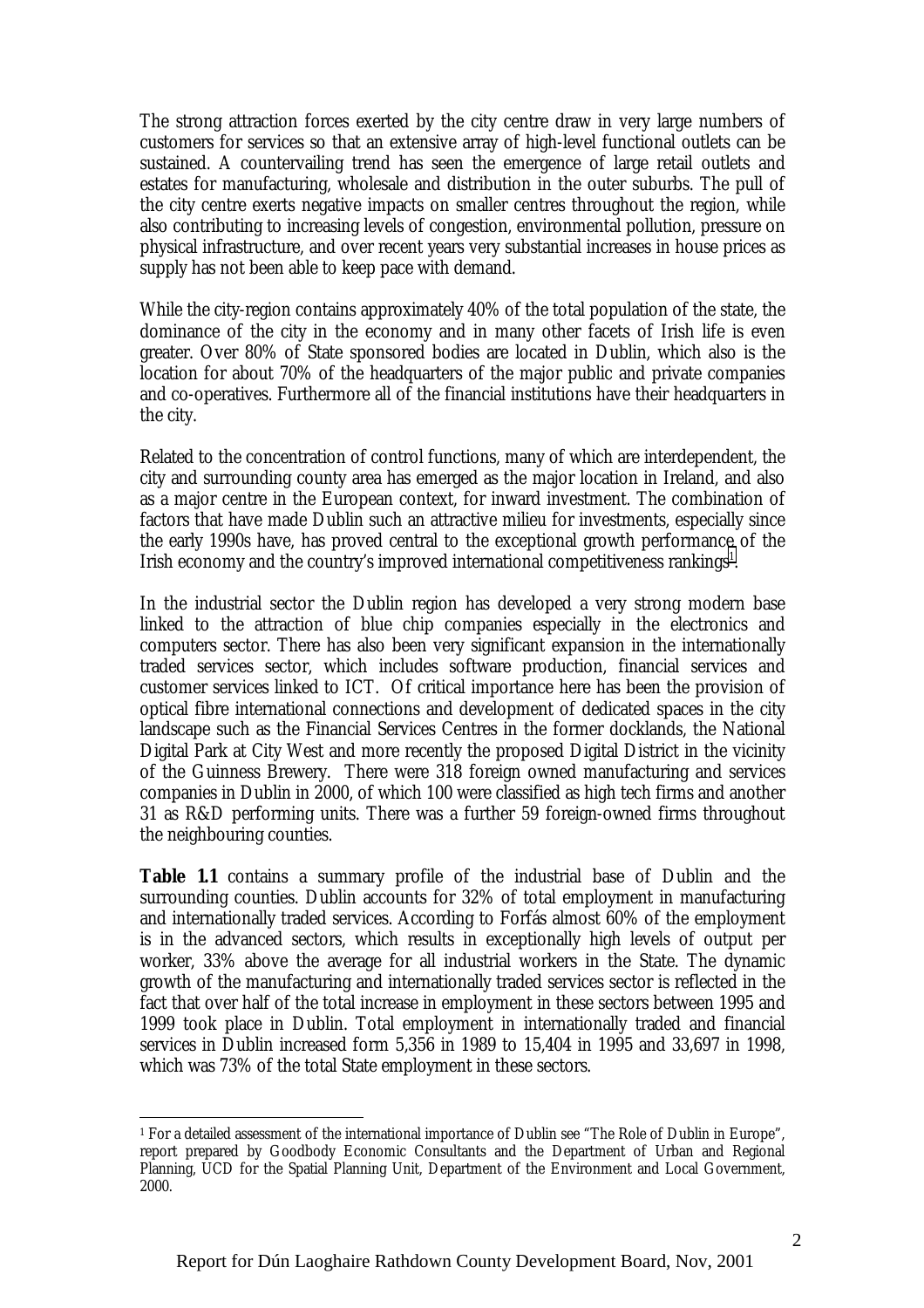|                                                            | <b>Dublin</b> | <b>Kildare</b> | <b>Meath</b> | <b>Wicklow</b> | <b>Ireland</b> |
|------------------------------------------------------------|---------------|----------------|--------------|----------------|----------------|
| No. of Industrial plants 1999                              | 1716          | 141            | 138          | 135            | 5474           |
| Total employment in mfg. and<br>Intl. traded services 1999 | 102558        | 14393          | 5931         | 8091           | 324422         |
| Net employment gain 1995-99<br>All firms                   | 32637         | 3274           | 531          | 1609           | 62524          |
| Net employment gain 1995-99<br>Foreign-owned               | 22781         | 2307           | $-118$       | 964            | 39453          |
| Net employment gain 1995-99<br>Irish-owned                 | 9856          | 967            | 649          | 645            | 23071          |
| % employed in advanced sectors                             | 59.2          | 58.7           | 15.8         | 43.5           | 44.9           |
| Share of employment in five<br>Largest firms               | 7             | 49             | 21           | 29             | N/A            |
| GVA per person employed 1998<br>$(Ireland = 100)$          | 133.4         | 109.0          | 42.9         | 140.5          | 100.0          |
| Wages and salaries as % of net<br>output                   | 25.9          | 16.7           | 42.6         | 13.4           | 16.9           |
| Ratio of industrial to admin/<br><b>Technical workers</b>  | 3.9           | 2.6            | 6.3          | 4.5            | 4.5            |

**Table 1.1 Industrial indicators for Dublin and Mid East counties**

*Source: Forfás database and CSO Census of Industrial Production, 1998*

The attraction of such a large volume of industrial and service activities has generated an enormous demand for serviced sites including office space. The total area of office space let and sold between 1990 and 1998 was five times the amount for the period 1980-89. (Goodbody Report 2000) A feature of recent years has been a move by office developers from city centre locations to suburban estates such as at Sandyford, and City West. The location of these new employment centres has generated new movement patterns that have contributed in some cases to a worsening of the traffic situation especially at peak times.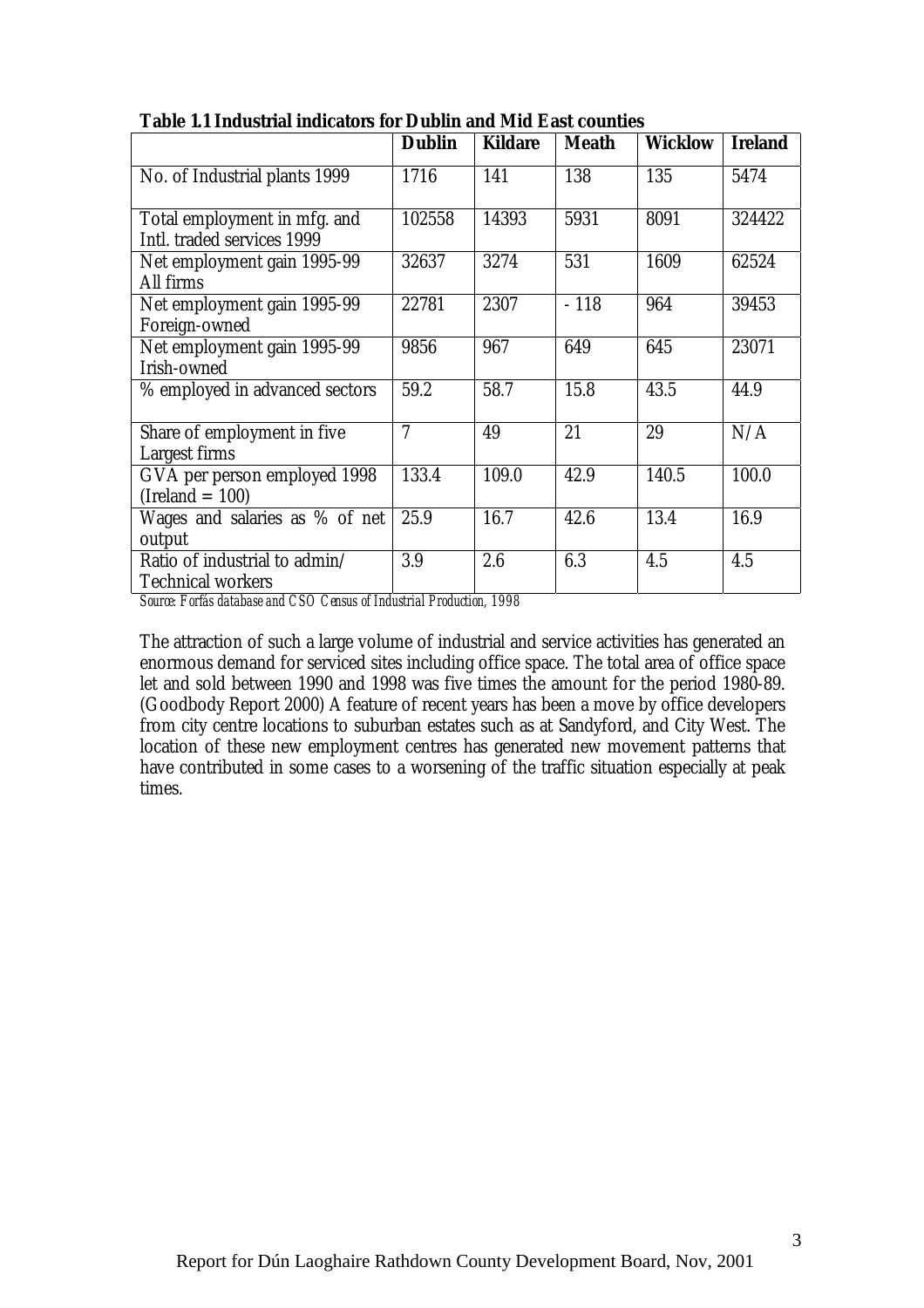Another aspect of Dublin's international role is the volume of goods and passenger movements into and around the city. For example the volume of goods passing through Dublin port increased from eight million tonnes in 1993 to over twenty million tonnes in 2000.<sup>2</sup> The impact of such an enormous increase on the city's infrastructure is most evident along the city quays that provide the access routes for trucks coming from, and going to, all parts of the country.

The number of passengers entering through Dublin airport has increased from about five million in 1993 to almost fourteen million in 2000. Again this reflects the enhanced attractiveness of Dublin as an international city but it brings with it additional pressures on the quality of life in the city. Related to the growth in visitor numbers there was a doubling of the number of hotel bedrooms over the period 1990-99, mostly in city centre locations. A significant component of the visitor numbers is linked to business/conference meetings, the number of which more than doubled to 93,000 visitors in 1999. The importance of Dublin as a venue for such meetings in Ireland is evident from the fact that 85% of all conference visitor destinations were in the Greater Dublin Area, mainly Dublin City (Dublin County Borough).

The dominant position of Dublin in the national economy is confirmed by data on wealth creation and incomes in **Table 1.2.** The per capita GVA (Gross Value Added) index for 1998 was 134.8 (Ireland  $= 100$ ) reflecting the very high levels of wealth creation in both manufacturing and internationally traded services.

|                |                        | Table is income males for county Dabini & Easten Country |                                                                             |
|----------------|------------------------|----------------------------------------------------------|-----------------------------------------------------------------------------|
|                | GVA per capita<br>1998 | <b>Disposable Income</b><br>Per capita 1997              | <b>Percent of population</b><br>covered by medical<br>cards, September 2000 |
| Dublin*        | 135                    | 114.4                                                    | 25.6                                                                        |
| Meath          | 68                     | 93.3                                                     | 27.8                                                                        |
| Kildare        | 111                    | 103.0                                                    | 26.4                                                                        |
| Wicklow        | 80                     | 93.7                                                     | 32.3                                                                        |
| Mid East       | 88                     | 97.2                                                     | N/A                                                                         |
| <b>Ireland</b> | 100                    | 100.0                                                    | 30.6                                                                        |

**Table 1.2 Income indices for County Dublin\* & Eastern Counties**

Source: Forfás

\*Data not available for each of the Dublin Counties

While some of the value added generated in Dublin leaks out of the country and county by way of repatriation of profits and payments to workers who commute form other counties, the average per capita disposable incomes for the population in Dublin were 14% above the national average in 1997. However, these data need to be treated with some caution due to substantial differences in living costs, especially the cost of housing, between Dublin and the more rural parts of the country.

An index of low incomes is the percentage of the population covered by medical cards, which at 25.6% for September 2000 was the lowest of all the counties. This figure of course is calculated for the entire county and therefore conceals the fact that in some areas there are much larger proportions of the population with very low incomes, as has been established by research undertaken by, for example, the ESRI and will be confirmed by proxy variables that are mapped in the next section.

<sup>&</sup>lt;sup>2</sup> Goodbody Report, The Role of Dublin 2000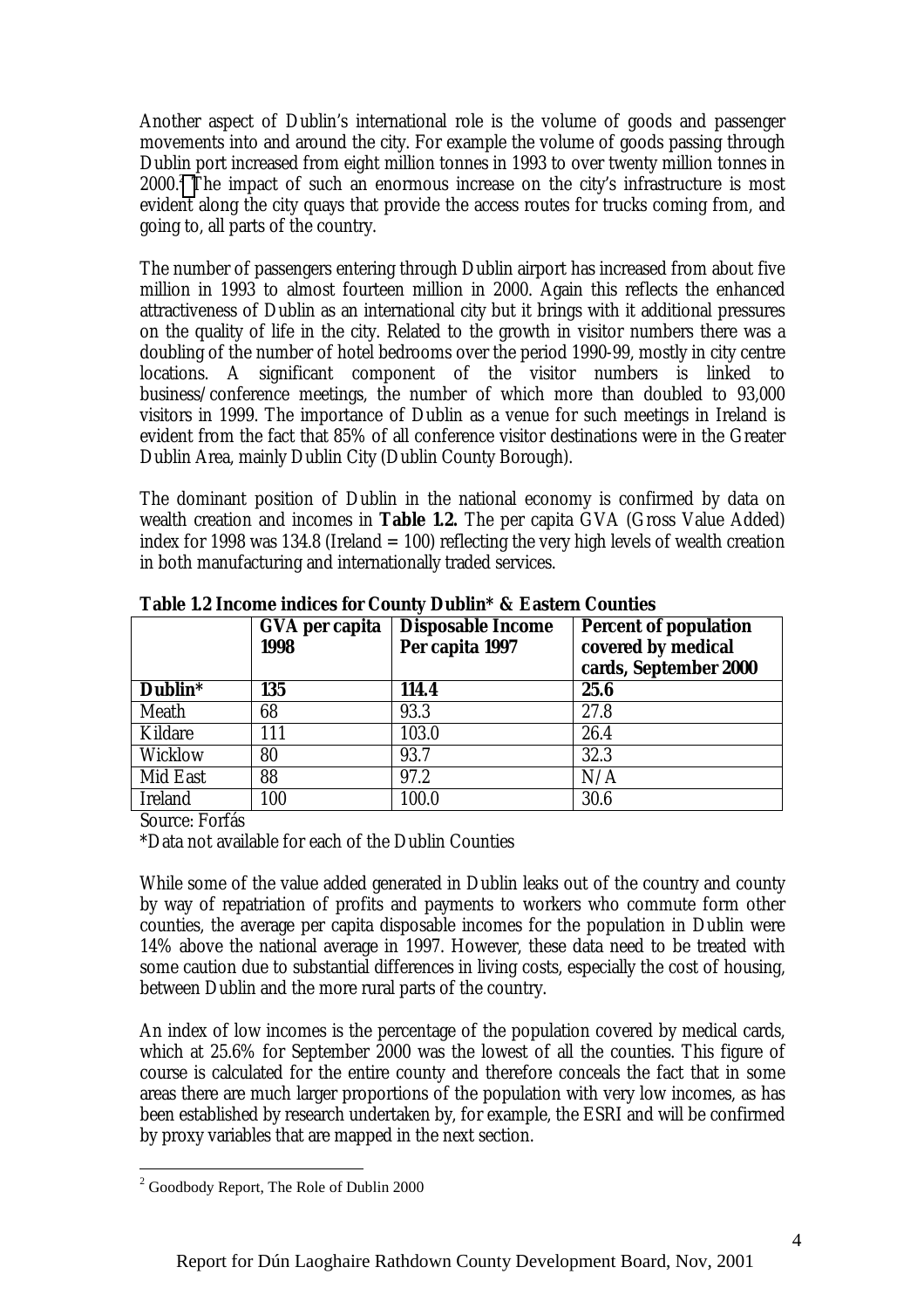A further index of the increasing level of affluence in Dublin over recent years is the growth in the number of new vehicles (all vehicles) first licensed. In 1995 the total number of first licenses granted in County Dublin (all 4 counties) was 37,663 by 1999 it had increased to 74,385 and in 2000 it exceeded 120,000. The very remarkable increase has of course also contributed to a much higher level of traffic congestion throughout the city, resulting in both increased environmental pollution and deterioration in the quality of life of many resident in the city.

The growth of the Greater Dublin Area over recent years has resulted in a further increase in the share of the total population and of the labour force that is resident in the region. Recently prepared forecasts for the Department of the Environment and Local Government (Spatial Planning Unit) suggest that the population of 'old' county Dublin had increased to 1,109,800 in 2000 and that it could increase to approximately 1.3 million in 2010 and possibly 1.444 million in 2020, by which time there could also be about 510,000 in the Mid East region compared to an estimated 387,300 in 2000. These estimates are supported by the CSO for the period to 2031.Whether or not these projections will prove to be correct will depend on many factors, including the policies that may be adopted for the National Spatial Strategy that will be prepared by the end of this year. Whatever level of growth occurs it is clear that Dublin will continue to be the dominant national centre and international gateway for the country. It will remain the most important strategic location for maintaining and enhancing the competitiveness and growth potential of the Irish economy. The recent and future growth patterns will impact in different ways throughout the cityscape and in particular on different groupings within the city population.

Dublin's role in the arts and in the sports arena reflects its position as a capital city with a long tradition of cultural institutions. More recent developments include the Temple Bar cultural quarter and the redevelopment of Smithfield to include some cultural facilities most notably connected with music. Street theatre and community arts are also more recent additions to the cultural life of the city making the arts more accessible.

The overview provided above establishes the broader context for examining the socioeconomic profile of each of the Local Authority areas that make up the city region. The socio-economic profile of the Dún Laoghaire Rathdown area is undertaken in Chapter 3.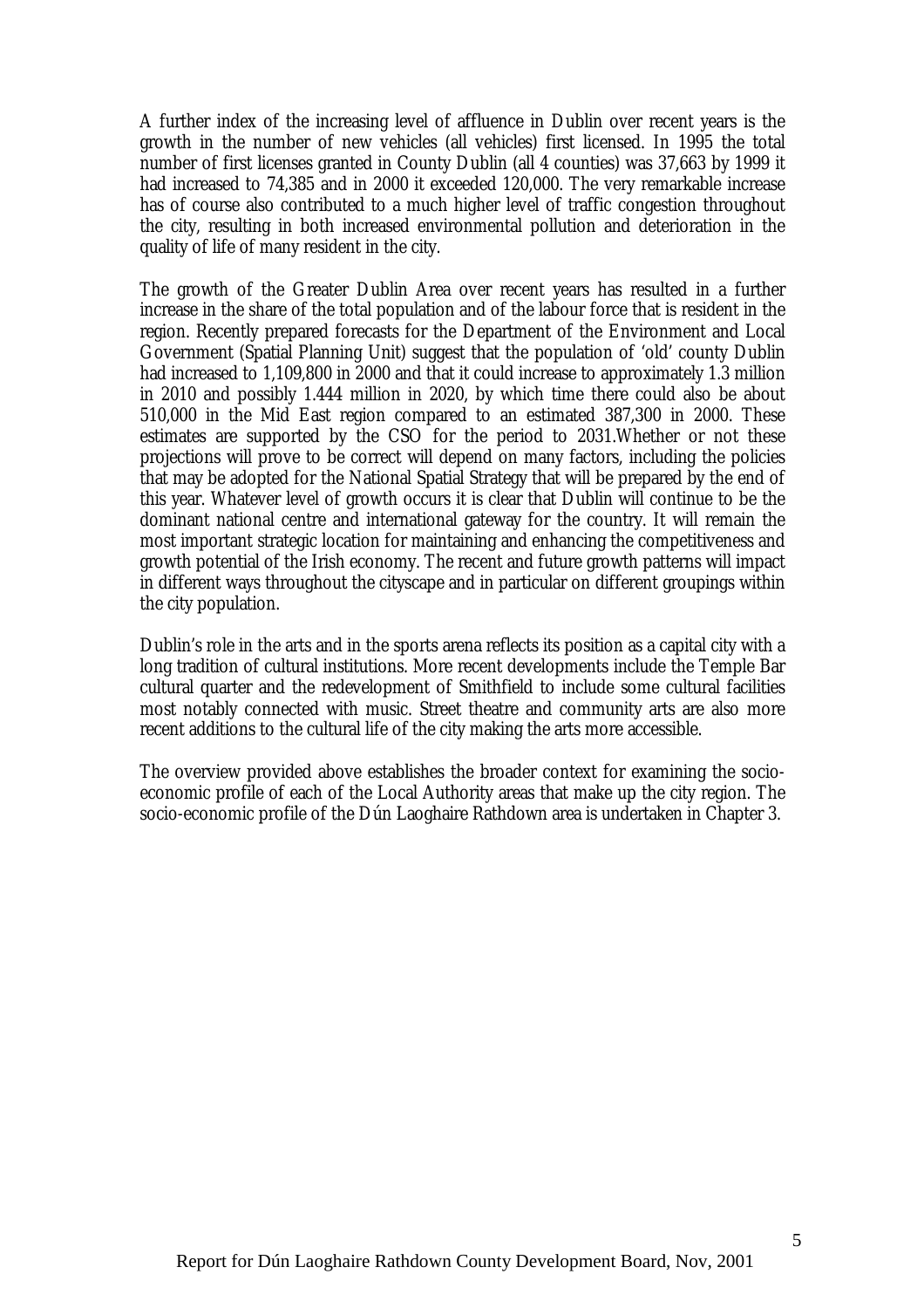## **2.Physical Characteristics**

### <span id="page-16-0"></span>**2.1 Physical Landscape**

Dún Laoghaire Rathdown is situated close to the East Coast of Ireland. **Map 2.1** shows the county boundary in addition to the Eastern Region County Boundaries. **Map 2.2** shows the 4 local authority areas in the county of Dublin.

Dún Laoghaire Rathdown occupies a total land area of 125.8 Sq.Km (48.57 Sq. miles). Its perimeter of 59.66 km (37.07 miles) and has borders with Dublin City (Dublin County Borough), South Dublin, and Wicklow. From the most western point to the most easterly tip of Dún Laoghaire Rathdown is a distance of approximately 14.8 km whilst the most northern point to the most southerly point is a distance of approximately 14.6Km (as the crow flies).

The physical landscape ranges form an extensive coastline (17km) through extensive suburbs to agricultural lands and uplands of outstanding natural beauty. Approximately 53% of land is given over to urban developed/developing areas whilst 47% may be described as rural. (DLR CC)

### **2.2 Physical Heritage**

The **Map 2.3** shows the distribution and density of archaeological sites & national monuments (S&M) in Dún Laoghaire Rathdown, which are designated by The Heritage Service (Dúchas). A total of 365 archaeological sites & national monuments (S&M) are listed for 2001.

In addition, Dún Laoghaire Rathdown has National Heritage Areas or N.H.A. see **Map 2.4**. The large sites being around the Glencullen area and the coastal area in the north of the county in Dublin Bay. The Special Areas of Conservation or SAC **Map 2.5** in Dún Laoghaire Rathdown have some overlap with the NHA areas.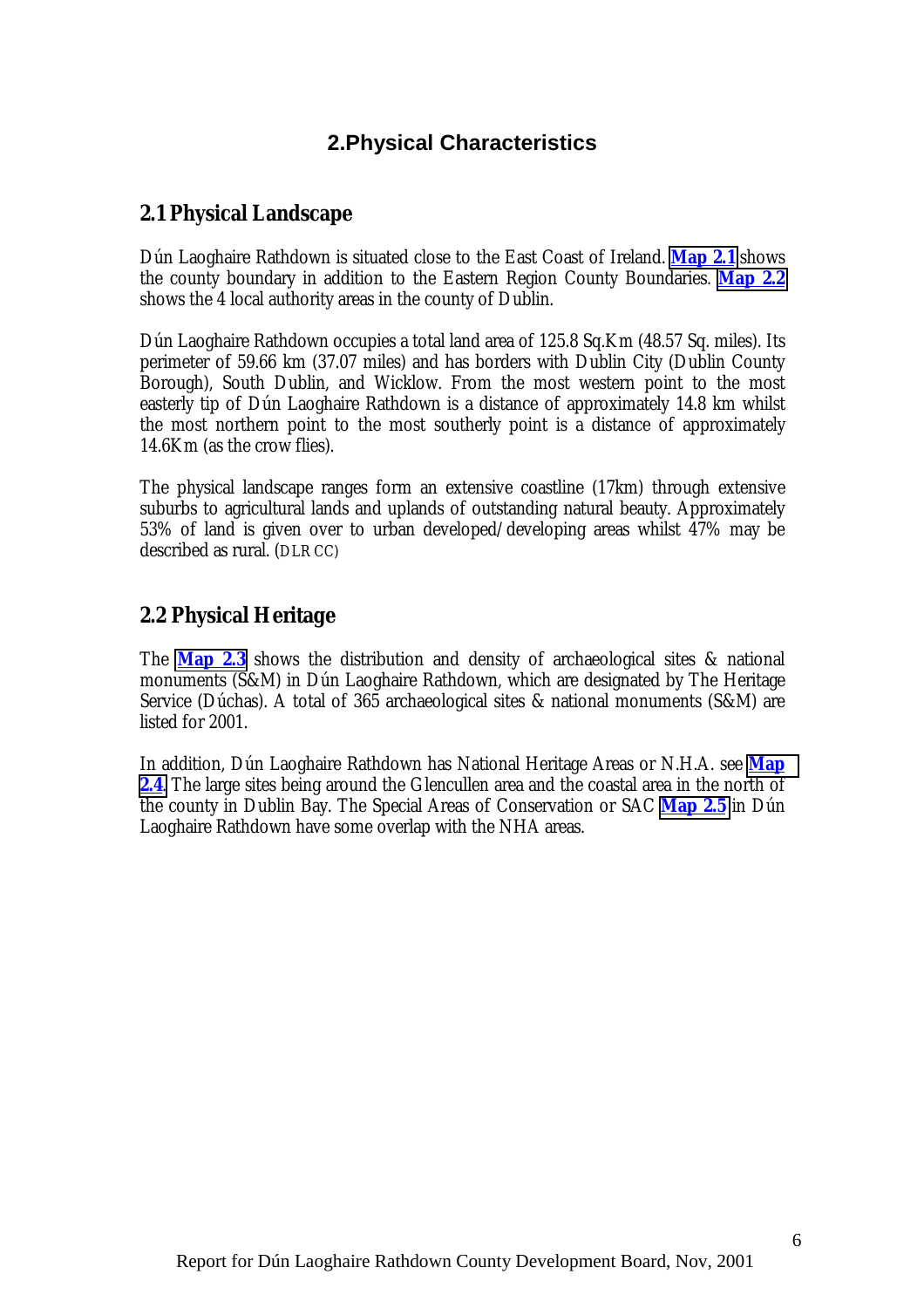## **3. Socio – Economic Profile**

<span id="page-17-0"></span>The following topics are covered in this section: demography, the labour force, social exclusion and education. The final part presents a synthesis based on an analysis of 53 socio-economic variables measured for the city and suburbs of Dublin.

## **3.1 Demography**

#### **Introduction**

The data are mapped within the framework of the 69 districts shown on **Map 3.1** that also includes the principal national roads and the M11 as reference points. **Map 3.2** gives the DED index numbers for each individual DED. **(N.B. The number of DED's which pertain to a particular category or class in all these CSO maps is given in the legend in brackets.)** An index of the wards with their 1996 population totals is contained in **Table 3.1.**

The analysis presented here is based largely on the small area statistics produced by the Central Statistics Office for the 1996 Census of Population. While there have undoubtedly been significant changes since 1996 there will not be another census until April 2002. After the publication of the results from that census, expected in 2003, it will be necessary to update the analysis presented here.

The Dún Laoghaire Rathdown administrative area lies to the south-east of Dublin County Borough. It shares many of the socio-economic characteristics of the city suburbs while also having some distinctive features related to the presence of older residential areas at Dún Laoghaire, along with former villages at Dundrum, Stillorgan, Blackrock, Foxrock, Cabinteely, Killiney, Dalkey and Shankill. Caution is required when examining the maps that are to an extent visually dominated by four very large DED's – Glencullen, Shankill-Rathmichael, Cabinteely-Loughlinstown and Tibradden. **(Map 3.1)**

These four districts occupy include almost 69% of the area of the county but they account for less than 7% of the total population. Very large parts of the Glencullen and Tibradden districts include the Dublin Mountains, which are extensively forested, are Ticknock, Kilmashogue and Tibradden while the western part of the Shankill-Rathmichael district also consists of forested uplands (the Carrickgollagan Forest).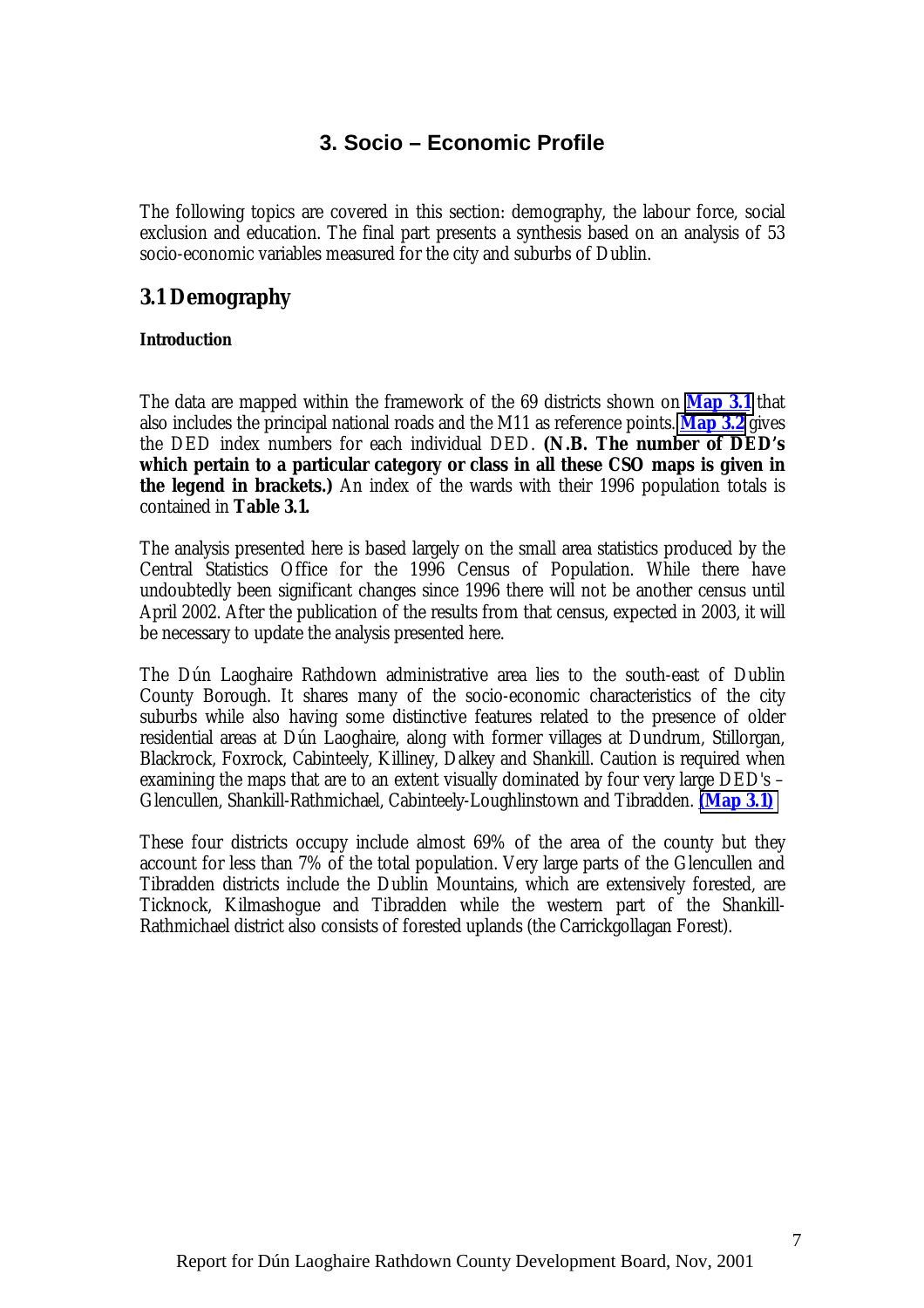| <b>DED ID DED NAME</b><br>Pop.<br>Pop.<br><b>Area</b><br>Pop.<br>Pop.<br>1986<br>1991<br>1996<br>Sq. km.<br>3230<br>3302<br>3354<br>1.57<br>5001<br>Ballinteer-Broadford<br>0.55<br>5002<br><b>Ballinteer - Ludford</b><br>0.44<br>3123<br>2995<br>2679<br>$-10.55$<br>5003<br><b>Ballinteer - Marlay</b><br>1.32<br>2785<br>2750<br>2763<br>0.47<br>5004<br><b>Ballinteer - Meadowbroads</b><br>0.37<br>2025<br>1845<br>$-8.89$<br>2188<br>5005<br>0.38<br>2607<br>2408<br><b>Ballinteer - Meadowmount</b><br>2127<br>$-11.67$<br>5006<br>Ballinteer – Woodpark<br>0.93<br>3696<br>4263<br>4230<br>$-0.77$<br>5007<br>0.67<br>4158<br>3946<br>3731<br><b>Ballybrack</b><br>$-5.45$<br>5008<br><b>Blackrock - Booterstown</b><br>0.77<br>1889<br>2283<br>20.86<br>1858 | <b>Change</b><br>1991-96 |
|------------------------------------------------------------------------------------------------------------------------------------------------------------------------------------------------------------------------------------------------------------------------------------------------------------------------------------------------------------------------------------------------------------------------------------------------------------------------------------------------------------------------------------------------------------------------------------------------------------------------------------------------------------------------------------------------------------------------------------------------------------------------|--------------------------|
|                                                                                                                                                                                                                                                                                                                                                                                                                                                                                                                                                                                                                                                                                                                                                                        |                          |
|                                                                                                                                                                                                                                                                                                                                                                                                                                                                                                                                                                                                                                                                                                                                                                        |                          |
|                                                                                                                                                                                                                                                                                                                                                                                                                                                                                                                                                                                                                                                                                                                                                                        |                          |
|                                                                                                                                                                                                                                                                                                                                                                                                                                                                                                                                                                                                                                                                                                                                                                        |                          |
|                                                                                                                                                                                                                                                                                                                                                                                                                                                                                                                                                                                                                                                                                                                                                                        |                          |
|                                                                                                                                                                                                                                                                                                                                                                                                                                                                                                                                                                                                                                                                                                                                                                        |                          |
|                                                                                                                                                                                                                                                                                                                                                                                                                                                                                                                                                                                                                                                                                                                                                                        |                          |
|                                                                                                                                                                                                                                                                                                                                                                                                                                                                                                                                                                                                                                                                                                                                                                        |                          |
|                                                                                                                                                                                                                                                                                                                                                                                                                                                                                                                                                                                                                                                                                                                                                                        |                          |
|                                                                                                                                                                                                                                                                                                                                                                                                                                                                                                                                                                                                                                                                                                                                                                        |                          |
| 5009<br>1.32<br>3758<br>4689<br>6.33<br><b>Blackrock – Carysfort</b><br>4986                                                                                                                                                                                                                                                                                                                                                                                                                                                                                                                                                                                                                                                                                           |                          |
| 1.07<br>5010<br><b>Blackrock - Central</b><br>2438<br>2294<br>3386<br>47.60                                                                                                                                                                                                                                                                                                                                                                                                                                                                                                                                                                                                                                                                                            |                          |
| 5011<br>Blackrock - Glenomena<br>0.43<br>1578<br>1465<br>1795<br>22.53                                                                                                                                                                                                                                                                                                                                                                                                                                                                                                                                                                                                                                                                                                 |                          |
| <b>Blackrock - Monkstown</b><br>0.82<br>2708<br>3229<br>3283<br>1.67<br>5012                                                                                                                                                                                                                                                                                                                                                                                                                                                                                                                                                                                                                                                                                           |                          |
| 5013<br>0.45<br><b>Blackrock – Newpark</b><br>2496<br>2468<br>2374<br>$-3.81$                                                                                                                                                                                                                                                                                                                                                                                                                                                                                                                                                                                                                                                                                          |                          |
| 0.38<br>5014<br><b>Blackrock - Seapoint</b><br>1535<br>1492<br>1518<br>1.74                                                                                                                                                                                                                                                                                                                                                                                                                                                                                                                                                                                                                                                                                            |                          |
| <b>Blackrock - Stradbrook</b><br>5015<br>0.47<br>2552<br>2416<br>2296<br>$-4.97$                                                                                                                                                                                                                                                                                                                                                                                                                                                                                                                                                                                                                                                                                       |                          |
| <b>Blackrock - Templehill</b><br>5016<br>0.79<br>2730<br>2678<br>2666<br>$-0.45$                                                                                                                                                                                                                                                                                                                                                                                                                                                                                                                                                                                                                                                                                       |                          |
| 5017<br>Blackrock - Williamstown<br>1.13<br>2006<br>2227<br>9.74<br>2444                                                                                                                                                                                                                                                                                                                                                                                                                                                                                                                                                                                                                                                                                               |                          |
| 5018<br>Cabinteely - Granitefield<br>0.57<br>2989<br>2840<br>2666<br>$-6.13$                                                                                                                                                                                                                                                                                                                                                                                                                                                                                                                                                                                                                                                                                           |                          |
| 5019<br>Cabinteely – Kilbogget<br>1.08<br>3651<br>3465<br>$-5.09$<br>3894                                                                                                                                                                                                                                                                                                                                                                                                                                                                                                                                                                                                                                                                                              |                          |
| 5020<br>6.34<br>773<br>820<br>880<br>Cabinteely – Loughlinstown<br>7.32                                                                                                                                                                                                                                                                                                                                                                                                                                                                                                                                                                                                                                                                                                |                          |
| 5021<br>1.67<br>4768<br>4941<br>Cabinteely – Pottery<br>4977<br>0.73                                                                                                                                                                                                                                                                                                                                                                                                                                                                                                                                                                                                                                                                                                   |                          |
| 5022<br>0.87<br>1250<br>1149<br>1278<br>11.23<br>Churchtown – Castle                                                                                                                                                                                                                                                                                                                                                                                                                                                                                                                                                                                                                                                                                                   |                          |
| 5023<br>0.41<br>1428<br>1326<br>1273<br>Churchtown – Landscape<br>$-4.00$                                                                                                                                                                                                                                                                                                                                                                                                                                                                                                                                                                                                                                                                                              |                          |
| 5024<br>Churchtown – Nutgrove<br>0.76<br>4716<br>4123<br>3692<br>$-10.45$                                                                                                                                                                                                                                                                                                                                                                                                                                                                                                                                                                                                                                                                                              |                          |
| 5025<br>0.92<br>2201<br>2069<br>2004<br>Churchtown – Orwell<br>$-3.14$                                                                                                                                                                                                                                                                                                                                                                                                                                                                                                                                                                                                                                                                                                 |                          |
| 5026<br>Churchtown - Woodlawn<br>0.41<br>1378<br>1336<br>1273<br>$-4.72$                                                                                                                                                                                                                                                                                                                                                                                                                                                                                                                                                                                                                                                                                               |                          |
| 5027<br>Clonskeagh - Belfield<br>1.89<br>411<br>1670<br>19.04<br>1988                                                                                                                                                                                                                                                                                                                                                                                                                                                                                                                                                                                                                                                                                                  |                          |
| 5028<br>0.35<br>1638<br>Clonskeagh – Farranboley<br>1997<br>1750<br>$-6.40$                                                                                                                                                                                                                                                                                                                                                                                                                                                                                                                                                                                                                                                                                            |                          |
| 5029<br>1221<br>Clonskeagh – Milltown<br>0.50<br>1158<br>1808<br>56.13                                                                                                                                                                                                                                                                                                                                                                                                                                                                                                                                                                                                                                                                                                 |                          |
| 5030<br>Clonskeagh – Roebuck<br>0.74<br>1675<br>1789<br>1844<br>$-2.98$                                                                                                                                                                                                                                                                                                                                                                                                                                                                                                                                                                                                                                                                                                |                          |
| 5031<br>Clonskeagh - Windy Arbour<br>0.71<br>2376<br>2378<br>2353<br>$-1.05$                                                                                                                                                                                                                                                                                                                                                                                                                                                                                                                                                                                                                                                                                           |                          |
| 5032<br>0.50<br>1761<br>1702<br>1534<br>Dalkey – Avondale<br>$-9.87$                                                                                                                                                                                                                                                                                                                                                                                                                                                                                                                                                                                                                                                                                                   |                          |
| 5033<br>Dalkey - Bullock<br>0.57<br>1834<br>1788<br>1809<br>1.17                                                                                                                                                                                                                                                                                                                                                                                                                                                                                                                                                                                                                                                                                                       |                          |
| 5034<br>Dalkey - Coliemore<br>0.54<br>1585<br>1507<br>1463<br>$-2.92$                                                                                                                                                                                                                                                                                                                                                                                                                                                                                                                                                                                                                                                                                                  |                          |
| 5035<br>1.16<br>1586<br>Dalkey Hill<br>1359<br>1560<br>1.67                                                                                                                                                                                                                                                                                                                                                                                                                                                                                                                                                                                                                                                                                                            |                          |
| 2262<br>5036<br>0.58<br>2374<br>2297<br><b>Dalkey Upper</b><br>$-1.52$                                                                                                                                                                                                                                                                                                                                                                                                                                                                                                                                                                                                                                                                                                 |                          |
| 5037<br>5564<br>3.21<br>Dundrum – Balally<br>2.62<br>5481<br>5391                                                                                                                                                                                                                                                                                                                                                                                                                                                                                                                                                                                                                                                                                                      |                          |
| 5038<br>Dundrum - Kilmacud<br>0.77<br>1923<br>2063<br>2364<br>14.59                                                                                                                                                                                                                                                                                                                                                                                                                                                                                                                                                                                                                                                                                                    |                          |
| 5039<br>5203<br>Dundrum – Sandyford<br>2.45<br>4571<br>4802<br>8.35                                                                                                                                                                                                                                                                                                                                                                                                                                                                                                                                                                                                                                                                                                    |                          |
| 0.55<br>2136<br>5040<br>Dundrum - Sweetmount<br>2589<br>2307<br>$-7.41$                                                                                                                                                                                                                                                                                                                                                                                                                                                                                                                                                                                                                                                                                                |                          |
| 5041<br>Dundrum - Taney<br>0.56<br>2901<br>2808<br>2751<br>$-2.03$                                                                                                                                                                                                                                                                                                                                                                                                                                                                                                                                                                                                                                                                                                     |                          |
| 5042<br>2000<br>Dún Laoghaire - East Central<br>0.47<br>1835<br>1878<br>6.50                                                                                                                                                                                                                                                                                                                                                                                                                                                                                                                                                                                                                                                                                           |                          |
| 5043<br>Dún Laoghaire – Glasthule<br>2812<br>0.72<br>2634<br>2786<br>0.93                                                                                                                                                                                                                                                                                                                                                                                                                                                                                                                                                                                                                                                                                              |                          |
| 5044<br>Dún Laoghaire - Glenageary<br>0.59<br>2020<br>2167<br>2064<br>$-2.13$                                                                                                                                                                                                                                                                                                                                                                                                                                                                                                                                                                                                                                                                                          |                          |
| 5045<br>0.35<br>2501<br>Dún Laoghaire - Monkstown Farm<br>2220<br>2135<br>$-3.83$                                                                                                                                                                                                                                                                                                                                                                                                                                                                                                                                                                                                                                                                                      |                          |
| 0.33<br>5046<br>Dún Laoghaire - Mount Town<br>2097<br>2063<br>1881<br>$-8.82$                                                                                                                                                                                                                                                                                                                                                                                                                                                                                                                                                                                                                                                                                          |                          |

### **Table 3.1 ID codes area and summary population totals for each DED in Dún Laoghaire Rathdown**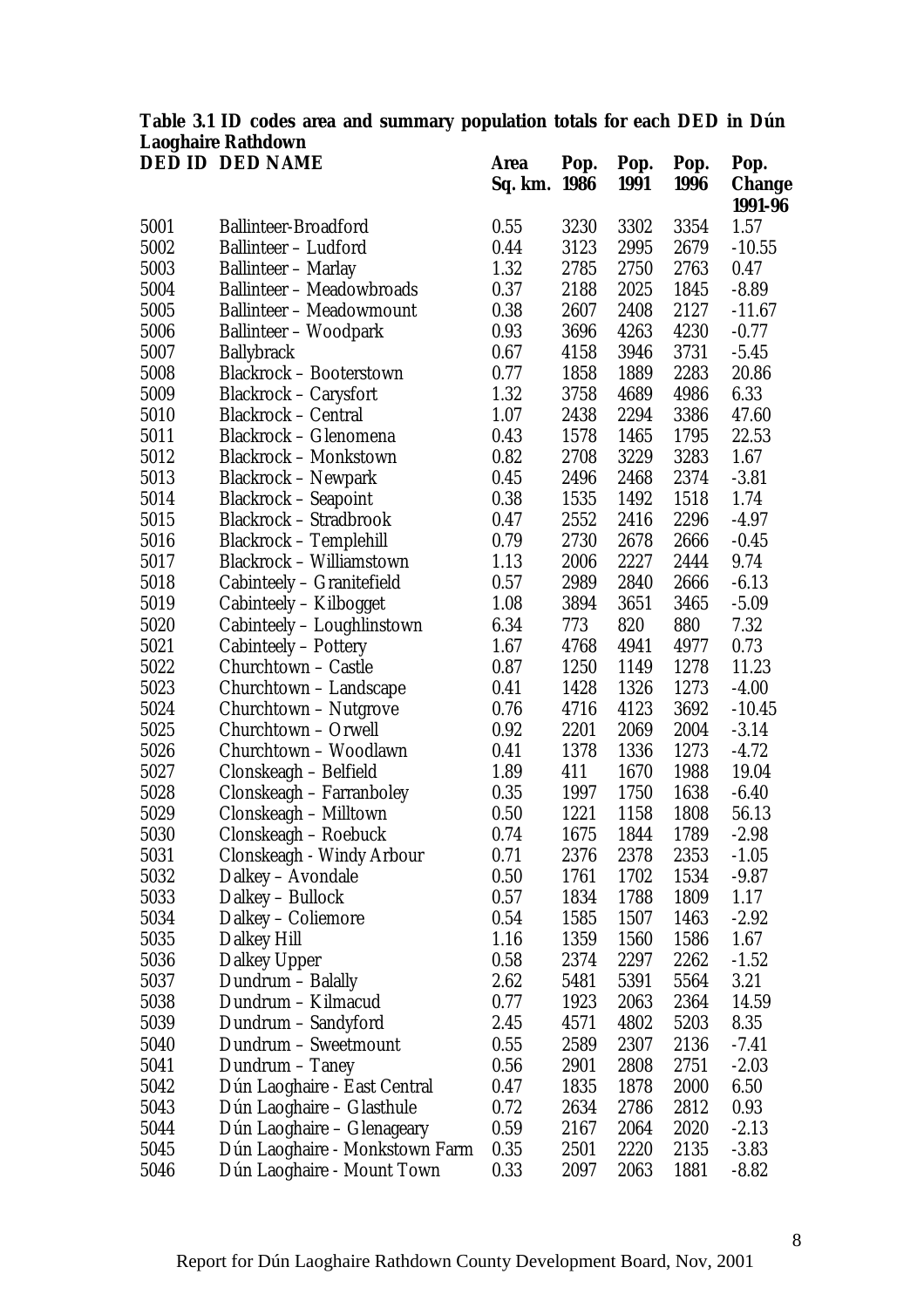<span id="page-19-0"></span>

|      | <b>DED ID DED NAME</b>            | <b>Area</b><br>Sq. km. 1986 | Pop. | Pop.<br>1991 | Pop.<br><b>1996</b> | Pop.<br><b>Change</b> |
|------|-----------------------------------|-----------------------------|------|--------------|---------------------|-----------------------|
|      |                                   |                             |      |              |                     | 1991-96               |
| 5047 | Dún Laoghaire - Sallynoggin East  | 0.76                        | 3415 | 3381         | 3239                | $-4.20$               |
| 5048 | Dún Laoghaire - Sallynoggin South | 0.41                        | 1756 | 1609         | 1473                | $-8.45$               |
| 5049 | Dún Laoghaire - Sallynoggin West  | 0.62                        | 2260 | 2267         | 2176                | $-4.01$               |
| 5050 | Dún Laoghaire - Sandycove         | 0.98                        | 3655 | 3687         | 3624                | $-1.71$               |
| 5051 | Dún Laoghaire - Salthill          | 0.58                        | 1371 | 1279         | 1428                | 11.65                 |
| 5052 | Dún Laoghaire - West Central      | 0.48                        | 2238 | 2060         | 1988                | $-3.50$               |
| 5053 | Foxrock – Beechpark               | 0.68                        | 2296 | 2131         | 1944                | $-8.78$               |
| 5054 | Foxrock - Carrickmines            | 2.57                        | 4579 | 5349         | 5747                | 7.44                  |
| 5055 | <b>Foxrock - Deans Grange</b>     | 1.00                        | 2760 | 2784         | 2658                | $-4.53$               |
| 5056 | Foxrock – Torquay                 | 0.97                        | 822  | 1361         | 1307                | $-3.97$               |
| 5057 | Glencullen                        | 33.05                       | 3427 | 5258         | 8063                | 53.35                 |
| 5058 | <b>Killiney North</b>             | 2.17                        | 3921 | 4071         | 3943                | $-3.14$               |
| 5059 | <b>Killiney South</b>             | 1.58                        | 6194 | 6823         | 6962                | 2.04                  |
| 5060 | Shankill - Rathmichael            | 13.97                       | 2481 | 2851         | 3545                | 24.34                 |
| 5061 | Shankill – Rathsallagh            | 1.01                        | 3446 | 3466         | 3366                | $-2.89$               |
| 5062 | Shankill - Shanganagh             | 2.78                        | 3967 | 4911         | 5399                | 9.94                  |
| 5063 | Stillorgan - Deerpark             | 1.01                        | 3349 | 3141         | 3024                | $-3.72$               |
| 5064 | Stillorgan - Kilmacud             | 0.89                        | 4775 | 4360         | 3894                | $-10.69$              |
| 5065 | Stillorgan - Leopardstown         | 0.55                        | 2476 | 2443         | 2379                | $-2.62$               |
| 5066 | Stillorgan – Merville             | 1.07                        | 2540 | 2445         | 2803                | 14.64                 |
| 5067 | <b>Stillorgan - Mount Merrion</b> | 0.90                        | 2576 | 2523         | 2418                | $-4.16$               |
| 5068 | Stillorgan - Priory               | 0.53                        | 1824 | 1721         | 1577                | $-8.37$               |
| 5069 | <b>Tibradden</b>                  | 13.30                       | 412  | 662          | 678                 | 2.42                  |

Source: CSO96

#### **3.1.1 Population Density & Household Size**

The total population of the administrative area was almost 190,000 in 1996, an increase of 4,589 (2.5%) over the previous five years. The density distribution of the population, **Map 3.3** shows an uneven pattern with the highest levels in parts of Dundrum-Ballinteer, Blackrock-Dún Laoghaire (Newpark, Stradbrook and Monkstown Farm) and Ballybrack while the lowest levels are in the outlying DED's (though there are localised pockets of high densities in these districts) and also in districts where there are significant amounts of either amenity space (Dalkey Hill) or institutional land (Clonskeagh-Belfield).

Almost all of the population (97.3%) reside in private households, for which the average size is 3.0 persons compared with 3.1 for all households in the State **Map 3.4.** The distribution of average household sizes displays a very distinctive pattern with average increasing as one moves away form the districts on the northern edge of the county (which includes the coastal strip from Dalkey to Blackrock). The highest densities in district such as Ballybrack ands Killiney South, and also in the districts extending from Ballinteer to Tibradden.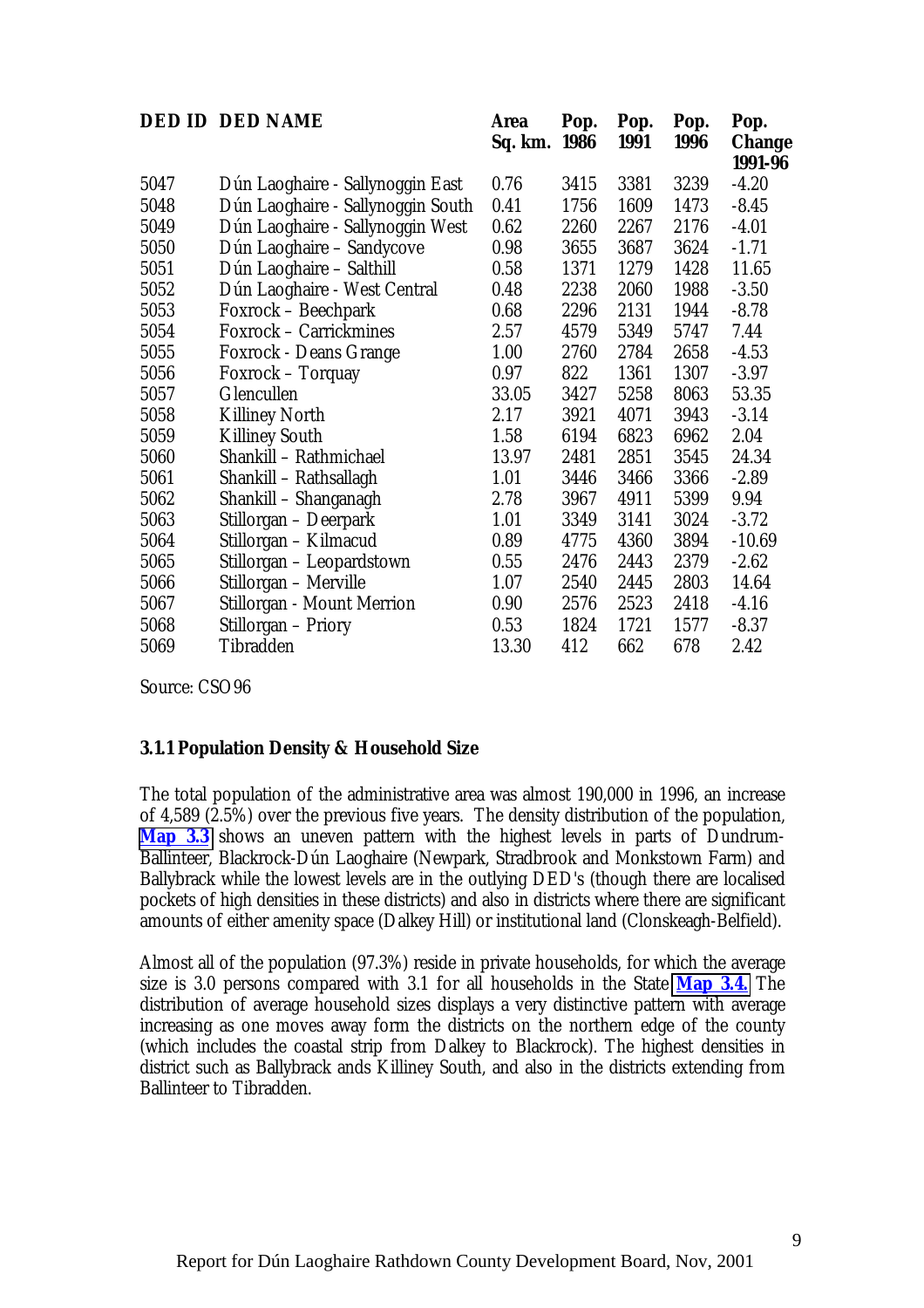#### <span id="page-20-0"></span>**3.1.2 Population Change 1991 – 1996**

The increase of 2.5% in the size of the total population between 1991 and 1996 was also very uneven with over half of districts (39) experiencing some decline. The most marked decline was in the area north of Ballinteer where the total population declined by 7%. There was also a notable decline throughout most of Clonskeagh, Foxrock, Killiney, Cabinteely and Dalkey. By contrast, the main increases were in some of the coastal areas where there has been much infill development, and also in the districts to the west of the N11 **Map 3.5**

#### **3.1.3 Electoral Areas**

**Map 3.6** shows the Electoral Areas in Dún Laoghaire Rathdown

#### **3.1.4 Age Specific Migration**

The pattern of population change is the outcome of the interaction of natural increase and net-migration. **Map 3.7 and Map 3.8** demonstrate the impact of population movement on the size of the most mobile age cohorts. Over the period 1986-96 there was a net decline in the size of the cohort aged 10-19 years in 1986 in most of the mature residential areas such as around Dundrum and Stillorgan and also in Dalkey and the Deansgrange-Sallynoggin-Glenageary. Increases were evident in and around Belfield (partly related to the provision of campus based student apartments), Blackrock which may also be related to the demand for student accommodation, and further in the area around Shankill which is most likely due to the movement of families into new residential developments.

The pattern of net movement for persons aged 20-29 years in 1986 is somewhat similar with net in-migration to the Shankill and Glencullen districts as well as into Sandyford, Balally, Carrickmines and the coastal areas from Dalkey to Shankill **Map 3.8.** By contrast the size of the cohort declined markedly in the districts around Clonskeagh and Stillorgan and in parts of Dún Laoghaire, probably related to the movements from home associated with joining the workforce or getting married. The size of the cohort in these areas declined because the numbers of younger children and teenagers in 1986 was much less than the numbers of 20-29 year olds reflecting the particular stage in the life cycle that had been reached by the mid 1980s.

#### **3.1.5 Age Profiles**

The variation between districts in age-profiles is shown on **Maps 3.9, 3.10, 3.11, 3.12 and 3.13** Just under 21% of the population was aged under 15 in 1996. Above average proportions occurred in the suburbs including the newer inland districts as well as a coastal strip from Killiney to Shanganagh. This pattern is broadly similar to that for the 25-44 years old cohort, indicating the demographic impact in these districts arising from new residential developments. The 15-24 years cohort is very strongly represented in the districts around Belfield and also in parts of Dundrum which were built in the 1970s and where there are also many students in privately rented accommodation. Above average levels of concentration in this cohort are also evident in parts of Killiney, Cabinteely and Foxrock.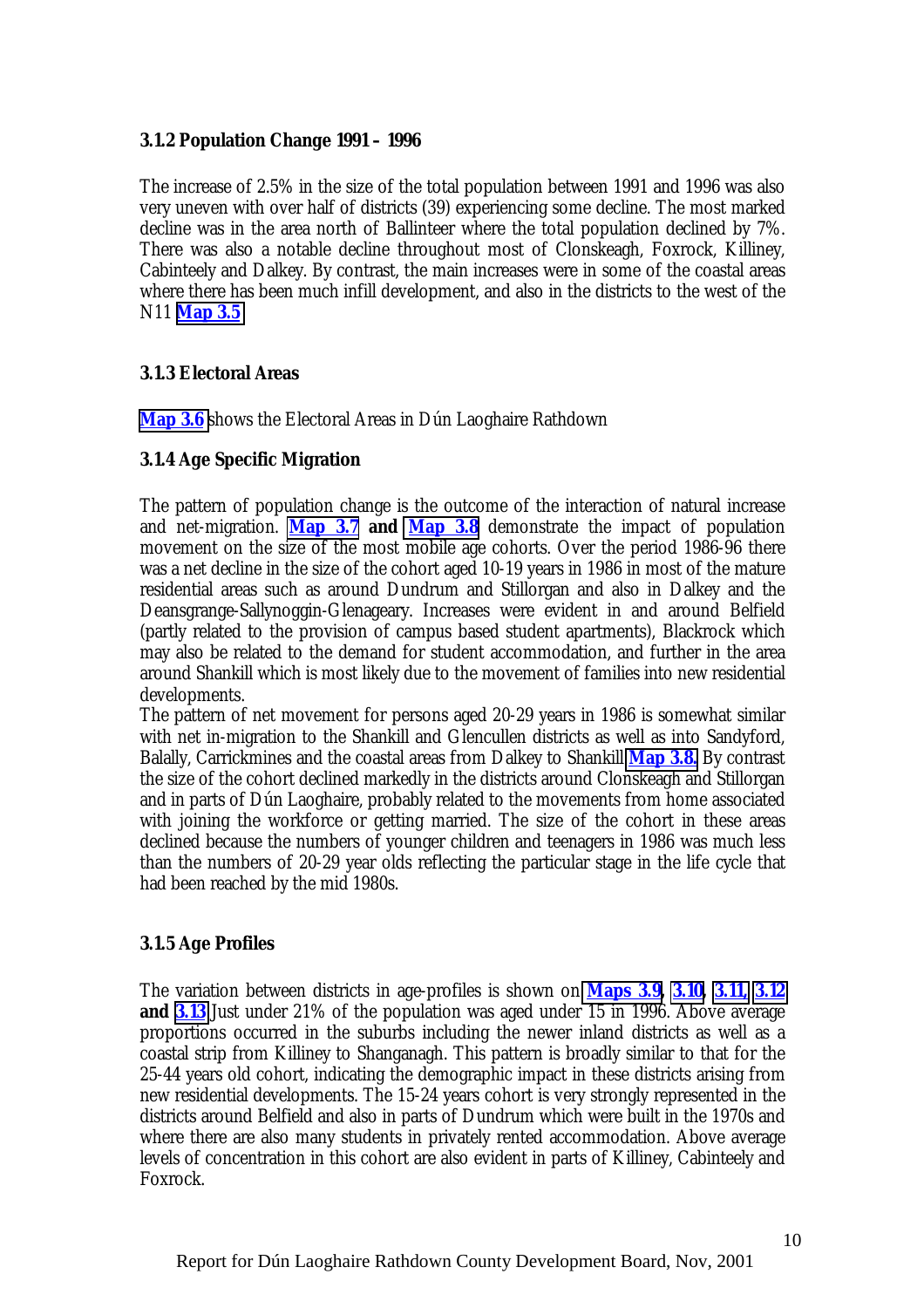<span id="page-21-0"></span>The population aged 45-64 years is most strongly represented in the mature residential areas in some parts of Dalkey, Killiney and Cabinteely as well as the older parts of Churchtown-Ballinteer. The over 65s are for the most part heavily represented in the populations of the coastal parts of Dún Laoghaire and Dalkey as well as in parts of Churchtown and Stillorgan.

#### **3.1.6 Dependency Ratios**

Comparative data for the age profile and derived ratios for Dún Laoghaire Rathdown and the other Dublin counties are presented in **Table 3.2**. The most striking aspect is the comparative youthfulness of the population with 46.4% aged under 25 years compared with 40.6% for all of Dublin.

The age-specific contrasts described above are more represented by the dependency ratios shown on **Map 3.14** and **Map3.15** while **Map3.16** identifies even more precisely the areas of greatest demographic vitality over the medium term.

| $\sigma$ $\bf{r}$        | $D/L-R$ | South  | Fingal | Dublin        | Dublin            | <b>Ireland</b> |
|--------------------------|---------|--------|--------|---------------|-------------------|----------------|
|                          |         | Dublin |        | City          |                   |                |
|                          |         |        |        | $(Co.Bor.)$ . |                   |                |
| % aged $< 15$            | 20.9    | 27.1   | 27.3   | 18.3          | 22.0              | 23.7           |
| $\frac{6}{3}$ aged 15-24 | 17.4    | 19.3   | 17.8   | 19.1          | 18.6              | 17.5           |
| $%$ aged 25-44           | 29.3    | 30.6   | 31.3   | 30.3          | 30.3              | 28.0           |
| % aged 45-64             | 21.2    | 17.8   | 18.1   | 19.2          | 19.1              | 19.4           |
| $\frac{9}{6}$ aged 65 +  | 11.3    | 5.2    | 5.6    | 13.1          | 9.9               | 11.4           |
| Youth                    | 30.7    | 40.1   | 40.6   | 26.6          | $\overline{32.3}$ | 36.5           |
| dependency               |         |        |        |               |                   |                |
| Elderly                  | 16.7    | 7.7    | 8.3    | 19.0          | 14.6              | 17.6           |
| dependency               |         |        |        |               |                   |                |
| <b>Vitality ratio</b>    | 2.8     | 6.0    | 5.7    | 2.7           | 3.4               | 2.6            |

**Table 3.2 Age profile and Dependency ratios, 1996**

*Source: Census 96 Vol. 2 Table 3A*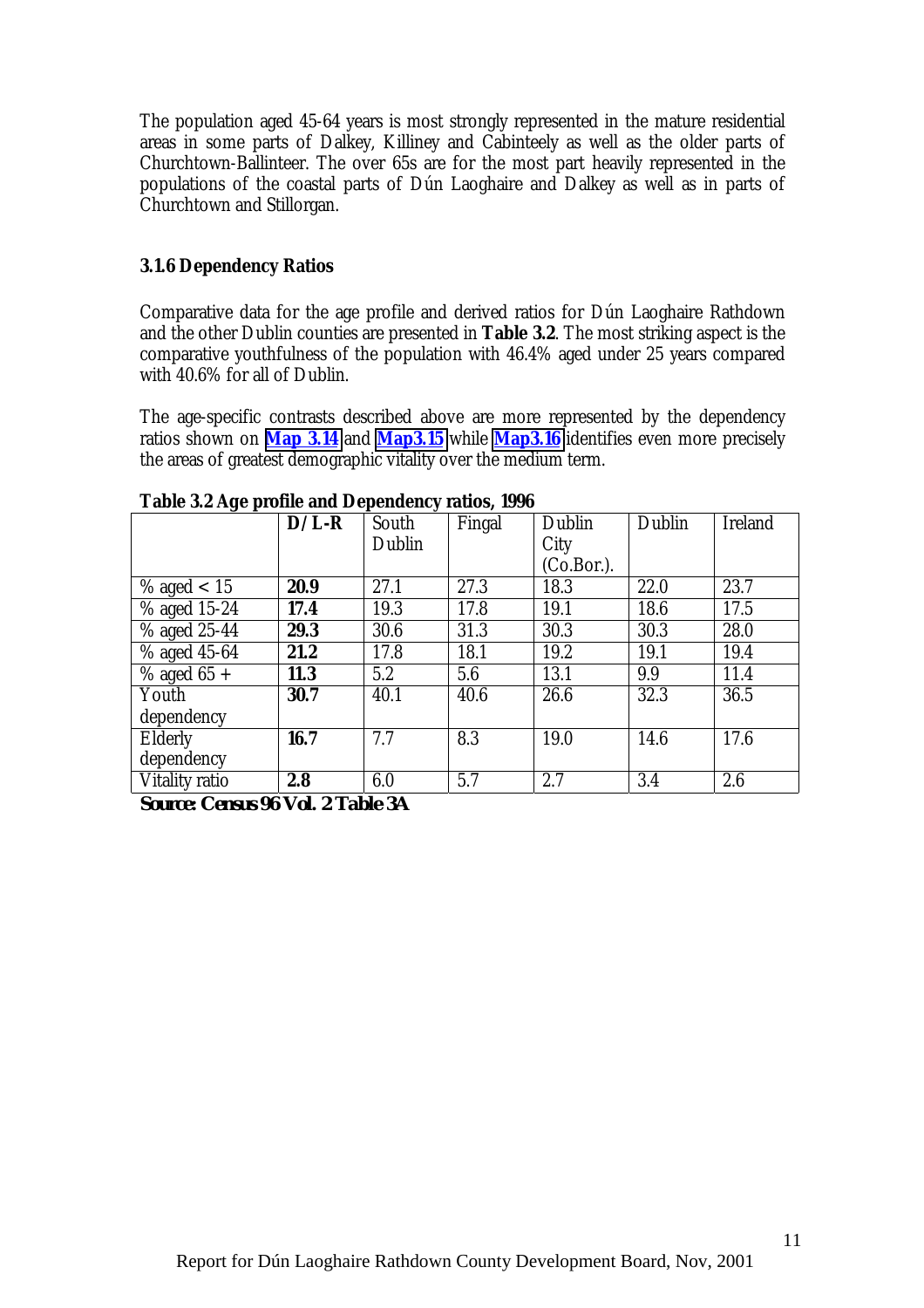## <span id="page-22-0"></span>**3.2 The Labour Force**

#### **3.2.1 Change in Numbers at Work**

In 1996, the census recorded a total labour force of 84,411 persons, which represented an increase of 6,727 (8.7.1%), on the 1991 figure. Just over 90% of the labour force was described as being at work. The geographical pattern of change in the number at work closely mirrors the pattern of population change **Map 3.17** with the largest increases in parts of Blackrock, Sandyford and in the more recently developed areas in the South to which many working adults had moved for housing.

While most of the increase in the labour force is associated with the recent demographic experience of the districts in the county the actual size of the labour force is also strongly influenced by participation rates. **Table 3.3** shows that the male and female participation rates in Dún Laoghaire Rathdown are each less than in the other Dublin counties which may be due to the distorting effect of the Belfield student population on the CSO principal economic status classification of adults aged over 15 years. Another factor may be the age profile as the percentage aged over 65 is more than double the levels in either South Dublin or Fingal.

|                                  | $D/L-R$ | South<br>Dublin | Fingal | Dublin<br>City<br>(Co.Bor.) | Dublin |
|----------------------------------|---------|-----------------|--------|-----------------------------|--------|
| Male participation rate          | 69.6    | 76.4            | 75.3   | 70.                         | 72.0   |
| <b>Female participation rate</b> | 44.5    | 46.9            | 47.3   | 47.3                        | 46.7   |

#### **Table 3.3 Labour Force Participation rates 1996**

The geographical pattern of the overall participation rate **Map 3.18** is closely related to the age profile. While the female participation rate is lower everywhere **Map3.19** the overall pattern is broadly similar to that on **Map3.18**

#### **3.2.2 Persons at Work by Sector**

The census of population provides information on the broad industrial sectors in which people are employed, but it should be noted that the information is recorded on the basis of where people reside rather than where they work. The following maps therefore do not indicate where various categories of employment are located nor do they show where gains in employment have occurred.

The distribution of persons at work by gender and sector in 1996 and the changes over the period 1991-96 are summarised in **Table 3.4** with comparable data for the entire county of Dublin in **Table 3.5**. The most notable aspects of **Table 3.4** are the dominance of the commerce and retail sectors which include insurance and finance (32% of the total) followed by the professional services sector (27%) with manufacturing accounting for under 12%. Almost of the growth in employment was in the dominant service sectors with females accounting for 70.5% of the total increase.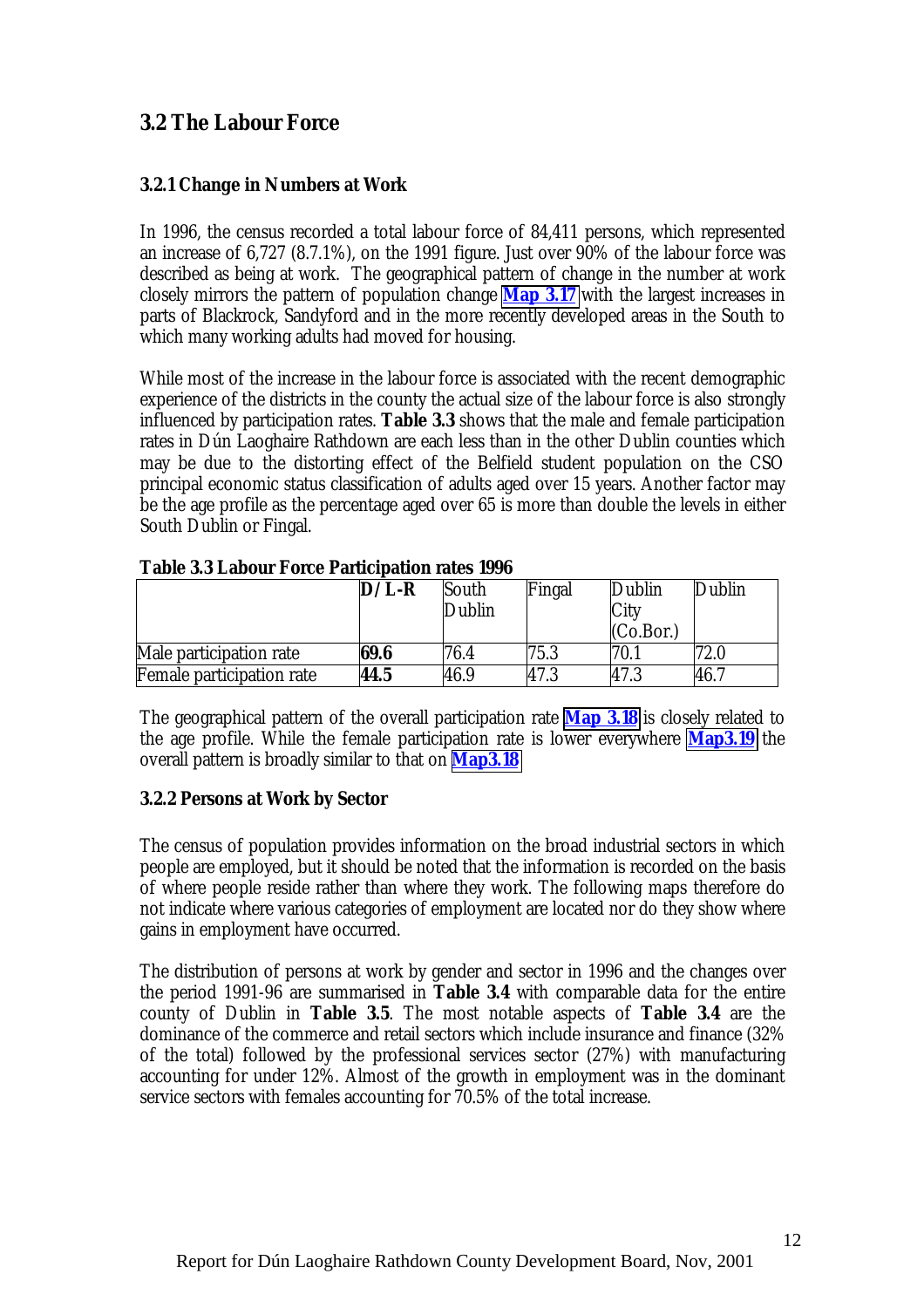|                      | <b>Males</b> | <b>Female</b> | <b>Total</b> | <b>Males</b>  | <b>Female</b> | <b>Total</b>  |
|----------------------|--------------|---------------|--------------|---------------|---------------|---------------|
|                      |              |               |              |               |               |               |
|                      | 1996         | S             | 1996         | <b>Change</b> | S             | <b>Change</b> |
|                      |              | 1996          |              | 1991-96       | <b>Change</b> | 1991-96       |
|                      |              |               |              |               | 1991-96       |               |
| Agriculture,         | 310          | 57            | 367          | $-214$        | $-19$         | $-233$        |
| forestry, fishing    |              |               |              |               |               |               |
| Mining, quarrying,   | 105          | 18            | 123          | $-16$         | $-3$          | $-19$         |
| turf production      |              |               |              |               |               |               |
| Manufacturing        | 11339        | 4818          | 16157        | 659           | 339           | 998           |
|                      |              |               |              |               |               |               |
| Electricity, gas and | 650          | 159           | 809          | $-72$         | 11            | $-61$         |
| water supplies       |              |               |              |               |               |               |
| Building and         | 5337         | 443           | 5780         | 540           | 133           | 673           |
| construction         |              |               |              |               |               |               |
| Commerce,            | 12407        | 10151         | 22558        | 1757          | 2525          | 4282          |
| insurance, finance   |              |               |              |               |               |               |
| Transport,           | 5387         | 1276          | 6663         | 830           | 383           | 1213          |
| communication, etc   |              |               |              |               |               |               |
| Public               | 4038         | 2143          | 6181         | $-89$         | 436           | 347           |
| administration and   |              |               |              |               |               |               |
| defence              |              |               |              |               |               |               |
| Professional         | 4768         | 9338          | 14106        | 536           | 2384          | 2920          |
| services             |              |               |              |               |               |               |
|                      |              |               |              |               |               |               |
| Others               | 4596         | 5638          | 10234        | 1476          | 2202          | 3678          |
|                      |              |               |              |               |               |               |
| Total                | 48937        | 34041         | 82978        | 5407          | 8391          | 13798         |

**Table 3.4 Number of persons at work by sector, Dún Laoghaire Rathdown**

Sources: Census 1996 – Principal Economic Status and Industries Tables: 13a, 13b, 13c. Census 1991 – Industries Tables 8a, 8b, 8c.

By 1996 there were only 332 persons working in the primary sector, less than two-fifths of the number in 1991. Not surprisingly, Tibradden was the only district where this sector accounted for a notable share (8 percent) of the workforce **Map 3.20.** Lesser, but nevertheless distinctive shares were evident in the districts around Cabinteely, Loughlinstown and Rathmichael.

The distribution of workers employed in the manufacturing sector is also very distinctive, **Map 3.21** (with the largest proportions in the southeast and also in selected areas around Dundrum (Balally, Meadowmount, Nutgrove, and Farranboley) as well as parts of Dún Laoghaire such as Sallynoggin, Pottery Road, plus Granitefield and Kilbogget in Cabinteely.

By contrast, the distributions of workers in the service sectors are very different. Given the dominant position of the commerce, insurance, finance and business services sector it is not surprising that workers in the sector are well distributed throughout the districts. Below average concentrations occur only where the either manufacturing or agriculture are particularly strong **Map 3.22** or where professional workers represent a very significant component of the workforce: mostly the area from Stillorgan to Clonskeagh (including Belfield) and along the coast to Blackrock **Map 3.23.**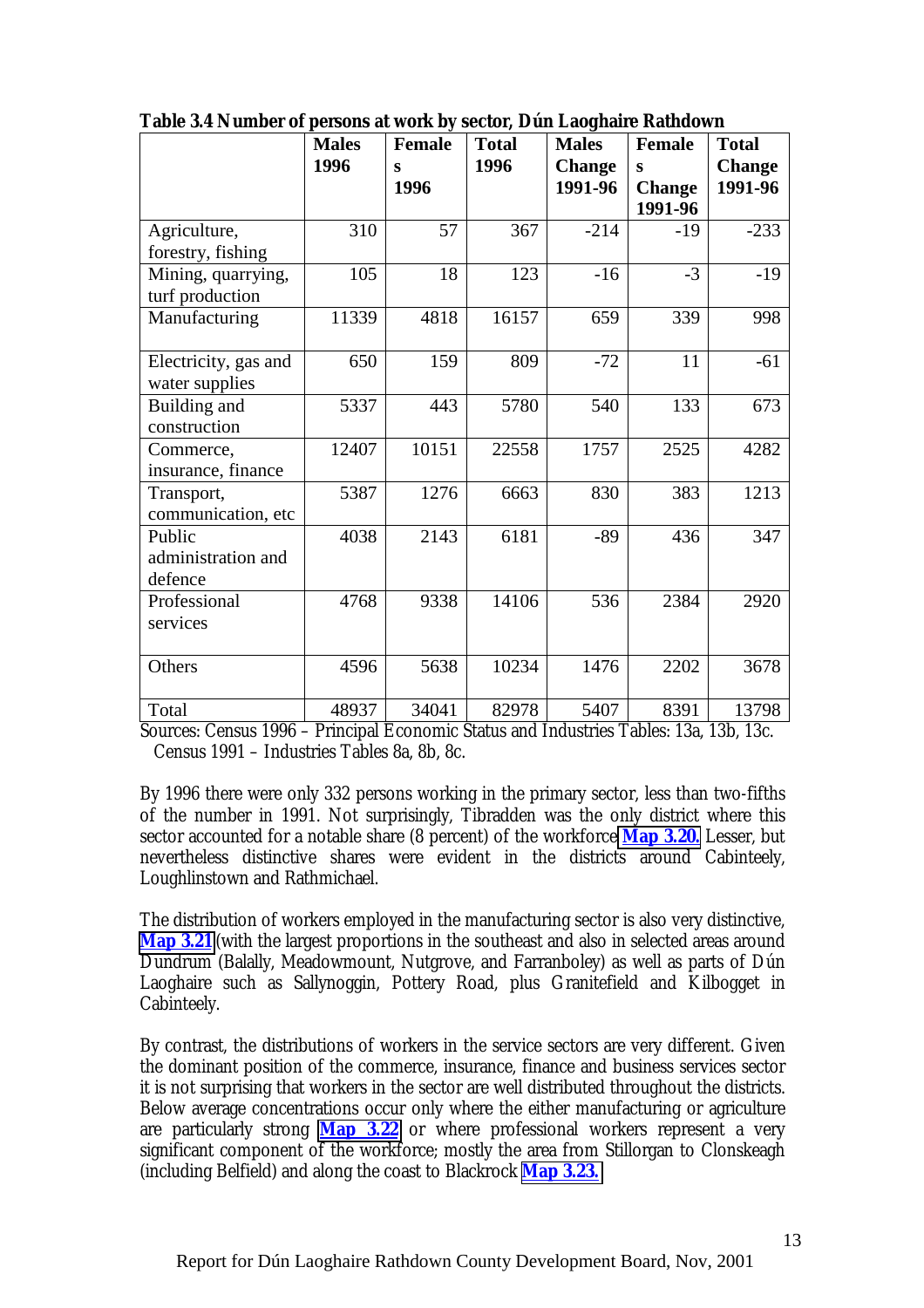#### <span id="page-24-0"></span>**3.2.3 Unemployment Rate**

In 1996 the unemployment rate for the Dún Laoghaire administrative area was approximately 9.5%. Four concentrations are evident on **Map 3.24;** selected areas around Dundrum, most of the older districts in Dún Laoghaire that have large shares of social housing, Ballybrack-Killiney and Tibradden in the southwest.

|                                                              | <b>Males</b> | <b>Females Total</b> |        | <b>Males</b> | <b>Females Total</b> |               |
|--------------------------------------------------------------|--------------|----------------------|--------|--------------|----------------------|---------------|
|                                                              |              |                      |        | Change       | <b>Change</b>        | <b>Change</b> |
|                                                              | 1996         | 1996                 | 1996   | 1991-96      | 1991-96              | 1991-96       |
|                                                              |              |                      |        |              |                      |               |
| Agriculture, forestry, fishing                               | 2431         | 361                  | 2792   | $-1221$      | $-169$               | $-1390$       |
| Mining,<br>quarrying,<br>production                          | turf320      | 68                   | 388    | $-65$        | $-26$                | -91           |
| <b>Manufacturing</b>                                         | 43288        | 20453                | 63741  | 298          | 1203                 | 1501          |
| Electricity, gas<br>and<br>water <sub>2967</sub><br>supplies |              | 897                  | 3864   | $-374$       | 74                   | $-300$        |
| Building and construction                                    | 19631        | 1789                 | 21420  | $-503$       | 353                  | $-150$        |
| Commerce, insurance, finance 59817                           |              | 48544                | 108361 | 7761         | 8709                 | 16470         |
| Transport, communication, 25841<br>etc                       |              | 8863                 | 34704  | 1047         | 6788                 | 7835          |
| <b>Public</b><br>administration<br>defence                   | and 18770    | 11093                | 29863  | 884          | $-12805$             | $-13689$      |
| Professional services                                        | 31232        | 55646                | 86878  | 4048         | 10444                | 14492         |
| <b>Others</b>                                                | 26487        | 30655                | 57142  | 8129         | 9390                 | 17519         |
| Total                                                        | 230784       | 178369               | 409153 | 18236        | 32571                | 50807         |

**Table 3.5 Number of Persons at work by sector, County Dublin**

Sources: Census 1996 – Principal Economic Status and Industries Tables: 13a, 13b, 13c. Census 1991 – Industries Tables 8a, 8b, 8c.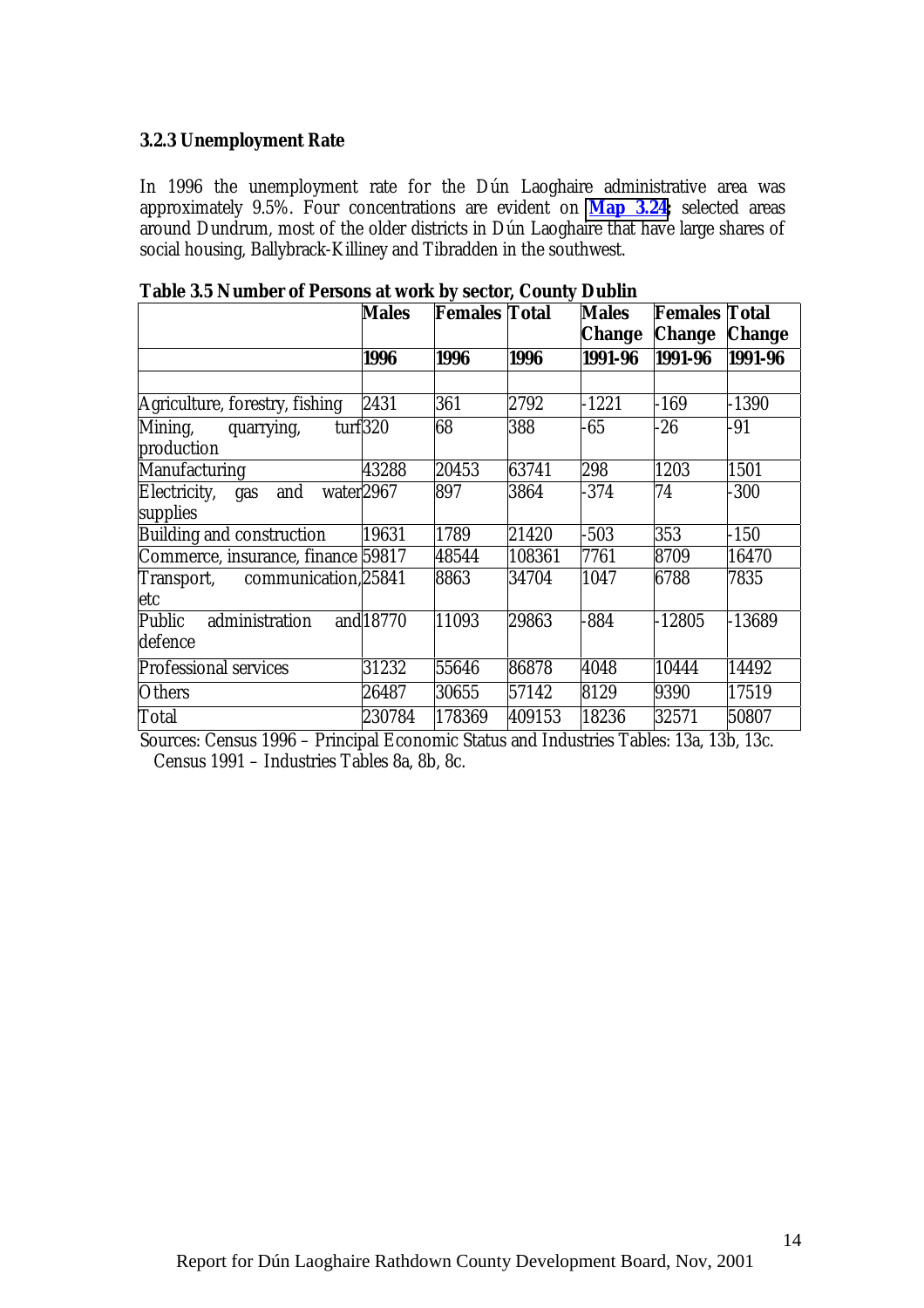## <span id="page-25-0"></span>**3.3 Social Exclusion**

#### **Introduction**

With the decline in unemployment due to recent job creation, and the change from endemic emigration to net immigration, the nature of social exclusion, both nationally and in Dublin, has changed considerably. While the numbers affected have contracted, the severity of the problems faced by those groups still experiencing exclusion has arguably intensified. The introduction and successful implementation of measures to combat exclusion therefore remains a significant challenge for the years ahead.

#### **3.3.1 Long term Unemployment**

Given the limited availability of appropriate data it is difficult to identify accurately the extent of social exclusion. The approach adopted here is to consider a number of proxy indicators. One such measure that may help to identify districts where some persons are at a high risk of being socially excluded is the distribution of long term unemployed persons. While the numbers involved are likely to have declined since 1996 the wards that had the highest levels of long-term unemployment are likely to be the areas where the risk of social exclusion remains highest. **Map 3.25** is almost identical to **Map3.24** and thus confirms that the areas of very high unemployment are also the same areas where unemployment became a persistent problem requiring targeted local responses. (See section 6.1.4 for live register data.)

#### **3.3.2 Lone Parent Families**

The unemployed are not the only group at risk of social exclusion: research also shows that lone parent families (especially those with young children) and elderly persons living alone also have a significantly higher risk of income poverty than that of the population at large. The distribution of lone parent families with young children as a percentage of all families **Map 3.26** shows a pattern that is somewhat similar to that for long-term unemployment with particularly high ratios (more than 28%) in five districts: two in Dundrum, two in central Dún Laoghaire and Coliemore in Dalkey. This geographical pattern supports the findings of research based on household level data, which shows that many local authority housing estates tend to have above average concentrations of households experiencing multiple deprivation.

#### **3.3.3 Elderly Persons Living Alone**

The distribution of elderly persons living alone **Map 3.27** in broad terms reflects the overall demographic structure of the county, with particularly high ratios in the coastal districts from Blackrock to Dalkey and also in some of the older suburbs in Clonskeagh and Stillorgan. The elderly living alone, which usually contains many more females than males, can be a very vulnerable group experiencing difficulties in relation to access to services (due to restricted mobility) and also increasingly about their personal security. Additional data on the potential social exclusion is provided in **Table 3.6** which summaries at county level the number of recipients of a selection of social welfare benefits in 1999 and the change in numbers between 1996 and 1999.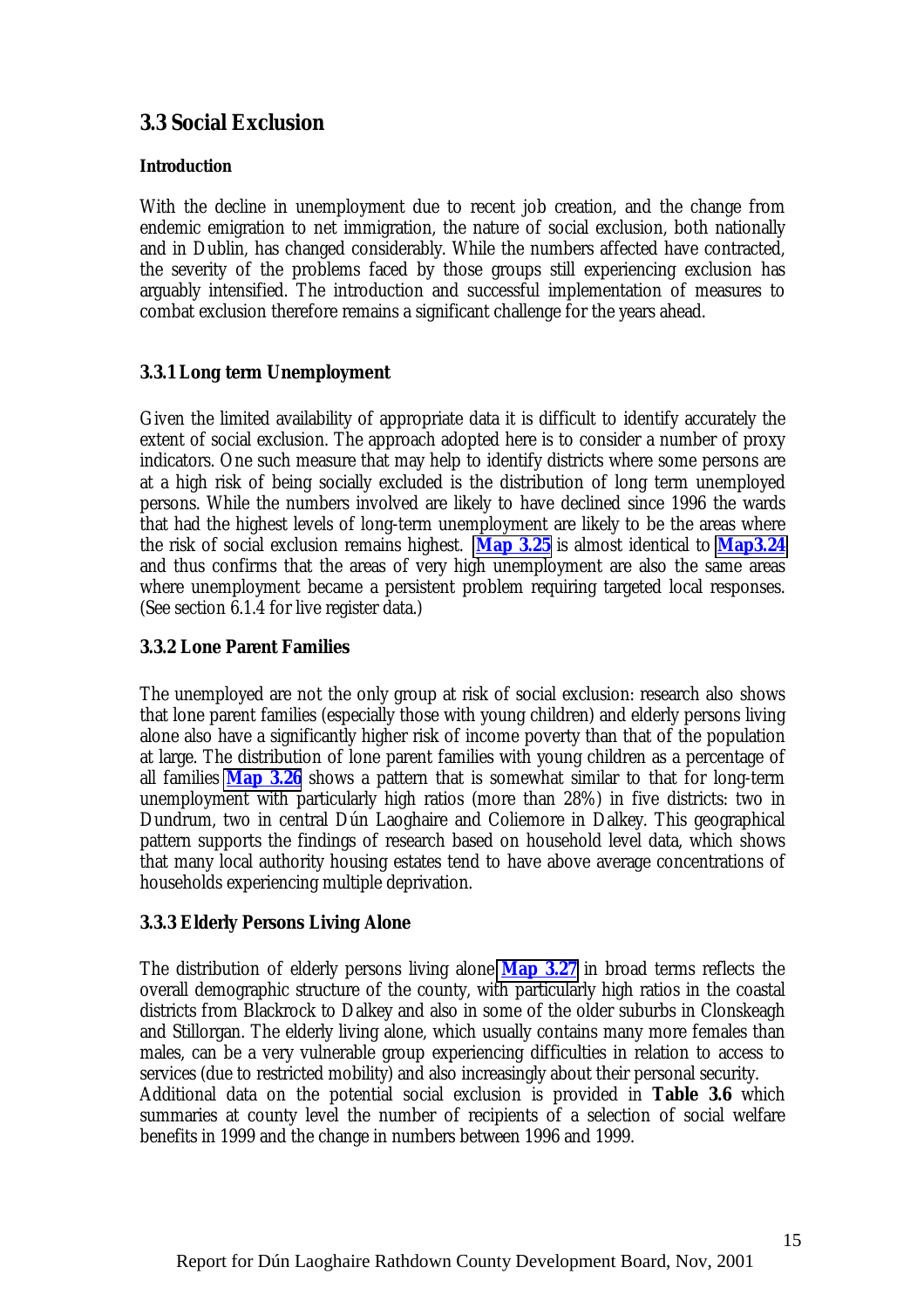|                            | <b>Dublin</b> | <b>Kildare</b> | <b>Meath</b> | <b>Wicklow</b> | <b>Ireland</b> |
|----------------------------|---------------|----------------|--------------|----------------|----------------|
|                            |               |                |              |                |                |
| One parent family          | 26983         | 2468           | 1540         | 2289           | 70387          |
| <b>Allowance 1999</b>      |               |                |              |                |                |
| % change 1996-99           | 30.9          | 49.0           | 43.0         | 40.5           | 39.2           |
| <b>Disability benefits</b> | 28602         | 3760           | 2733         | 2849           | 107057         |
| % change 1996-99           | 21.9          | 38.7           | 36.2         | 33.6           | 33.0           |
| <b>Invalidity pensions</b> | 15920         | 1414           | 477          | 1199           | 46946          |
| % change 1996-99           | 6.0           | 12.3           | $-2.1$       | 8.3            | 9.1            |
| No. on live register       | 45483         | 4347           | 2753         | 4784           | 176539         |
| % change 1996-99           | $-45.6$       | $-44.7$        | $-30.4$      | $-36.8$        | $-34.6$        |

<span id="page-26-0"></span>**Table 3.6 No. of recipients of Social Welfare benefits 1999 and percentage change 1996-99**

Source: Dept. Social, Family & Community Affairs

Almost two-fifths of the total number of recipients in the State of the one parent family allowance resided in county Dublin, mostly in areas with high proportions of social housing. The table shows that relative to other counties the rates of increase in the number of Dublin resident recipients of the first three benefits was less than in the neighbouring counties and that the decline in the number on the live register was significantly greater than the level for the State.

#### **3.3.4 Immigrants**

An additional group of people at risk of social exclusion are the recent ethnic immigrants, many of whom are refugees or asylum seekers. According to data provided by the Department of Justice, Equality and Law Reform the number of asylum applications has increased from a little over 400 in 1995 to 4,626 in 1998 and 10,938 in 2000. By far the largest numbers of applications have been from Nigerian and Romanian nationals (31.1% and 21.8% of the total respectively in 2000). The vast majority are attracted to Dublin. The provision of housing for asylum applicants is a major challenge. The Directorate of Asylum Support Services is currently operating eight Reception Centres in the Dublin area providing accommodation for 617 persons. Seven of the Reception Centres are located in the inner city. In addition accommodation is provided at 47 other venues throughout Dublin. Accommodation was provided in South Dublin at the end of 2000 for just over 200 asylum seekers, mostly in Knocklyon and parts of Rathfarnham.

#### **3.3.5 Travellers**

Travellers are a group that are especially vulnerable to social exclusion. The provision of halting sites and stands for traveller families is an issue that has proven very difficult to address in a satisfactory manner. The level of provision of halting sites and stands by each local authority is summarised in the following **Table 3.7. Map3.28** shows the location of Halting Sites & Group Housing Schemes in Dún Laoghaire Rathdown.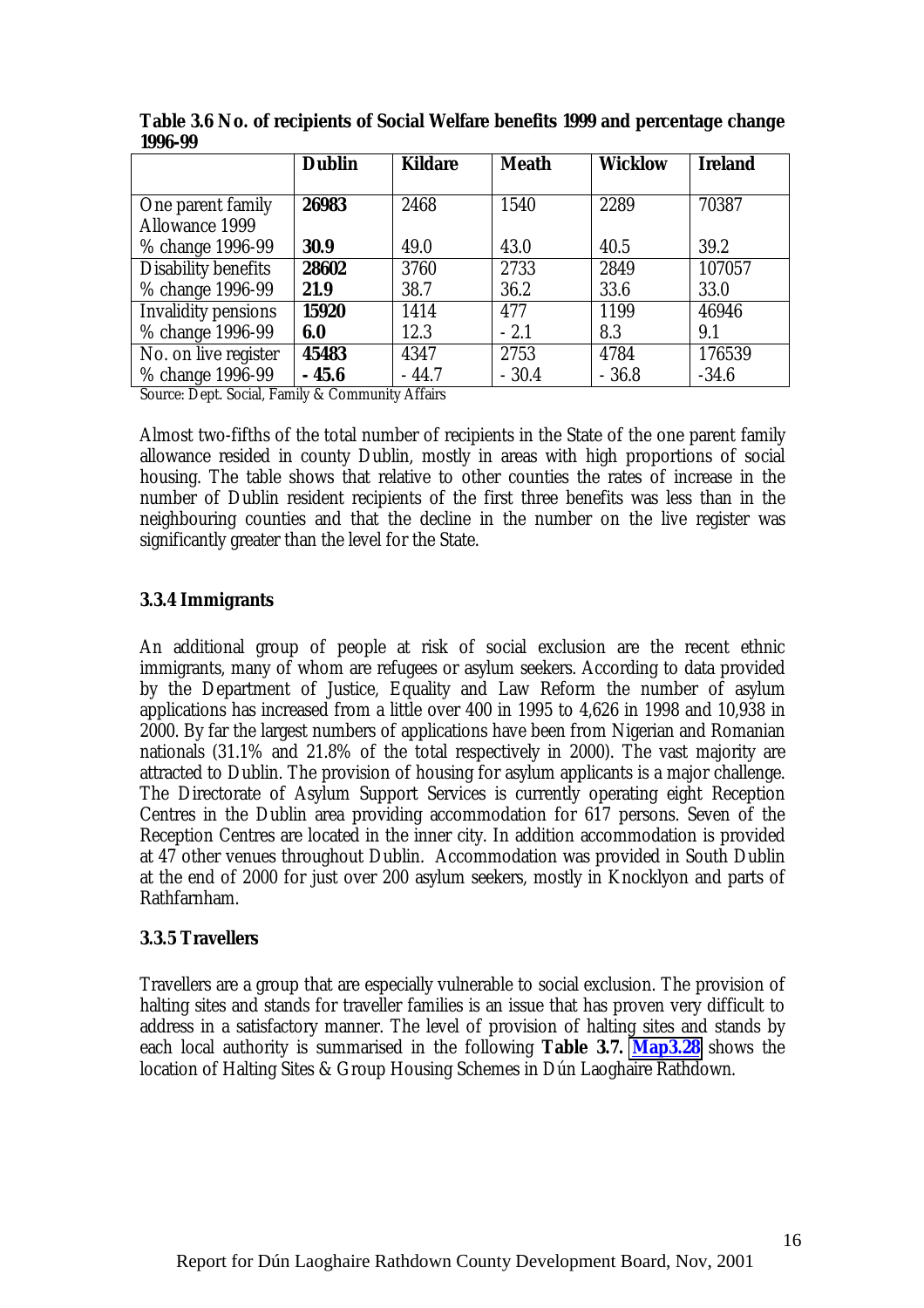|                                                                                                              | <u>ي</u><br>$D/L-R$ | <b>Sth. Dublin</b> | Fingal | <b>Dublin City</b><br>(Co. Bor.) |
|--------------------------------------------------------------------------------------------------------------|---------------------|--------------------|--------|----------------------------------|
| <b>Permanent Sites</b>                                                                                       | 4                   | 7                  | 8      | 8                                |
| <b>Permanent Stands</b>                                                                                      | 16                  | 58                 | 93     | 248                              |
| <b>Temporary Sites</b>                                                                                       | $\boldsymbol{2}$    | 3                  |        |                                  |
| <b>Temporary Stands</b>                                                                                      | 4                   | 82                 |        |                                  |
| L.A & Group Housing                                                                                          | 28                  | 97                 | 20     | 157                              |
| Proposed<br>Group                                                                                            |                     |                    | 31     | 90                               |
| <b>Housing</b>                                                                                               |                     |                    |        |                                  |
| <b>Proposed Houses</b>                                                                                       |                     |                    | 38     | 14                               |
| <b>Proposed Bay Halting</b>                                                                                  |                     |                    | 97     | 24                               |
| <b>Emergency Sites</b>                                                                                       |                     | $\overline{2}$     |        |                                  |
| <b>Emergency Stands</b>                                                                                      |                     | 7                  |        |                                  |
| <b>Unauthorised Sites</b>                                                                                    |                     | 21                 |        | $\overline{5}$                   |
| <b>Unauthorised Stands</b><br>$\alpha$ $\mathbf{r}$ $\mathbf{1}$ $\mathbf{A}$ $\mathbf{.1}$<br>$\cdot \cdot$ |                     | 69                 |        |                                  |

<span id="page-27-0"></span>**Table 3.7 Travellers' Halting Sites & Stands by Family Unit**

Source: Local Authorities

#### **3.3.6 Childcare Places**

**Table 3.8** is a summary of a national childcare census carried out by ADM into the number of childcare facilities available in the various local authority areas. As this was a voluntary survey the data provided may be incomplete. The Rates Office in Dún Laoghaire Rathdown CC has 43 premises designated as a Creche in 2001.

|                             |         | $\frac{1}{2}$              |         |                    |
|-----------------------------|---------|----------------------------|---------|--------------------|
|                             | $D/L-R$ | <b>South Dublin</b> Fingal |         | <b>Dublin City</b> |
|                             |         |                            |         | (Co. Bor.)         |
| <b>No. of Facilities</b>    |         |                            |         |                    |
| <b>Full Day Care</b>        | 37      | 34                         | 36      | 100                |
| <b>Sessional Facilities</b> | 64      | 65                         | 103     | 174                |
| <i>No.</i> 0-12 yr.         | 3,256   | 2,503                      | 3,292   | 7,864              |
| attending                   |         |                            |         |                    |
| Population                  |         |                            |         |                    |
| 1996                        | 189,999 | 218,728                    | 167,683 | 481,854            |
| Aged 0-12 (1996)            | 30,849  | 45,134                     | 35,522  | 69,158             |
| Av. Children per            | 0.91    | 1.06                       | 1.1     | 0.92               |
| F.U.                        |         |                            |         |                    |
| $\cdots$                    |         |                            |         |                    |

 **Table 3.8 National Childcare Census Report (ADM) - 1999**

Source: ADM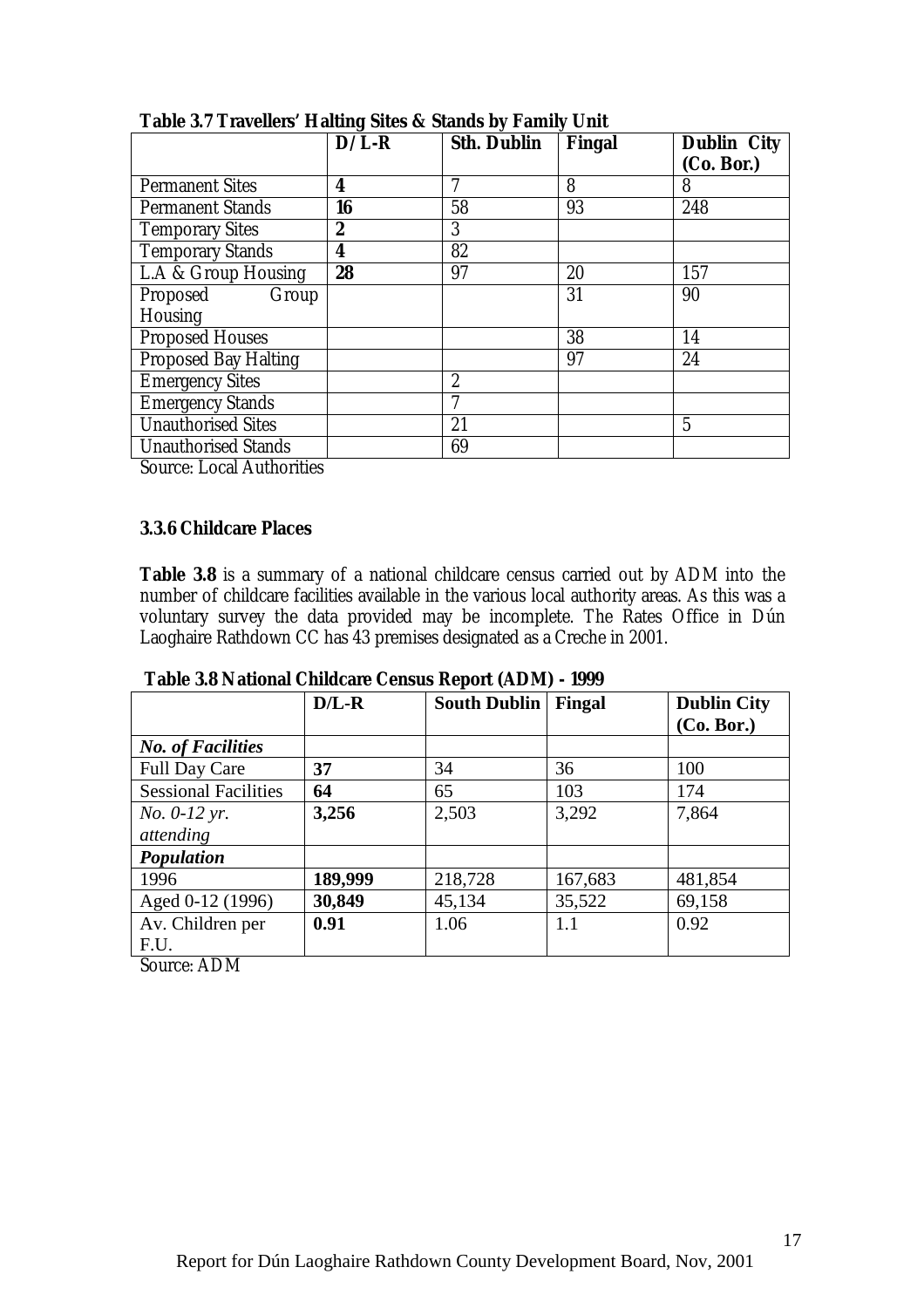## <span id="page-28-0"></span>**3.4 Education**

#### **Introduction**

The central role of education in social and economic transformation is widely acknowledged and has been identified by many as a significant contributory factor to the unprecedented level of economic expansion and social change that has occurred in Ireland since the early 1990s. Education has emerged as, perhaps, the most important influence on employment prospects and its importance has been amplified by the restructuring of employment towards more highly skilled occupations. Reflecting the changing norms in education and employment, those whose education extended to lower secondary level or less could be considered to be at a significant disadvantage in terms of access to higher status and more remunerative occupations. Measured in this way it is not surprising that the geographical patterns of educational attainment mirror some of maps presented previously on the labour force.

### **3.4.1 Levels of Education**

For those whose education had ceased by 1996, the percentage that had attained lower secondary or less was over two-fifths in the districts that have already been identified as having very high unemployment rates and also high percentages of lone parents as well as the more rural areas in the south of the county **Map 3.29**

By contrast the distribution of those with the highest levels of formal education was very much concentrated in the areas where there are large numbers working in the professional services sector; Clonskeagh, Stillorgan, Foxrock, Blackrock, parts of Dún Laoghaire, Dalkey and Killiney **Map 3.30.**

Comparative data on educational levels for the adjoining counties are provided in **Table 3.9** which highlight the extent to which educational attainment levels in the county are very high, almost one-quarter have a third level degree qualification compared with 14% for all of Dublin.

|                          | $D/L-R$ | <b>South</b>  | <b>Fingal</b> | <b>Dublin</b> | <b>Dublin</b> |
|--------------------------|---------|---------------|---------------|---------------|---------------|
|                          |         | <b>Dublin</b> |               | <b>City</b>   |               |
|                          |         |               |               | (Co.Bor.)     |               |
| Primary                  | 14%     | 23%           | 18%           | 30%           | 24%           |
| <b>Lower Secondary</b>   | 14%     | 23%           | 20%           | 18%           | 18%           |
| <b>Upper Secondary</b>   | 31%     | 32%           | 35%           | 25%           | 29%           |
| Third level - non degree | 14%     | 10%           | 12%           | 9%            | 10%           |
| Third level – degree     | or 24%  | 9%            | 13%           |               |               |
| higher                   |         |               |               | 12%           | 14%           |
| <b>Not Stated</b>        | 3%      | 2%            | 3%            | 6%            | 4%            |
| Total                    | 100%    | 100%          | 100%          | 100%          | 100%          |

**Table 3.9 Percentage distribution of population aged over 15 years by highest level of education completed, 1996**

Source CSO 1996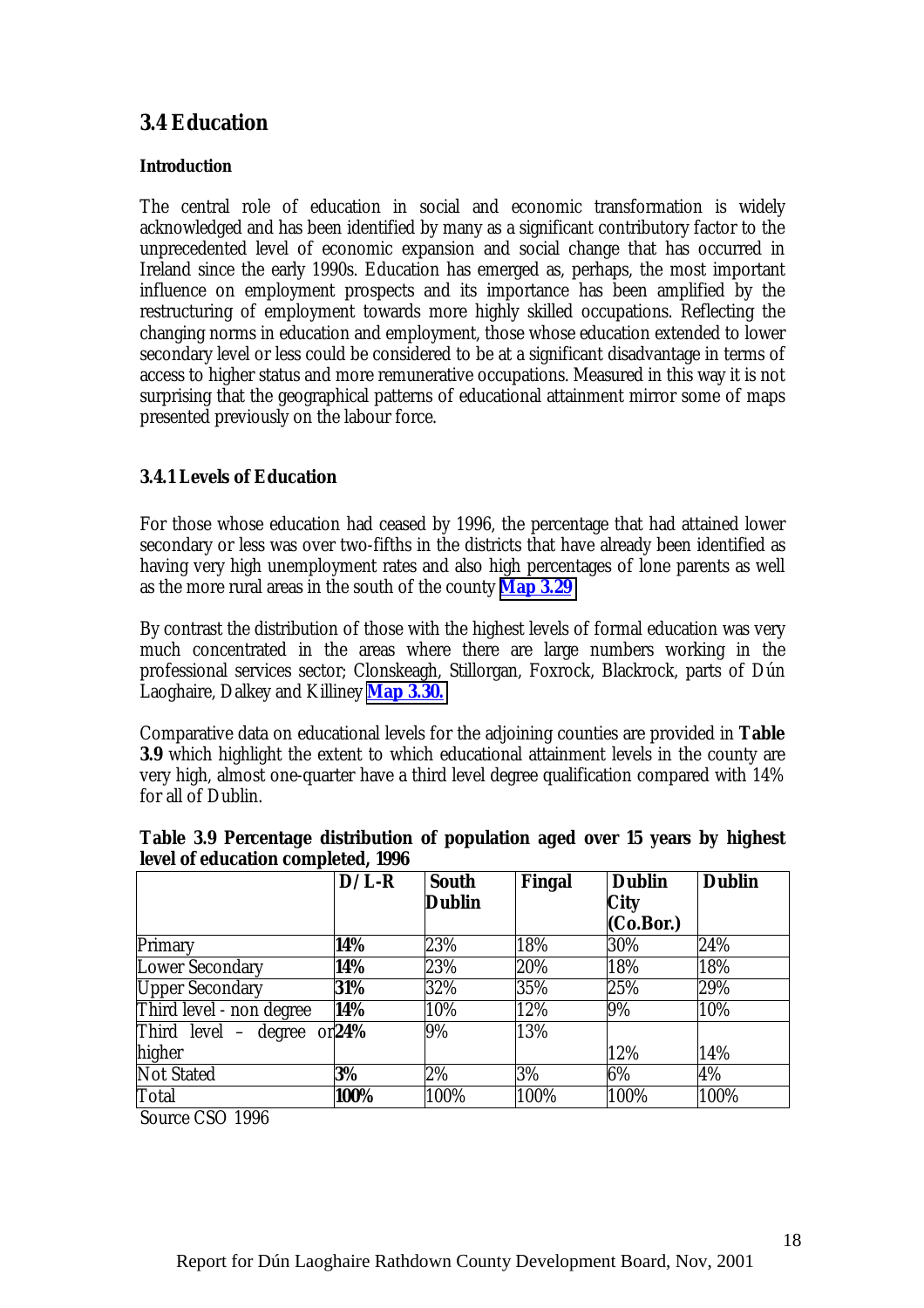#### <span id="page-29-0"></span>**3.4.2 Social Classes**

Educational attainment levels have a strong influence on occupational choices, which in turn impact on the social class to which persons are assigned. It is to be expected therefore that the geographical distribution of the population by social classes broadly correspond to the distributions by education. **Map 3.31** and **Map 3.32** show that this indeed is the situation in Dún Laoghaire Rathdown. The distribution of persons in social classes 5 & 6 representing semi-skilled and unskilled workers respectively is mostly concentrated in the areas where there are large numbers employed in manufacturing or otherwise unemployed. By contrast, **Map 3.32** shows that social classes 1 & 2 representing the professional and managerial groups are predominantly in the districts where educational attainment levels are high and where above average numbers are employed in the service sectors.

Comparative county level data are presented in **Table 3.10**, which highlights the extent to which the social profile of Dún Laoghaire/Rathdown is rather distinctive.

|                                            | $D/L-R$ | South  | Fingal | Dublin Co Dublin |       |
|--------------------------------------------|---------|--------|--------|------------------|-------|
|                                            |         | Dublin |        | Bo.              |       |
| 1. Professional workers                    | 13%     | 5%     | 7%     | 5%               | 7%    |
| 2. Managerial and technical                | 34%     | 22%    | 29%    | 18%              | 24%   |
| 3. Non-manual workers                      | 20%     | 21%    | 21%    | 19%              | 20%   |
| 4. Skilled manual Workers                  | 12%     | 23%    | 18%    | 19%              | 18%   |
| 5.<br>manual <sup>7%</sup><br>Semi-skilled |         | 13%    | 11%    |                  |       |
| <b>Workers</b>                             |         |        |        | 13%              | 12%   |
| <b>6. Unskilled Workers</b>                | 4%      | 6%     | 6%     | 8%               | $6\%$ |
| 7. Others                                  | 10%     | 10%    | 8%     | 17%              | 13%   |
| 8. Total                                   | 100%    | 100%   | 100%   | 100%             | 100%  |

**Table 3.10 Percentage distribution of population by social classes, Dublin Region 1996**

Source: CSO 1996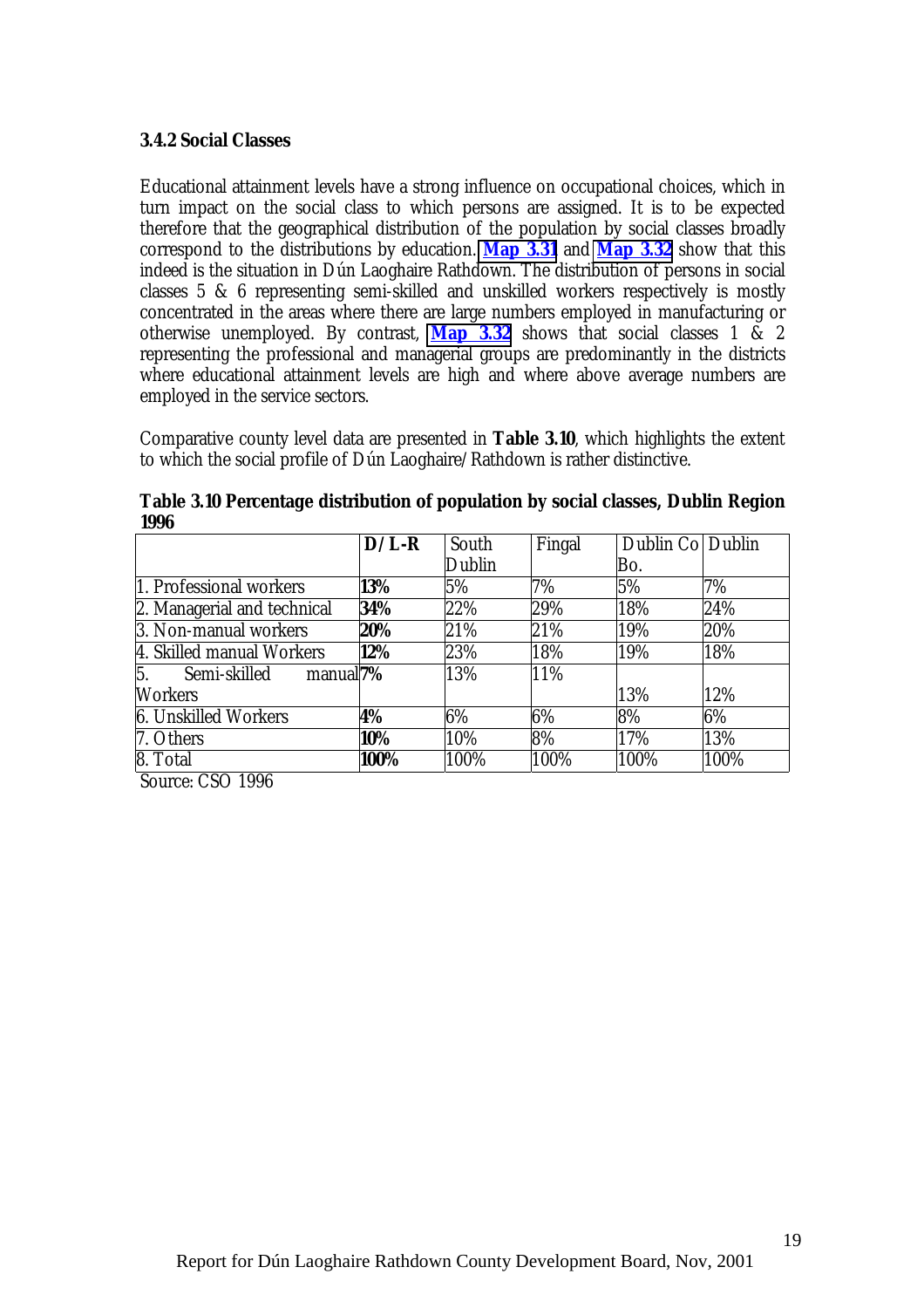## <span id="page-30-0"></span>**3.5 A Classification of Social Areas in the Greater Dublin Area 3**

#### **Introduction**

 $\overline{a}$ 

The patterns described above point to a number of important demographic and socioeconomic contrasts within Dún Laoghaire Rathdown. While each of the maps is unique, it is clear that several of the variables on which they are based bear close similarity to each other and are, therefore, likely to be statistically intercorrelated, and appear to measure different aspects of the same phenomenon. By examining these similarities further, it is possible to group variables together on the basis of their inter-relationships into a small number of composite variables or 'factors', thereby summarising the complex social geography of the GDA<sup>4</sup>. Each factor is derived from, and interpreted according to, the variables to which it is most closely related.

In applying factor analysis to census data for Dún Laoghaire Rathdown, a database of 53 variables was analysed for approximately 300 areal units for Dublin, covering the built up for what can be termed the Greater Dublin Area. The dataset contains measures of the social, demographic, economic, familial and commuting characteristics of each the residents of each area. In addition, a measure of population change from 1991-96 and data on housing characteristics from 1991 are also included, as data on these characteristics were not collected in the 1996 census. The complete list of variables is provided in **Appendix 3.1**

The analysis revealed that these variables could be reduced to just three factors; the list of variables that are strongly associated with each factor is contained in **Appendix 3.2**. Using this information, a score was produced for each census area that indicates the strength of the association between the area and the particular factor. The higher or lower the score, the more the area resembles the ends of a continuum as will be described below. It must be remembered that the descriptions that follow are profiles of the entire populations of districts, and it must not be assumed that a given individual in a district will exhibit these aggregate characteristics.

Some care must be taken in interpreting the maps that follow. Many of the areal units (wards and DED's) on the outskirts of the GDA are much larger in spatial extent than the norm for the GDA. In many cases, however, their population size is smaller than the norm and, consequently, they have a visual dominance that exceeds their importance. This is particularly so in the southwest of the GDA between Tallaght and the county boundary.

<sup>&</sup>lt;sup>3</sup> This analysis was undertaken by Dr. Joe Brady, Department of Geography, UCD

<sup>&</sup>lt;sup>4</sup> Note in order to avoid confusion for this 'social and typology classification' 'Greater Dublin Area' refers to all the urban areas of County Dublin i.e. Dublin City (County Borough), Dún Laoghaire Rathdown, South Dublin and the urban area of Fingal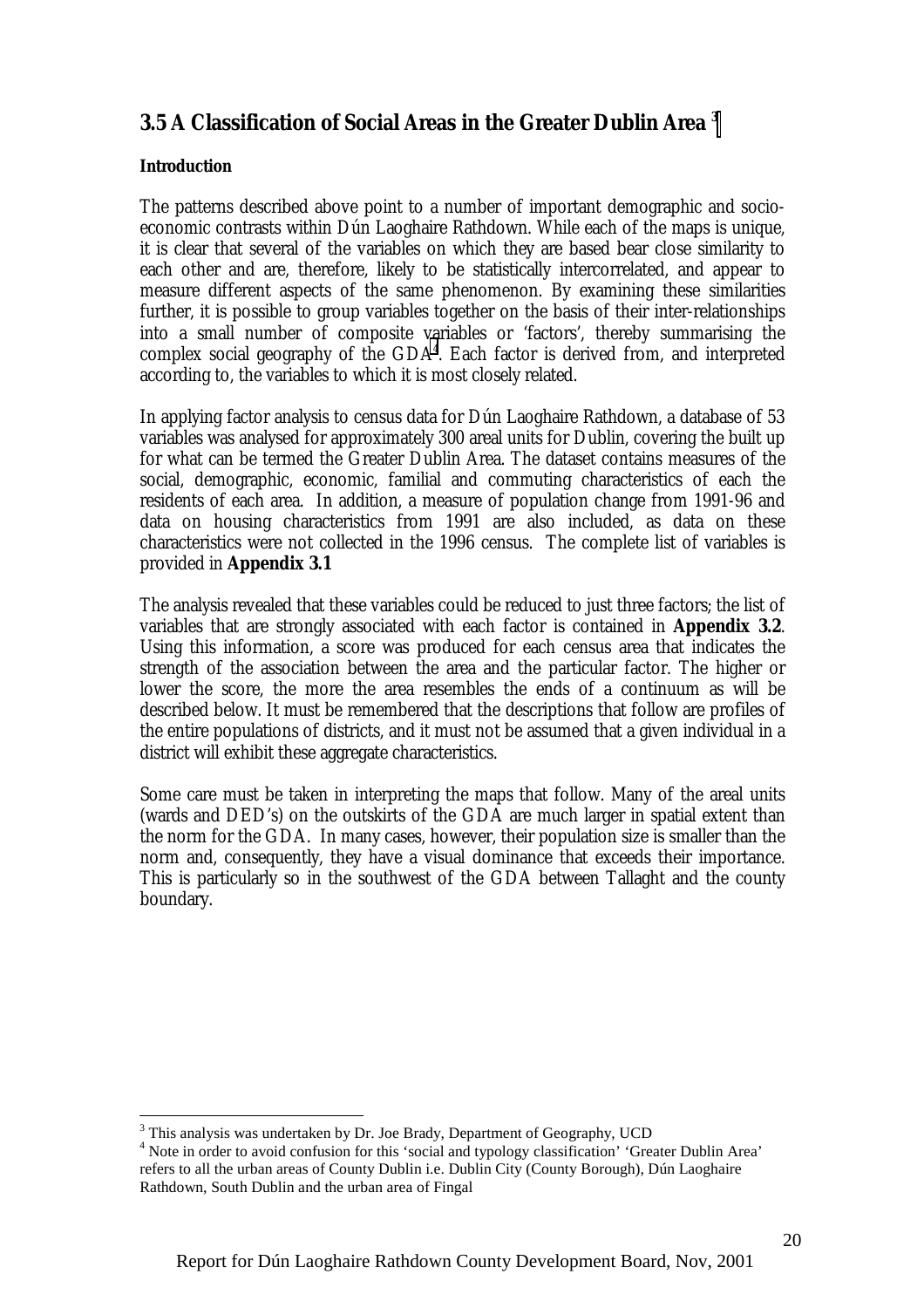#### <span id="page-31-0"></span>**3.5.1 Factor 1: Social Status**

This is the most important composite variable or factor and summarises the social status structure of the city. The spatial pattern of this factor is shown in **Map3.33.** It describes a continuum between what might be called "higher socio-economic status" areas and "lower socio-economic status areas". Areas characterised as "high status" are those with relatively (in an overall city sense) large numbers of people in the two highest social classes, as defined by the census. These are essentially people who are in higher or lower professional or managerial employment or are proprietors. Educational attainment is high; there are strong associations with people who have leaving certificates or degrees and who have remained in education beyond the age of 21 years. Unemployment in these areas is relatively low including unemployment in the under 25 age group. Taking categories one and two together on **Map3.33** it can be seen that such areas are concentrated in the south-eastern sector on the south side of the GDA with a more scattered distribution north of the Liffey which includes places such as Castleknock, Malahide, Portmarnock, Howth and the coastal strip to Clontarf.

The lower status areas are associated with social groups 5 and 6; semi-skilled manual or unskilled manual employment. These areas are associated with populations who have relatively lower levels of formal education, fewer at leaving cert. or degree level and much more with lower secondary level education. A significant number have ceased formal education before the age of 15 years. The same areas are associated with relatively high levels of unemployment, including unemployment among the under 25 year olds. Relative to the numbers at work, there are relatively high numbers of adult dependents. There is a moderate association between these areas and the incidence of one-parent households and larger families. There is a moderate association with local authority housing. The areas so identified are mainly on the outskirts of the built-up GDA, in Tallaght (particularly the west), Ballyfermot, Clondalkin, parts of Finglas and the northern edge of the GDA.

There is a difference in terms of the mode of transport used by the two extremes of this continuum. The "higher" social areas have higher levels of car ownership and usage for travel to work while those at the opposite end tend to make greater use of buses. The relationships with mode of transport are quite strong and are persistent, having been first identified in a similar analysis for 1986 and suggest that there is more to increasing usage of buses among commuters than just making buses available.

#### **3.5.2 Factor 2 - Family Areas**

This composite factor summarises a distinction that can be made between what might be called "family areas" and those where household composition is more complex. The strong "family areas" are places with high proportions of married persons and couples with children in the population. In consequence, household sizes are correspondingly larger. Significant numbers of adults are engaged in home duties; mainly women working in the home though many married women are also participants in the labour force.

The geographic distribution of scores on this factor displays a broadly concentric pattern **Map 3.34.** High scoring family areas are found in the southern GDA in places such as central and east Tallaght (Kilnamanagh, Oldbawn) and parts of Firhouse, Templeogue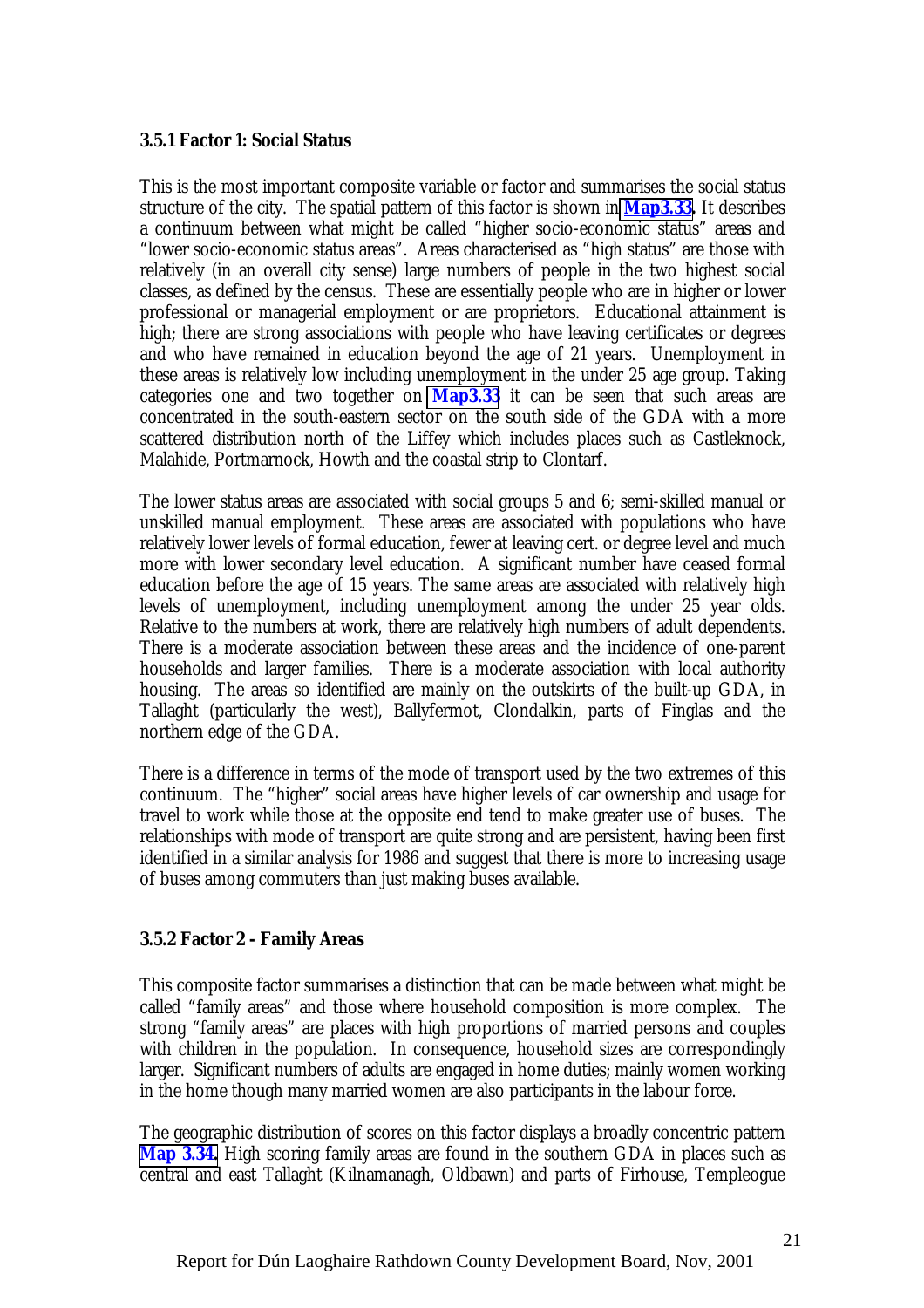<span id="page-32-0"></span>and Terenure. Moving northwards, parts of Castleknock and Blanchardstown also score highly. There is also a large cluster of high scoring areas on the northern edge of the GDA and include both areas in the contiguous built-up GDA (parts of Finglas, Ballymun, Kilmore, Beaumont, Priorswood, Edenmore) as well as more suburban locations such as Portmarnock and, to a lesser degree Malahide and Swords.

At the other end of the continuum are areas where household types are more varied. There is a relatively high proportion of people living in flats and bedsits and one-person households and separated/divorced people are an important element in the structure of the area. These areas also have a younger population, the under 40s are a significant category, as well as couples who are in the pre-family stage of the life cycle. The rented accommodation sector is more important here than elsewhere in the GDA. Most of the inner GDA and north and south inner suburbs are found at this end of the continuum. The core areas are the classic flatland of the GDA (Rathmines, Rathgar, part of Clonskeagh) as well as parts of the inner GDA such as around Patrick Street, Sean McDermott Street, Summerhill and Ballybough. Some of these areas have experienced population growth in recent years and but such growth is not a uniform characteristic of these areas.

#### **3.5.3 Factor 3 – Youth and Maturity**

County Dublin has a complex family structure distribution, largely because of the planning decisions of the 1970s and 1980s that concentrated growth on the outskirts of the GDA, ignoring in large measure the already-developed city. This factor identifies the rapidly growing areas of the GDA and contrasts them with areas that are mature and moving into the final stages of the life cycle.

The "growing areas" have relatively large proportions of children and young adults in their populations. These are areas where the youngest child will often be under the age of four years and have families with children at school who are a significant proportion of all families. A high proportion of the housing has been built post 1981. At the other end are those areas where the population is over the age of 40 years of age and where children have either left the family home or are aged over 15 years. Relatively greater numbers of households have moved into the "empty-nest" stage. These are not dynamic, growing areas and may well be areas in which resources are now under-utilised. The pattern displayed in **Map 3.35** is complex. It shows the "growing areas" concentrated around the edge of the GDA and in the central area where the policies of urban regeneration and in-fill housing have resulted in additions of young people to a relatively settled community. These are the areas with the more complex household structure referred to in factor 2. Because of this complexity, these latter types of areas are not particularly associated with population growth. Many of the districts on the outskirts have grown strongly. These include Swords, Blanchardstown, Tallaght, Sandyford as well as some more suburban locations such as The Ward and Rathcoole

The areas now reaching maturity are found in areas that were developed in the 1950s and 60s, or earlier in some cases, where new growth has yet to have a significant impact on the social structure. There are undoubtedly resources such as schools, churches and shops in these areas that are under-utilised but, equally, these areas may now require services appropriate to more mature adults. Crumlin falls into this category, as does Whitehall.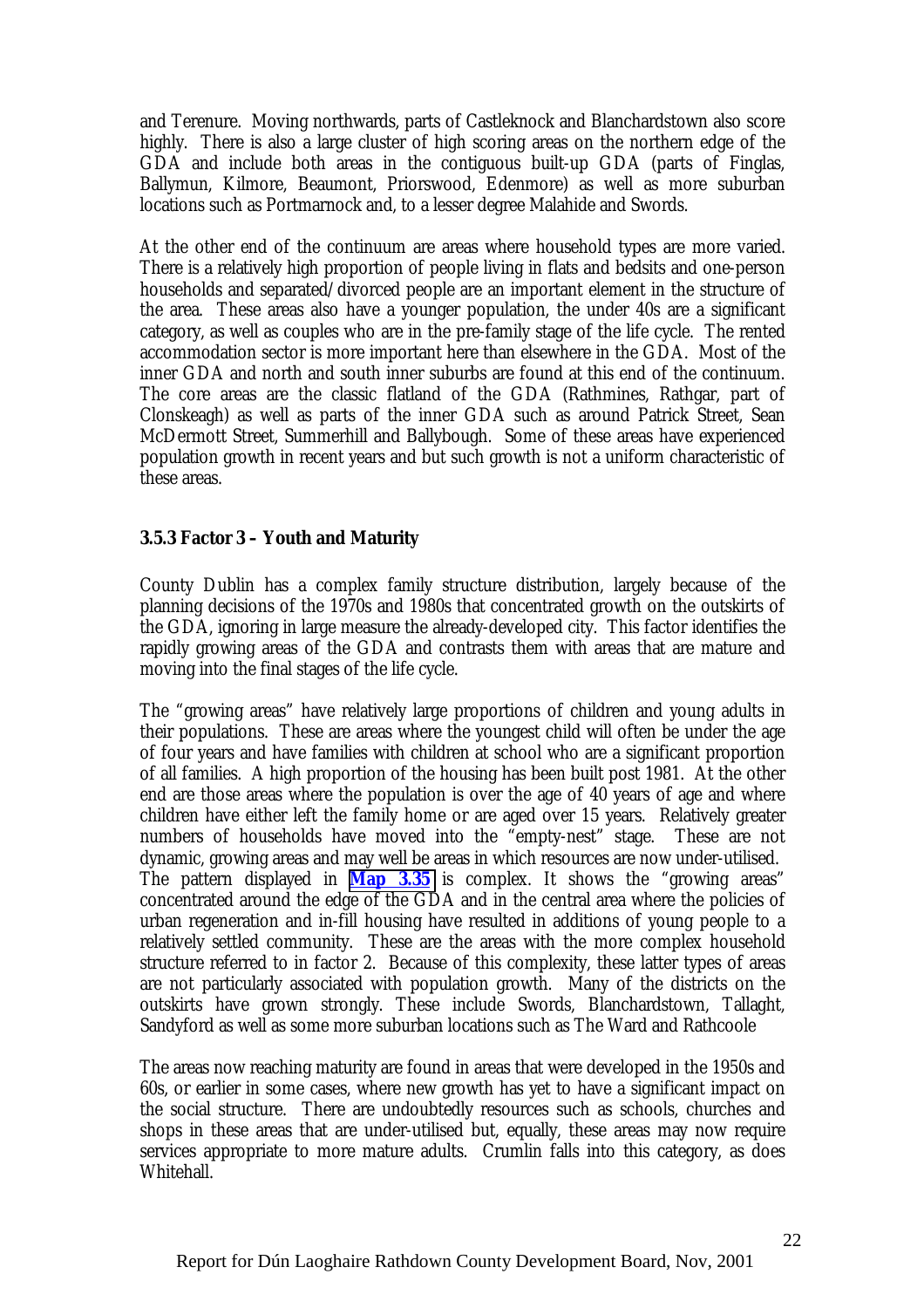## <span id="page-33-0"></span>**3.6 A Typology of social areas in the Greater Dublin Area**

Taking account of the scores on all three composite variables or factors, it is possible to group DED's and wards together by means of a clustering procedure and produce a mosaic of different social areas in the GDA. The clustering process involves assigning each area to a particular cluster such that the differences are maximised between the clusters. It was decided that five clusters would best summarise the social geography of the GDA, and the location of these is shown on **Map 3.36** which also shows the administrative boundaries so that it is easier to identify the types of social areas that are dominant in each administrative area.

The characteristics of each cluster can be discerned by comparing the mean value on each of the original variables for districts that form the cluster, with the mean value for the urban area as a whole **see Appendix 3.3.** The basic characteristics of the five clusters shown on **Map 3.36** are summarised in the remainder of this section.

#### **Cluster 1 - Youthful, middle class+ areas**

This is the largest cluster in terms of area and population (289,442 in 1996). It contains 28% of the total population, and had a growth rate of 12.7% (32,695) between 1991 and 1996. The districts in this cluster are concentrated on the edge of the built-up area of the GDA and form an almost complete ring. It is mostly concentrated in the southern part of Fingal, the eastern part of South Dublin and the southern edge of Dún Laoghaire Rathdown. Only a few wards in Dublin City (DCB) area form part of the cluster. It includes Malahide, Swords, parts of Blanchardstown, Castleknock, parts of Clondalkin, Tallaght, Firhouse as well as Killiney. There are no such areas in the inner GDA and very few in the inner suburbs. These were the new areas of the GDA in 1996, with an average of 47% of housing built post 1981 compared to 21% for the GDA as a whole. This cluster has a relatively younger population with more than 50% of households consisting of families with children. Conversely only 7% of households are classified as "empty nest" and there is also a lower adult dependency. The cluster population tends to be have had access to higher levels of formal education than the GDA average which has contributed to a low unemployment rate of 10%. Housing tends to be privately owned rather than rented from the local authority.

#### **Cluster 2 – Lower social status / educational attainment areas**

The DED's and wards that comprise this cluster are found in a number of distinct groupings of wards and DED's, mostly in the northside of the Corporation area, and the western edge of South Dublin. There is a large group of areas around Crumlin, Walkinstown and Drimnagh, Finglas, Darndale and Kilbarrack, as well in some of the less built-up areas in the south county - Newcastle, Saggart, and Ballinascorney

The population of this cluster (224002 in 1996; 15,951 less than in 1991) represents 22% of the GDA population. The areas that form the cluster are characterised not so much by a dominant family type, rather by characteristics of social class, educational attainment and economic status. There are higher than average percentages of skilled and semiskilled workers and both unemployment and adult dependency ratios are higher than the GDA norm. With an unemployment rate of 21% the cluster contains almost 30% of the total number of unemployed persons in the GDA. Educational attainment is lower with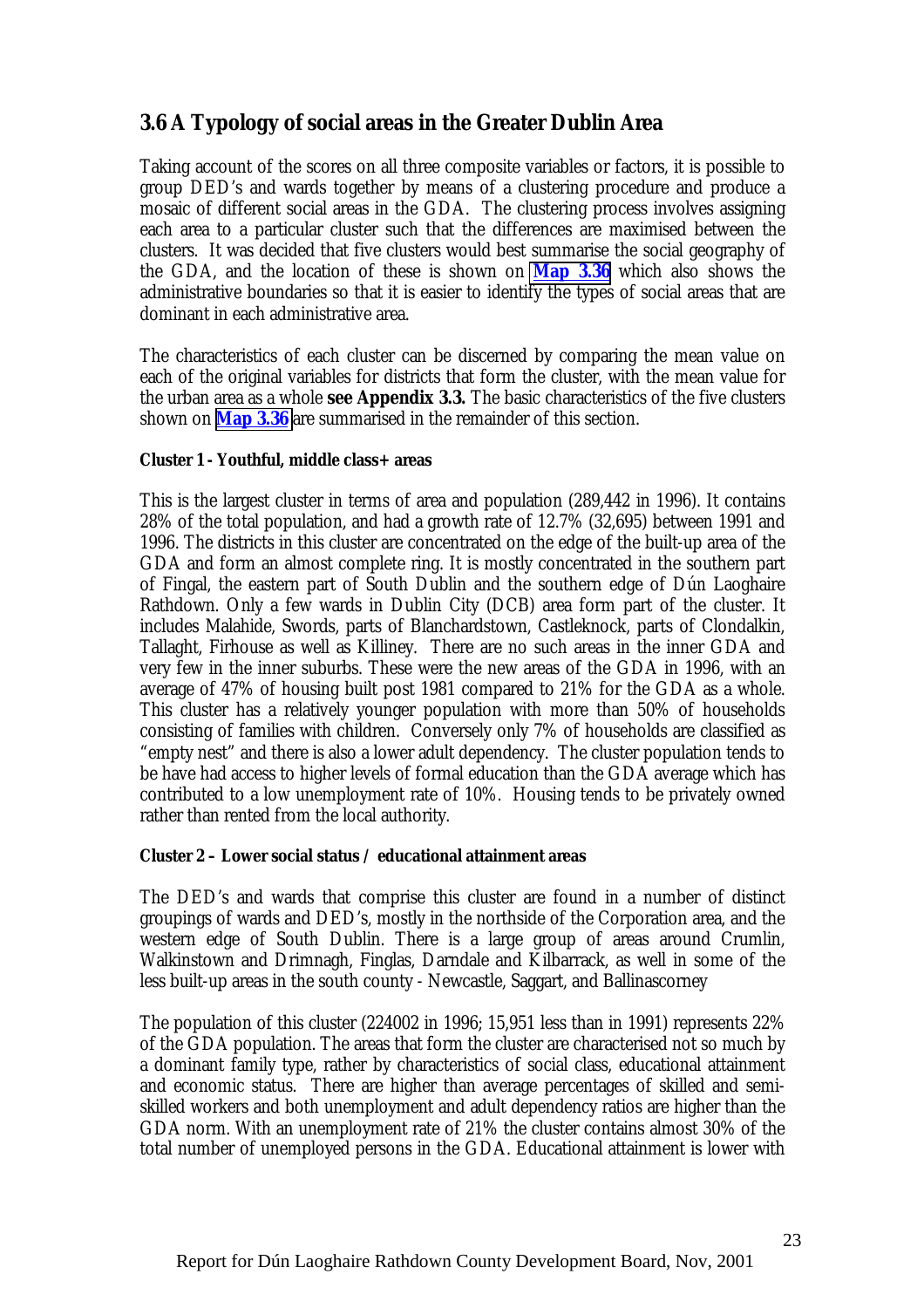almost 40% having primary only education compared to 25% for the GDA as a whole, and 21% with lower secondary level education compared to 18% for the GDA.

#### **Cluster 3 – Mature Areas / Mixed Household Types**

The third of the clusters is almost totally concentrated in the southside of the Dublin City (DCB) area with some extensions into the north inner GDA. It comprises almost all of the inner GDA and most of the eastern inner suburbs as far south as Donnybrook and Ballsbridge. The total population of the cluster in 1996 was 164,107, which included an increase of 15,419 (10.4%), over 1991.

These are older mature areas with more mixed households structures. Flats and bedsits are much more common here than in any other part of the GDA. The share of oneperson households is more than double the GDA average. The private rental sector is far more important in this zone than elsewhere in the GDA. Families are smaller than elsewhere but such families as there are in this area are more likely to have children of school-going age. The distribution of social classes in this cluster is broadly representative of the GDA as a whole but the greater concentration of areas in this cluster south of the Liffey gives it, on average, a lower representation from the skilled and semi-skilled social groups. The unemployment rate for the cluster of districts was 16.7%.

#### **Cluster 4 – Better off / Settled areas**

The fourth cluster, which had a population in 1996 of 233,337 (1.8% less than in 1991) is discontinuous on both sides of the Liffey covering extensive parts of Dún Laoghaire Rathdown. On the north side it encompasses parts of Portmarnock, Howth, Clontarf, Glasnevin, Drumcondra and Clonsilla while south of the river it is concentrated in a band that includes Terenure, Dundrum, Churchtown, Stillorgan. Rathcoole is an outlier to the southwest. These are better off, more settled areas than the remainder of the GDA. Almost half the population are in the professional or managerial social groups compared to just over 30% for the GDA as a whole. Unemployment is low, just under half the GDA average. Over 20% ceased education at 21 years or over, seven percentage points above the average for the GDA. Car usage is much higher, over 50% use the car in the morning. The population is somewhat older than in the GDA as a whole, 23% aged 40-65 years; more people are married and there are more families with older children.

#### **Cluster 5 – Marginal and Excluded Populations in Social Housing Areas**

This group of areas exists on the outskirts of the GDA in West Tallaght, Clondalkin, Blanchardstown, Ballymun, Priorswood and a small number of inner GDA areas. The combined population of the districts that make up the cluster was 109,858, which was a small increase of 2200 (2.0%) over the 1991 total. The cluster is characterised by much higher percentages of unskilled and semi-skilled employees, over thirteen percentage points higher than for the GDA as a whole. There are correspondingly lower percentages of professionals and managers, only 1.28% in social group 1. Housing is dominated by local authority rentals. The GDA average in 1991 was 15.8% but in this cluster two out of every three housing units is rented from the Local Authority. Much of the housing is of recent origin, having been built in the 1980s.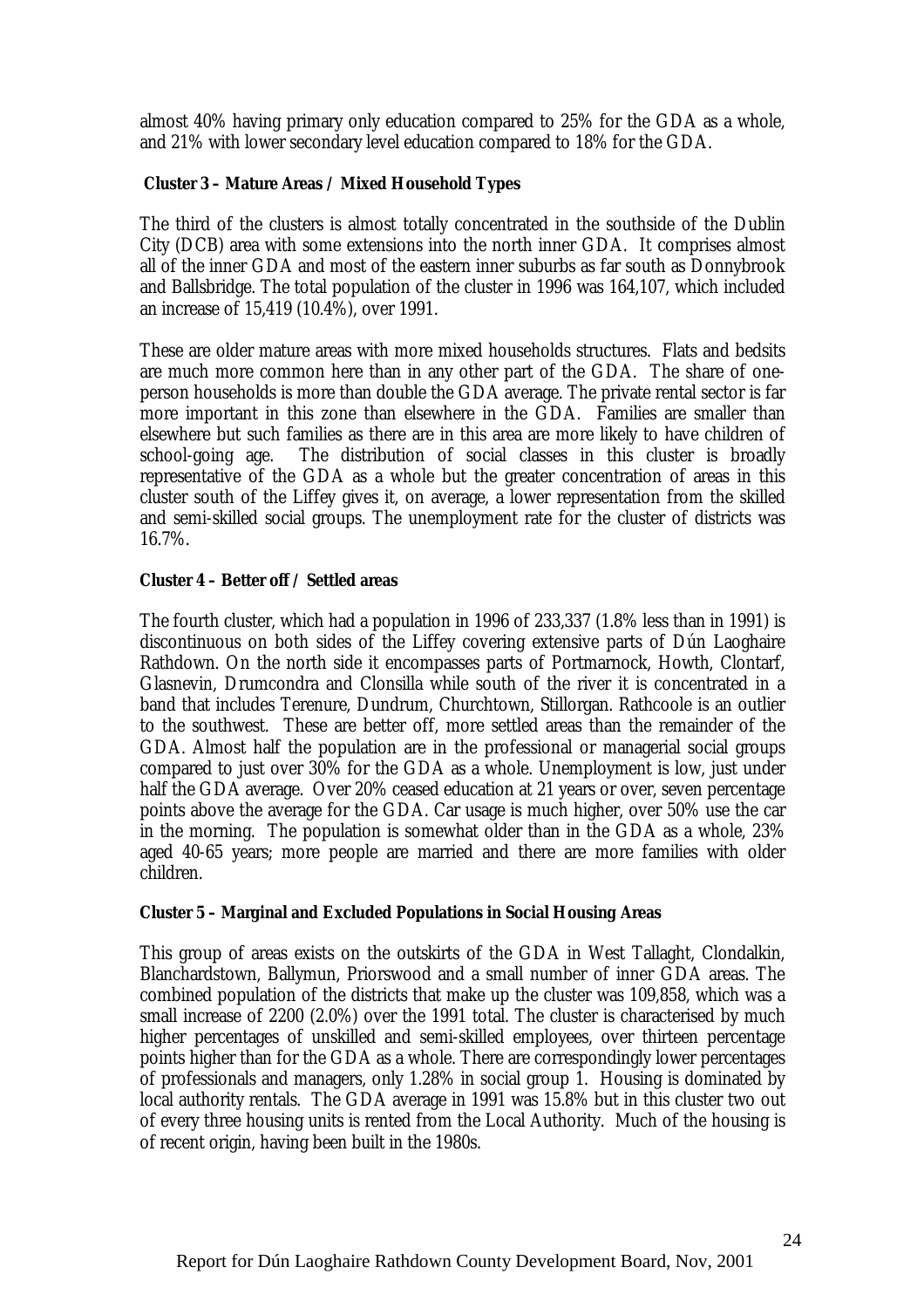Educational attainment levels are much lower than the norm for the GDA; less than 6% with third level compared to almost 24% for the GDA as a whole. Adult dependency is approximately 70% higher than the GDA average and unemployment rates are double the average for the GDA. These are young areas with high percentages of children and young adults, 58% of the population is under twenty years of age. Families with children at school comprise over 60% of all families with children. This combination of large numbers of children and young adults, lower educational attainment, high unemployment and many unskilled and semi-skilled workers suggest that these are the main socially excluded and marginal areas in the GDA.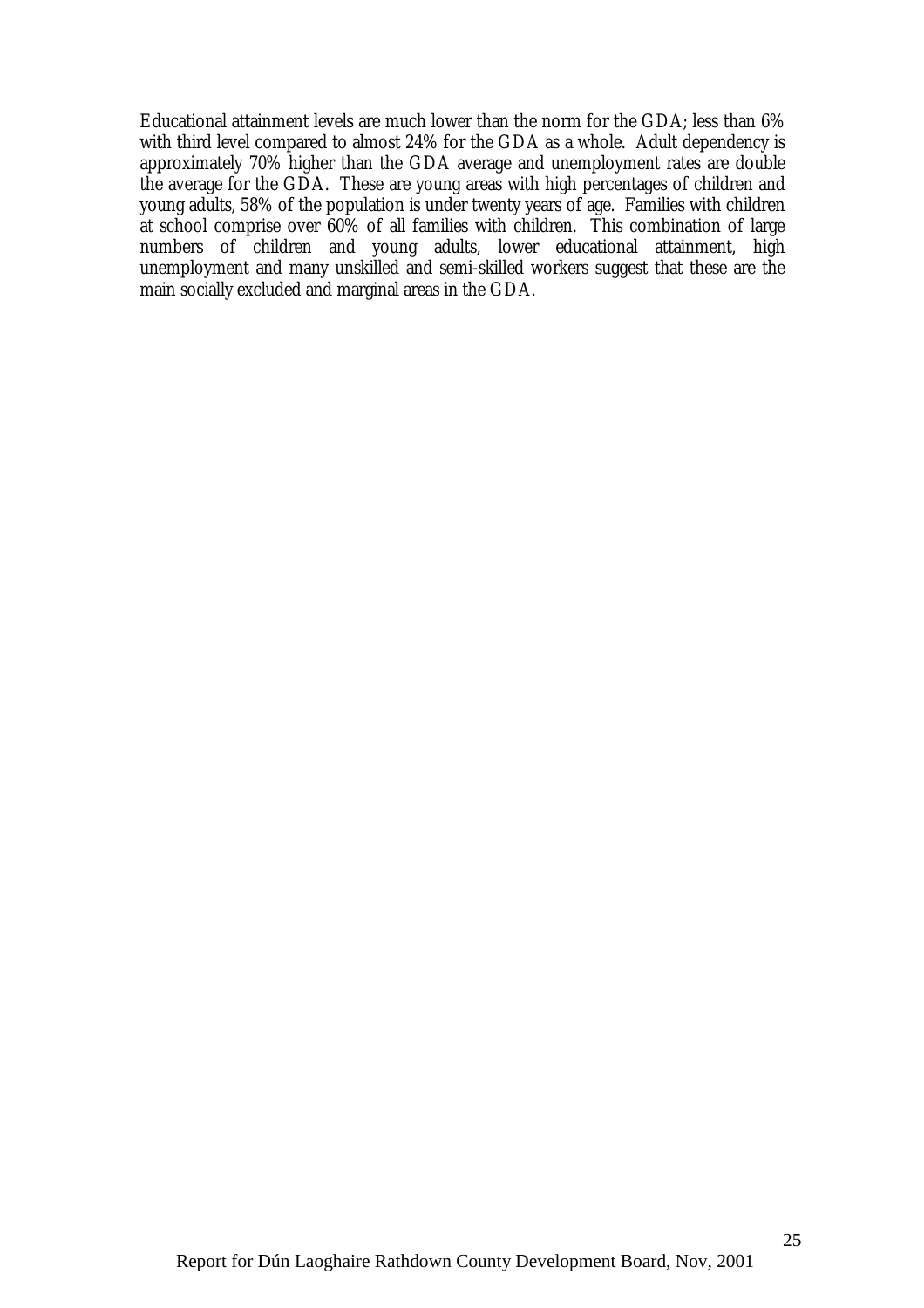### **4. Economic Sectors**

#### **4.1 Retailing**

It is difficult to obtain precise figures of the number of persons employed in the retail sector. The CSO can provide data at regional level **Map 4.1** shows the distribution of this data on a national basis for 1995-2000. Dún Laoghaire Rathdown is included within the Dublin Region and these figures are shown in **Table 4.1**. As the figures clearly show there has been a significant increase in the number of persons employed in the retail sector in the last five years. The increase for the Dublin region alone is 21,900 or nearly 58% of an increase.

| Table 4.1 Numbers employed by region in Retailing 1995 -2000 ('000's) |      |             |  |  |  |  |
|-----------------------------------------------------------------------|------|-------------|--|--|--|--|
| <b>Region</b>                                                         | 1995 | <b>2000</b> |  |  |  |  |
| <b>Border</b>                                                         | 13.3 | 17.4        |  |  |  |  |
| Dublin                                                                | 37.8 | 59.7        |  |  |  |  |
| Mid East                                                              | 12.6 | 18.6        |  |  |  |  |
| Midland                                                               | 7.8  | 9.3         |  |  |  |  |
| South east                                                            | 15.7 | 21.0        |  |  |  |  |
| South west                                                            | 21.3 | 27.9        |  |  |  |  |
| West                                                                  | 13.3 | 17.8        |  |  |  |  |
| Source CSO Cork                                                       |      |             |  |  |  |  |

#### **4.2 Tourism**

#### **Introduction**

It is estimated that in 1998 the tourism industry for the country as a whole was worth around £3bn. This can be broken down into £1.801bn spent by overseas tourists in Ireland, £461million paid to Irish carriers and £751million spent by domestic tourists In 1998 tourists numbers grew to 5.5 million, continuing a trend of growth over the previous 7 years. It is estimated that in 1998 tourism provided employment for 126,700 jobs (or job equivalents) or 8.2% of jobs. Source: Bord Fáilte

#### **4.2.1 Dún Laoghaire Rathdown Tourist Attractions**

Dún Laoghaire Rathdown has some particular tourist attractions/features that warrant a mention.

- Dalkey Castle & Heritage Centre
- Monkstown Castle  $13<sup>th</sup>$  century ruin
- Cabinteely House
- Marlay Park & House
- Maritime Museum, Dún Laoghaire
- James Joyce Tower, Museum

Source: [www.dlrtourism.com](http://www.dlrtourism.com/)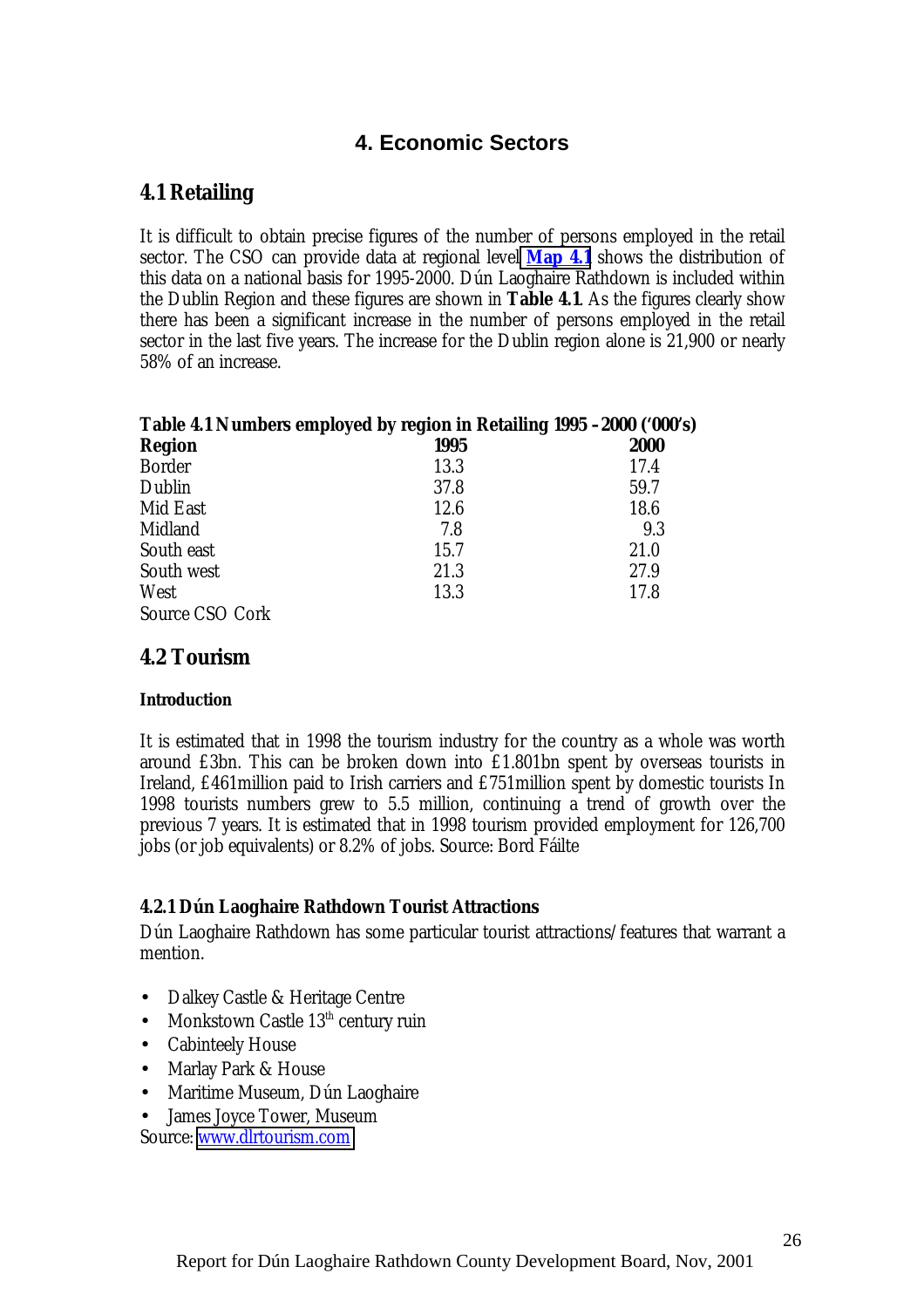#### **4.2.2 Dublin Region**

Tourism statistics for Dún Laoghaire Rathdown statistics are collated as a region together with the 3 other Dublin counties. **Table 4.2** has the number of callers to the County Dublin tourist offices in 2000 As is to be expected the busiest months are August and July with the quietest months being January and December. The busiest office is the Suffolk St office with over a million callers from Jan 2000 to Dec 2000.

**Table 4.3** has the most popular tourist attractions in County Dublin for the years 1992 to 1998. The most popular attraction for those years was the National Gallery of Ireland although the number of visitors appears to decline from a peak in 1996.

**Map 4.2** shows the national tourist regions and **Table**s **4.4 to 4.21** contains the statistics for 1998 for the Dublin region.

|                  | <b>Suffolk</b> | <b>Airport</b> | <b>Tallaght</b> | Dún              | <b>Baggot</b> | <b>Total</b> |
|------------------|----------------|----------------|-----------------|------------------|---------------|--------------|
|                  | <b>St</b>      |                |                 | <b>Laoghaire</b> | <b>St.</b>    |              |
| <b>JAN</b>       | 42056          | 20358          | 1895            | 4057             | 558           | 68924        |
| <b>FEB</b>       | 46105          | 22467          | 1977            | 6198             | 474           | 77221        |
| <b>MAR</b>       | 67908          | 24016          | 1634            | 8104             | 479           | 102141       |
| APR              | 174974         | 23140          | 1476            | 9387             | 276           | 109253       |
| <b>MAY</b>       | 175606         | 24382          | 1721            | 10686            | 494           | 112889       |
| JUN              | 85085          | 24575          | 1504            | 11620            | 431           | 123215       |
| JUL              | 128678         | 26060          | 2595            | 14038            | 502           | 171873       |
| AUG              | 240475         | 27415          | 2149            | 15758            | 640           | 286437       |
| <b>SEP</b>       | 188720         | 26724          | 1413            | 10459            | 314           | 127630       |
| <b>OCT</b>       | 78894          | 26915          | 1294            | 8785             | 297           | 116185       |
| <b>NOV</b>       | 46164          | 24894          | 1045            | 5264             | 209           | 77576        |
| $\overline{DEC}$ | 40027          | 22415          | 1062            | 3267             | 115           | 66886        |
| <b>TOTAL</b>     | 1014692        | 293361         | 19765           | 107623           | 4789          | 1440230      |

**Table 4.2 Walk-in Customers to Tourist Offices – Dublin 2000**

Source: Dublin Tourism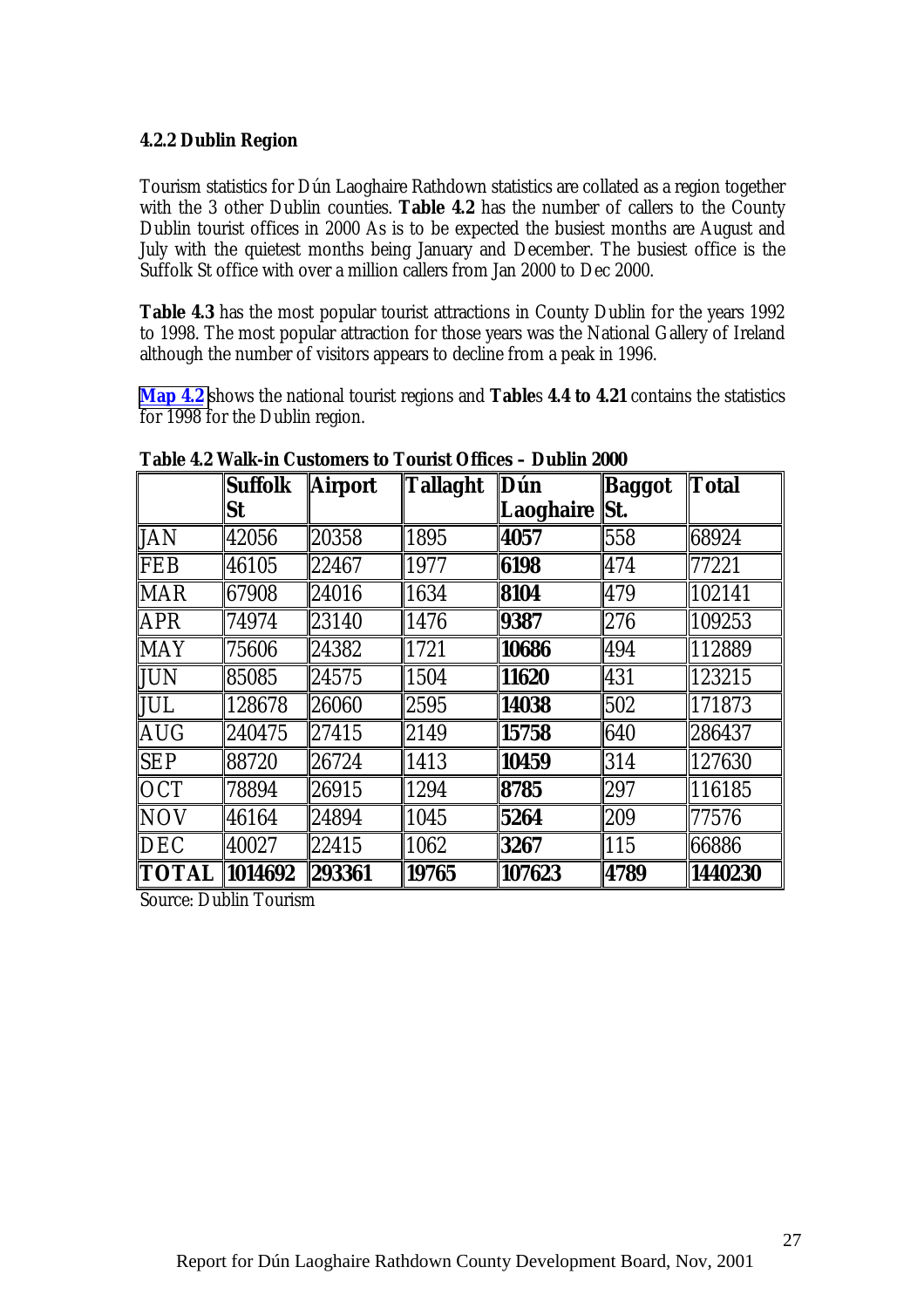|                                        | <b>Region</b> | 1992    | 1993    | 1994      | 1995      | 1996      | 1997    | 1998    |
|----------------------------------------|---------------|---------|---------|-----------|-----------|-----------|---------|---------|
| The National Gallery of Ireland Dublin |               | 980,000 | 962,147 | 1,023,097 | 1,061,687 | 1,113,563 | 957,426 | 896,475 |
| Dublin Zoo                             | Dublin        | 448,988 | 671,966 | 472,462   | 387,640   | 423,000   | 506,000 | 526,567 |
| <b>Book of Kells</b>                   | Dublin        | 286,178 | 321,134 | 353,867   | 402,201   | 433,492   | 455,079 | 498,574 |
| <b>Guinness Hopstore</b>               | Dublin        | 105,000 | 122,000 | 146,500   | 182,000   | 288,000   | 431,000 | 473,600 |
| Hugh Lane Gallery                      | Dublin        | 253,096 | 288,943 | 320,371   | 309,935   | 346,883   | 338,909 | 395,352 |
| <b>Irish Museum of Modern Art</b>      | Dublin        | 160,000 | 185,000 | 230,000   | 335,000   | 330,000   | 300,000 | 290,000 |
| <b>St Patrick's Cathedral</b>          | Dublin        | 250,000 | 238,000 | 193,400   | 200,000   | 240,000   | 236,607 | 242,166 |
| <b>Christ Church Cathedral</b>         | Dublin        |         |         |           | 180,000   | 208,000   | 200,000 | 220,000 |
| <b>Dublin Castle</b>                   | Dublin        | 106,700 | 110,300 | 122,479   | 132,896   | 112,564   | 150,00  | 178,000 |
| <b>Old Jameson Distillery</b>          | Dublin        | 25,001  | 28,146  | 30,540    | 40,276    | 46,383    | 47,979  | 135,572 |
| <b>National Botanic Gardens</b>        | Dublin        |         | N/A     |           | 110,000   | 130,000   |         | 130,000 |
| Kilmainham Gaol                        | Dublin        | 53,903  | 51,900  | 61,235    | 48,101    | 82,956    | 107,129 | 108,055 |
| Dublinia                               | Dublin        |         | 71,336  | 86,640    | 87,000    | 97,000    | 91,356  | 101,595 |
| <b>Phoenix Park Visitor Centre</b>     | Dublin        | 9.483   | 22,900  | 17,895    | 15,431    | 13,806    | 11,346  | 13,600  |
| <b>St Michan's Church</b>              | Dublin        |         | 12,000  | 13,700    |           | 15,000    | 10,030  | 12,550  |
| Ardgillan Castle Balbriggan            | Dublin        | 9,800   | 10,900  | 10,000    |           |           | 8,546   | 12,000  |

## **Table 4.3 Top Tourist Attractions by Visitor Numbers 1992 1998, Co Dublin**

Source Bord Fáilte: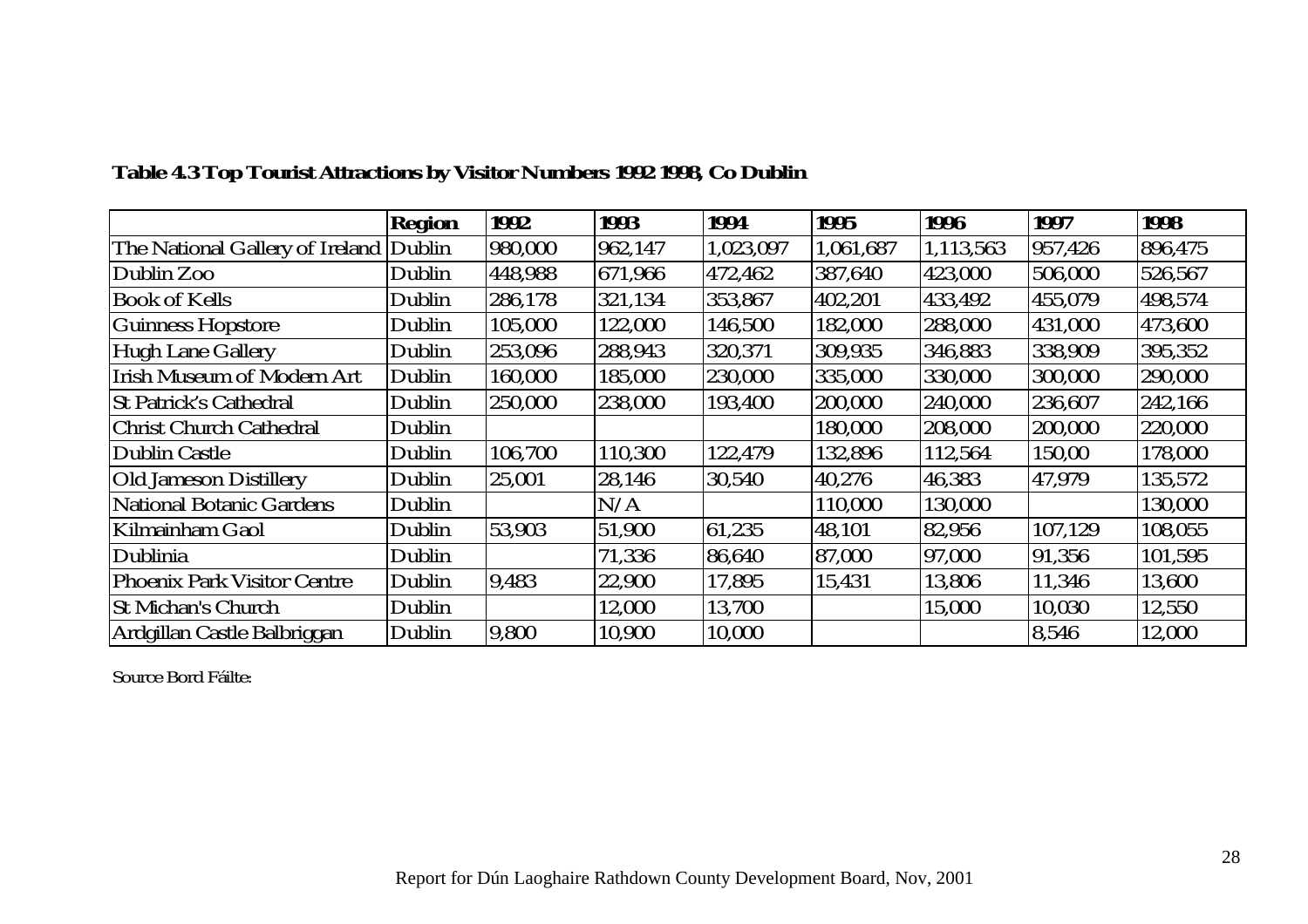|                                                          | 1994              | 1995          | 1996              | 1997          | 1998  |
|----------------------------------------------------------|-------------------|---------------|-------------------|---------------|-------|
| Figures in 000s                                          |                   |               |                   |               |       |
| <b>Britain</b>                                           | 807               | 956           | 1,111             | 1,313         | 1,507 |
| <b>Mainland Europe</b>                                   | $\overline{541}$  | 636           | 645               | 652           | 736   |
| <b>North America</b>                                     | $\overline{317}$  | 399           | 475               | 480           | 530   |
| <b>Other Areas</b>                                       | 103               | 143           | 129               | 141           | 160   |
|                                                          |                   |               |                   |               |       |
| Total Overseas Tourists                                  | 1,768             | 2,134         | 2,360             | 2,586         | 2,933 |
|                                                          |                   |               |                   |               |       |
| <b>Domestic Tourism</b>                                  | 1,129             | 1,068         | 970               | 989           | 1,039 |
| Northern Ireland                                         | 141               | 141           | 127               | 127           | 123   |
| <b>Total Tourists</b>                                    | 3,038             | 3,343         | 3,457             | 3,702         | 4,095 |
| Tables 4.5 County Dublin Tourist Revenue 1994 - 1998     |                   |               |                   |               |       |
|                                                          | 1994              | 1995          | 1996              | 1997          | 1998  |
| (IRfm)                                                   |                   |               |                   |               |       |
| <b>Britain</b>                                           | 99.5              | 118.3         | 140.8             | 179.9         | 211.2 |
| <b>Mainland Europe</b>                                   | 145.3             | 169.9         | 162.6             | 166.1         | 171.7 |
| <b>North America</b>                                     | $\overline{62.6}$ | 82.9          | $94.\overline{2}$ | 94.3          | 93.1  |
| <b>Other Areas</b>                                       | 23.4              | 47.4          | 43.1              | 34.2          | 49.2  |
|                                                          |                   |               |                   |               |       |
| <b>Total Overseas Revenue</b>                            | 330.8             | 418.5         | 440.7             | 474.5         | 525.2 |
|                                                          |                   |               |                   |               |       |
| <b>Domestic Tourism</b>                                  | 101.9             | 85.5          | 66.3              | 77.0          | 76.1  |
| Northern Ireland                                         | 21.4              | 21.6          | 21.9              | 14.6          | 26.5  |
| <b>Total Tourism Revenue</b>                             | 454.1             | 525.6         | 528.9             | 566.1         | 627.8 |
| <b>Tables 4.6 County Dublin Overseas Tourists - 1998</b> |                   |               |                   |               |       |
|                                                          | <b>Visitors</b>   |               | Holidaymakers     |               |       |
| Figures in 000s                                          | No.               | <b>Nights</b> | No.               | <b>Nights</b> |       |
| <b>Britain</b>                                           | 1,507             | 5,690         | 399               | 1,490         |       |
| <b>Mainland Europe</b>                                   | 736               | 5,000         | 277               | 970           |       |
| <b>North America</b>                                     | 530               | 1,990         | 339               | 990           |       |
| <b>Other Areas</b>                                       | 160               | 1,240         | 88                | 270           |       |
| <b>Total Overseas Tourists</b>                           | 2,933             | 13,920        | 1,103             | 3,720         |       |
|                                                          |                   |               |                   |               |       |

#### **Tables 4.4 County Dublin Tourist Visits 1994 – 1998**

#### **Table 4.7 County Dublin Main Purpose of Visit 1998**

|                            | <b>Total</b> | <b>Britain</b> | M'land | North      | Other        |
|----------------------------|--------------|----------------|--------|------------|--------------|
|                            |              |                | Europe | America    | <b>Areas</b> |
|                            | $\%$         | $\%$           | $\%$   | $\%$       | $\%$         |
| <b>Holiday</b>             | 38           | 27             | 38     | 64         | 55           |
| <b>Friends/Relatives</b>   | 18           | 22             | 12     | 12         | 16           |
| <b>Business/Conference</b> | 31           | 39             | 32     | 15         | 18           |
| Study/Personal/Other       | 13           | 12             | 18     |            |              |
|                            | <i>100</i>   | <i>100</i>     | 100    | <i>100</i> | <i>100</i>   |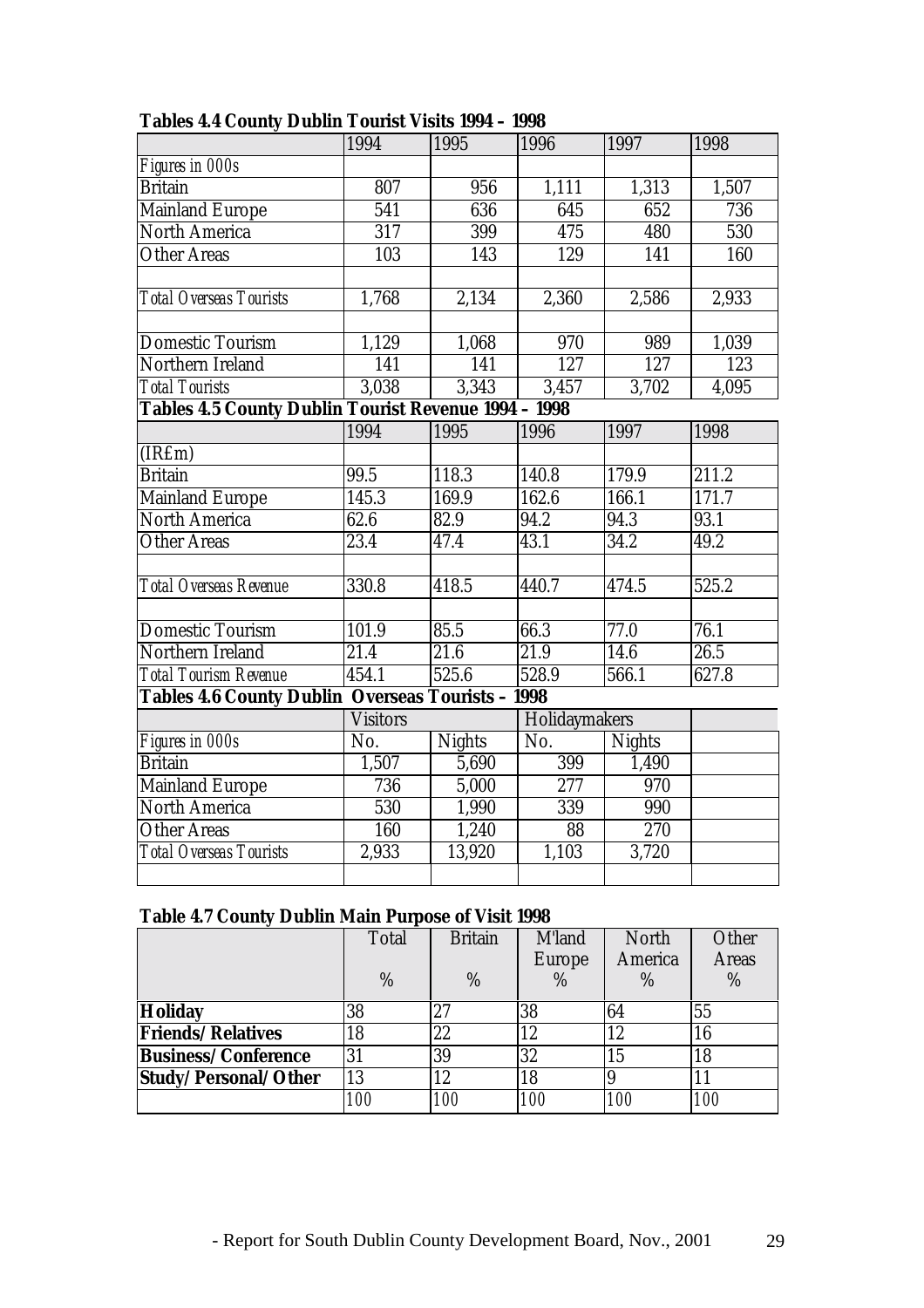|                                                         | Total            | <b>Britain</b>          | M'land                    | North          | Other            |
|---------------------------------------------------------|------------------|-------------------------|---------------------------|----------------|------------------|
|                                                         |                  |                         | <b>Europe</b>             | America        | <b>Areas</b>     |
|                                                         | %                | %                       | %                         | %              | %                |
| January-March                                           | 17               | 19                      | 16                        | 15             | 17               |
| <b>April</b>                                            | 9                | 10                      | 7                         | 9              | 10               |
| <b>May</b>                                              | $\boldsymbol{9}$ | 8                       | $\overline{8}$            | 10             | $\overline{8}$   |
| <b>June</b>                                             | 12               | 10                      | 16                        | 14             | 12               |
| <b>July</b>                                             | 13               | 10                      | 18                        | 14             | 14               |
| <b>August</b>                                           | 12               | 12                      | 12                        | 13             | 12               |
| <b>September</b>                                        | 9                | 8                       | 9                         | 12             | 10               |
| <b>October-December</b>                                 | 19               | $\overline{24}$         | 15                        | 13             | 14               |
|                                                         | 100              | 101                     | 101                       | 100            | 97               |
| Table 4.9 County Dublin Route of Entry 1998             |                  |                         |                           |                |                  |
|                                                         | Total            | <b>Britain</b>          | <b>M</b> <sup>l</sup> and | North          | Other            |
|                                                         |                  |                         | <b>Europe</b>             | <b>America</b> | <b>Areas</b>     |
|                                                         | %                | %                       | %                         | $\%$           | $\%$             |
|                                                         |                  |                         |                           |                |                  |
| <b>Air from Britain</b>                                 | 45               | 67                      | 9                         | 31             | 60               |
| <b>Air from Mainland</b>                                | 22               | $\bf{0}$                | 78                        | $\overline{5}$ | 14               |
| <b>Europe</b>                                           |                  |                         |                           |                |                  |
| <b>Transatlantic Air</b>                                | 9                | $\bf{0}$                | $\bf{0}$                  | 48             | 1                |
| Sea from Britain                                        | 21               | 32                      | 7                         | 13             | 18               |
| <b>Sea from Mainland</b>                                | $\overline{2}$   | 0                       | $\overline{5}$            | $\mathbf{1}$   | $\overline{c}$   |
| <b>Europe</b>                                           |                  |                         |                           |                |                  |
| <b>Via N. Ireland</b>                                   | 1                | $\mathbf{1}$            | $\bf{0}$                  | $\overline{c}$ | $\overline{5}$   |
|                                                         | 100              | 100                     | 99                        | 100            | 100              |
| <b>Table 4.10 County Dublin Length of Stay 1998</b>     |                  |                         |                           |                |                  |
|                                                         | Total            | <b>Britain</b>          | M'land                    | North          | Other            |
|                                                         |                  |                         | <b>Europe</b>             | America        | <b>Areas</b>     |
|                                                         | %                | %                       | %                         | %              | %                |
| $\vert$ 1-5 nights                                      | 55               | 73                      | 40                        | 31             | 34               |
| 6-8 nights                                              | $\overline{21}$  | 16                      | 21                        | 31             | 27               |
| $9-14$ nights                                           | 15               | 8                       | 20                        | 29             | 21               |
| $15+$ nights                                            | 9                | $\overline{\mathbf{4}}$ | $\overline{18}$           | 10             | $\overline{18}$  |
|                                                         | 100              | 101                     | 99                        | 101            | 100              |
| <b>Table 4.11 County Dublin Accommodation Used 1998</b> |                  |                         |                           |                |                  |
|                                                         | Total            | <b>Britain</b>          | M'land                    | North          | Other            |
|                                                         |                  |                         | <b>Europe</b>             | America        | <b>Areas</b>     |
|                                                         | $\%$             | %                       | %                         | %              | %                |
| Hotel                                                   | 43               | 44                      | 36                        | 52             | 32               |
| Guesthouses/B&Bs                                        | 20               | 20                      | 19                        | 20             | 26               |
| <b>Rented</b>                                           | 3                | $\overline{2}$          | $\overline{5}$            | $\overline{3}$ | $\boldsymbol{4}$ |
| Caravan/camping                                         | 1                | $\mathbf{1}$            | $\overline{3}$            | $\ast$         |                  |
| <b>Hostel</b>                                           | 7                | $\overline{2}$          | $\overline{12}$           | 10             | 15               |
| Friends/Relatives                                       | 24               | $\overline{31}$         | 17                        | 17             | 22               |
| <b>Other</b>                                            | 4                | $\overline{2}$          | 11                        | $\mathbf{1}$   | $\overline{4}$   |
|                                                         | 102              | 102                     | 103                       | 103            | 103              |

#### **Table 4.8 County Dublin Month of Arrival 1998**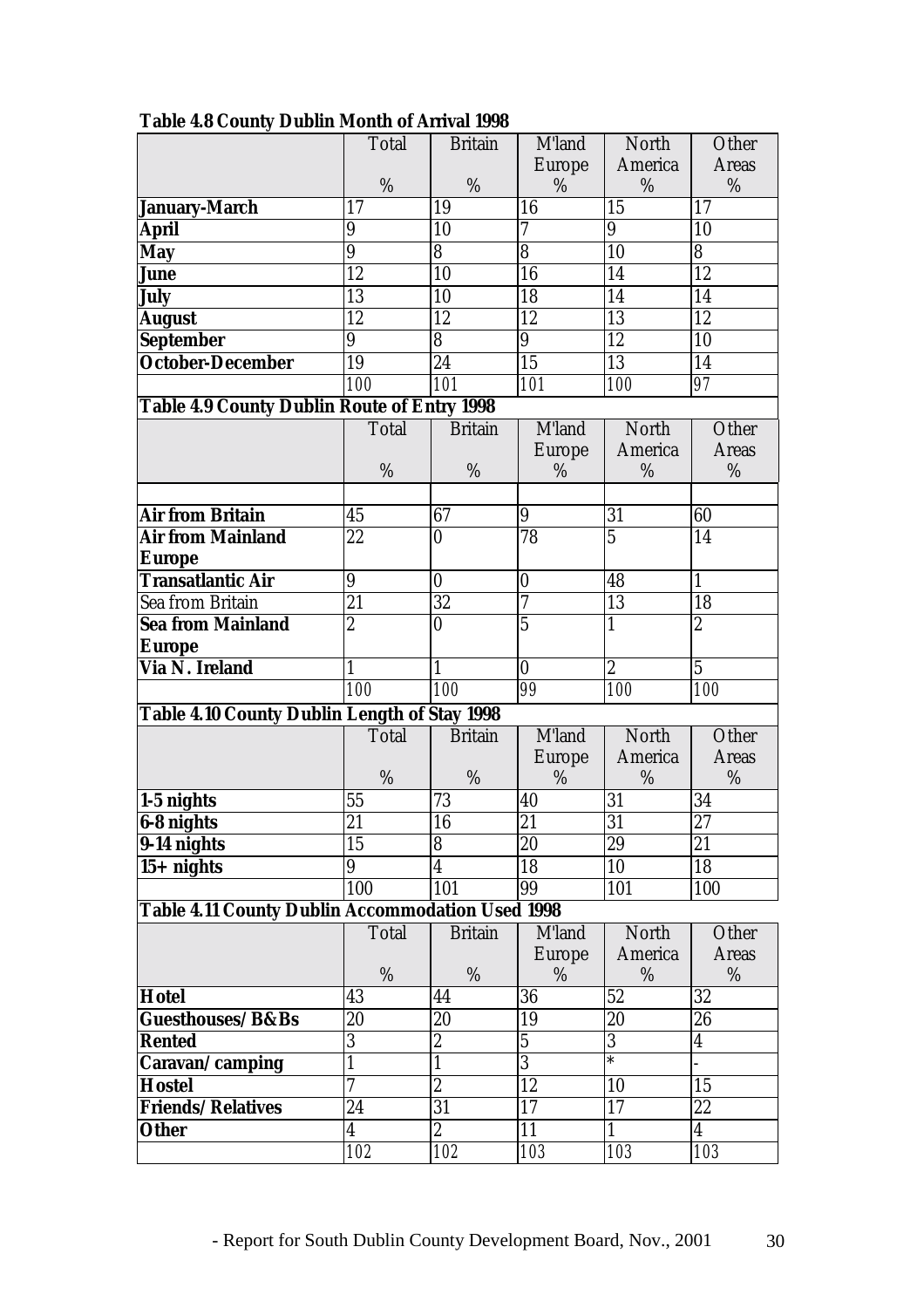|                                                            | <b>Total</b>            | <b>Britain</b>           | Ο<br>M'land                 | <b>North</b>    | Other           |
|------------------------------------------------------------|-------------------------|--------------------------|-----------------------------|-----------------|-----------------|
|                                                            |                         |                          | <b>Europe</b>               | America         | <b>Areas</b>    |
|                                                            | %                       | %                        | %                           | %               | %               |
| Hotel                                                      | 20                      | 26                       | 12                          | 32              | 14              |
| Guesthouses/B&Bs                                           | 10                      | 15                       | $\overline{6}$              | $\overline{11}$ | $\overline{7}$  |
| Rented                                                     | 20                      | 11                       | 29                          | 16              | $\overline{27}$ |
| <b>Caravan &amp; Camping</b>                               | $\ast$                  | $\ast$                   | $\mathbf{1}$                | $\ast$          |                 |
| Hostel                                                     | $\overline{\mathbf{4}}$ | $\overline{2}$           | $\overline{6}$              | $\overline{6}$  | $\overline{5}$  |
| Friends/Relatives                                          | 29                      | 44                       | 14                          | $\overline{32}$ | $\overline{27}$ |
| Other                                                      | 14                      | $\overline{2}$           | 30                          | $\mathbf{1}$    | 18              |
|                                                            | 97                      | 100                      | $\overline{98}$             | 98              | 98              |
| <b>Table 4.13 County Dublin Other Regions Visited 1998</b> |                         |                          |                             |                 |                 |
|                                                            | Total                   | <b>Britain</b>           | M'land                      | North           | Other           |
|                                                            |                         |                          | <b>Europe</b>               | America         | <b>Areas</b>    |
|                                                            | %                       | %                        | %                           | %               | %               |
| Midlands/East                                              | 9                       | 7                        | 8                           | 12              | 12              |
| <b>South East</b>                                          | $\overline{14}$         | 7                        | $\overline{14}$             | $\overline{29}$ | $\overline{30}$ |
| <b>South West</b>                                          | 19                      | 7                        | 23                          | 44              | $\overline{34}$ |
| Shannon                                                    | $\overline{15}$         | $\overline{5}$           | $\overline{15}$             | 40              | $\overline{28}$ |
| West                                                       | 18                      | 7                        | $\overline{26}$             | $\overline{35}$ | $\overline{30}$ |
| North West                                                 | 7                       | $\overline{3}$           | $\overline{\boldsymbol{8}}$ | $\overline{15}$ | $\overline{11}$ |
| Northern Ireland                                           | $\overline{4}$          | $\overline{2}$           | $\overline{3}$              | $\overline{7}$  | $\overline{8}$  |
| Table 4.14 County Dublin Experience of Ireland 1998        |                         |                          |                             |                 |                 |
|                                                            | <b>Total</b>            | <b>Britain</b>           | M'land                      | North           | Other           |
|                                                            |                         |                          | <b>Europe</b>               | America         | <b>Areas</b>    |
|                                                            | %                       | %                        | $\%$                        | %               | %               |
|                                                            |                         |                          |                             |                 |                 |
| <b>On First Visit</b>                                      | 42                      | 22                       | 59                          | 64              | 65              |
| Repeat                                                     | 45                      | $\overline{58}$          | $\overline{37}$             | 29              | 25              |
| <b>Table 4.15 County Dublin Party Composition 1998</b>     |                         |                          |                             |                 |                 |
|                                                            | <b>Total</b>            | <b>Britain</b>           | M'land                      | North           | Other           |
|                                                            |                         |                          | <b>Europe</b>               | America         | <b>Areas</b>    |
|                                                            | %                       | $\%$                     | %                           | %               | %               |
| <b>Travelling Alone</b>                                    | 53                      | 58                       | 56                          | 36              | 47              |
| <b>Mixed Couple</b>                                        | 21                      | 20                       | 17                          | 27              | 27              |
| Family with Children                                       | 8                       | $\overline{\mathcal{U}}$ | 6                           | 13              | $9\phantom{.}$  |
| <b>Other Adult Party</b>                                   | 18                      | 15                       | $\overline{21}$             | $\overline{22}$ | $\overline{15}$ |
|                                                            | <i>100</i>              | 100                      | 100                         | 98              | 98              |
| <b>Table 4.16 County Dublin Social Class 1998</b>          |                         |                          |                             |                 |                 |
|                                                            | <b>Total</b>            | <b>Britain</b>           | M'land                      | North           | Other           |
|                                                            |                         |                          | <b>Europe</b>               | America         | <b>Areas</b>    |
|                                                            | %                       | $\%$                     | %                           | %               | $\%$            |
| Managerial/Professional                                    | 43                      | 41                       | 40                          | 50              | 55              |
| (AB)                                                       |                         |                          |                             |                 |                 |
| White Collar (C1)                                          | 40                      | 34                       | 51                          | 38              | 38              |
| <b>Skilled Worker (C2)</b>                                 | $\overline{12}$         | 18                       | $\overline{6}$              | 7               | $\overline{5}$  |
| <b>Unskilled Worker (DE)</b>                               | $\overline{5}$          | 7                        | $\overline{3}$              | $\overline{3}$  | $\bf{0}$        |
|                                                            |                         |                          |                             |                 |                 |
|                                                            | 100                     | <i>100</i>               | 100                         | 98              | 98              |

**Table 4.12 County Dublin Accommodation Bed nights 1998**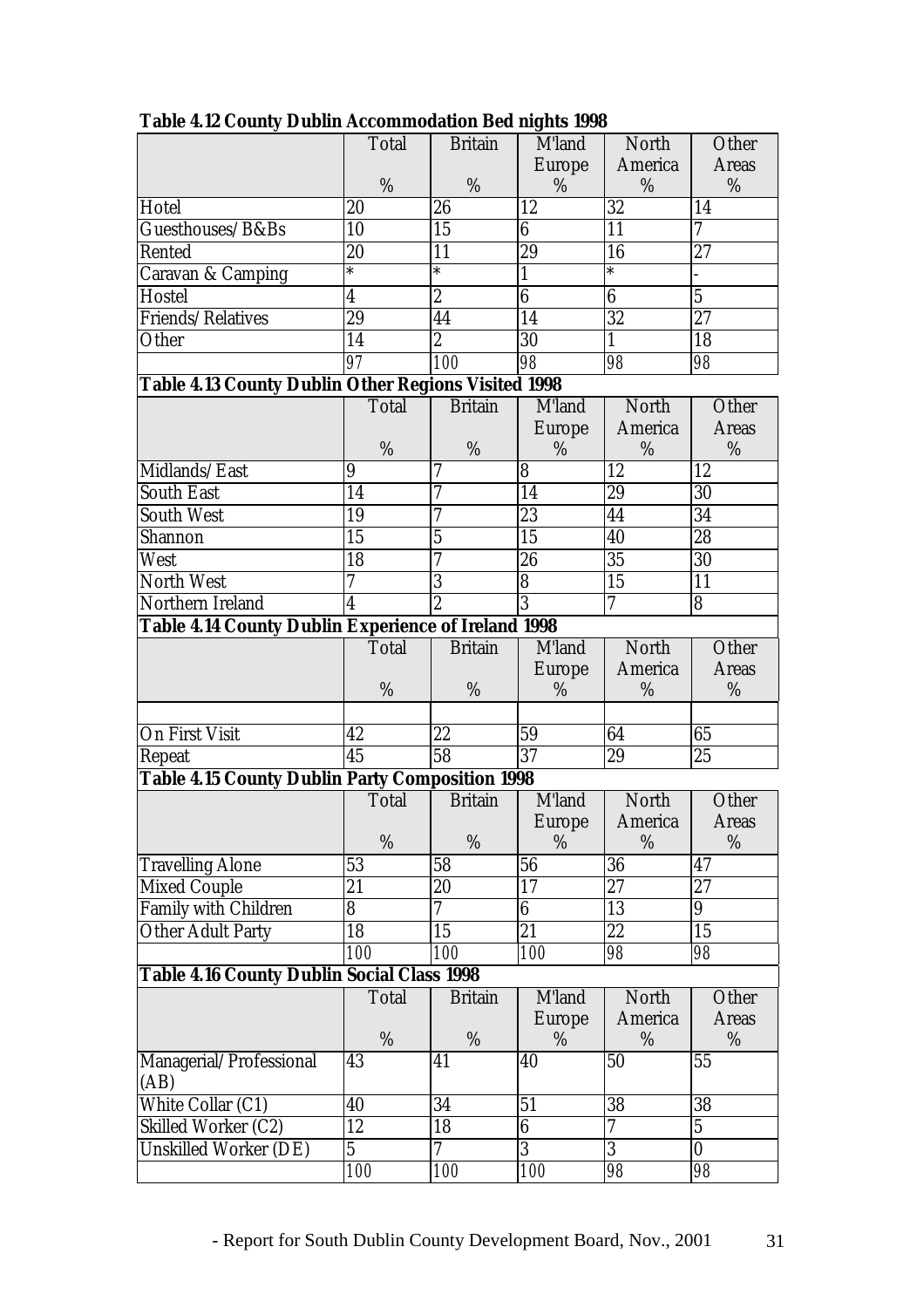| Table 4.17 County Dublin Party Age 1998 |              |                |               |              |              |  |  |  |  |  |
|-----------------------------------------|--------------|----------------|---------------|--------------|--------------|--|--|--|--|--|
|                                         | <b>Total</b> | <b>Britain</b> | M'land        | <b>North</b> | Other        |  |  |  |  |  |
|                                         |              |                | <b>Europe</b> | America      | <b>Areas</b> |  |  |  |  |  |
|                                         | %            | %              | $\%$          | %            | %            |  |  |  |  |  |
| Under 18 years                          |              |                | 9             |              | 5            |  |  |  |  |  |
| $19-24$ years                           | 13           | 10             | 21            | 11           | 10           |  |  |  |  |  |
| $25-34$ years                           | 29           | 31             | 32            | 19           | 30           |  |  |  |  |  |
| 35-44 years                             | 19           | 22             | 18            | 15           | 19           |  |  |  |  |  |
| $45 + \text{years}$                     | 33           | 32             | 20            | 47           | 36           |  |  |  |  |  |
|                                         | 100          | 100            | 100           | 99           | 100          |  |  |  |  |  |
|                                         |              |                |               |              |              |  |  |  |  |  |

# **Table 4.18 County Dublin Activities Engaged In**

|                            | Total  | <b>Britain</b> | M'land | <b>North</b> | Other        |
|----------------------------|--------|----------------|--------|--------------|--------------|
|                            |        |                | Europe | America      | <b>Areas</b> |
|                            | %      | %              | %      | %            | %            |
| <b>Angling</b>             |        | 10             |        |              |              |
| <b>Equestrian Pursuits</b> |        | O              |        |              |              |
| <b>Golfing</b>             | ດ<br>∼ |                | 9<br>Ш |              |              |
| <b>Cycling</b>             | റ<br>ω |                |        |              |              |
| Hiking/Hillwalking         |        | 4              |        |              |              |
| Historical/Cultural        | 32     | 14             | 43     | 60           | 46           |
| <b>Gardens</b>             | 10     | 5              | 16     | 16           | 16           |
|                            |        |                |        |              |              |

# **Table 4.19 Domestic Tourism to County Dublin 1994-1998**

|                                                                        | 1994      | $\mathbf{v}$<br>1995 | 1996 | 1997 | 1998  |
|------------------------------------------------------------------------|-----------|----------------------|------|------|-------|
| <b>Domestic</b><br>Tourism<br><b>Dublin</b>                            | $To$ 1129 | 1068                 | 970  | 989  | 1,039 |
| <b>of</b><br>Proportion<br>domestic trips                              | all 15    | 15                   | 16   | 14   | 15    |
| <b>Domestic Revenue</b>                                                | 101.9     | 85.5                 | 66.3 | 76.9 | 76.1  |
| Table 4.20 Domestic Tourism to County Dublin Purpose of Trip 1994-1998 |           |                      |      |      |       |
|                                                                        | 1994      | 1995                 | 1996 | 1997 | 1998  |
| <b>Holiday</b>                                                         | 21        | 22                   | 20   | 27   | 26    |
| <b>Visiting</b>                                                        | 50        | 54                   | 54   | 55   | 53    |
| <b>Friends/Relatives</b>                                               |           |                      |      |      |       |
| <b>Business</b>                                                        | 19        | 14                   | 20   | 12   | 14    |
| <b>Other</b>                                                           | 9         | 10                   | 6    | 6    | 7     |
|                                                                        | 99        | 100                  | 100  | 100  | 100   |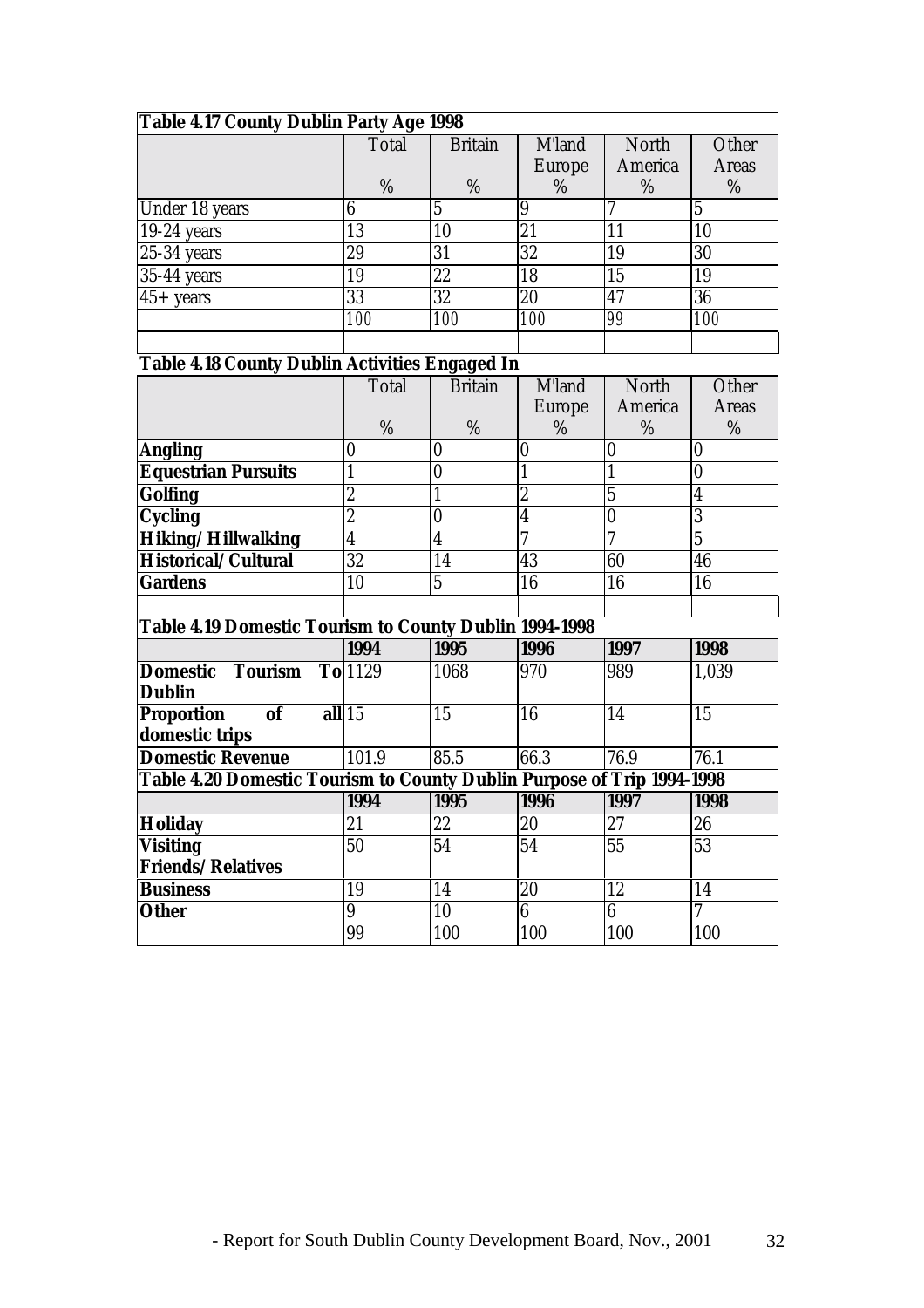| <b>EAT DUTICALLY FULLIONS TO DUDING THINGS OF THIS, 1550, DUCTURE CHOOD OF</b><br><b>Region of Residence 1994-1998</b> |    |      |      |                  |      |  |  |  |  |
|------------------------------------------------------------------------------------------------------------------------|----|------|------|------------------|------|--|--|--|--|
| Timing of Domestic 1994<br><b>Trips</b>                                                                                |    | 1995 | 1996 | 1997             | 1998 |  |  |  |  |
|                                                                                                                        |    |      |      |                  |      |  |  |  |  |
| January-April                                                                                                          | 33 | 18   | 34   | 33               | 38   |  |  |  |  |
| May- August                                                                                                            | 32 | 43   | 29   | 28               | 35   |  |  |  |  |
| September-December                                                                                                     | 35 | 39   | 37   | 39               | 27   |  |  |  |  |
| Age                                                                                                                    |    |      |      |                  |      |  |  |  |  |
| $\sqrt{16}$ -24 years                                                                                                  | 20 | 29   | 35   | 16               | 33   |  |  |  |  |
| <b>25-34 years</b>                                                                                                     | 23 | 21   | 25   | 32               | 21   |  |  |  |  |
| <b>35-54 years</b>                                                                                                     | 31 | 34   | 25   | 24               | 23   |  |  |  |  |
| $55+$ years                                                                                                            | 26 | 16   | 15   | 28               | 23   |  |  |  |  |
| <b>Social Class</b>                                                                                                    |    |      |      |                  |      |  |  |  |  |
| <b>ABC1</b>                                                                                                            | 54 | 54   | 46   | 37               | 94   |  |  |  |  |
| $\overline{C2}$                                                                                                        | 28 | 28   | 30   | 29               | 20   |  |  |  |  |
| DE                                                                                                                     | 18 | 18   | 24   | 34               | 16   |  |  |  |  |
| <b>Region of Residence</b>                                                                                             |    |      |      |                  |      |  |  |  |  |
| <b>Dublin</b>                                                                                                          | 9  | 9    | 19   | $\boldsymbol{4}$ | 6    |  |  |  |  |
| <b>Rest of Leinster</b>                                                                                                | 32 | 32   | 17   | 31               | 31   |  |  |  |  |
| Munster                                                                                                                | 33 | 33   | 38   | 32               | 33   |  |  |  |  |
| Connaught/Ulster                                                                                                       | 26 | 26   | 26   | 33               | 30   |  |  |  |  |

**Table 4.21 Domestic Tourism to Dublin Timing of Trip, Age, Social Class &**

Source: Bord Fáilte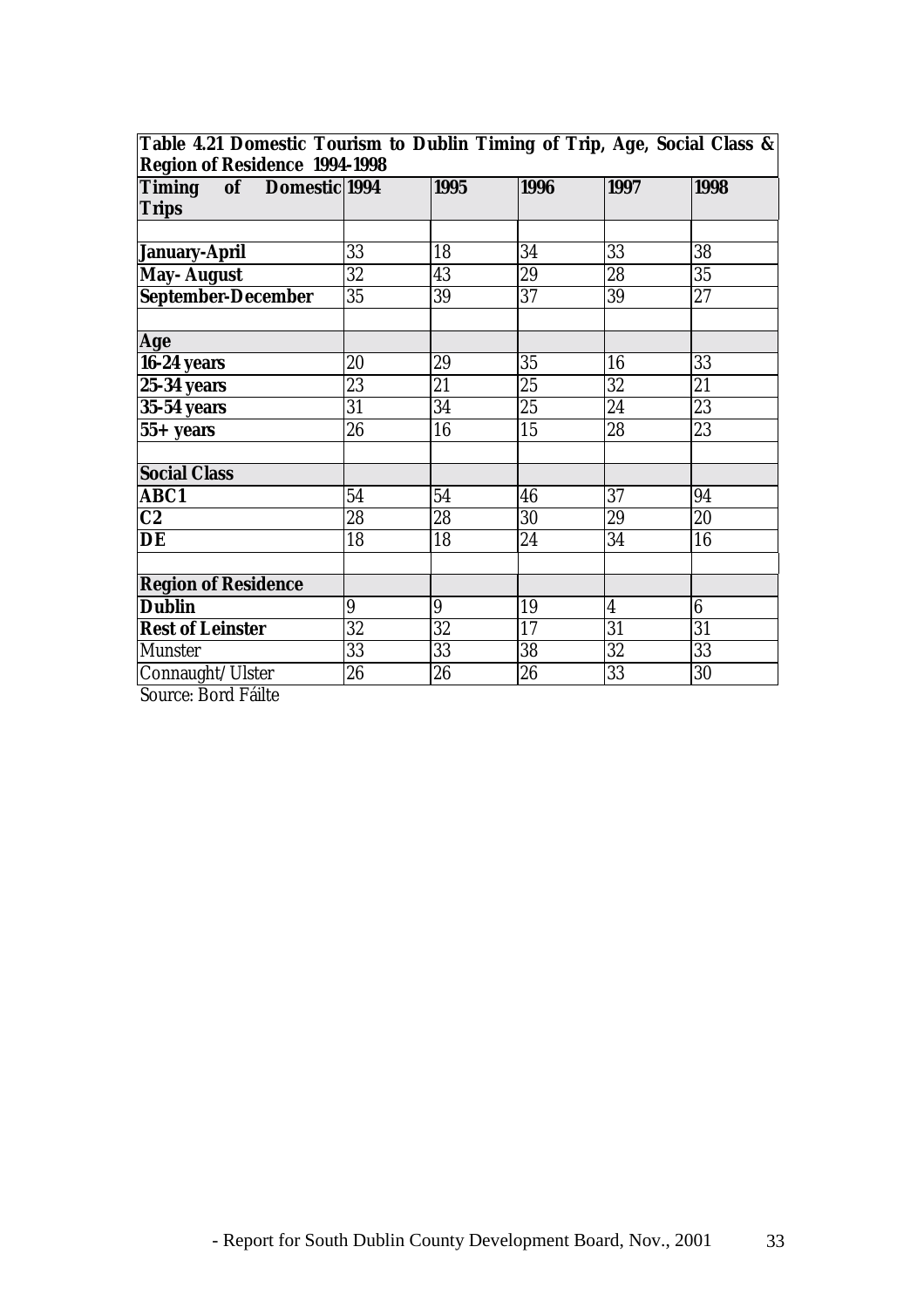## **4.3 Industry**

#### **4.3.1 Dún Laoghaire Rathdown County Enterprise Board (Awaiting Data)**

"To meet the needs of our customers, the citizens of Dún Laoghaire Rathdown, by supporting the growth and development of micro-enterprises and a culture which will encourage and reward local entrepreneurs and lead to the creation of sustainable employment." Mission Statement - Venturepoint (DLRCEB)

From 1993 to Nov. 2001

- Number of Projects approved
- Number of Start ups
- Amount Approved
- New Jobs Created
- Number of Training Participants
- Female
- Male
- Under 25 years

• Over 25 years

Source: DLRCEB

#### **4.3.2 IDA Companies**

**Map 4.3** shows the IDA regions, Dún Laoghaire Rathdown falls within the East Region. **Table 4.22** shows the number of companies located in County Dublin. (**Dún Laoghaire Rathdown in bold print)** aided by the IDA to 2000.

#### **Table 4.22 Number of IDA aided Companies for Dún Laoghaire Rathdown and other Dublin counties by 2000**

| <b>IDA</b><br><b>Companies</b> | D.L.R. | Dub. County South Dublin<br><b>Borough</b> |    | Fingal |
|--------------------------------|--------|--------------------------------------------|----|--------|
| To date                        | 44     | 153                                        | 69 | 58     |

\*As at  $20/2/01$ 

#### **4.3.3 Enterprise Ireland Companies**

**Map 4.4** shows the Enterprise Ireland Regions, Dún Laoghaire Rathdown falls with in the Dublin Mid-East region. **Table 4.23** lists the number of Enterprise Ireland Companies located within County Dublin. The companies are classified according to the number of employees. A Micro company employs between 1-10, Small 11-50, Medium (1) 51-100, Medium (2) 101-250, Large (1) 251-500 and Large (2) 501+.

#### **Table 4.23 Number of Enterprise Ireland Companies in County Dublin 1999**

|                  | Micro |     |      |    | Small Medium (1) Medium (2) Large (1) Large (2) |  |
|------------------|-------|-----|------|----|-------------------------------------------------|--|
| <b>Companies</b> | 715   | 617 | - 89 | 59 |                                                 |  |

Source Enterprise Ireland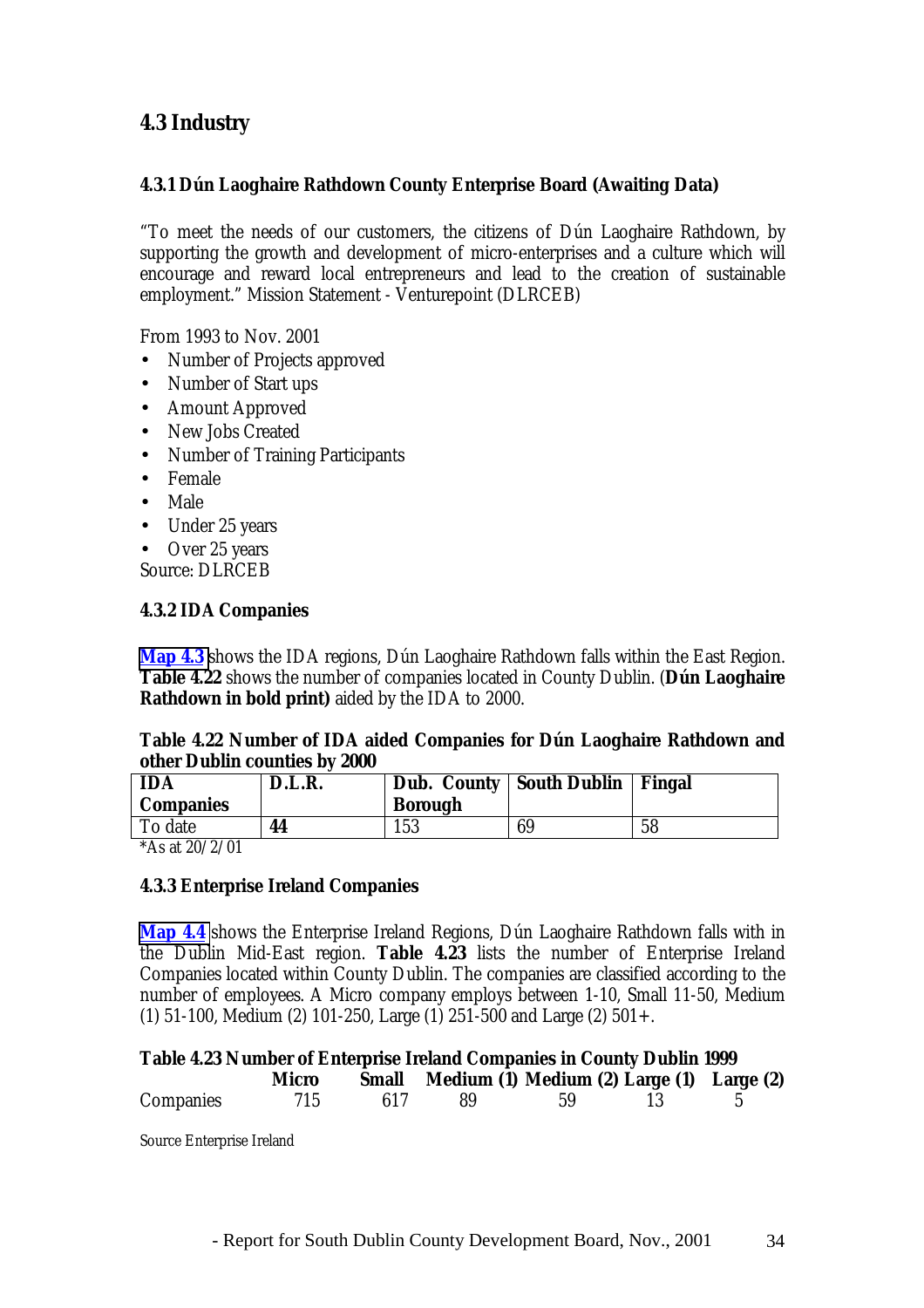### **5. Infrastructure**

#### **5.1 Transport**

#### **5.1.1 Roads**

**Map 5.1** shows the National Primary and Secondary roads & Motorways within Dún Laoghaire Rathdown. The National Roads Authority (NRA) refers to 4 strategic corridors for national roads that are listed below. Dublin is a starting point for 3 of the 4 strategic corridors. **Map 5.2** shows these national routes for Ireland.

#### **Strategic Corridors**

- North/South: -Belfast-**Dublin**-Rosslare-Waterford-Cork
- Southwest: -**Dublin-**Limerick/Shannon and Cork
- East/West: -**Dublin**-Galway and Sligo
- Western: Sligo-Galway-Limerick-Waterford-Rosslare

The National Primary routes within Dún Laoghaire Rathdown go to the Southeast, the N11 and M11 bisect the county. The N31 links the N11 to Dún Laoghaire.

The recent opening (July 2001) of a section of the Southern Cross motorway linking Tallaght to Ballinteer and the (N11)-heading Southeast to Wexford and Rosslare, is a welcome addition to the Motorway infrastructure around the City. The remaining section of the Southern Cross from the Ballinteer Interchange to Shankill is expected to be completed in the Summer of 2003.

#### **National Roads Statistics- Ireland**

The National Primary routes which link the major cites and ports account for only 3% of the total road network but carry 27% of the total traffic by road. Approximately 66% of traffic on these primary roads is work related and a sixth is made up of Heavy Goods Vehicles.

The National Secondary roads represent 3% of the total network and carry 24% of road traffic, linking important towns and serving medium to large areas of population *(NRA).*

#### **The National Development Plan**

The National Development Plan (2000-2006) has a detailed listing of the planned improvements to the primary road network. A number of these primary roads form part of the **Trans-European Road Network - TERN**. A timetable of the plans and improvements can be found at the NRA (National Roads Authority) Web Site [www.nra.ie.](http://www.nra.ie/)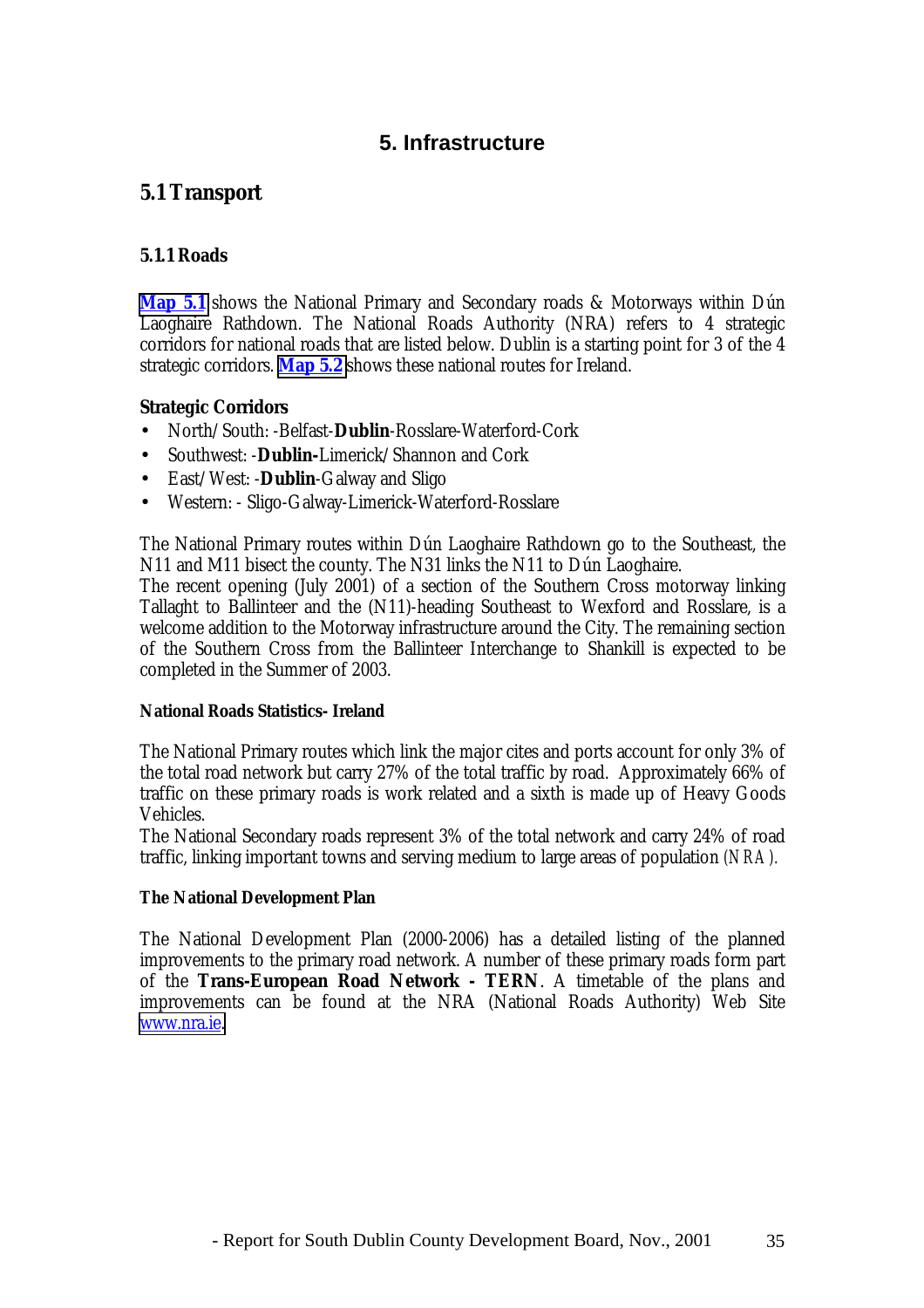#### **Planned Improvements to the M50**

A major consultation process was launched on 14 July 2001 in connection with the upgrading of the M50, the four Dublin County Councils and the NRA are overseeing the process. Its main proposals are:

- Widening of the M50 between the M1 Interchange close to Dublin Airport and the proposed Sandyford Interchange, from two lanes to three within the existing land. Taking land from the existing centre median.
- New interchanges to replace existing roundabouts at the M1, N2, N4, and N7.
- Enlargement of the toll plaza to cater for increased traffic flows.
- Electronic messaging

#### **The Dublin Transport Initiative**

The Dublin Transport Initiative's final report was published in 1995. It strategy provided a basis for the establishment of the Dublin Transportation Office (DTO) in 1995. Its aim was to help plan the future development of the transportation network in Greater Dublin.

**Map 5.3** shows the large regions around the capital city within which people are prepared to commute to Dublin. This commuting whether by road or rail is one of the main issues that the DTO has to examine and to address. The Dublin Transportation Office has produced a major study with regard to the transport problems within the Dublin Region. *A Platform for Change* was published in September 2000. It is possible to download a copy of the report from the DTO web site at [www.dto.ie.](http://www.dto.ie/) It provides an outline of the transportation strategy for Greater Dublin Region from 2000 to 2016.

#### **Dublin Port Tunnel**

The construction of the Dublin Port Tunnel is due to commence in early 2001, (see diagram overleaf) this is an important part of the Dublin Transportation Initiative. It is expected that the tunnel will take up to 7,000 HGV and 13,000 cars upon completion in 2004. This would reduce significantly the number of cars and HGV accessing Dublin Port via the City Centre at the present time. More information may be obtained on the Dublin Corporation web site [www.dublincorp.ie.](http://www.dublincorp.ie/)

#### **Dublin Eastern by-pass Motorway**

The NRA has come to the conclusion that the Eastern by-pass Motorway is a feasible project it is to be included in the national road development plan. A budget has been allocated for planning and design. The Government will have to award a final budget at a later date.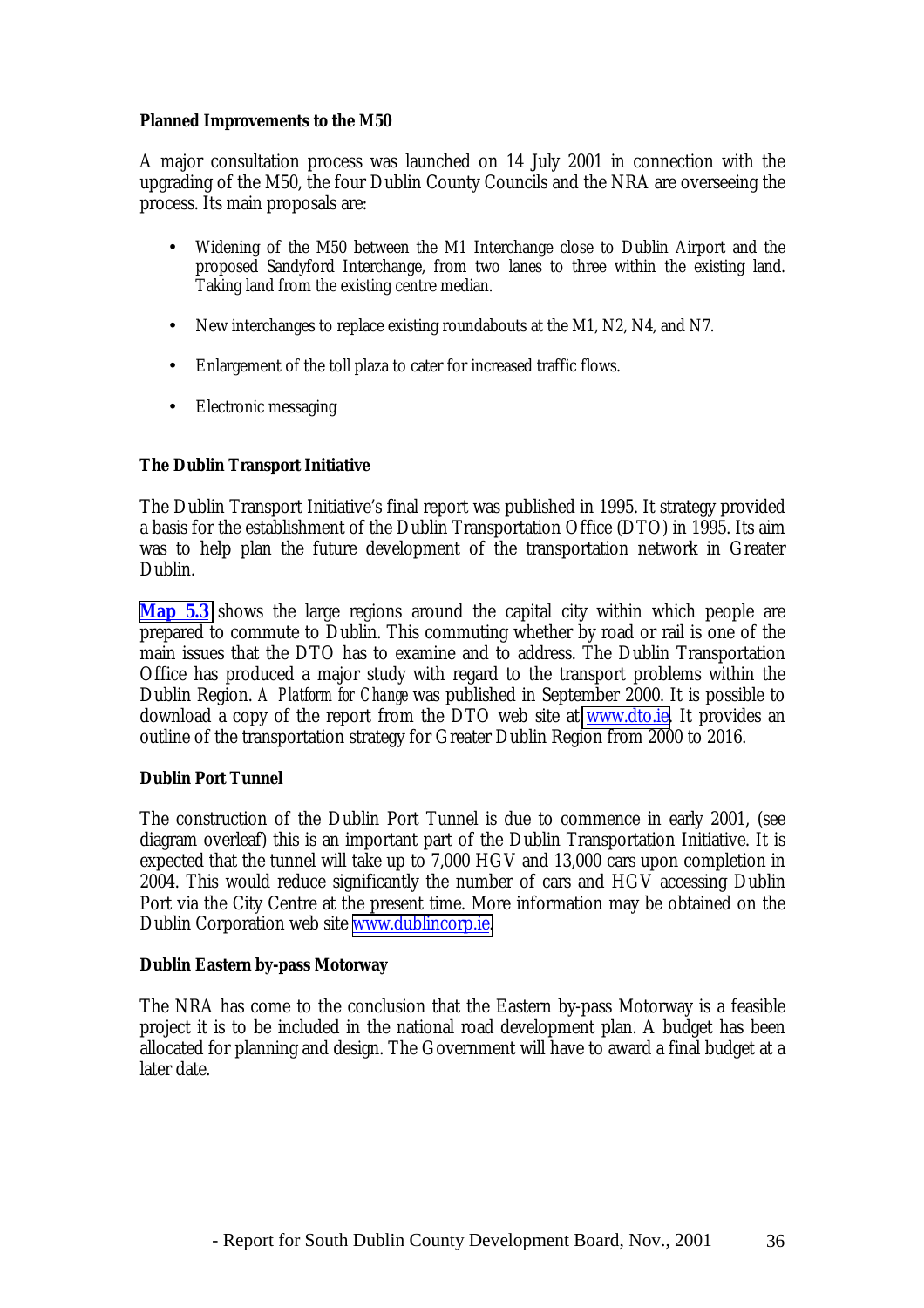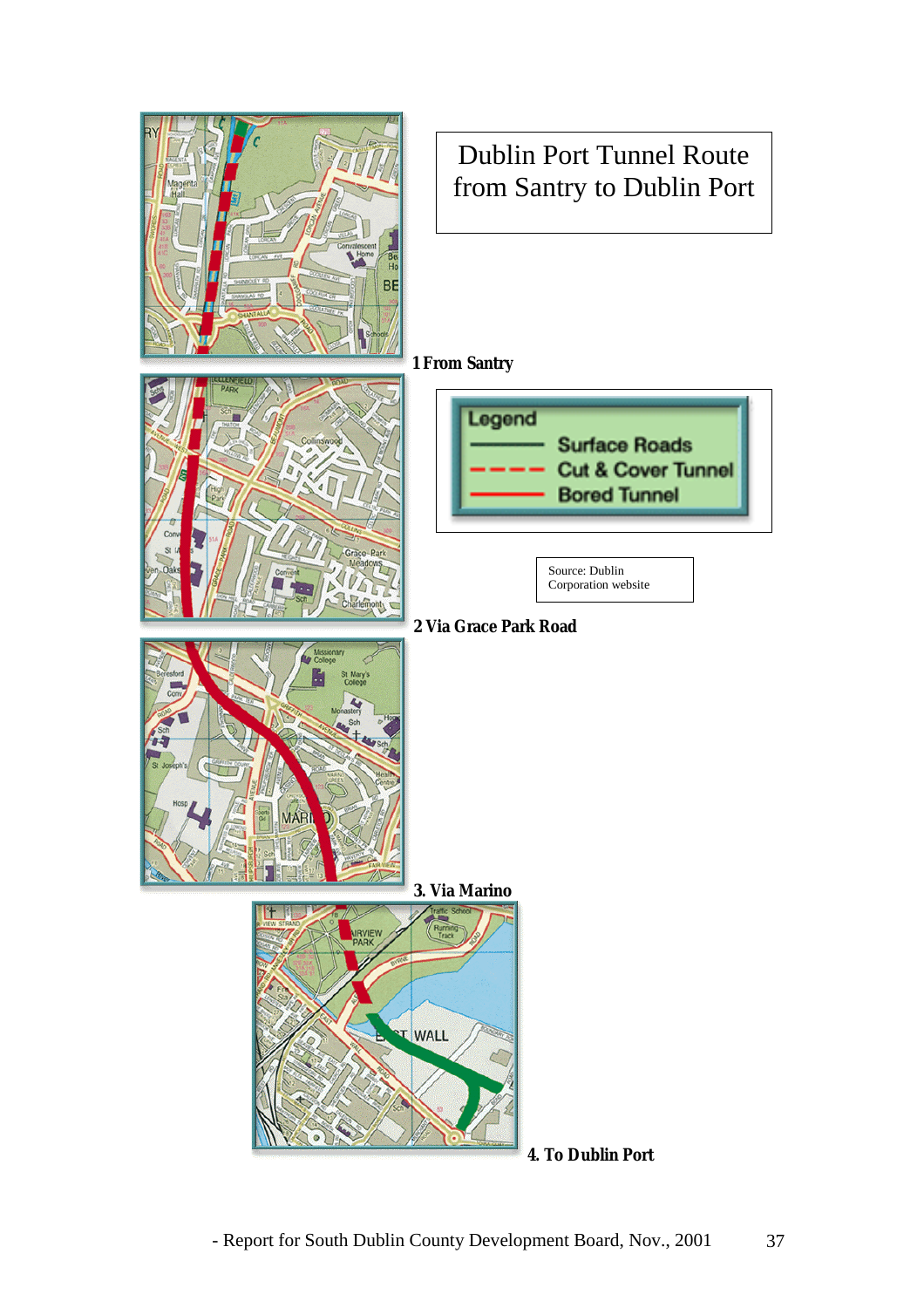#### **Local Authority Roads**

Each individual local authority has responsibility to maintain the road network (with the help of grants from Central Government) within its county boundary. Dún Laoghaire Rathdown has approximately 642km of roads to maintain. **Table 5.1** shows the lengths of types of road pertaining to Dún Laoghaire Rathdown County.

| Table 5.1 Lengul of Roads Dun Laoguatie Rathuown – zoof |             |  |  |  |
|---------------------------------------------------------|-------------|--|--|--|
| <b>Road Classification</b>                              | Length (Km) |  |  |  |
| <b>Motorway</b>                                         |             |  |  |  |
| <b>National Roads</b>                                   | 16          |  |  |  |
| <b>Regional Roads</b>                                   | 103         |  |  |  |
| Local Roads                                             | 518         |  |  |  |
| $C_{\text{out}}$ DI DCC                                 |             |  |  |  |

#### **Table 5.1 Length of Roads Dún Laoghaire Rathdown – 2001**

Source: DLRCC

#### **Traffic Volume**

**Table 5.2** lists the Traffic Counts obtained from Dún Laoghaire Rathdown CC in 2000.

#### **Table 5.2 Traffic Counts Dún Laoghaire Rathdown 2000** (**Awaiting data)**

| ,,,,,, |  |  |
|--------|--|--|

#### **Traffic Accidents Dún Laoghaire Rathdown**

**Table 5.3** lists casualties that occurred in Dún Laoghaire Rathdown between 1998 and 1999.

| <b>Type</b>        | 1998 Fatal | 1998 Injury | 1999 Fatal | 1999 Injury |
|--------------------|------------|-------------|------------|-------------|
| Pedestrians        |            | 59          |            | 44          |
| Pedal Cyclist User |            | 29          |            | 20          |
| Motor Cyclist User |            |             |            | 67          |
| <b>Car User</b>    |            | 244         |            | 157         |
| <b>PSV User</b>    |            |             |            |             |
| <b>Goods User</b>  |            | 20          |            |             |
| Other / Unknown    | IU         |             |            |             |
| <b>Total</b>       |            | 425         |            | 302         |

Source: NRA

#### **New Car Registrations**

**Table 5.4** shows the large increase in the number of new cars in County Dublin (All counties) from 1996 to 2000. The above figures do not include HGV or Second Hand Registrations issued from private imports. The 2000 figure appears to be a peak in 2000 as the figures for 2001 Jan to April from the CSO show a fall in the registration of new cars for the whole of Ireland from 106,791 for Jan to April 2000 to 79,960 for the same period in 2001. This has dropped to a level similar to 1998 when 74,649 (Jan to April) new cars were registered for the first time in Ireland.

#### **Table 5.4 Number of New Cars Registered County Dublin (All Counties) 1996 – 2000**

|                                                                              | 1996   | 1997   | 1998   | 1999   | <b>2000</b> |
|------------------------------------------------------------------------------|--------|--------|--------|--------|-------------|
| <b>County Dublin</b>                                                         | 44.375 | 50.892 | 56.209 | 64.352 | 84.381      |
| Sources: 1996-1999 VRT Admin. & Annual Report 2000 Excise Statistics Section |        |        |        |        |             |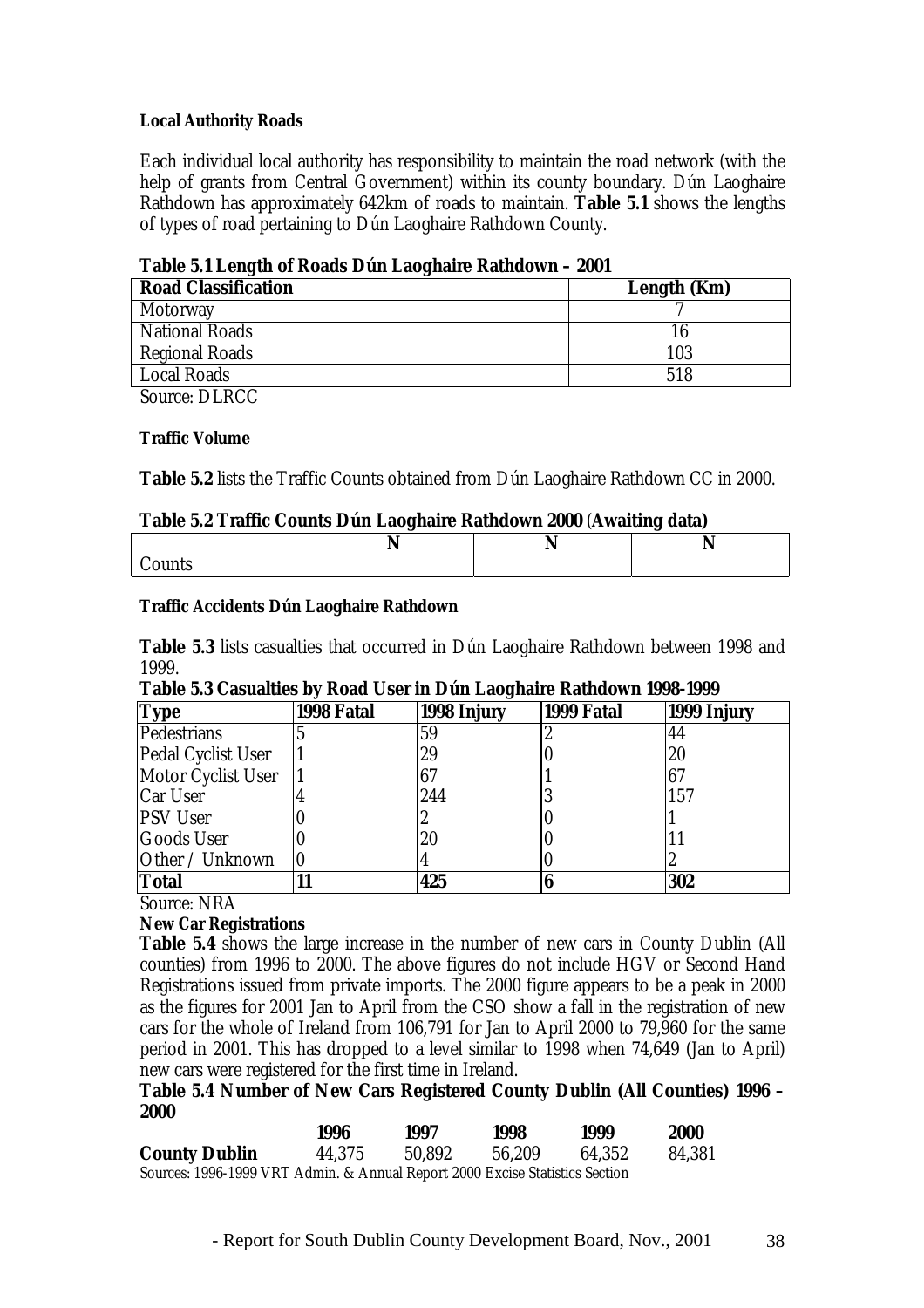#### **5.1.2 Rail Services**

Dún Laoghaire Rathdown is connected to the two mainline stations in Dublin City, i.e. Connolly Station and then via road to Heuston Station and so is connected by rail to the national rail network. Both mainline stations have undergone significant changes and revamped over the last number of years. This is part of the £2billion being spent on the rail network by the Government (Co- funded by the EU) as a major investment of the rail network across the country. **Map 5.4** shows the National Rail Network and **Map 5.5** shows the location of the rail and DART stations in Dún Laoghaire Rathdown. **Table 5.5** summarises the Intercity train departures from Heuston Station. **Table 5.6** summarises suburban train departures from Heuston station. **Tables 5.7 & 5.8** summarise departures from Connolly Station.

#### **HEUSTON STATION INTERCITY SERVICES**

#### **Table 5.5 Summary of Intercity Train Departures from Dublin Heuston**

| <b>ROUTE</b>       | <b>NUMBER OF TRAINS</b>                                 | <b>AV. JOURNEY TIME</b> |
|--------------------|---------------------------------------------------------|-------------------------|
| Dublin - Cork      | 10 Departures Mon & Fri. 9 Tues – Thurs.                | $2.55 - 3.15$ hrs       |
|                    | 10Departures Saturday 8 Sunday                          |                         |
| Dublin – Ballina   | 3 departures Monday to Thursday & Sat.                  | $3.55 - 4.15$ hrs       |
|                    | 4 Departures Friday & 2 Departures Sunday               |                         |
| Dublin - Galway    | 5 Departures Monday to Friday                           | $2.45 - 3.00$ hrs       |
|                    | 6 Departures Saturday & 4 Sunday                        |                         |
| Dublin – Limerick  | 12 Departures Monday 11 Tuesday & Thurs. 2.15 - 2.55hrs |                         |
|                    | <b>10 Departures Sunday</b>                             |                         |
| Dublin - Tralee    | 5 Departures Monday to Thursday                         |                         |
|                    | 6 Departures Friday & Saturday 4 Sunday                 | $4.00 - 4.40$ hrs       |
| Dublin - Waterford | 4 Departures Monday to Thurs & Sat & Sun                | $2.30 - 2.40$ hrs       |
|                    | <b>5 Departures Friday</b>                              |                         |
| Dublin - Westport  | 3 Departures Monday to Saturday                         | $4.00 - 4.15$ hrs       |
|                    | 2 Departures Sunday                                     |                         |

#### **HEUSTON SUBURBAN RAIL SERVICE**

#### **Table 5.6 Summary of Suburban Train Arrivals & Departures from Dublin Heuston**

| <b>ROUTE</b>     | <b>NUMBER OF TRAINS</b>                                         | <b>AV. JOURNEY TIME</b> |
|------------------|-----------------------------------------------------------------|-------------------------|
| Kildare – Dublin | 32 Departures Monday to Thurs.                                  | $30 - 50$ mins          |
|                  | 31 Departures Friday 29 Saturday<br><b>12 Departures Sunday</b> |                         |
|                  |                                                                 |                         |
| Dublin - Kildare | 28 Departures Monday to Thurs.                                  | $30 - 50$ mins          |
|                  | 29 Departures Friday - 28 Saturday                              |                         |
|                  | <b>14 Departures Sunday</b>                                     |                         |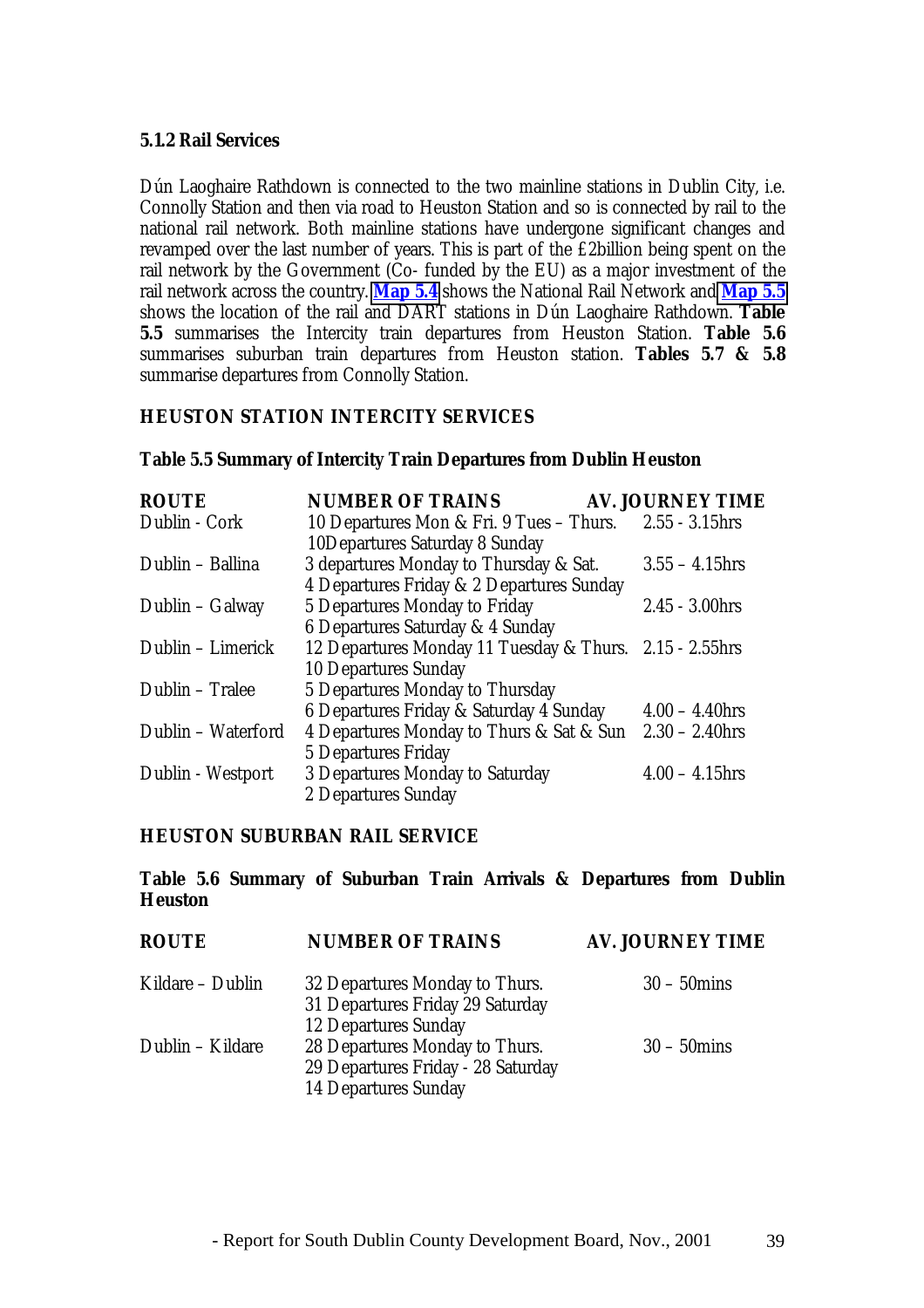#### **CONNOLLY STATION INTERCITY SERVICES**

#### **Table 5.7 Summary of Intercity Rail Departures from Dublin Connolly**

| <b>ROUTE</b>       | <b>NUMBER OF TRAINS</b>                 | <b>AV. JOURNEY TIME</b> |
|--------------------|-----------------------------------------|-------------------------|
| Dublin - Belfast   | 8 Departures Mon to Sat.                | 2.05 <sub>hrs</sub>     |
|                    | <b>5 Departures Sunday</b>              |                         |
| Dublin – Sligo     | 3 Departures Mon to Thurs. & Sat & Sun. | 3.10hrs                 |
|                    | <b>4 Departures Friday</b>              |                         |
| Dublin – Rosslare* | <b>4 Departures Mon to Friday</b>       | $3.10 - 3.30$ hrs       |
| $E$ (Europort)     | 3 Departures Sat & Sun.                 |                         |

#### **CONNOLLY STATION SUBURBAN RAIL SERVICES**

#### **Table 5.8 Summary of Suburban Train Arrivals & Departures Dublin Connolly**

| <b>ROUTE</b>      | <b>NUMBER OF TRAINS</b>               | <b>AV.JOURNEY TIME</b>        |
|-------------------|---------------------------------------|-------------------------------|
| Arklow - Dublin   | 4 Departures Mon to Sat.              | $1.30 - 1.50$ hrs             |
|                   | 3 Departures Sun                      |                               |
| Dublin - Arklow   | 4 Departures Mon to Fri.              | $1.30 - 1.50$ hrs             |
|                   | 3 Departures Sat & Sun.               |                               |
| Dundalk - Dublin  | 10 Mon to Sat                         | $0.55$ min – 1.20hrs          |
|                   | <b>4 Departures Sunday</b>            |                               |
| Dublin - Dundalk  | 12 Departures Mon to Fri.             | $0.55$ min - 1.20hrs          |
|                   | 9 Departures Sat & 5 Sunday           |                               |
| Maynooth – Dublin | 22 Departures Mon to Fri.             | $25\text{min} - 35\text{min}$ |
|                   | 19 Departures Sat & 9 Sunday          |                               |
| Dublin – Maynooth | 21 Departures Mon to Thurs. 22 Friday | $25\text{min} - 35\text{min}$ |
|                   | 20 Departures Sat. 9 Sunday           |                               |

#### **DART (Dublin Area Rapid Transit)**

A full services operates for 363 days a year with the first train leaving Howth at 6.05am, Malahide at 6.28am, Bray 5.50am and Greystones 6.15am. The last train leaving Tara St Station, Northbound to Howth is at 11.30pm whilst to Malahide at 11.00pm The last trains Southbound depart Tara St. at 23.20pm for Bray and 23.08pm for Greystones. The service was recently extended to *Malahide* and to *Greystones*.

Efforts have been made to alleviate the overcrowding on trains at peak times by purchasing more carriages. Ten new carriages were added to the service in 2000 and a further 16 are to be deployed in Spring 2001. If the strategy of trying to encourage commuters out if their cars and onto the trains is to be a success then increasing capacity on the DART should continue. The Park & Ride facilities at DART stations needs to be looked at and where possible land should purchased to facilitate people who wish to drive to a DART station and then commute by train.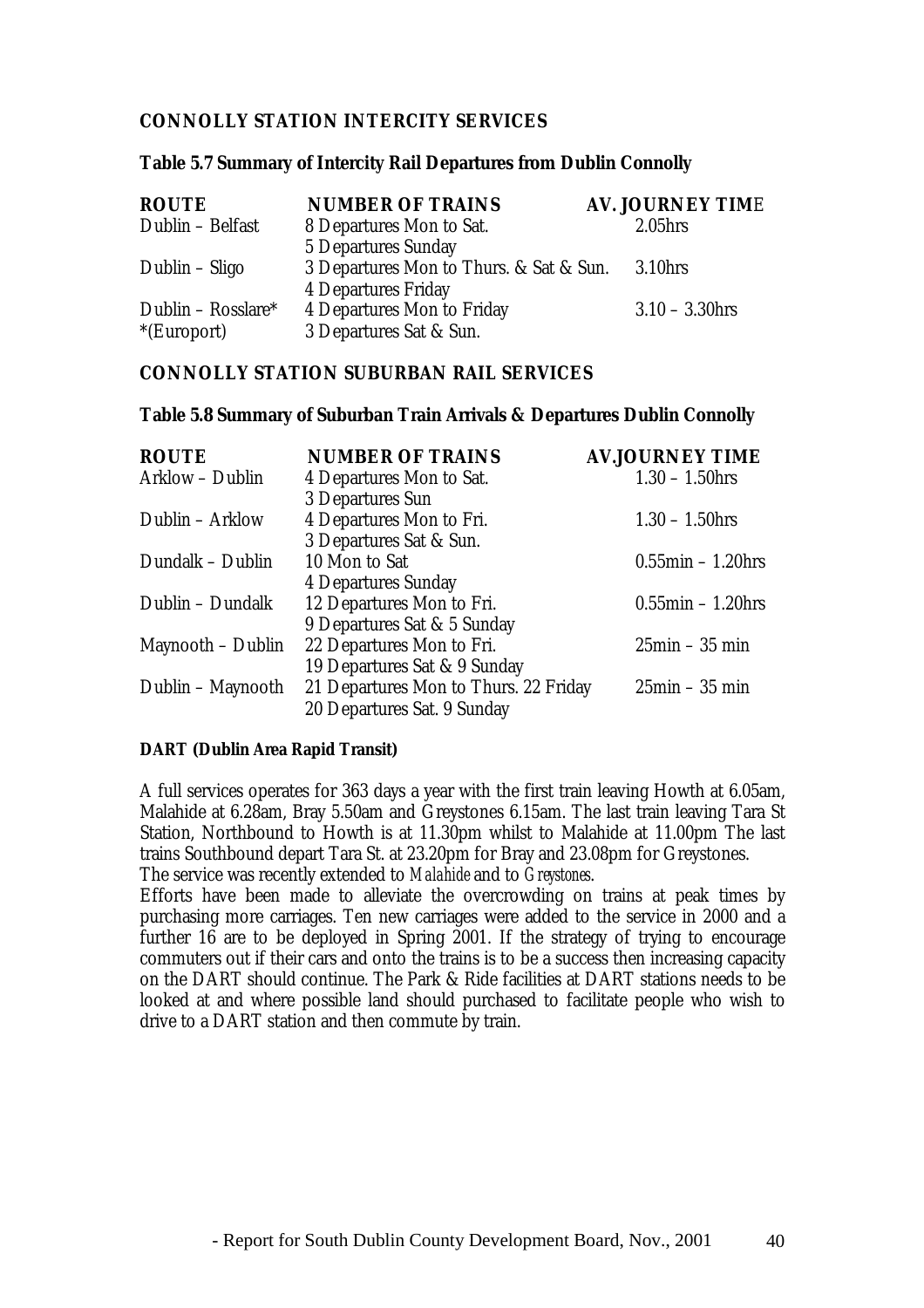#### **Feeder Buses**

A DART feeder bus service operates from the following DART stations Sutton, Harmonstown, Connolly Station, Tara St., Sydney Parade, Blackrock and Dún Laoghaire.

Dublin Bus operates a feeder service from Connolly station to Heuston Station stopping at Tara St and the City Centre before returning to Connolly Station.

#### **Aerdart**

A new AERDART service, which has just been introduced, allows passengers to board a bus at Howth Junction and travel to Dublin Airport. This service will connect airline passengers with Dublin Airport with all the stops along the DART line from Malahide/Howth to Bray/Greystones.

#### **5.1.3 Dublin Bus**

Dublin Bus operates a fleet of 1,020 buses. There are a total of 190 routes including the Nitelink service. Some services commence at 06.45am and most continue to until 11.30pm when the Nitelink service commences.

#### **Nitelink**

• Monday to Wed - departures at 00.30am and 02.30am only.

• Thurs to Saturday - every 20minutes from 00.30am to 04.30am.

There is no scheduled Nitelink service on Sundays at present. At Christmas holidays there is a provision to allow for a Sunday Nitelink service.

#### **Airlink**

Dublin Bus operates a service linking City Centre (O'Connell St) and Bus Aras (Central Bus Station) to the Airport. This service runs every 10 minutes at peak times with the first departure from O'Connell St at 05.15am and from Bus Aras 07.30am whilst the first departure from the Airport is at 05.45am. Another Dublin Bus service links Dublin Airport and the mainline rail stations.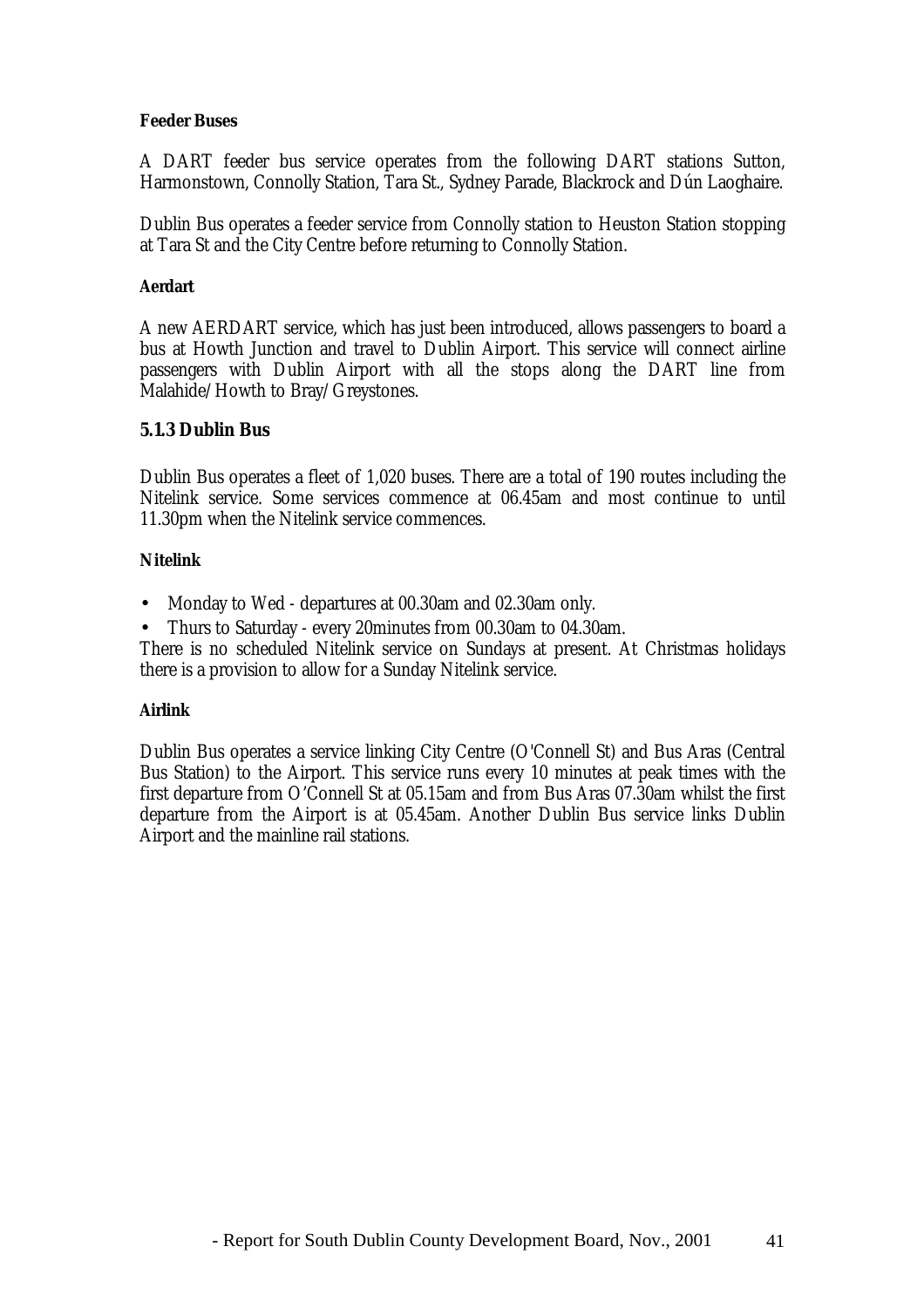#### **5.1.4 Dublin Airport**

Although Dublin Airport is situated within County Fingal it serves the entire region and indeed the whole country. **Map 5.1** shows, there are Motorway connections which link Dublin Airport with all the major routes into Dublin City centre and out of Dublin to the rest of the Country.

The traffic i.e. passenger numbers into the Airport has increased substantially over recent number of years. **Table 5.9** shows the increases in the number of passengers using the Airport from 5.0m in 1995 to 14m in 2000.

#### **Table 5.9 Dublin Airport Passenger numbers 1995 - 2000 YEAR NUMBER OF PASSENGERS %INCREASE**

| 1995                      | 5.0 <sub>m</sub>  | $\overline{\phantom{a}}$ |
|---------------------------|-------------------|--------------------------|
| 1998                      | $11.6 \text{ m}$  | 132.0%                   |
| 1999                      | $12.8 \text{ m}$  | 10.3%                    |
| 2000                      | 14.0 <sub>m</sub> | 9.4%                     |
| <b>Source: Aer Rianta</b> |                   |                          |

Passenger growth continues at 7% annually and means that Aer Rianta will have to continue investing in the infrastructure to ensure that the airport meets the needs of all its passengers. Growth is gained through increased competition and route growth. In 2001, Aer Rianta predicted an increase of approximately one million extra passengers. This figure has had to be revised as a result of the impact of the foot and mouth disease in the first part of the year and more recently the impact of the Sept.  $11<sup>th</sup>$  atrocities in New York and Washington.

Since 1986 an integrated development plan has been in place to provide for **a capacity of 20 million passengers** passing through the airport in a single year.

A total of 30 airlines will provide services to 67 scheduled destinations see **Table 5.10** for a full listing of airlines. (Aer Rianta)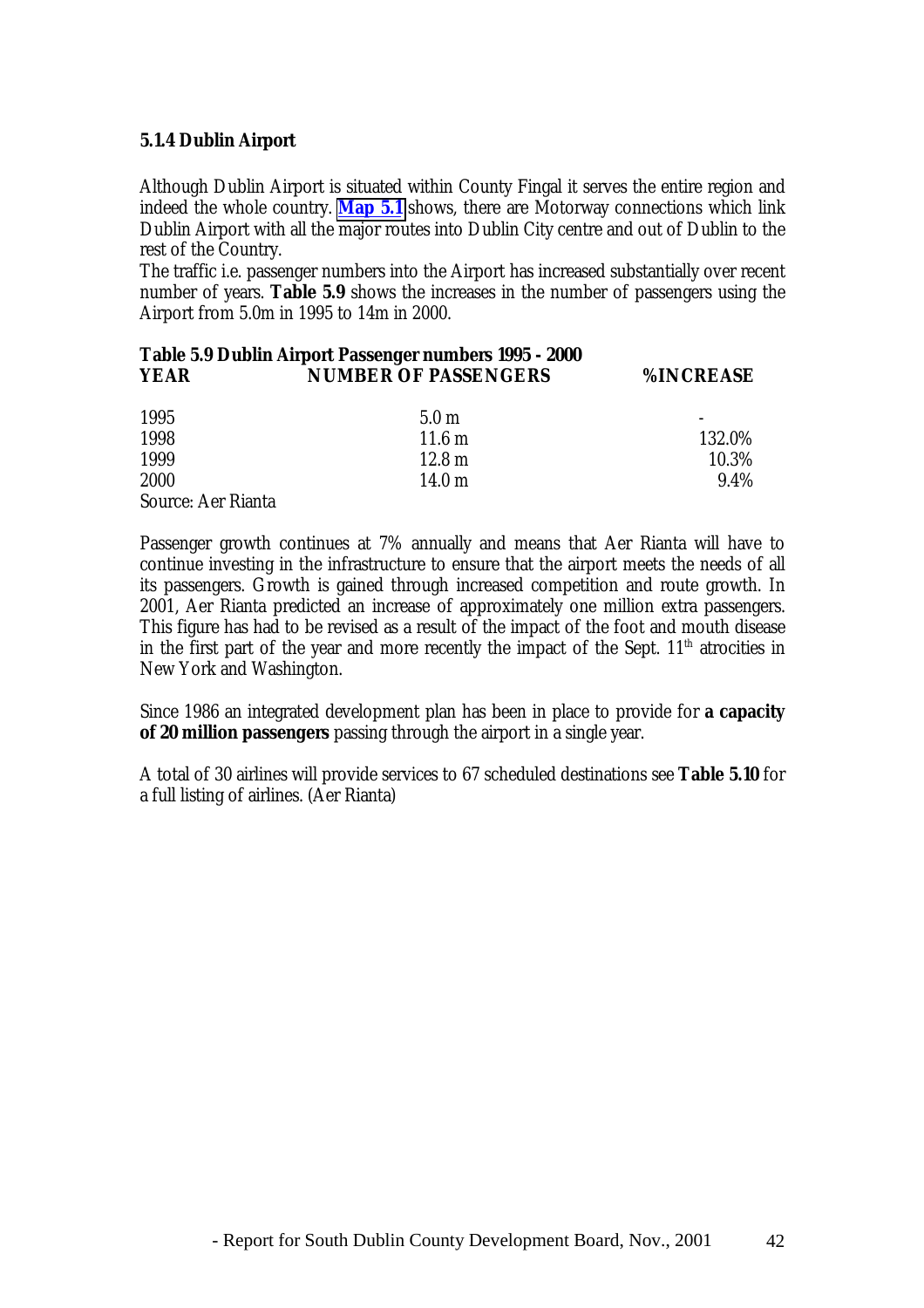#### **Table 5.10 List of Airlines operating scheduled routes from Dublin Airport 2001**

**AIRLINE**<br>
1. Adria Airways **WEB ADDRESS**<br>
WWW.adria.si 1.Adria Airways 2.Aer Arann [www.aerarann.ie](http://www.aerarann.ie/) 3.Aer Lingus [www.aerlingus.ie](http://www.aerlingus.ie/)<br>4.Aeroflot 5.Air France [www.airfrance.com](http://www.airfrance.com/) 6.Air Malta [www.airmalta.com](http://www.airmalta.com/) 7.Alitalia [www.alitalia.it](http://www.alitalia.it/) 8. British Regional (BA) 9.British Midland [www.britishmidland.com](http://www.britishmidland.com/) 10.CityFlyer Express (BA) [www.ba.com](http://www.ba.com/) 11.CityJet 12. Comed Aviation<br>13. Continental Airlines 14.Crossair [www.continental.com](http://www.continental.com/) 15.Czech Airlines [www.csa.ca/intro.htm](http://www.csa.ca/intro.htm) 16.Delta Airlines [www.delata.com](http://www.delata.com/) 17.Finnair [www.finnair.fi](http://www.finnair.fi/) 18.Iberia Airlines [www.iberia.com](http://www.iberia.com/) 19.British European [www.british-european.com](http://www.british-european.com/) 20.KLM Alps<br>
21.Luxair [www.klm.com](http://www.klm.com/)<br>
21.Luxair www.luxair.lu 22.Lufthansa [www.lufthansa.com](http://www.lufthansa.com/) 23.Manx Airlines [www.manx-airlines.com](http://www.manx-airlines.com/) 24.Malev [www.baxter.net/malev](http://www.baxter.net/malev) 25.Ryanair [www.ryanair.com](http://www.ryanair.com/) 26SAS [www.scandinavian.net](http://www.scandinavian.net/) 27.Swissair [www.swissair.com](http://www.swissair.com/) 28.TAP Air Portugal [www.tap-airportugal.pt](http://www.tap-airportugal.pt/) 29.Tarom [www.tarom.digiro.net](http://www.tarom.digiro.net/)<br>
20.Tyrolean Airways www.tyrolean.at 30.Tyrolean Airways Source: Aer Rianta

[www.aeroflot.com](http://www.aeroflot.com/)

[www.continental.com](http://www.continental.com/) [www.luxair.lu](http://www.luxair.lu/)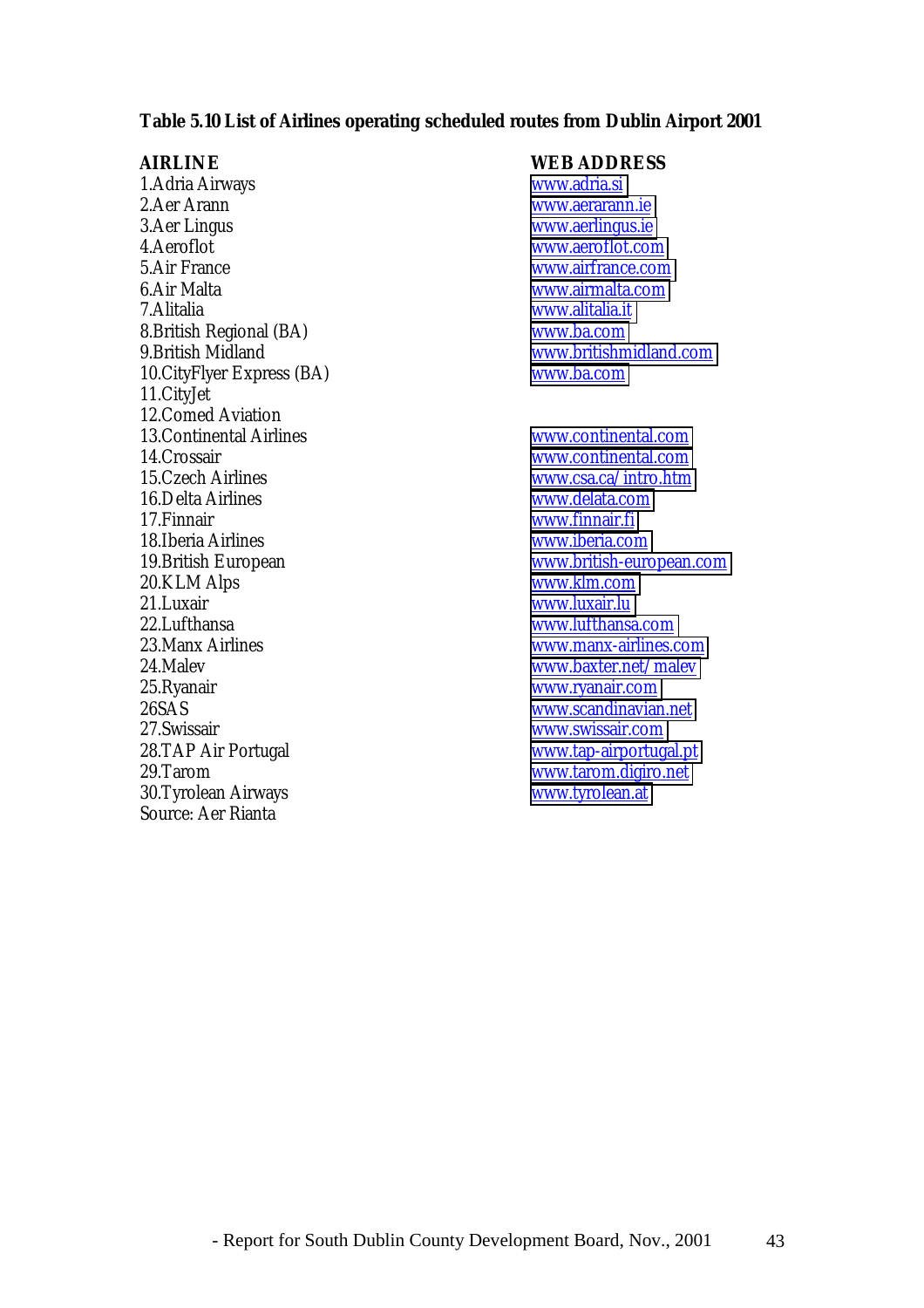| <b>United Kingdom</b> |                    | <u>Europe</u>     |                          |
|-----------------------|--------------------|-------------------|--------------------------|
| London                | <b>Heathrow</b>    | Paris             | <b>Charles de Gaulle</b> |
|                       | Luton              |                   | <b>Beauvois</b>          |
|                       | <b>Stansted</b>    | <b>Brussels</b>   | <b>Brussels National</b> |
|                       | Gatwick            |                   | Charleroi                |
|                       | <b>London City</b> | Milan             | Linate                   |
| <b>Manchester</b>     |                    |                   | <b>Malpensa</b>          |
| Leeds/Bradford        |                    | Oslo              |                          |
| Liverpool             |                    | Stockholm         |                          |
| <b>East Midlands</b>  |                    | Helsinki          |                          |
| <b>Birmingham</b>     |                    | Copenhagen        |                          |
| Cardiff               |                    | <b>Billund</b>    |                          |
| <b>Bristol</b>        |                    | Amsterdam         |                          |
| Newcastle             |                    | <b>Dusseldorf</b> |                          |
| Sheffield             |                    | Frankfurt         |                          |
| <b>Teeside</b>        |                    | Luxembourg        |                          |
| <b>Bournemouth</b>    |                    | Zurich            |                          |
| Southampton           |                    | Munich            |                          |
| <b>Exeter</b>         |                    | Vienna            |                          |
| Edinburgh             |                    | <b>Budapest</b>   |                          |
| <b>Glasgow Int'l</b>  |                    | <b>Bucharest</b>  |                          |
| Prestwick             |                    | Ljubljana         |                          |
| Isle of Man           |                    | Rome              |                          |
| Jersey & Guernsey     |                    | <b>Barcelona</b>  |                          |
|                       |                    | Madrid            |                          |
|                       |                    | Malaga            |                          |
| <b>U.S.A.</b>         |                    | <b>Ireland</b>    |                          |
| <b>New York</b>       | J.F.K.             | Cork              |                          |
|                       | <b>Newark</b>      | Shannon           |                          |
| Atlanta               |                    | Galway            |                          |
| <b>Boston</b>         |                    | Sligo             |                          |

Chicago Kerry County<br>
Los Angeles Donegal Coun

**Table 5.11 List of Scheduled Destinations from Dublin Airport 2001**

scheduled services operate from Dublin Airport.

Boston<br>Chicago

Washington D.C.

**Table 5.11** lists the destinations in the U.K., Europe and the United States where

Donegal County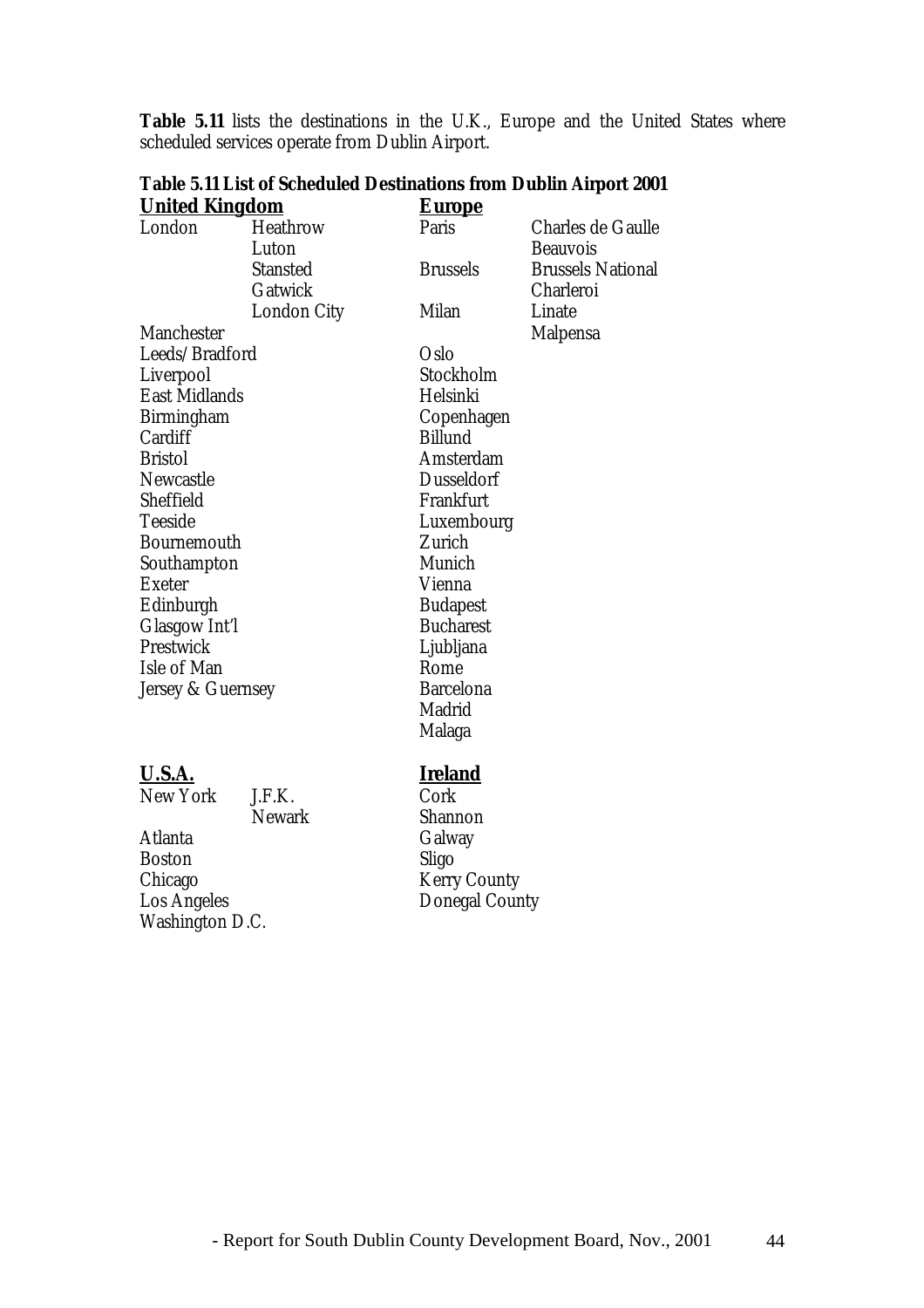#### **Tour Operators Based at the Airport**

There are a number of Tour Operators who are based at Dublin Airport. A list of the tour operators and their telephone numbers is detailed below.

|                 | Table 5.12 List of Tour Operators operating through Dublin Airport |
|-----------------|--------------------------------------------------------------------|
| <b>OPERATOR</b> | <b>TELEPHONE NUMBER</b>                                            |
| __              |                                                                    |

| <b>Budget Travel</b>           | 01 6611403 |
|--------------------------------|------------|
| <b>CIE Tours International</b> | 01 7031888 |
| Corona Holidays                | 01 8725022 |
| <b>Falcon Holidays</b>         | 01 6056500 |
| <b>JWT</b> Holidays            | 01 6789555 |
| Panorama Holidays              | 01 6707666 |
| Sunworld                       | 01 8727711 |
| <b>Top Flight</b>              | 01 6799177 |
| <b>USIT NOW</b>                | 01 6778117 |

#### **Aircoach**

There are two Aircoach routes that depart from Dublin Airport every 15 minutes and operate from 05.00am to 23.30pm. Firstly, Dublin Airport to Donnybrook Road via the Centre and secondly Dublin Airport to the IFSC (Irish Financial Services Centre)/ Docklands Service.

#### **Useful Links**

[www.aer-rianta.ie](http://www.aerriannat.ie/) [www.dublin-airport.ie](http://www.dublin-airport.ie/)

#### **5.1.5. Dublin Port**

#### **Ferryport**

Fingal is closely located to Dublin Port and is the choice of five ferry companies who together offer at present a total of 15 sailings daily to Holyhead, Liverpool and Douglas (Isle of Man). There is also a choice of high speed or cruise ferry.

- 1.4 million passengers passed through the port in 1999 up 6% on the previous year It is estimated that 1.45 m will pass through the terminal in 2000
- The number of tourist cars 274,000 was up by 16% on 1998

#### **Freight**

Roll On & Roll Off accounts for 53% of all the modes of transporting freight. Lo/Lo continues to grow and in 2000 accounted for 22% of overall throughput.

- Impressive increases have seen freight tonnage increase from 15.2-m tonnes in 1996 to a record 21.0 -m tonnes in 2000.
- There were 7650 ship arrivals in 2000 compared to 6441 in 1996
- Unitised trade now accounts for 75% of all trade.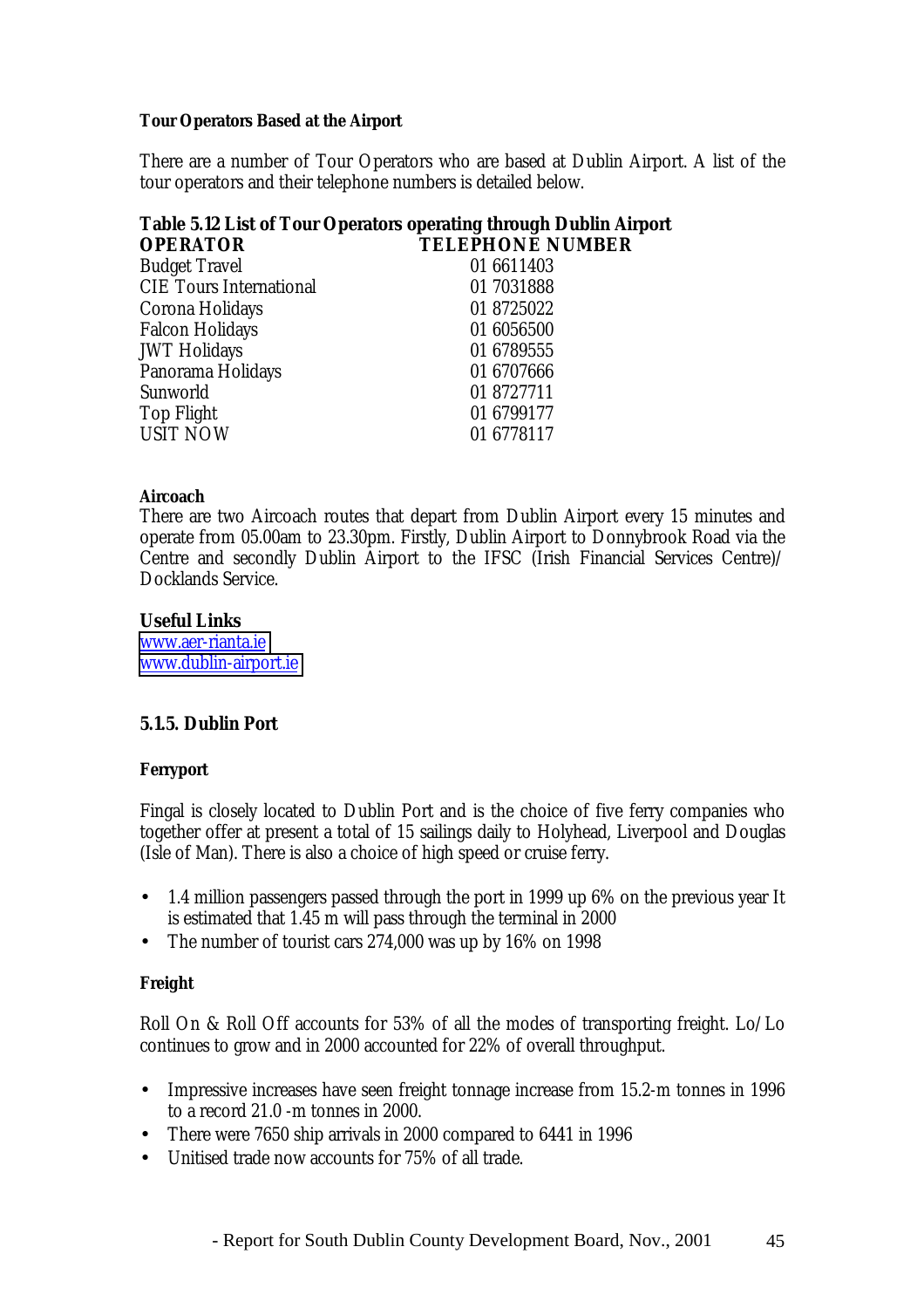#### **Notable Points for the Year 2001**

- A new larger P&O Sea Ferry "European Ambassador" will arrive early in the year.
- The world's largest Superferry "Ulysses" will start operating for Irish Ferries in Feb.
- A new Stena "Forwarder" is due in late Spring
- Work on the Dublin Port Tunnel will start in early 2001 and is due for completion in 2004.
- Work will commence on a landscaping program to clean up the northern perimeter of the port.

Source: Dublin Port Company Yearbook 2001

#### **Table 5.13 Statistics for Dublin Port 1999-2000**

|                                                  | 1999                                               | 2000(Est.)                                  |
|--------------------------------------------------|----------------------------------------------------|---------------------------------------------|
| <b>Tonnage</b>                                   | 20 m tonnes                                        | 21 m tonnes                                 |
| <b>Imports</b>                                   | 13.2 m tonnes                                      | 13.5 m tonnes                               |
| <b>Exports</b>                                   | 6.8 m tonnes                                       | 7.5 m tonnes                                |
| Ro/Ro                                            | 451,000 units                                      | 480,000 units                               |
| Lo/Lo                                            | 442,000 teus                                       | 452,000 teus                                |
| <b>Liquid Bulk</b>                               | 3.4 m tonnes                                       | 3.7 m tonnes                                |
| Dry Bulk                                         | 1.6 m tonnes                                       | 1.6 m tonnes                                |
| <b>Break Bulk</b>                                | 0.2 m tonnes                                       | 0.2 m tonnes                                |
| <b>Trade Cars</b>                                | 125,000                                            | 150,000                                     |
| Passenger Nos.                                   | $1.35 \text{ m}$                                   | $1.45 \text{ m}$                            |
| <b>Tourist Cars</b>                              | 274,000                                            | 300,000                                     |
| Ship Nos.                                        | 7187 trading vessels<br>Including 37 cruise liners | 7650 trading vessels<br>Including 30 cruise |
| <b>Source: Dublin Port Company Yearbook 2001</b> |                                                    |                                             |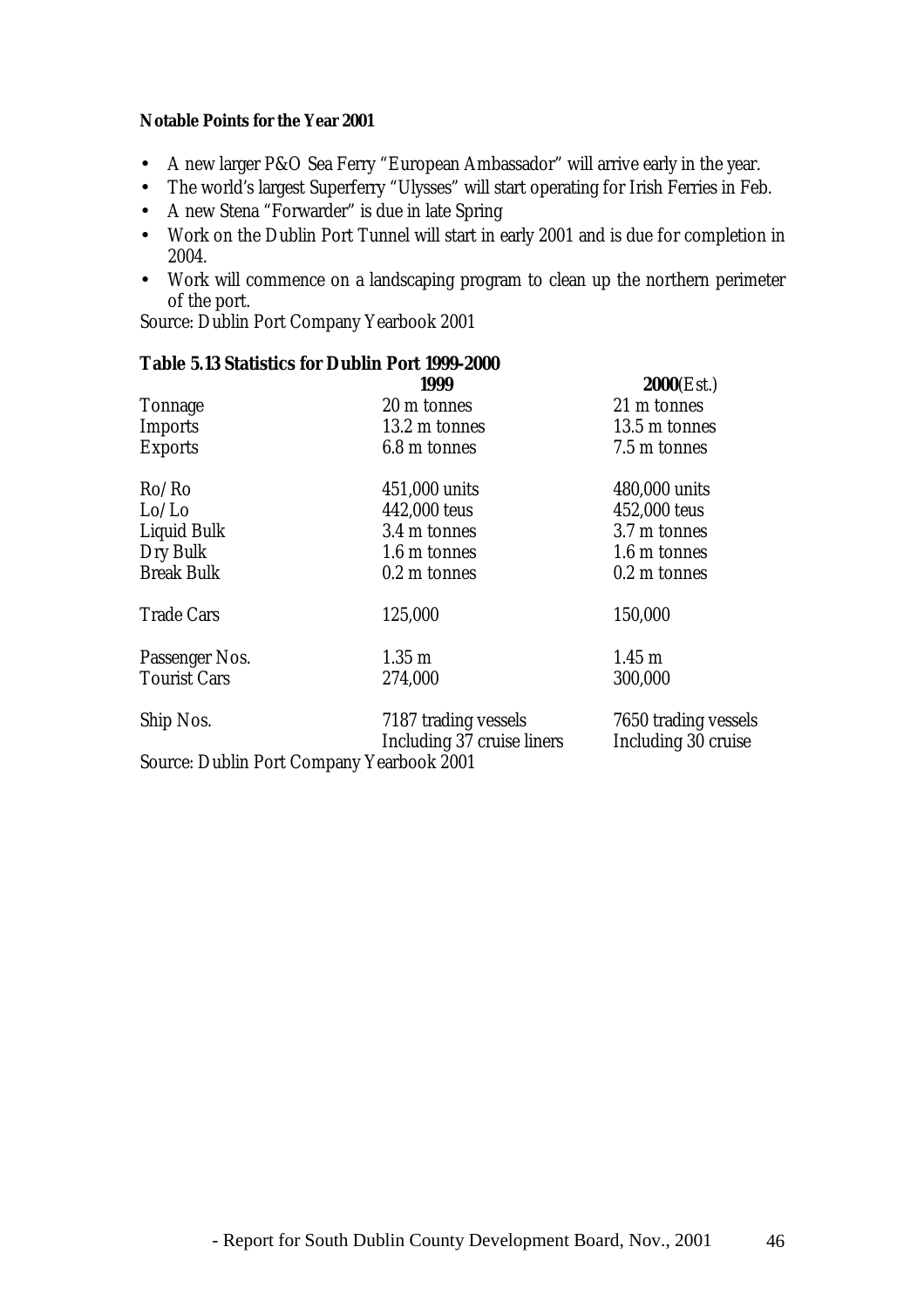#### **Table 5.14 List of the Ferry Companies operating from Dublin Port 2001**

| <b>FERRY COMPANY</b><br><b>Irish Ferries</b> | <b>SAILINGS</b> |                  | <b>TERMINAL DESTINATION</b> |
|----------------------------------------------|-----------------|------------------|-----------------------------|
| Tel 01 661 0511                              |                 |                  |                             |
| Cruise Ferry (Pass & Freight) 2              |                 | 1                | Holyhead                    |
| <b>Fast Ferry (Pass)</b>                     | 3               | $\mathbf{1}$     | Holyhead                    |
| <b>Norse Merchant Ferries</b>                |                 |                  |                             |
| Tel 01 819 2999                              |                 |                  |                             |
| Cruise Ferry (Pass & Freight) 2              |                 | $\mathbf{1}$     | Liverpool                   |
| P&O Irish Sea                                |                 |                  |                             |
| Tel 1800 409 049                             |                 |                  |                             |
| Cruise Ferry (Pass & Freight) 4              |                 | 3                | Liverpool                   |
| <b>Stena Line</b>                            |                 |                  |                             |
| Tel 01 204 7777                              |                 |                  |                             |
| Cruise Ferry (Pass & Freight) 2              |                 | $\boldsymbol{2}$ | Holyhead                    |
| <b>SuperSeaCat III</b>                       |                 |                  |                             |
| Tel 1800 551 743                             |                 |                  |                             |
| <b>Fast Ferry (Pass)</b>                     | 1               | 1                | Liverpool                   |
| <b>Isle of Man Steam</b>                     |                 |                  |                             |
| <b>Packet Company</b>                        |                 |                  |                             |
| Tel 1800 551 743                             |                 |                  |                             |
| <b>Fast Ferry (Pass)</b>                     | Seasonal        | 1                | Douglas                     |
| T '1400F Al I'D ID II'4                      |                 |                  |                             |

Terminal 1 & 2 Ferryport, Alexandria Road Dublin 1 Terminal 3 North Wall Extension, Dublin 1 Source Dublin Port Company

#### **5.1.6 Dún Laoghaire Port**

Stena Line operates a ferry service form 3 times daily Dún Laoghaire the Stena HSS a fast ferry that can carry 1,500 passengers and 375 cars with a journey time of 1 hour 40 minutes.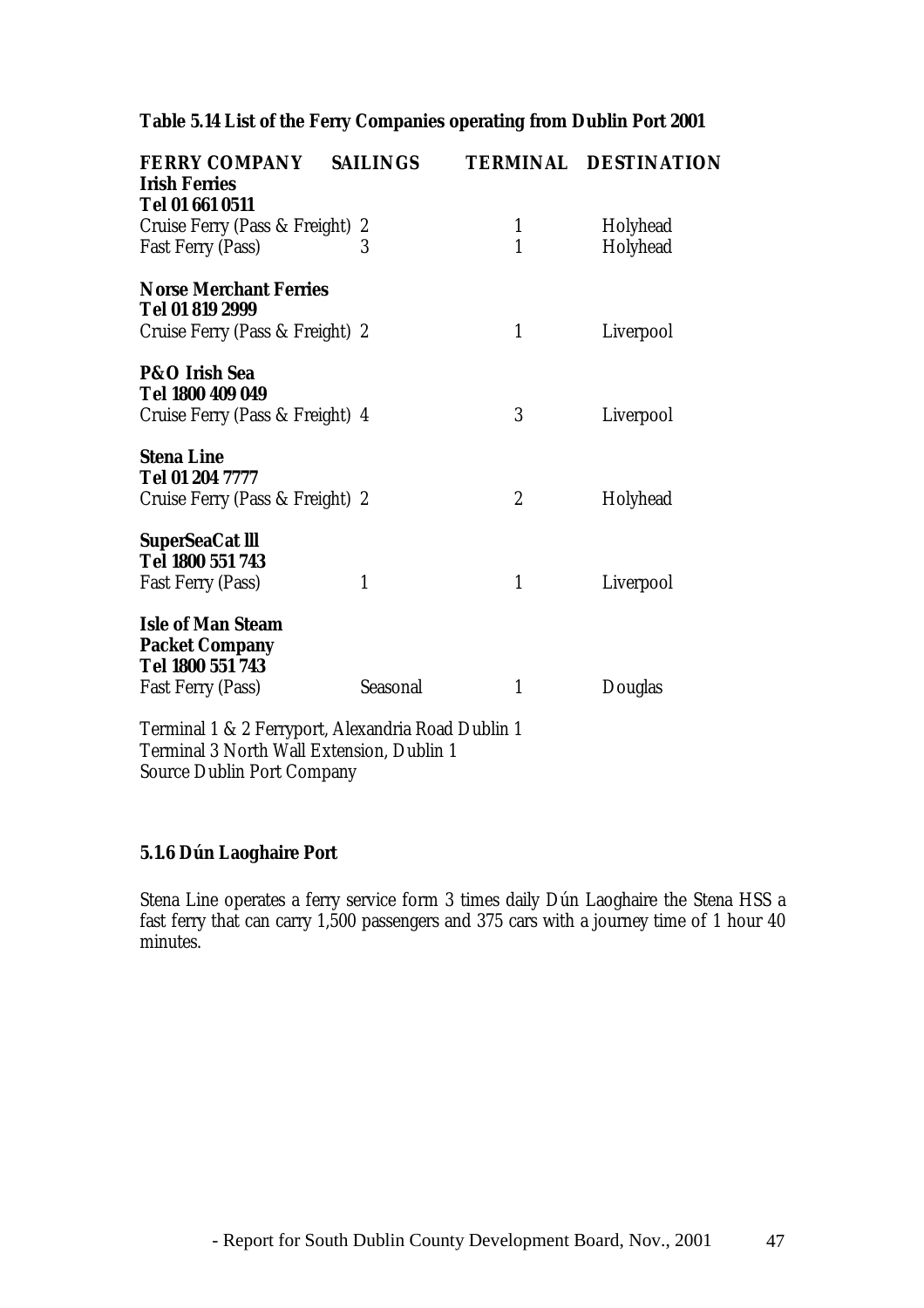#### **5.1.7. Bus Éireann**

#### **Introduction**

Bus Éireann operate a fleet of over 1,300 coaches and buses of which 700 are allocated to school services. The average age of the coaches is now 6.7 years with the recent acquisition of 183 coaches, 10 large capacity city buses and 25 minibuses

In the year 2000 they had 84.3m passenger journeys a slight decline on the previous year 85.2m. (Source CIE Annual Report 2000)

#### **Range of Services**

Bus Éireann offer a wide range of services including:

- Expressway inter-urban coach services
- Eurolines a coach to Britain & Europe
- Commuter Bus Services to & from Dublin & other urban areas Also

- City bus services in Cork, Galway, Limerick and Waterford
- School Bus Services (for Dept. of Education)
- Ancillary services including coach & bus hire, vehicle testing contract maintenance and parcel delivery

There are over 50 routes in the Expressway service linking the major towns and cities throughout the country. Northern Ireland is also served in conjunction with Ulsterbus. Eurolines coach services are linked to the Expressway service consequently over 100 towns are linked to 1,500 destinations across Britain & Europe (Bus Éireann)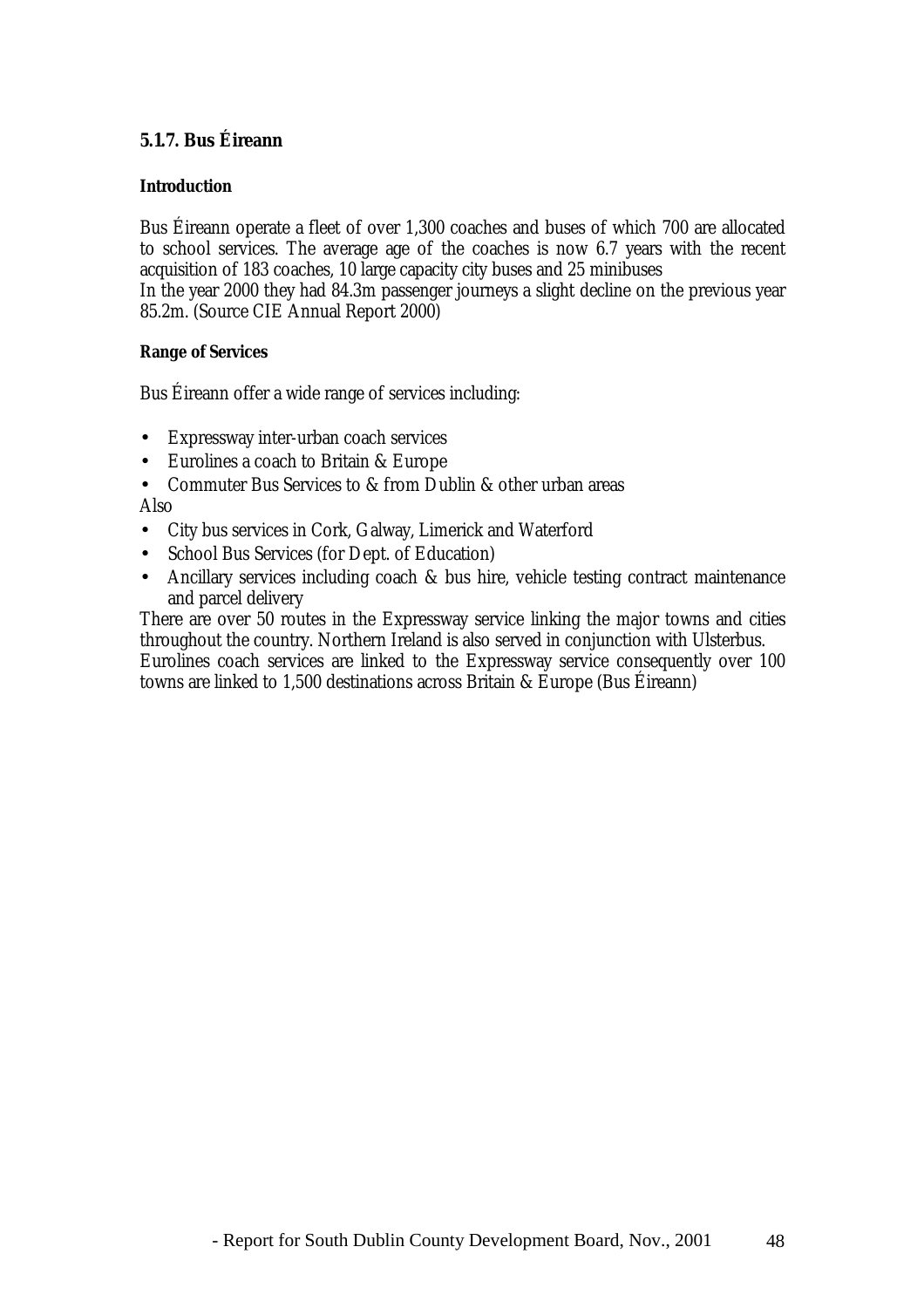#### **5.2 Environmental Infrastructure**

#### **5.2.1. Water Supply**

Dún Laoghaire Rathdown CC's Environmental Services & Parks Dept. is responsible for water supply to Dún Laoghaire Rathdown and all drinking water is supplied via Dublin Corporation. **Map 5.6** shows Greater Dublin Area Water Treatment plants and Reservoirs. **Table 5.15** lists the average daily consumption in the Greater Dublin Area counties in 1994 and 2001. DLRCC estimate that less than 1% of Permanent Private Housing Units have a private well supply.

#### **Table 5.15 Average daily Consumption of Water for Dún Laoghaire Rathdown and surrounding Counties (1 megalitres equals 1 million litres\*)**

| <b>COUNTY</b>                                    | 1994              | 2001              |
|--------------------------------------------------|-------------------|-------------------|
| Dublin City (DCB)                                | 205.0 mega litres | 212.5 mega litres |
| Fingal*                                          | 53.0 mega litres  | 67.0 mega litres  |
| <b>South Dublin</b>                              | 55.5 mega litres  | 65.5 mega litres  |
| Dún Laoghaire R'down                             | 66.0 mega litres  | 55.0 mega litres? |
| Wicklow**                                        | 22.5 mega litres  | 18.5 mega litres  |
| Kildare                                          | 35.5 mega litres  | 50.8 mega litres  |
| <b>Source: Dublin Corporation Water Division</b> |                   |                   |

\*Fingal includes 2.25 mega litres for Clonee & Dunboyne in 2001

\*\*Wicklow figure includes Bray Urban District Council in 1994

As the table states the total daily consumption for the whole area is approximately 445 mega litres per day. There are 3 main treatment plants, see **Map5.6** Ballymore Eustace, Roundwood and Bohernabreena.

**Table 5.16** has the breakdown of demands made upon the water supply in Dún Laoghaire Rathdown in 1994 from the various categories of user and the amount that was estimated lost.

**Table 5.17** has the expected or preferred growth in industrial demand from 1996 to 2016 for the Greater Dublin Water supplied counties.

#### **Conservation**

The Dublin Regional Water Conservation Project is a project funded by the EU £32m with the aim of tackling specific problems in relation to metering and replacing old pipes from which water is liable to leak. This project runs alongside the Dublin Corporation Water Divisions own Water Conservation/repair operation. It is estimated that in 1994 that somewhere between 39-42% of water produced was lost due to leakage (Greater Dublin Water Supply Strategy-DOELG 1996). Dún Laoghaire Rathdown Environmental Services & Parks Dept. estimates present leakage at around 25% of supply.

Present estimates put leakage at 30% or lower for the whole region with the goal of 20% attainable in the near future. (Dublin Corporation WD) By reducing water losses it is hoped that the increasing demands placed on the water supply will be met in the future. It is estimated that consumption will increase at 1.5% annually although this figure is only an estimate and many factors can reduce or increase this figure. The current maximum production capacity is 490 mega litres per day for a limited period of time. (Source: Dublin Corporation)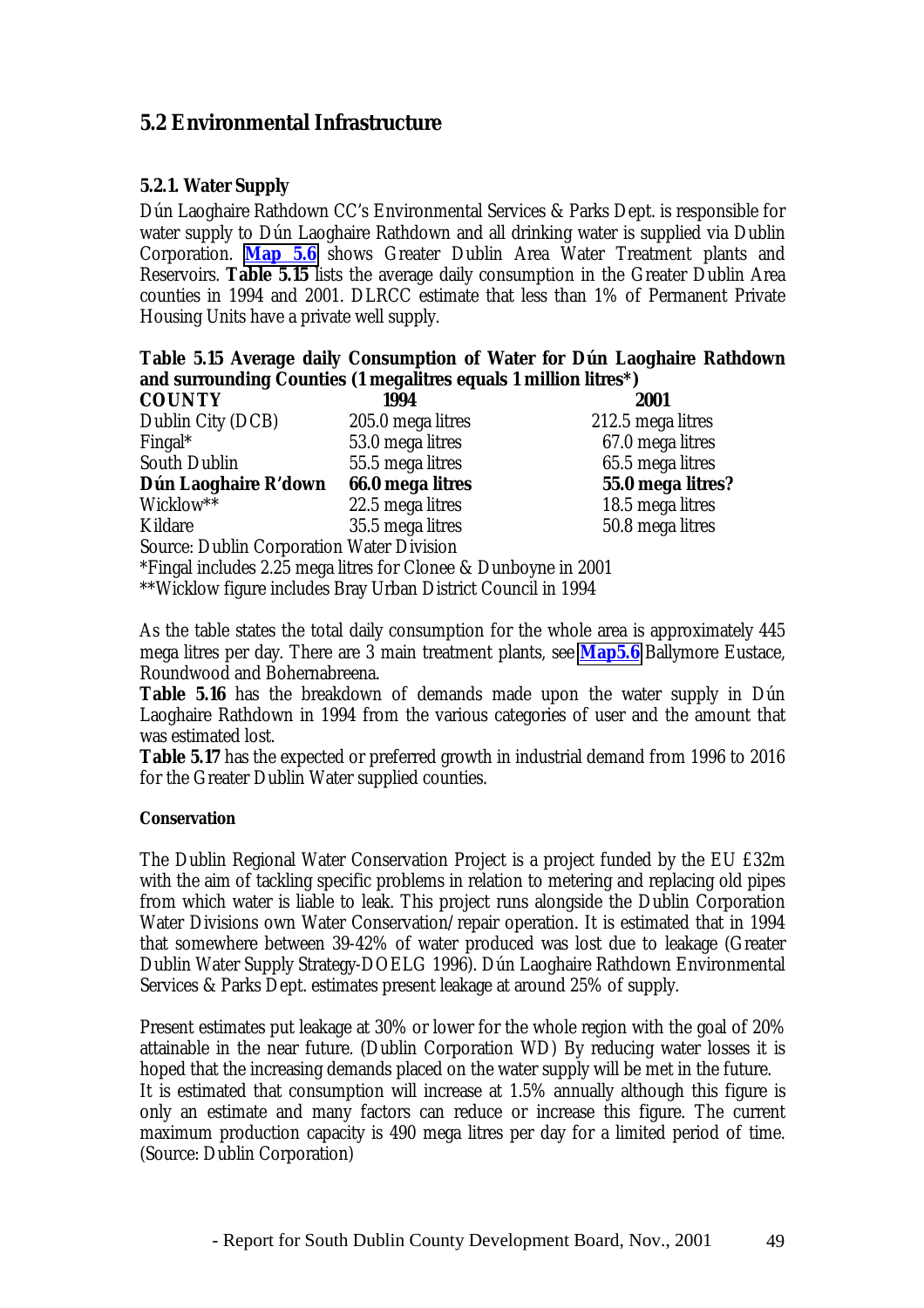|                           | wanyaavn mpat 100 l<br><b>Greater Dublin Water Supply - Strategic Study</b> |                         |                   |
|---------------------------|-----------------------------------------------------------------------------|-------------------------|-------------------|
|                           | <b>Distribution Input 1994</b>                                              |                         |                   |
|                           |                                                                             |                         | DL-R              |
|                           |                                                                             |                         |                   |
| <b>Distribution Input</b> |                                                                             | M/d                     | 66.0              |
|                           |                                                                             |                         |                   |
|                           |                                                                             |                         |                   |
|                           | Domestic demands                                                            |                         |                   |
|                           | Population                                                                  | 000's                   | 192.3             |
|                           | <b>Households</b>                                                           | 000's                   | 58.3              |
|                           | Occupancy rate                                                              |                         | 3.30              |
|                           | Pcc (exc. customer losses)                                                  | l/hd/day                | 135.0             |
|                           | <b>Total demand</b>                                                         | M/d                     | $\overline{26.0}$ |
|                           |                                                                             |                         |                   |
|                           | <b>Industrial Commercial Demands</b>                                        |                         |                   |
|                           | <b>Metered</b> accounts                                                     | M/d                     | 5.9               |
|                           | <b>Fixed charge accounts</b>                                                | Ml/d                    | $\overline{0.3}$  |
|                           | Other commercial properties                                                 | M/d                     | $\overline{1.1}$  |
|                           | <b>Total</b>                                                                | M/d                     | 7.3               |
|                           |                                                                             |                         |                   |
| Losses                    |                                                                             |                         |                   |
|                           | Losses by difference                                                        | M/d                     | 32.7              |
|                           | <b>Assumed suppressed losses</b>                                            | M/d                     |                   |
|                           | <b>Total losses</b>                                                         | M/d                     | $\overline{32.7}$ |
|                           | $\overline{T}$ otal                                                         | % Total                 | 50%               |
|                           | Customer losses                                                             | $\frac{1}{\text{M1/d}}$ | 60.0              |
|                           | <b>Customer losses</b>                                                      |                         | $\overline{3.5}$  |
|                           | <b>Customer losses</b>                                                      | % Total                 | 5%                |
|                           | <b>Distribution losses</b>                                                  | M/d                     | $\overline{29.2}$ |
|                           | <b>Distribution losses</b>                                                  | % Total                 | 44%               |

#### **Table 5.16 Greater Dublin Water Supply – South Dublin Strategic Study Distribution Input 1994**

Source: Greater Dublin Water Supply - Strategic Study

#### **Table 5.17 Greater Dublin Water Supply Strategic Growth Preferred Demand Industrial Growth**

|                                  | 1996 | 1997 | 1998 | 1999 | 2000 | 2001 | 2005 | 2010 | 2016 |
|----------------------------------|------|------|------|------|------|------|------|------|------|
| Dublin Corporation               | 1.0  | 2.0  | 3.0  | 4.0  | 4.8  | 4.8  | 4.8  | 4.8  | 4.8  |
| South Dublin County<br>Council   | 2.5  | 5.0  | 7.5  | 10.0 | 12.9 | 12.9 | 12.9 | 12.9 | 12.9 |
| Dún Laoghaire-<br>Rathdown       | 0.5  | 0.5  | 1.0  | 1.0  | 1.4  | 1.4  | 1.4  | 1.4  | 1.4  |
| <b>Fingal County Council 2.0</b> |      | 3.0  | 4.0  | 5.0  | 6.0  | 6.8  | 6.8  | 8.6  | 8.6  |
| <b>County Wicklow</b>            | 1.0  | 2.0  | 3.0  | 4.0  | 4.2  | 4.2  | 4.2  | 4.2  | 4.2  |
| <b>County Kildare</b>            | 2.0  | 4.0  | 6.0  | 8.0  | 10.0 | 10.5 | 12.5 | 15.0 | 16.0 |
| Total                            | 9.0  | 16.5 | 24.5 | 32.0 | 39.3 | 40.6 | 42.6 | 46.9 | 47.9 |

Source: Greater Dublin Water Supply - Strategic Study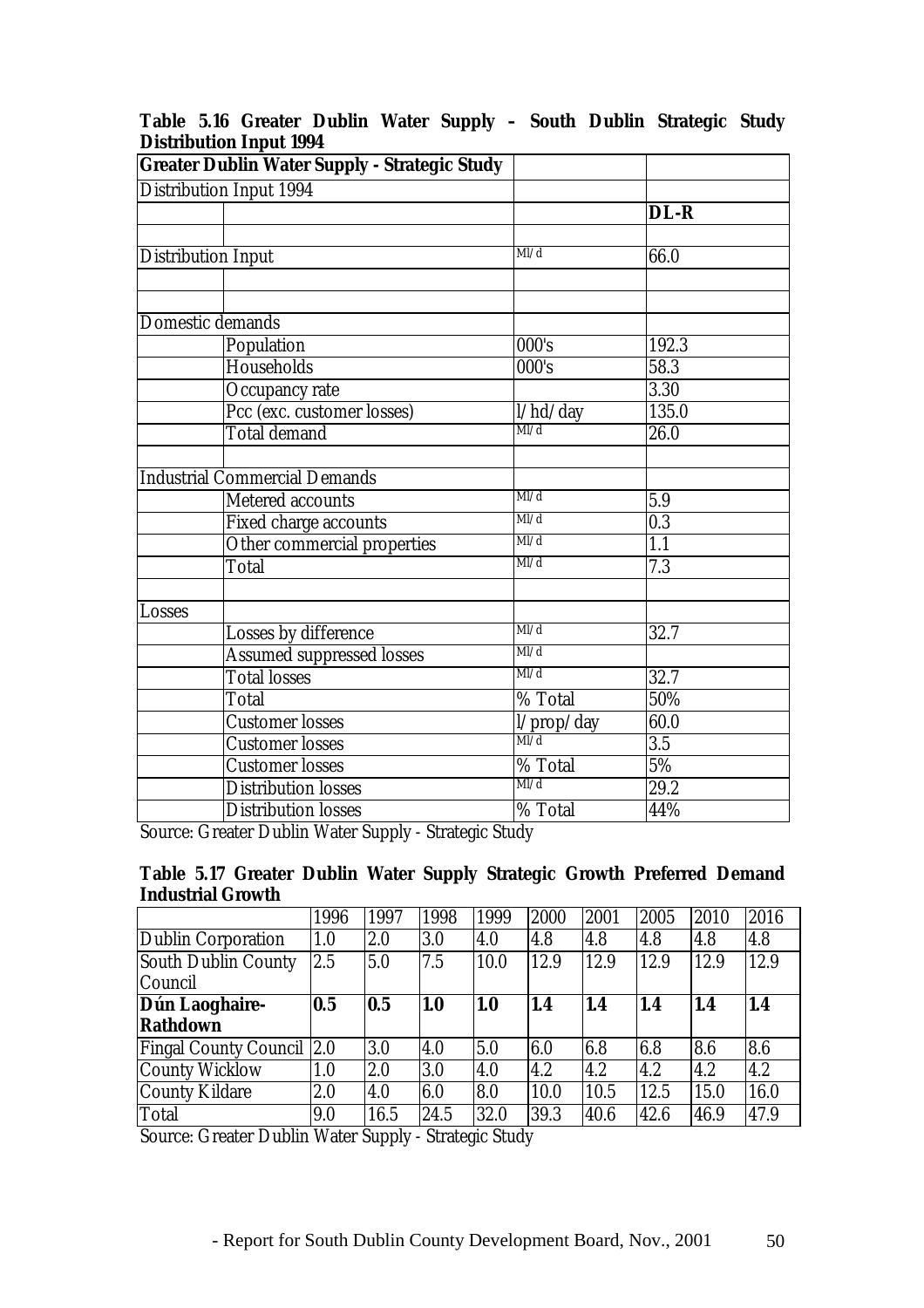#### **5.2.2. Waste Water and Sewage Treatment**

Approximately 1 % of Permanent Private Housing Units use septic tanks for drainage of Waste water and Sewage treatment. Dún Laoghaire and Dublin City is connected by the following drainage systems:

- Dodder Valley Sewer
- Stillorgan Main Drainage
- Foxrock/Shanganagh
- Dún Laoghaire Main Drainage Scheme

There is a Waste Water Treatment plants in Shanganagh for the Shanganagh/Bray Environs and one in Corke Abbey. All the sewage that drains from the county in to Dublin City is treated at Ringsend Treatment Works pumped via the Dún Laoghaire West Pier Pumping Station.

#### **The Dublin Bay Project**

The Dublin Bay Project is the single largest wastewater project currently being implemented in Europe. **Map 5.7** shows the location of the Ringsend Treatment Works that is being upgraded to cope with the expected rise in demand. A £200m investment co-funded by the EU cohesion fund and the DOELG was devised to treat all the wastewater from not only Dublin City but also most of the waste water from Fingal, Dún Laoghaire - Rathdown and South Dublin. Upon completion of the Project, all the water discharged into Dublin Bay will meet EU and Irish statutory wastewater requirements. As a benefit of this project the beach at Dollymount Strand is expected to gain the Blue Flag award for water quality.

The construction of Sutton Pumping station and an undersea pipeline linking the Sutton station with the upgraded treatment plant at Ringsend are two parts of the Project. ABA is a consortium made up of Ascon, Black & Veatch and Anglian Water will operate the plant from its completion in 2002 on a twenty-year contract. (Source Dublin Bay Project –Dublin Corporation)

Sludge the solid part of the Wastewater is heat-treated to 450 degrees centigrade, killing all the pathogens. The product of this process is a pasteurised organic fertiliser, suitable as a soil conditioner. It is marketed under the name of *Biofert*. As a result of this treatment and marketing of this product there has been no dumping of sludge in Dublin Bay since 1999. It is expected that when the Dublin Bay Project is completed all wastewater from the Greater Dublin Area will be treated at Ringsend Treatment Works. (See Dublin Bay Project)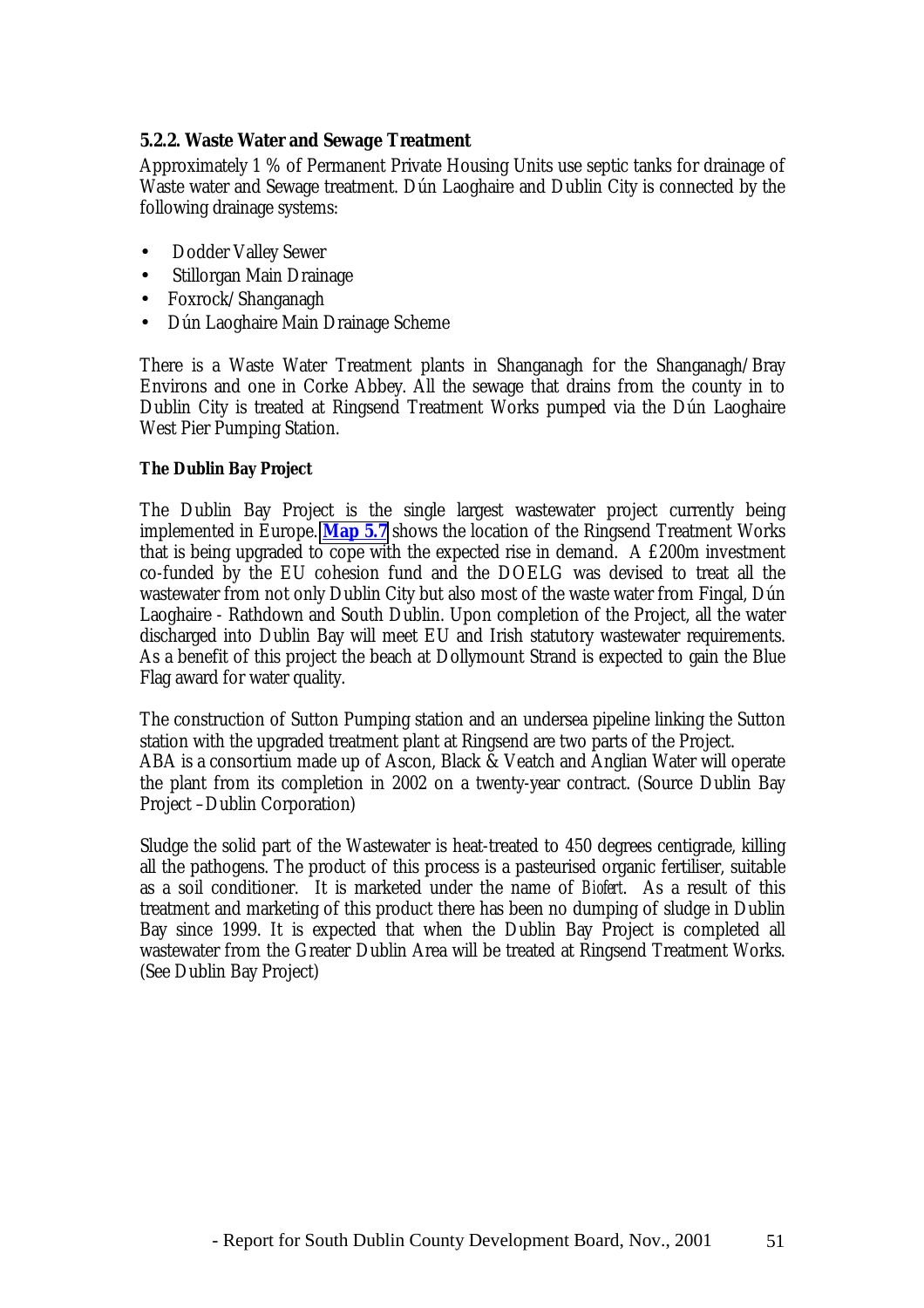#### **5.2.4. Landfill Sites & Solid Waste**

Dún Laoghaire CC's Environmental Services & Parks Department is responsible for waste management disposal and collection. Dún Laoghaire Rathdown CC adopted The Waste Management Plan for the Dublin Region in 1999. The Council commenced operation of a Wheeled Bin Refuse Collection Service for 12,000 premises in Oct 2000. There are 81,200 premises form which refuse is collected on a weekly basis. Oxigen Environmental Limited collects dry recyclable waste from 12,500 homes on a monthly basis.

**Map 5.8** shows the location of the main municipal Landfill Sites in County Dublin and the remaining capacity i.e. the expected life of the site in terms of years. This map is from the *EPA Millennium Yearbook 2000*. Uses 1998 as its base year so if a site has a capacity to accept waste as indicated in the legend for 5 to 10 years then it is 5 to 10 years from 1998. **Table 5.18** details the amount of Waste per county for 1998. For 2001 it is estimated that 80,000 tonnes (including 4,000 tonnes of litter) will be produced from the Dún Laoghaire Rathdown area alone. This waste is taken to the landfill site at Ballyogan.

| Local Authority              | <b>Household</b> | <b>Commercial</b> | <b>Street</b>    | <b>Total</b> |
|------------------------------|------------------|-------------------|------------------|--------------|
|                              |                  |                   | <b>Cleansing</b> |              |
| Dublin-Fingal                | 55,993           | 22,550            | 1,896            | 80,439       |
| <b>Dublin County Borough</b> | 166,333          | 160,187           | 35,000           | 361,520      |
| Dún Laoghaire                | 53,867           | 56,288            | 2,729            | 112,884      |
| <b>Rathdown</b>              |                  |                   |                  |              |
| <b>South Dublin County</b>   | 70,400           | 52,369            | 1,150            | 123,919      |
| Kildare C.C.                 | 42,471           | 26,606            | 100              | 69,177       |
| Wicklow C.C.                 | 45,066           | 19,316            | 600              | 64,982       |
| Meath                        | 34,650           | 23,044            | 480              | 58174        |

**Table 5.18 Waste Volume 1998 (tonnes) (All Dublin Counties)**

Source: EPA 1998 National Waste Database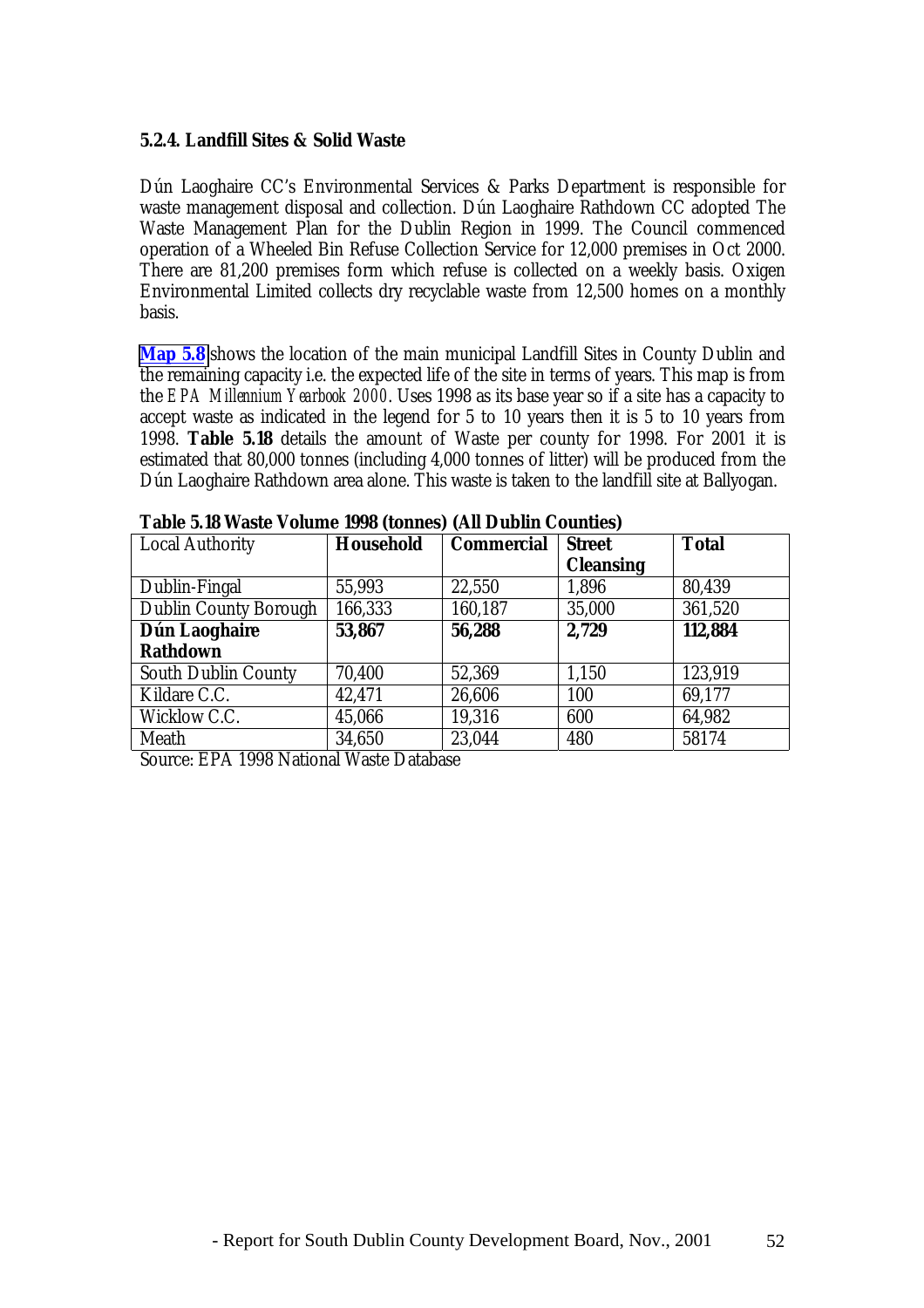#### **5.3 Housing**

#### **5.3.1 House Completions**

**Table 5.19** shows the total number of House Completions for Dún Laoghaire Rathdown and the other 3 Dublin Counties.

| <b>COUNTY</b><br>$D/La$ oghaire R'n<br><b>Private only</b> | 1996<br>1,053<br>939 | 1997<br>712<br>554 | 1998<br>549<br>432 | 1999<br>886<br>848 | <b>2000</b><br>860<br>843 |
|------------------------------------------------------------|----------------------|--------------------|--------------------|--------------------|---------------------------|
| <b>South Dublin</b>                                        | 2,244                | 2,479              | 2,013              | 2,049              | 2,139                     |
| <b>Private only</b>                                        | 2,122                | 2,403              | 1,847              | 1,902              | 1,906                     |
| Fingal                                                     | 2,024                | 2,027              | 2,618              | 4,296              | 4,044                     |
| <b>Private only</b>                                        | 1,912                | 2,600              | 2,576              | 4,213              | 3,976                     |
| <b>Dublin City</b>                                         | 4,125                | 3,427              | 3,777              | 2,804              | 2,362                     |
| <b>Private only</b>                                        | 3,514                | 3,187              | 3,420              | 2,527              | 2,178                     |

#### **Table 5.19 Total House Completions 1996-2000 for the four Dublin Counties**

Source: CSO Housing Bulletin 2000

The entire house completions can be broken down into type of dwelling. **Table 5.20** (below) breaks down the house completions for 2000 into bungalow, detached house, semi-detached, terraced and flat/apartment. The Dún Laoghaire Rathdown figure of 860 consists of 8 bungalows, 224 detached houses etc. This figure matches the 860 in the total column in **Table 5.19** for Dún Laoghaire Rathdown

#### **Table 5.20 New Houses completed by type for the four Dublin Counties 2000**

| <b>COUNTY</b><br>$D/La$ oghaire R'n | <b>B'low</b><br>8 | <b>Detach</b><br>224 | <b>Semi-D</b><br>81 | Terra'd<br>41 | <b>Flat/Apt</b><br>506 | Ttl<br>860 |
|-------------------------------------|-------------------|----------------------|---------------------|---------------|------------------------|------------|
| Fingal                              | 142               | 391                  | 1.911               | 683           | 917                    | 4,044      |
| <b>South Dublin</b>                 | 18                | 198                  | 1,532               | 200           | 191                    | 2,139      |
| Dublin City (DCB)                   | $\boldsymbol{2}$  | 32                   | 197                 | 6             | 2,123                  | 2,362      |

Source: CSO Housing Bulletin 2000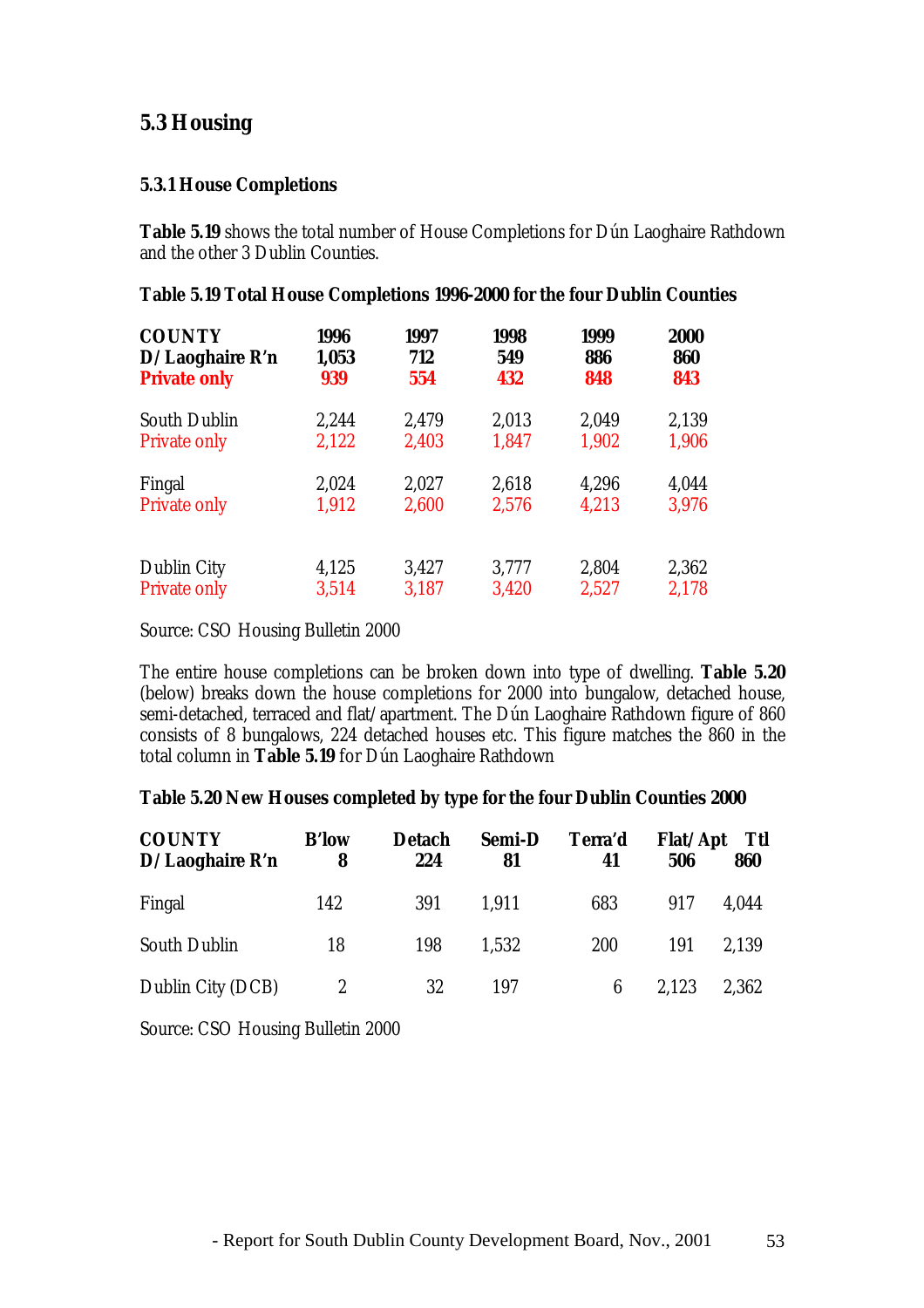#### **5.3.2 House Prices**

**Table 5.21** gives the house price increases for New & Second Hand Houses for County Dublin and the Whole of Ireland from 1996 – 2000.

| <b>Dublin (Four County Council areas)</b> |        |         |         |         |         |  |  |  |
|-------------------------------------------|--------|---------|---------|---------|---------|--|--|--|
| <b>COUNTY</b>                             | 1996   | 1997    | 1998    | 1999    | 2000    |  |  |  |
|                                           | £      | £       | £       | £       | £       |  |  |  |
| <b>County Dublin</b>                      | 76,439 | 96,111  | 126,561 | 152,414 | 174,622 |  |  |  |
| (New)                                     |        |         |         |         |         |  |  |  |
| <b>Ireland</b>                            | 68,677 | 80,506  | 98,683  | 116,970 | 133,249 |  |  |  |
| (New)                                     |        |         |         |         |         |  |  |  |
| <b>County Dublin</b>                      | 82,246 | 103,374 | 138,942 | 165,869 | 194,559 |  |  |  |
| (Second Hand)                             |        |         |         |         |         |  |  |  |
| <b>Ireland</b>                            | 67,438 | 80,892  | 105,950 | 128,622 | 150,070 |  |  |  |
| (Second Hand)                             |        |         |         |         |         |  |  |  |

**Table 5.21 Average House prices for New & Second Hand Houses 1996-2000**

Source: CSO Housing Bulletin 2000

In the four years from 1996 to 2000 the average price paid for a new home in County Dublin rose by £98,000 a 98% increase. The average price paid for a second hand home in County Dublin rose by £75,000 representing a 50% increase over the four-year period. These prices are obtained through the Housing Bulletin 2000 published by the CSO. In 1996 the average price paid for 45.9% of houses in the Dublin area did not exceed £60,000 by 2000 that percentage has been reduced to just 0.8%. At the other end of the spectrum in 1996 only 1.9% of houses purchased attained a price of over £200,000 yet four years later in 2000 that percentage has risen to 23.7%.

(Source: CSO Housing Bulletin 2000)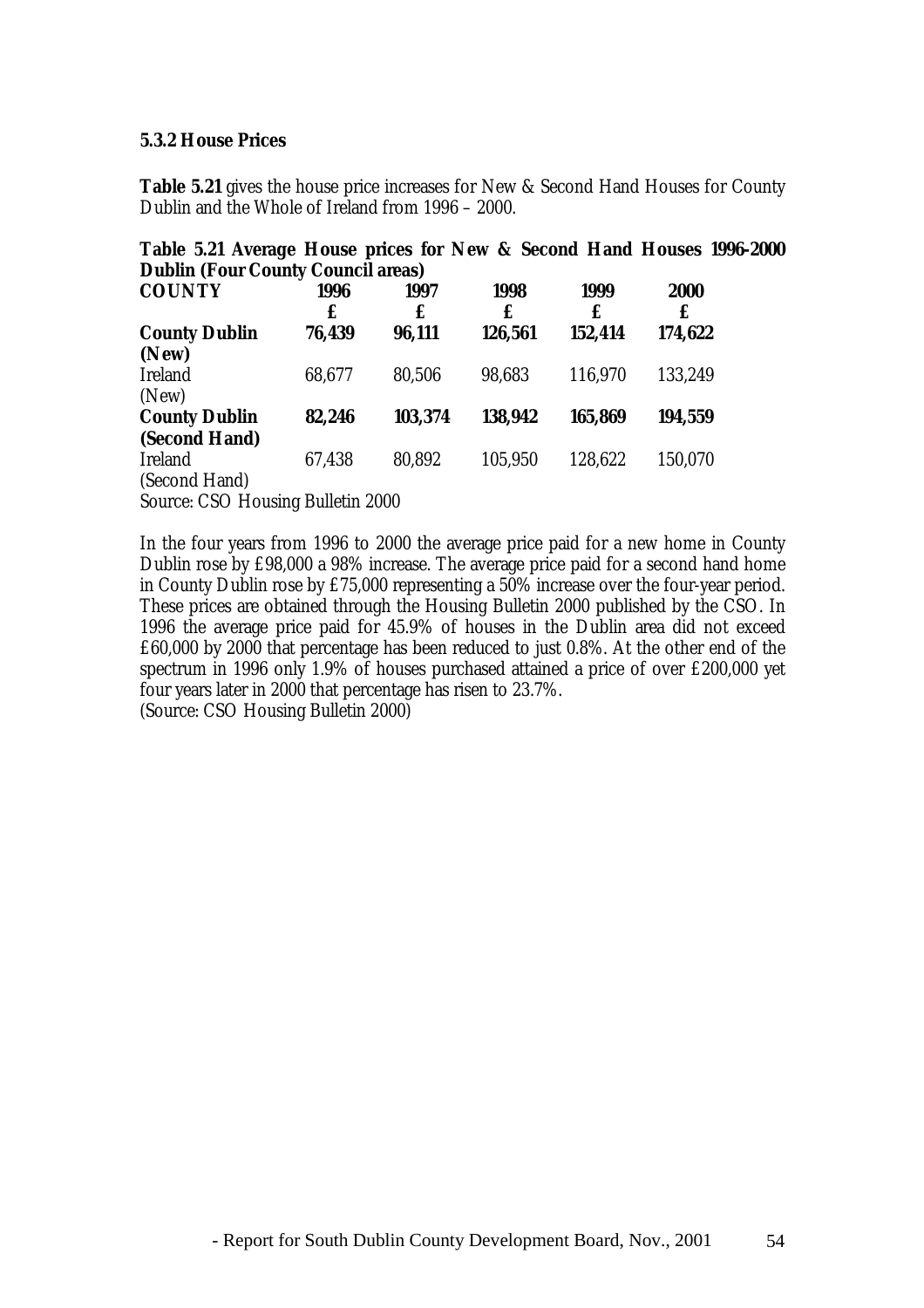#### **5.3.3 Housing Stock**

**Table 5.22** lists the total number of houses in Dún Laoghaire Rathdown and the 3 other Dublin County Councils.

| Table 3.44 Total Pulliber of Trouses in Dun Laoghane Rathuown and ot<br><b>Dublin County Councils 2001</b> |                          |                        |  |  |  |  |
|------------------------------------------------------------------------------------------------------------|--------------------------|------------------------|--|--|--|--|
| <b>COUNTY</b><br>$D/La$ oghaire R'n                                                                        | <b>Private</b><br>65,529 | <b>Public</b><br>4,042 |  |  |  |  |
| <b>South Dublin</b>                                                                                        | 61,745                   | 10,000                 |  |  |  |  |
| Fingal                                                                                                     | 59,558                   | 3,200                  |  |  |  |  |
| Dublin City (DCB)                                                                                          | N/A                      | 25,500                 |  |  |  |  |

# **Table 5.22 Total Number of Houses in Dún Laoghaire Rathdown and other**

#### **5.3.4 Local Authority Housing**

**Table 5**.**23** Local Authority New Build & Acquisitions for Dún Laoghaire Rathdown and the other Dublin County Councils

| Table 5.23 Local Authority Housing - New Build & Acquisitions for Dún |      |      |      |      |             |  |
|-----------------------------------------------------------------------|------|------|------|------|-------------|--|
| <b>Laoghaire Rathdown and other Dublin County Councils 1996-2000</b>  |      |      |      |      |             |  |
| <b>COUNTY</b>                                                         | 1996 | 1997 | 1998 | 1999 | <b>2000</b> |  |
| $D/La$ oghaire R'n                                                    |      |      |      |      |             |  |
| <b>Completions</b>                                                    | 109  | 132  | 109  | 38   | 11          |  |
| <b>Acquisitions</b>                                                   | 40   | 43   | 8    | 15   | 19          |  |
| Fingal                                                                |      |      |      |      |             |  |
| Completions                                                           | 86   | 107  | 42   | 51   | 26          |  |
| <b>Acquisitions</b>                                                   | 3    | 8    | 16   | 15   | 11          |  |
| <b>South Dublin</b>                                                   |      |      |      |      |             |  |
| Completions                                                           | 82   | 33   | 166  | 147  | 86          |  |
| <b>Acquisitions</b>                                                   | 30   | 22   | 15   | 52   | 61          |  |
| Dublin City (DCB)                                                     |      |      |      |      |             |  |
| Completions                                                           | 372  | 175  | 270  | 202  | 143         |  |
| <b>Acquisitions</b>                                                   | 330  | 124  | 121  | 280  | 361         |  |

Source: CSO Housing Bulletin 2000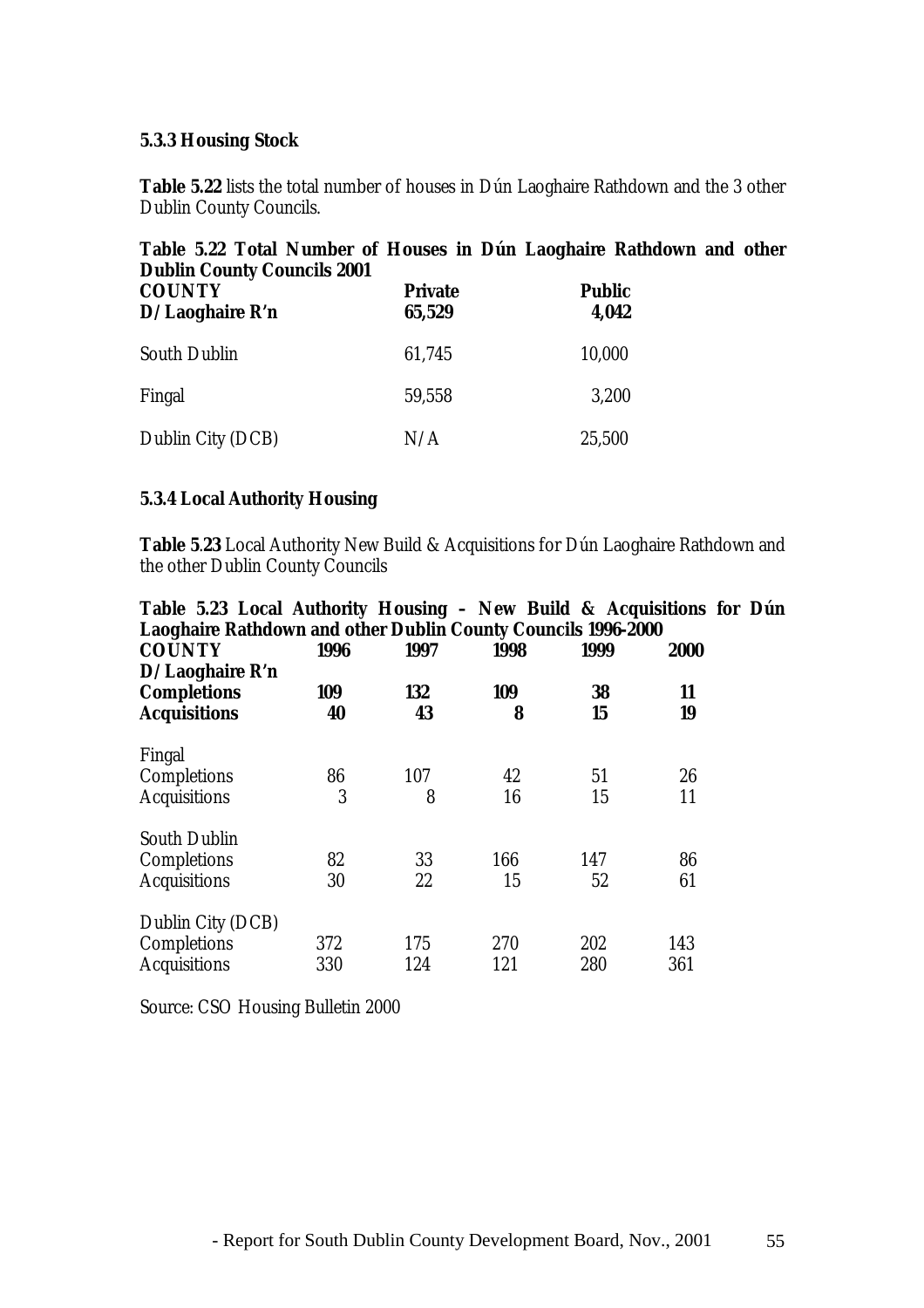| Table 5.24 Average Industrial Wage (IR£) from 1996 to 2001* |      |        |        |        |             |        |
|-------------------------------------------------------------|------|--------|--------|--------|-------------|--------|
| <b>Average Industrial</b>                                   | 1996 | 1997   | 1998   | 1999   | <b>2000</b> | 2001   |
| <b>Wage</b> (all Industries) 14,748                         |      | 15.215 | 15.872 | 16.762 | 17.864      | 18.458 |
| *First quarter only                                         |      |        |        |        |             |        |
| <b>Source CSO Quarterly Survey</b>                          |      |        |        |        |             |        |

The Average Industrial Wage has not risen with the same rate of increases as the sharp rise in property from 1996 to 2001 see **Table 5.24**. There has been a 25% increase in the five years, much smaller than the rise in house prices. This figure does not reflect the increase in disposable income due to the changes in the PAYE tax system.

#### **Average Number of Households**

**Map 3.4** shows the Average Number of Persons per Private Household as it was in 1996. (CSO census) for Dún Laoghaire Rathdown. Refer to Chapter 3 section 3.1.2.

#### **Property Types in Dún Laoghaire Rathdown**

| <b>Property Types</b>    | <b>Number</b> |
|--------------------------|---------------|
| Office                   | 1627          |
| Shop                     | 1730          |
| Workshop                 | 382           |
| Room                     | 279           |
| Warehouse                | 212           |
| <b>Surgery</b>           | 185           |
| Factory                  | 140           |
| <b>Restaurant</b>        | 133           |
| <b>Licenced Premises</b> | 102           |
| Salon                    | 86            |
| <b>Bank</b>              | 50            |
| Creche                   | 43            |
| Hotel                    | 14            |
| <b>Total</b>             | 4983          |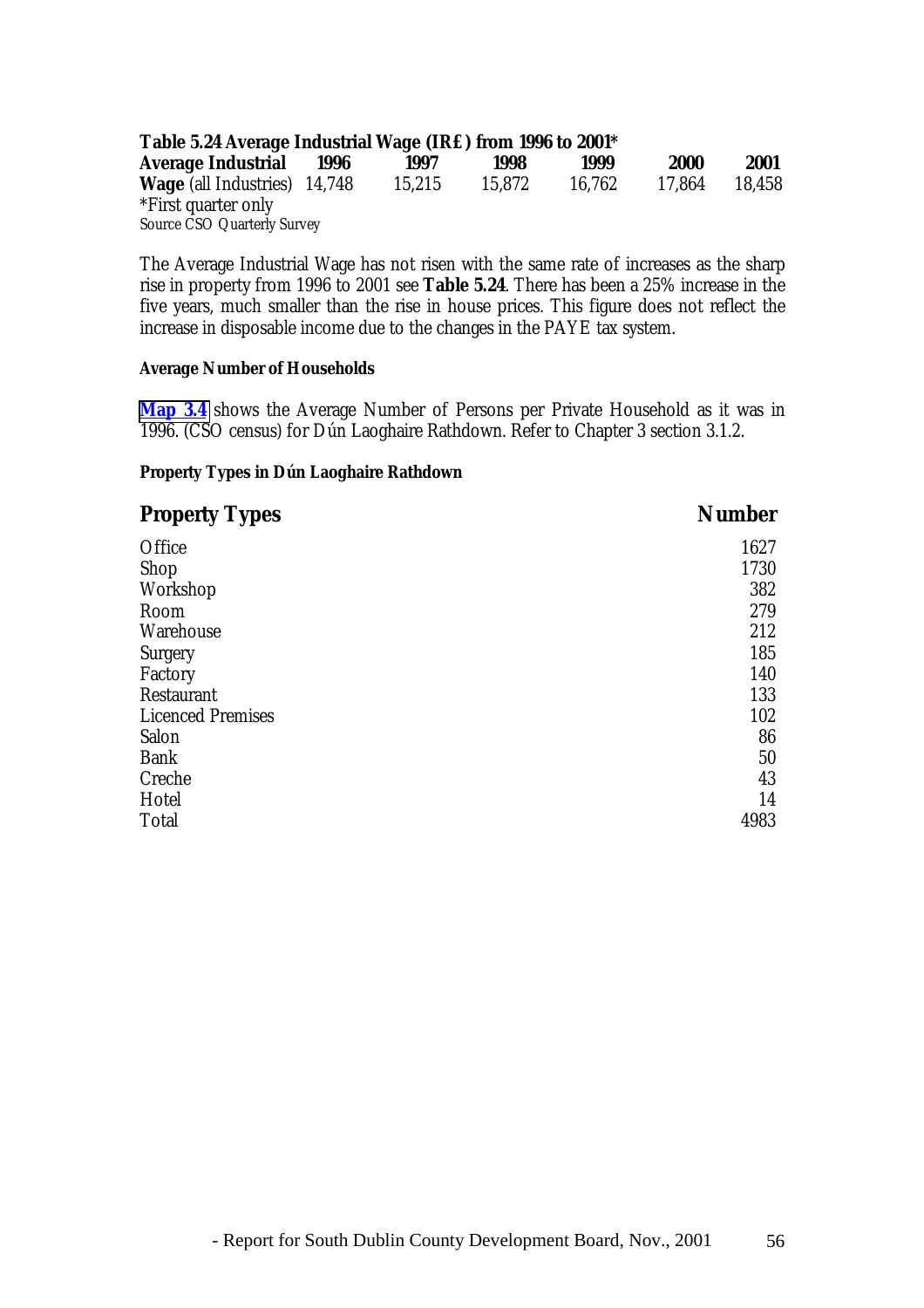### **5.4. Information Technology**

#### **5.4.1 Broadband Technology5**

Broadband is a term to describe a high capacity network (one that carries large amounts of data) that links together networks of lower capacity, usually local area networks.

IBEC recently produced a report entitled "Broadband Services in Ireland: Policies for Customer Choice"(Oct.1999. The main thrust of the report was to emphasise the need for customer choice in access to broadband services in Ireland. Urgent priority must be given to the access network infrastructure and the ability of access to deliver broadband services to residential, business and government sectors.

In addition to e-business, e-government has huge potential in Ireland that has yet to be realised.

Another report by Andersen Consulting on 'e-Government Leadership' (June 2000) [www.ac.com](http://www.ac.com/) also put into focus the need to introduce broadband technology. It ranked Ireland as a 'Slow Starter' in categorises named 'Early Leaders', 'Cautious Implementers', 'Visionary Followers' and 'Slow Starters'. The categorisation was a testing of the availability of 150 Government services via the Internet in 20 countries. If Dublin & Ireland are to remain at the leading edge of the e-commerce revolution then Government as well as Business needs to take proactive steps. One such step is to facilitate the desirability and availability of access to broadband networks.

#### **Local Loop Unbundling (LLU)**

This means allowing provision to the competing operators to individual subscriber lines. The local phone is at present an under-utilised asset that is only really used for a limited period each day and primarily for voice data transmission that is a phone call. If the local network could be opened with the ADSL (Asymmetric Digital Subscriber Line) technology as is in the US and some European countries. It would support a high speed 'always on' Internet connection basis. The challenge is to get the local networks opened up to the availability of broadband networks to facilitate future growth.

#### **Broadband Availability**

**Map 5.9** is The National Frame Network for Eircom and **Map 5.10** is the National Fibre Network for Esat Business.

<sup>&</sup>lt;sup>5</sup> A Glossary of terms is available at www.Forfas .ie/t4eb/glossary\_tele.htm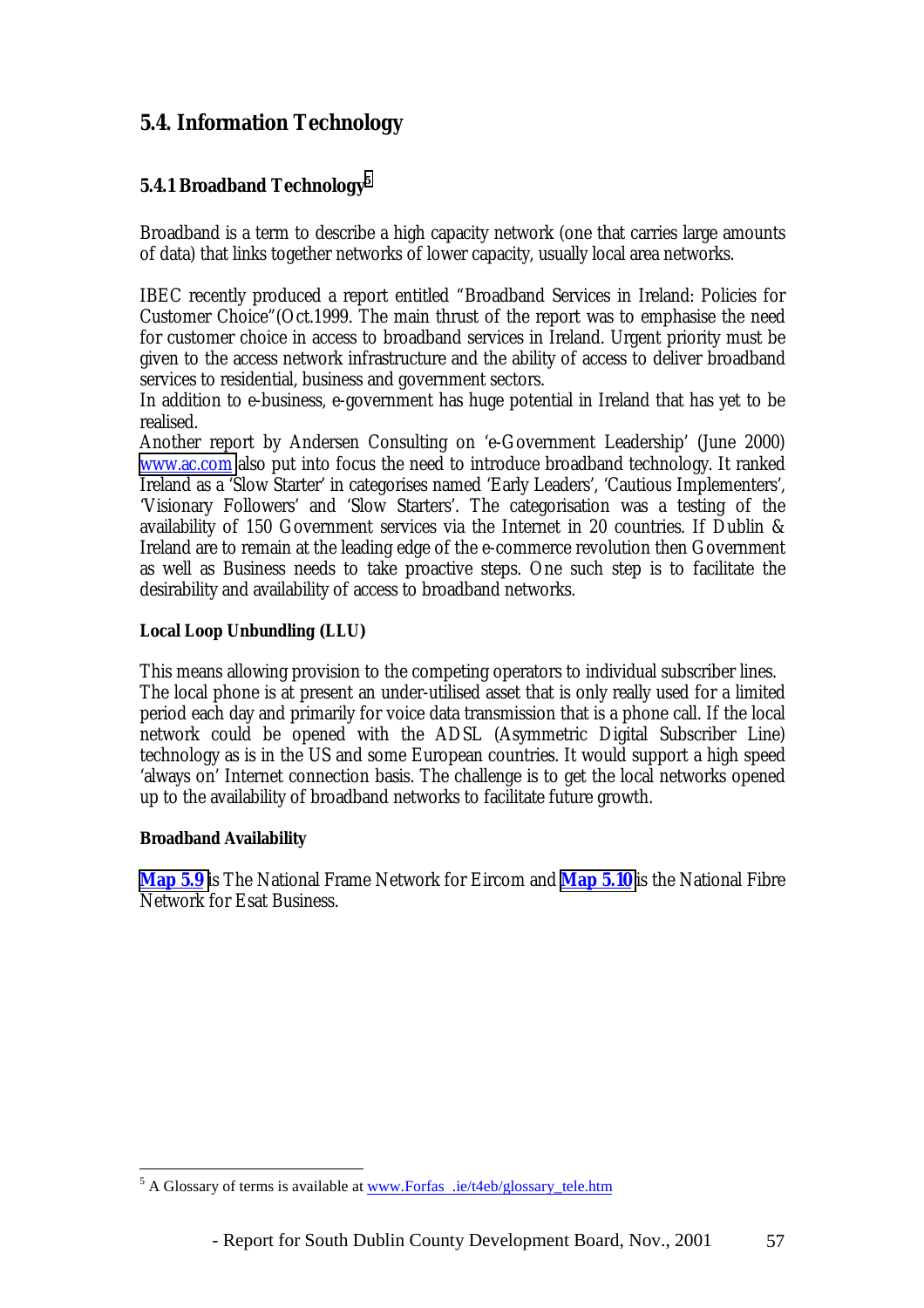#### **5.5 Energy**

#### **5.5.1 ESB Transmission Network**

The ESB transmission network consists of lines of 110kv to 400 kV. There are in total over 5,800km of transmission lines in Ireland, **Map 5.11.**

Concern has been expressed recently in the media about the ability of the ESB to meet future demand for all its customers. The Irish Times 24 August 2001, quotes a new paper from EirGrid "Studies for 2001 indicate that there is little or no additional capacity on the grid for significant extra generation demand without additional reinforcement." **Table 5.24**.shows the increasing demand for electricity since 1995 to 2000.

|  | Table 5.25 Power Generation in Gigawatt Hours for Ireland 1995 – 2000 |
|--|-----------------------------------------------------------------------|
|--|-----------------------------------------------------------------------|

| <b>Year</b>   | Output |
|---------------|--------|
| 1995          | 17,598 |
| 1996          | 18,935 |
| 1997          | 19,551 |
| 1998          | 20,485 |
| 1999          | 21,278 |
| 2000          | 22,920 |
| (Source: CSO) |        |

#### **Generation Capacity**

A report produced in 1998 "Generation Capacity Requirements to 2005" requirements published by the Dept. of Public Enterprise estimates that power generation will have to increase by between 150 and 240 Megawatt hours per annum depending upon the growth in the economy whether it is low, medium or high growth. So by 2005 total generation is somewhere between 25,858 Gigawatt hours and 29,693 Gigawatt hours. It is possible to compare the figures estimated in the report for generation in the year 2000 with the actual figure from **Table 5.25**. The highest estimate for 2000 was 22,457 Gigawatt Hours for generation and what was actually generated was 22,920 Gigawatt hours. The actual generated figure exceeded the highest estimate by only 463 Gigawatt Hours. This is an indication of the strong growth in the economy from 1997 to 2000.

#### **5.5.2 Bord Gáis Éireann**

Commercial and residential customers in Dún Laoghaire Rathdown have the choice of utilising all modes of energy. Bord Gáis Éireann can supply all areas in Dublin City and other parts of the country. The 2025 Steering Group report refers to an earlier gas report which stated that from 1994 that Ireland had sufficient supplies to last from 1994 until 2015 but the recent economic boom and rise in demand has meant that this date has been revised to 2003/4. In order to meet future demand there will have to be additional supplies. The report refers to 3 scenarios an economy in recession, in growth and a middle course. Whatever the future holds, the country must secure between 20.8 (MCM) to 30.8 (MCM) of gas between 2004-2006 to secure supplies to 2025. These figures are in addition to the 17 (MCM) supplied through the Interconnector. (Source: The Gas 2025 Project Close out Report and Review 1999 Dept. Public Enterprise) **Map 5. 12** show the national pipelines and Interconnector for Ireland.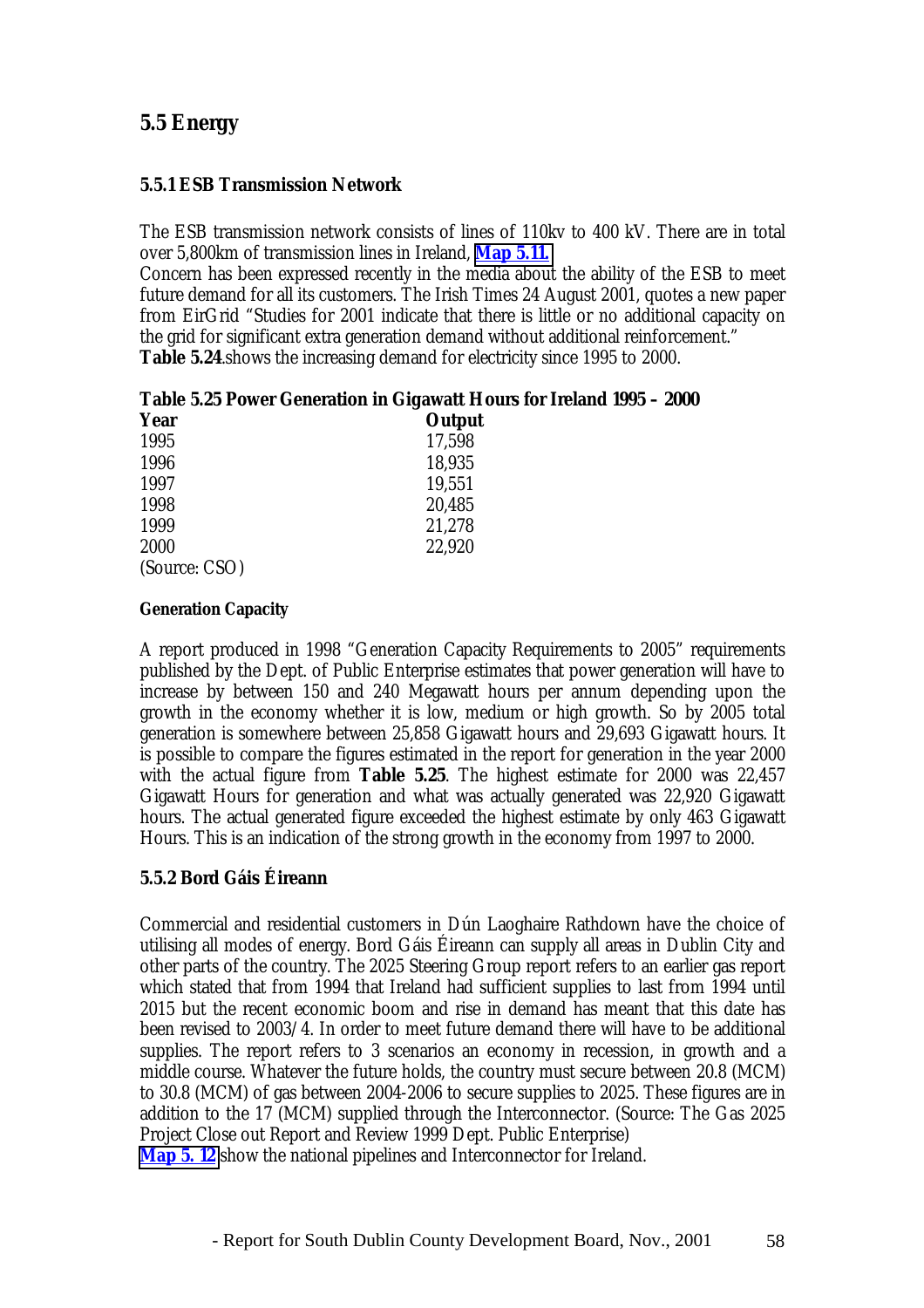#### **6. Public Service Provision**

### **6.1 Health**

#### **Introduction**

The Eastern Regional Health Authority is a statutory body set up on 1 March 2000 with the responsibility of providing health and personal social services to all residents in Dublin, Kildare and Wicklow. The ERHA's responsibilities include the strategic planning of services, commissioning of services and funding services through service agreements with the three Area Health Boards, the voluntary hospitals and other voluntary agencies in the region. The ERHA is also charged with monitoring and evaluating the services provided by these agencies. The Authority is not directly involved in the delivery of services. Service delivery is the responsibility of the three Area Health Boards, the Voluntary Hospitals and the Voluntary Intellectual Disability Agencies in the region. (Source: ERHA)

The Eastern Regional Health Authority has three areas i.e. **East Coast, Northern and South Western** and Dún Laoghaire Rathdown lies within the East Coast Area. **Map 6.1** shows the boundaries of the individual Health Boards in Ireland as well as the three '**Areas'** within the Eastern Regional Health Authority.

#### **6.1.1 Health Centres & Services in Dún Laoghaire Rathdown**

**Map 6.2** has focused on the boundaries of the Eastern Health Board areas in relation to Dún Laoghaire Rathdown. Also located on this map are the 10 Health Centres located within Dún Laoghaire Rathdown and **Table 6.1** gives the name and address of each Health Centre.

# **Table 6.1 Health Centres in Dún Laoghaire Rathdown**

| <b>Health Centre</b>   | <b>Address</b>             |  |  |
|------------------------|----------------------------|--|--|
| <b>Ballinteer</b>      | <b>Ballinteer Ave</b>      |  |  |
| <b>Blackrock</b>       | George's Ave               |  |  |
| Cabinteely- Meadowvale | <b>Clonheen Rd</b>         |  |  |
| <b>Dalkey</b>          | <b>Castle St</b>           |  |  |
| Dún Laoghaire          | <b>Patrick St</b>          |  |  |
| Dundrum                | <b>Upper Churchtown Rd</b> |  |  |
| Loughlinstown          | Loughlinstown              |  |  |
| Sallynoggin            | <b>Upper Glenageary rd</b> |  |  |
| Shankill               | <b>Shankill Lower Rd</b>   |  |  |
| Stillorgan             | Stillorgan Road            |  |  |
|                        |                            |  |  |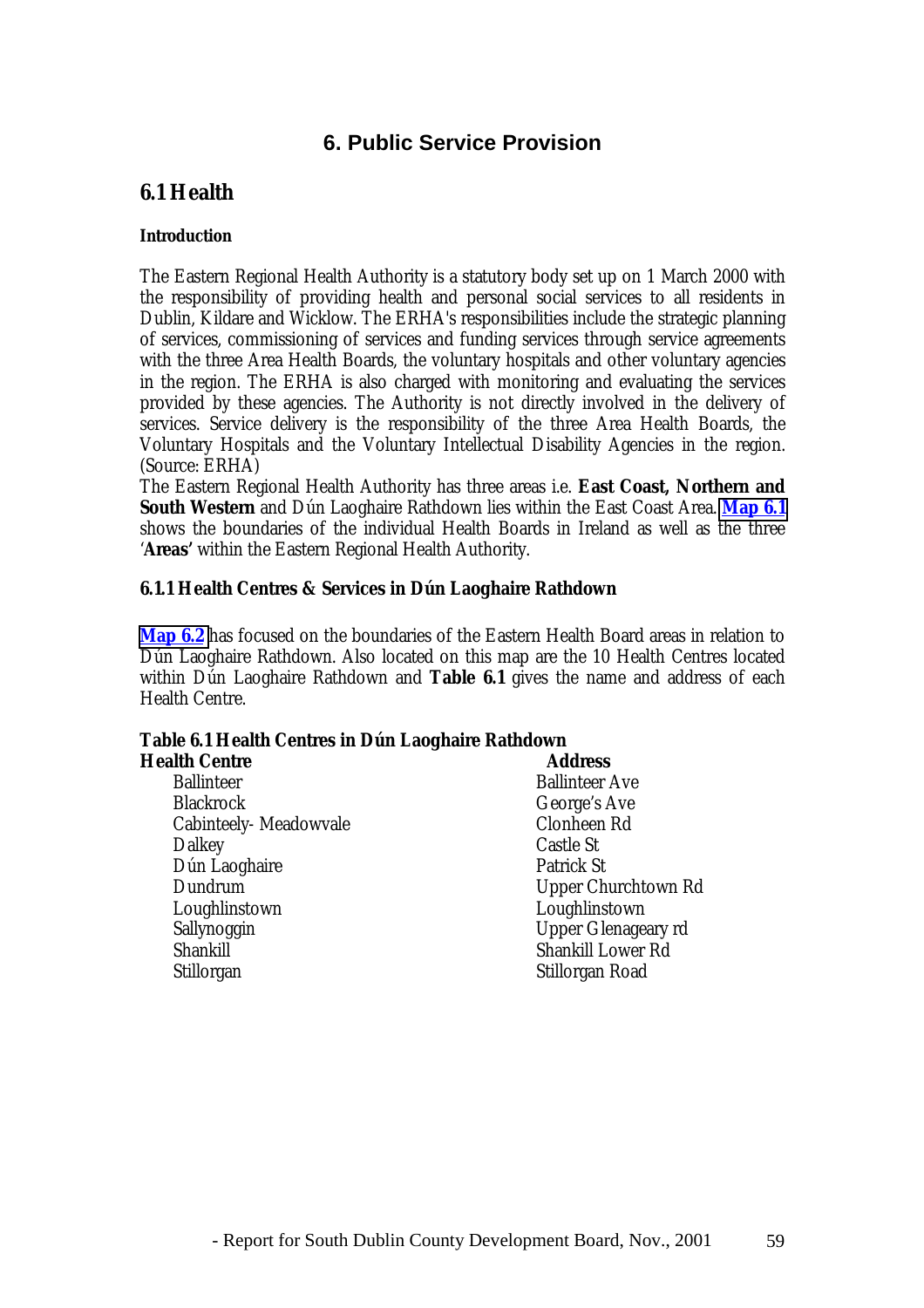#### **6.1.2 Hospitals**

**Table 6.2** provides complete listing from the VHI of the Private & Public Hospitals in County Dublin i.e. City & County. Those highlighted in **bold print** are within Dún Laoghaire Rathdown.

| <b>Table 6.2 Hospitals in County Dublin</b> |                                 |                |            |
|---------------------------------------------|---------------------------------|----------------|------------|
| <b>Name</b>                                 | <b>Address</b>                  | Pri/Pub.       | Tel No.    |
| <b>Beaumont</b>                             | Beaumont Rd. D.9                | Public         | 01 8093000 |
| <b>Blackrock Clinic</b>                     | Rock Rd, Blackrock              | <b>Private</b> | 01 2832222 |
| <b>Bon Secours</b>                          | Glasnevin D.9                   | Private        | 01 8375111 |
| Cappagh Orthopaedic                         | Finglas D.11                    | Public         | 01 8341211 |
| Coombe's Women                              | Dolphin's Barn D.8              | Public         | 01 4085200 |
| <b>Hampstead Private</b>                    | <b>Whitehall D.9</b>            | Private        | 01 8374444 |
| <b>Highfield Private</b>                    | <b>Whitehall D.9</b>            | Private        | 01 8374444 |
| Hume St.                                    | Hume St. D.2                    | Public         | 01 6766935 |
| <b>Incorporated Orthopaedic</b>             | <b>Clontarf D.3</b>             | Public         | 01 8332521 |
| <b>James Connolly Memorial</b>              | <b>Blanchardstown D.15</b>      | Public         | 01 8213844 |
| <b>Kylemore Clinic</b>                      | <b>Ballybrack Co Dublin</b>     | <b>Private</b> | 01 2852403 |
| <b>Mater Misericordiae</b>                  | Eccles St D.7                   | Public         | 01 8032000 |
| <b>Mater Private</b>                        | Eccles St D.7                   | Private        | 01 8858888 |
| <b>Mount Carmel</b>                         | <b>Braemor Park D.24</b>        | Private        | 01 4922211 |
| M S Care Centre                             | Rathgar D.6                     | Private        | 01 4906234 |
| <b>National Maternity</b>                   | Holles St D.2                   | Public         | 01 6373100 |
| Northbrook Clinic                           | Northbrook Rd. D.6              | Private        | 01 4967111 |
| Our Lady's Hospice                          | Harold's Cross D.6              | Public         | 01 4068700 |
| Our Lady's Hospital                         |                                 |                |            |
| <b>For Sick Children</b>                    | Crumlin D.12                    | Public         | 01 4096100 |
| Peamount                                    | Newcastle Co. Dublin            | Public         | 01 6280685 |
| Rheumatology Rehab.                         | Harold's Cross D.6              | Public         | 01 4972130 |
| Rotunda                                     | Parnell Square D.1              | Public         | 01 8730700 |
| Royal Victoria Eye                          |                                 |                |            |
| Ear Hospital                                | Adelaide Rd. D.2                | Public         | 01 6785500 |
| <b>Rutland Centre</b>                       | Templeogue D.16                 | Private        | 01 4946358 |
| <b>St Colmcille's</b>                       | <b>Loughlinstown Co. Dublin</b> | <b>Public</b>  | 01 2825800 |
| <b>St Edmundbury</b>                        | Lucan Co.Dublin                 | Private        | 01 6280221 |
| St James's                                  | St.James's St. D.8              | Public         | 01 4103000 |
| <b>St John of God</b>                       | Stillorgan Co Dublin            | <b>Private</b> | 01 2881781 |
| St Joseph's                                 | Raheny D.5                      | Private        | 01 8478433 |
| St Joseph's                                 | Clonsilla                       | Private        | 01 8217177 |
| St Luke's                                   | Rathgar D.6                     | Public         | 01 4065000 |
| St Mary's Hospital                          | <b>Baldoyle</b>                 | Public         | 01 8323056 |
| <b>St.Michael's</b>                         | Dún Laoghaire Co. Dublin        | <b>Public</b>  | 01 2806901 |
| St Patrick's                                | James's St. D.8                 | Private        | 01 6775423 |
| St.Vincent's                                | Elm Park D.4                    | Public         | 01 2694533 |
| <b>St. Vincent's Private</b>                | Herbert Ave.D.4                 | Private        | 01 2695622 |
| St. Vincent's                               | <b>Fairview D.3</b>             | Public         | 01 8842400 |
| The Adelaide & Meath                        |                                 |                |            |
| <b>Hospital incorporating</b>               |                                 |                |            |
| The National Children's                     |                                 |                |            |
| Hospital                                    | Tallaght D.20                   | Public         | 01 4142000 |
| The Children's Hospital                     | Temple St.D.1                   | Public         | 01 8748763 |
| <b>Stanhope Street</b>                      | Lower Grangegorman D.7          | Public         | 01 6773965 |
| <b>Source: VHI</b>                          |                                 |                |            |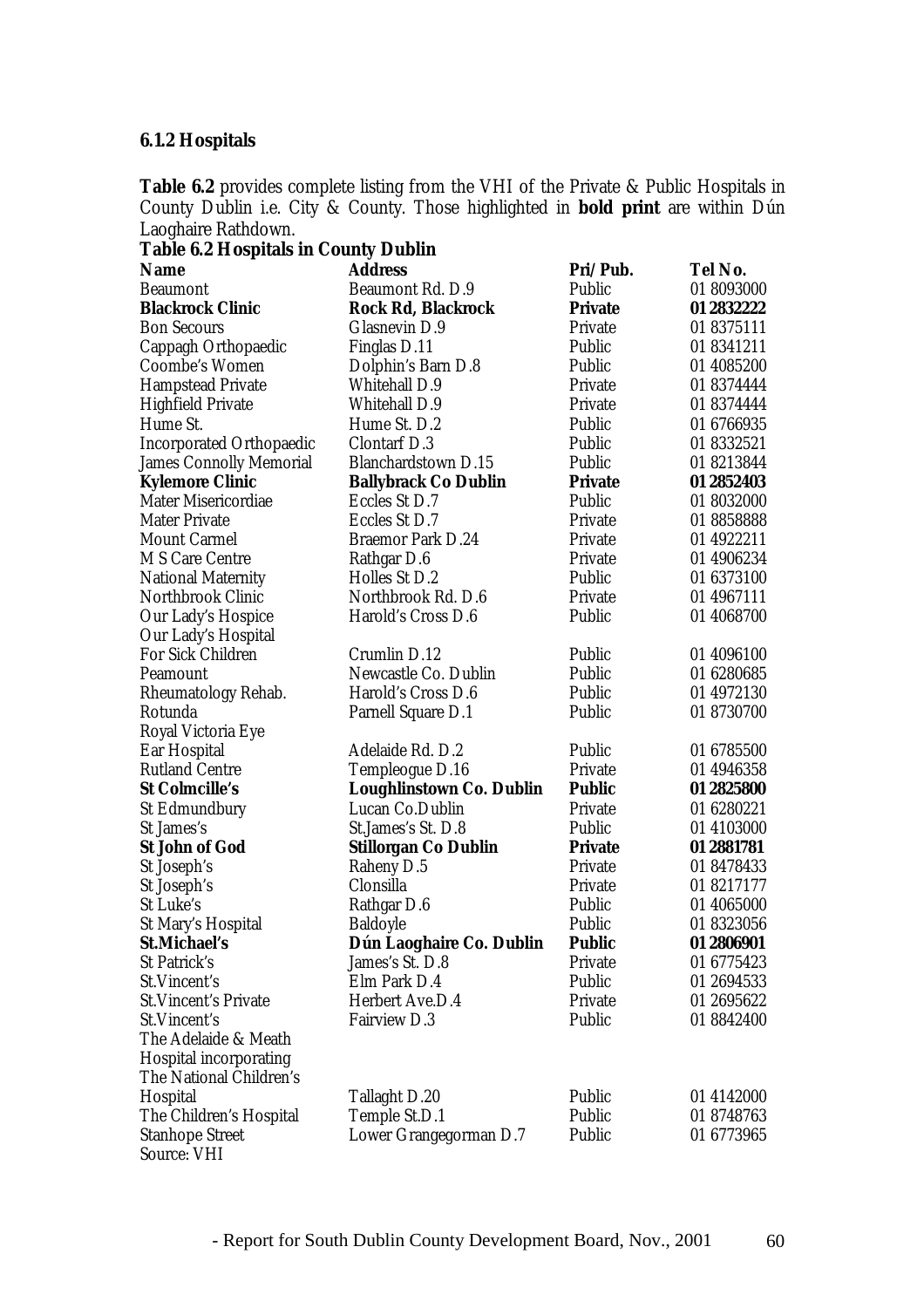#### **6.1.3 Hospital Beds**

A Bed Review Report 2001 to the Board of the Eastern Regional Health Authority stated some facts about the pressures exerted upon the Eastern Region.

Bed Supply

- There was a reduction of 31% in acute hospital beds in the Eastern Region since 1980 from 7,066 to 4,884 in 2000 (4,076 ex. Obstetrics & Psychiatry)
- The Eastern Region accounts for 41% of all acute beds nationally and 41% of activity nationally.
- 20% of all admissions and day cases in the Eastern Region are for patients who live outside the region. This has been a steady figure.
- When bed supply per 1,000 population in the Eastern Region is adjusted to account for patients from the other health boards who are treated in the Eastern Region, the ratio of beds is lower than both the national ratio, the UK/NHS ratio and the OECD average.
- Overall activity in the Eastern Region increased by 11% between 1994 and 1998. Inpatient discharges reduced by 15% since 1980 and by 5.4% since 1994. Day cases are documented as having increased by 54% since 1992 and by 45% since 1994 with the greatest increase in the older age groups.

**Table 6.3** provides data for publicly funded acute hospitals in the Eastern Regional Health Authority from 1994-1966.

#### **Table 6.3 Summary of Publicly Funded Acute Hospitals: Number of beds Available, Patients Discharged, and Average Length of Stay and Day Cases Eastern Regional Health Authority -1994 to 1996**

|                               | 1994    | 1995    | 1996    |
|-------------------------------|---------|---------|---------|
| <b>Number of Hospitals</b>    | 25      | 25      | 25      |
| Average No. of In-Patient     |         |         |         |
| Beds Available #              | 4,920   | 4,951   | 4,970   |
| In-Patients Discharged/       |         |         |         |
| Deaths                        | 188,834 | 189,107 | 193,448 |
| <b>Average Length of Stay</b> | $7.6*$  | $7.7*$  | $7.5*$  |
| <b>Average Number of Day</b>  |         |         |         |
| Beds Available #              | 299     | 314     | 321     |
| Day Cases                     | 121,359 | 125,578 | 127469  |

Source: Dept. of Health Vital Statistics

Note**.** District hospitals are not included in this Table

# These figures refer to the average number of beds available for use during the year taking beds that have been temporarily closed or opened into account

\* The average length of stay calculations exclude Incorporated Orthopaedic, NRH, Peamount, Baldoyle because of the nature of their specialities which involve substantially longer stays than in acute hospitals generally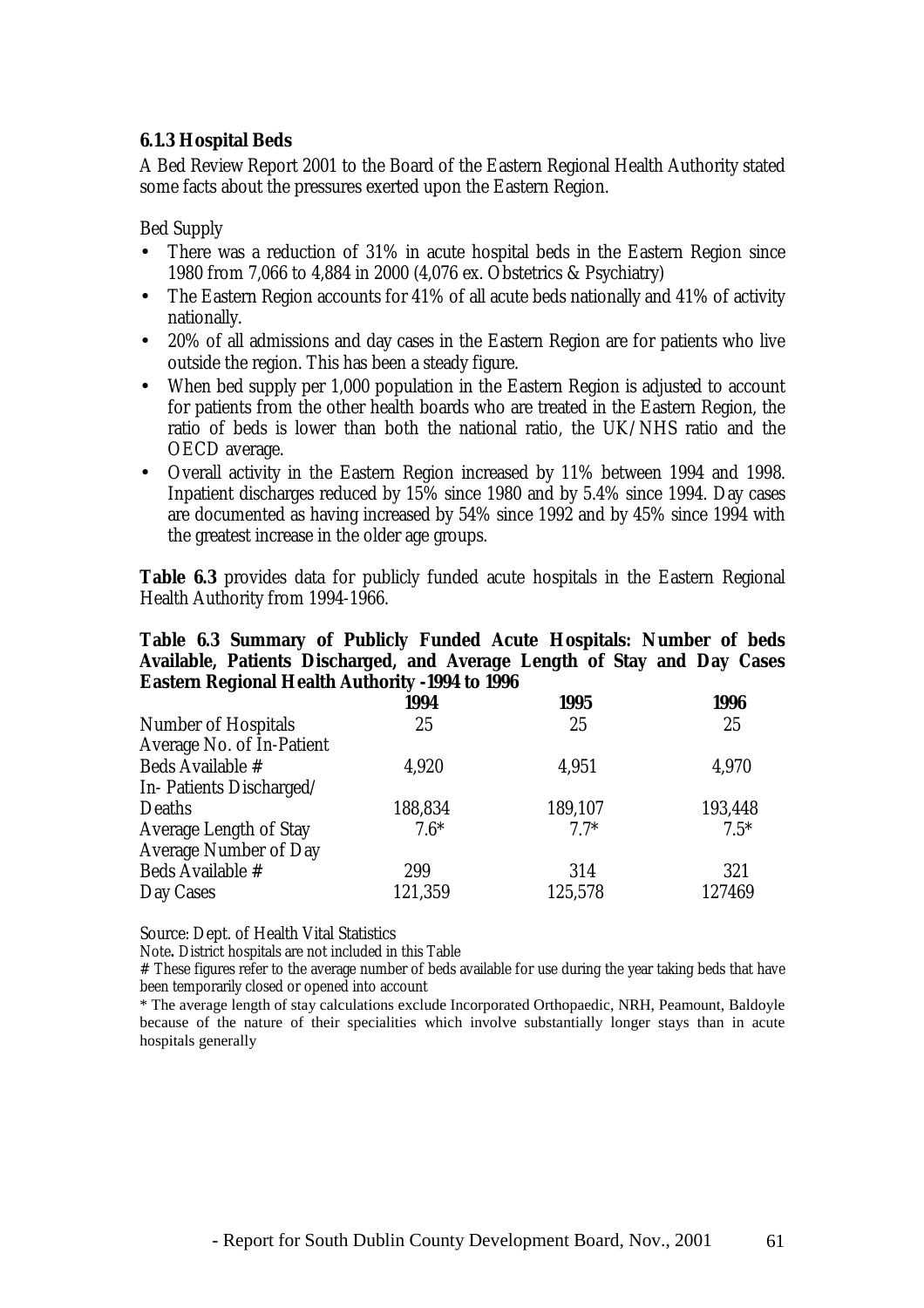### **6.1.4 Social Welfare Local Offices-Statistics 1996-2001**

**Table 6.4** lists the Local Social Welfare Offices within County Dublin, the actual numbers of unemployed persons Male/Female breakdown and those under 25/over 25 are divided into columns. Those offices **in bold print** are within the Dún Laoghaire Rathdown County boundary. **Table 6.5** is the percentage of those unemployed that have been unemployed for 1 year or more in 1996.

|                                  |              |                              |                | ъ       |         |                    |
|----------------------------------|--------------|------------------------------|----------------|---------|---------|--------------------|
| Local<br>Welfare Total<br>Social |              | <b>Males</b>                 | Males 25 Total |         | Females | Females            |
| Office                           | <b>Males</b> | Under $25 \, \text{kg}$ Over |                | Females |         | Under 25 25 & Over |
|                                  |              |                              |                |         |         |                    |
| <b>Gardiner Street</b>           | 4,381        | 1,099                        | 3,282          | 2,362   | 772     | 1,590              |
| <b>Werburg Street</b>            | 4,524        | 1,209                        | 3,315          | 2,426   | 767     | 1,659              |
| <b>Victoria Street</b>           | 2,112        | 755                          | 1,357          | 1,660   | 745     | 915                |
| North Cumberland St.             | 6,878        | 2,081                        | 4,797          | 3,925   | 1,147   | 2,778              |
| Navan Road                       | 6,536        | 1,669                        | 4,867          | 3,666   | 1,211   | 2,455              |
| <b>Thomas Street</b>             | 4,013        | 963                          | 3,050          | 1,850   | 775     | 1,075              |
| <b>Tara Street</b>               | 2,328        | 559                          | 1,769          | 1,379   | 480     | 899                |
| <b>Tallaght</b>                  | 4,781        | 1,326                        | 3,455          | 2,492   | 848     | 1,644              |
| <b>Ballymun</b>                  | 2,008        | 544                          | 1,464          | 628     | 243     | 385                |
| Clondalkin                       | 3,123        | 875                          | 2,248          | 1,677   | 635     | 1,042              |
| Rathfarnham                      | 2,420        | 535                          | 1,885          | 1,958   | 390     | 1,568              |
| Kilbarrack                       | 3,236        | 760                          | 2,476          | 2,148   | 537     | 1,611              |
| <b>Ballyfermot</b>               | 2,684        | 605                          | 2,079          | 1,136   | 364     | 772                |
| Finglas                          | 3,240        | 822                          | 2,418          | 1,630   | 505     | 1,125              |
| Dún Laoghaire                    | 4,296        | 891                          | 2,833          | 2,833   | 614     | 2,219              |
| Balbriggan                       | 1,348        | 269                          | 1,079          | 711     | 211     | 500                |

**Table 6.4 Numbers on the Live Register County Dublin by Age April 1996**

Source: CSO Cork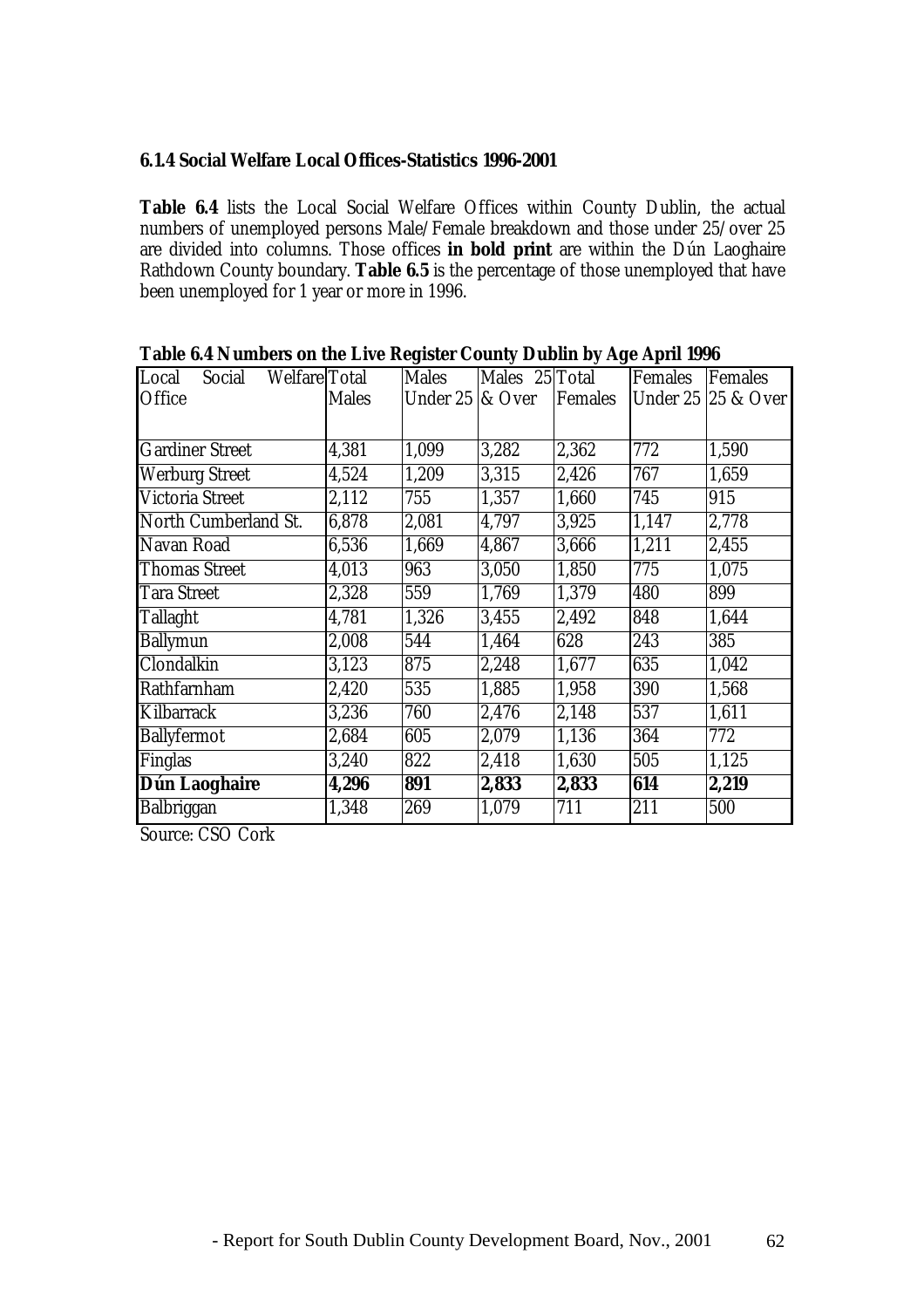| Local Social Welfare <sup>9</sup> % Males |             | % Females   | <b>% Total Persons</b> |
|-------------------------------------------|-------------|-------------|------------------------|
| <b>Office</b>                             |             |             |                        |
|                                           | 1 Year plus | 1 Year plus | 1 Year plus            |
| <b>Gardiner Street</b>                    | 51.43%      | 37.04%      | 46.39%                 |
| <b>Werburg Street</b>                     | 57.25%      | 41.96%      | 51.91%                 |
| <b>Victoria Street</b>                    | 42.66%      | 27.77%      | 36.11%                 |
| North Cumberland St.                      | 66.12%      | 43.06%      | 57.74%                 |
| Navan Road                                | 57.77%      | 48.53%      | 54.45%                 |
| <b>Thomas Street</b>                      | 67.75%      | 46.43%      | 61.03%                 |
| <b>Tara Street</b>                        | 61.60%      | 33.36%      | 51.09%                 |
| <b>Tallaght</b>                           | 61.72%      | 38.40%      | 53.73%                 |
| <b>Ballymun</b>                           | 67.78%      | 53.82%      | 64.45%                 |
| Clondalkin                                | 52.90%      | 35.36%      | 46.77%                 |
| Rathfarnham                               | 49.17%      | 34.73%      | 42.71%                 |
| Kilbarrack                                | 49.97%      | 31.52%      | 42.61%                 |
| <b>Ballyfermot</b>                        | 63.34%      | 40.93%      | 56.68%                 |
| <b>Finglas</b>                            | 58.89%      | 36.75%      | 51.48%                 |
| Dún Laoghaire                             | 53.32%      | 47.65%      | 51.07%                 |
| Balbriggan                                | 59.57%      | 42.90%      | 53.81%                 |

**Table 6.5 Numbers on the Live Register Co Dublin by Duration April 1996**

Source: CSO Cork

# **Table 6.6 Numbers on Live Register County Dublin by Age April 2001**

| Local Social Welfare Total |              | <b>Males</b>               | Males 25 Total |       | <b>Females Females</b>     |              |
|----------------------------|--------------|----------------------------|----------------|-------|----------------------------|--------------|
| <b>Office</b>              | <b>Males</b> | <b>Under 25 &amp; Over</b> |                |       | <b>Females Under 25 25</b> | $\mathbf{g}$ |
|                            |              |                            |                |       |                            | <b>Over</b>  |
| <b>Gardiner Street</b>     | 1,668        | 320                        | 1,348          | 1,051 | 161                        | 890          |
| <b>Werburg Street</b>      | 1,555        | 210                        | 1,345          | 796   | 114                        | 682          |
| <b>Victoria Street</b>     | 518          | 282                        | 236            | 376   | 54                         | 322          |
| North Cumberland St.       | 2,502        | 366                        | 2,136          | 1,614 | 208                        | 1,406        |
| Navan Road                 | 2,866        | 466                        | 2,400          | 1,738 | 294                        | 1,444        |
| <b>Thomas Street</b>       | 1,271        | 181                        | 1,090          | 531   | 112                        | 419          |
| <b>Tara Street</b>         | 634          | 72                         | 562            | 404   | 39                         | 365          |
| <b>Tallaght</b>            | 1,683        | 361                        | 1,322          | 953   | 200                        | 753          |
| <b>Ballymun</b>            | 816          | 174                        | 642            | 385   | 129                        | 256          |
| Clondalkin                 | 913          | 223                        | 690            | 672   | 155                        | 517          |
| Rathfarnham                | 770          | 77                         | 693            | 786   | 45                         | 741          |
| Kilbarrack                 | 1,254        | 189                        | 1,065          | 995   | 96                         | 899          |
| <b>Ballyfermot</b>         | 548          | 102                        | 446            | 291   | 61                         | 230          |
| Finglas                    | 837          | 171                        | 666            | 501   | 83                         | 418          |
| Dún Laoghaire              | 1,354        | 113                        | 1,241          | 1,246 | 77                         | 1,169        |
| Balbriggan                 | 473          | 61                         | 412            | 490   | 53                         | 437          |

Source: CSO Cork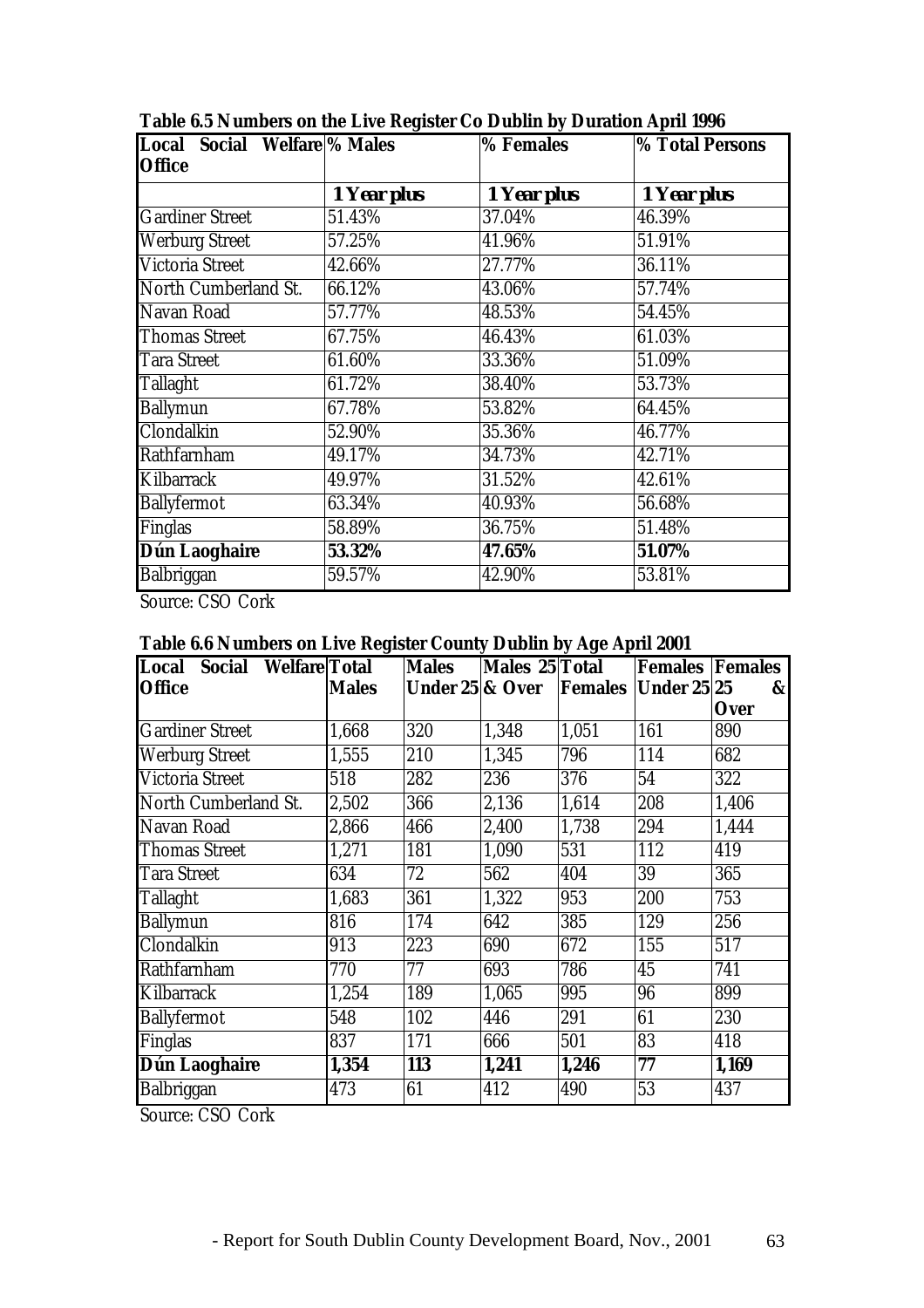| Social Welfare % Males<br>Local |             | % Females   | % Total Persons |
|---------------------------------|-------------|-------------|-----------------|
| Office                          |             |             |                 |
| Apr-01                          | 1 Year plus | 1 Year plus | 1 Year plus     |
| <b>Gardiner Street</b>          | 41.25%      | 28.45%      | 36.30%          |
| <b>Werburg Street</b>           | 48.62%      | 35.05%      | 44.02%          |
| <b>Victoria Street</b>          | 31.27%      | 20.74%      | 26.85%          |
| North Cumberland St.            | 42.49%      | 23.48%      | 35.03%          |
| Navan Road                      | 44.84%      | 27.96%      | 38.47%          |
| <b>Thomas Street</b>            | 39.10%      | 24.86%      | 34.91%          |
| <b>Tara Street</b>              | 43.06%      | 32.43%      | 38.92%          |
| <b>Tallaght</b>                 | 33.04%      | $15.95\%$   | 26.86%          |
| <b>Ballymun</b>                 | 51.23%      | 27.79%      | 43.71%          |
| Clondalkin                      | 46.99%      | 27.38%      | 38.68%          |
| Rathfarnham                     | 39.09%      | 25.32%      | 32.13%          |
| Kilbarrack                      | 32.46%      | 24.22%      | 28.81%          |
| <b>Ballyfermot</b>              | 33.39%      | 24.05%      | 30.15%          |
| <b>Finglas</b>                  | 44.44%      | 26.35%      | 37.67%          |
| <b>Dún Laoghaire</b>            | 41.36%      | 27.45%      | 34.69%          |
| Balbriggan                      | 38.48%      | 23.88%      | 31.05%          |
|                                 |             |             |                 |

**Table 6.7 Numbers on Live Register County Dublin April 2001 by Duration**

Source: CSO Cork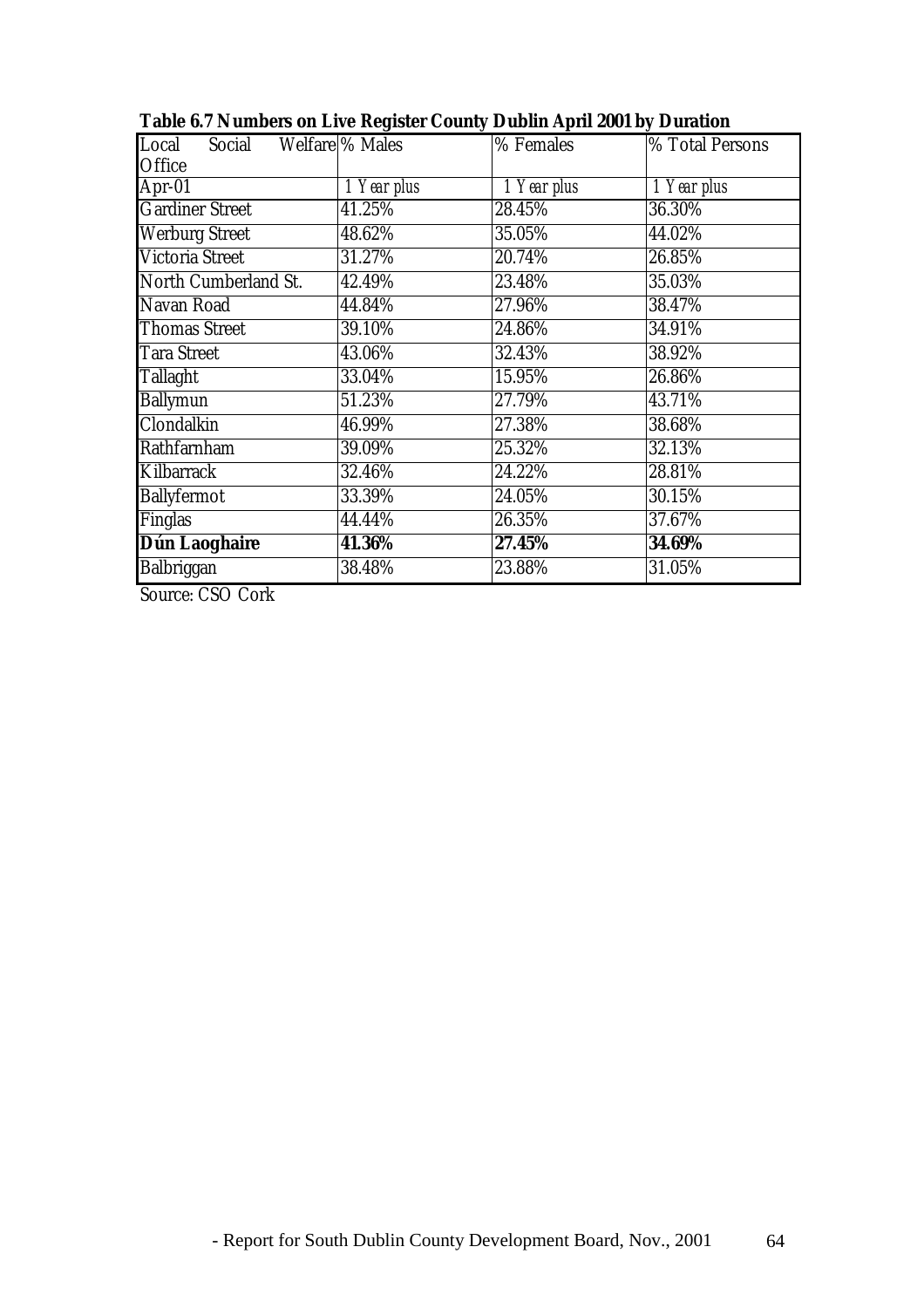### **6.1.5 Infant Mortality & Principal Cause of Death**

The statistics in relation to infant mortality are divided into two categories 'Infants aged less than 4 weeks' and also 'Infants aged 4 weeks to one year'. The CSO publishes a 'Vital Statistics' (Summary 2000) on behalf of the Dept. of Health & Children. **Table 6.8** has the most recent statistics for 2000. This table summarises the infant deaths into the county residence of the mother. (N.B. Infant and Mortality rates in some areas are based on small numbers and are subject to considerable fluctuation and caution should be exercised in their interpretation.)

The principal causes of death for all deaths in Dún Laoghaire Rathdown are set out in **Table 6.9**. There were a total of 1,508 registered deaths in 2000 in Dún Laoghaire Rathdown. Infants under 1 year accounted for 21 and those over 65yrs for 1,178. Also in this table as a comparison is the national % breakdown of the principal causes of death.

# **Table 6.8 Neo-Natal Mortality (aged 28 days or less) and Infant Mortality (Aged 28 days to one year) for all Dublin Local Authorities 2000.**

|                        | <b>Infant Mortality*</b> | Neo-Natal Mortality** |
|------------------------|--------------------------|-----------------------|
| Dún Laoghaire/Rathdown | 8.2                      | 6.2                   |
| Fingal                 | 7.5                      | 5.1                   |
| <b>South Dublin</b>    | 6.7                      | 4.7                   |
| <b>Dublin City</b>     | 6.8                      | 4.3                   |
| <b>Ireland</b>         | 5.9                      | 4.0                   |

Source: CSO Vital Statistics 2000

\*Infant Mortality: Deaths of Infants under one year per 1,000 births, classified by county of residence of mother

\*\* Neo-Natal Mortality: Deaths of infants under 28 days per 1,000 births classified by county of residence of mother.

| Table 6.9 % Principal Causes of death for Dún Laoghaire Rathdown 2000 |                         |                |  |  |  |  |  |
|-----------------------------------------------------------------------|-------------------------|----------------|--|--|--|--|--|
| <b>CAUSES</b>                                                         | %Dún Laoghaire Rathdown | <b>Ireland</b> |  |  |  |  |  |
| <b>Diseases of Circulatory System</b>                                 | 40%                     | 41%            |  |  |  |  |  |
| (Cardiovascular Disease)                                              |                         |                |  |  |  |  |  |
| <b>Diseases of Respiratory System</b>                                 | 14%                     | 16%            |  |  |  |  |  |
| <b>Malignant Neoplasm</b>                                             | 27%                     | 24%            |  |  |  |  |  |
| (Cancers)                                                             |                         |                |  |  |  |  |  |
| Injuries & Poisonings                                                 | 3%                      | 4%             |  |  |  |  |  |
| Other                                                                 | 16%                     | 15%            |  |  |  |  |  |
| <b>Source: CSO Vital Statistics 2000</b>                              |                         |                |  |  |  |  |  |

#### **6.1.6 Birth Rate**

In 2000, the National Birth Rate was 14.3 per 1,000 of the population in Dún Laoghaire Rathdown the rate was 12.9 the lowest of the Dublin counties.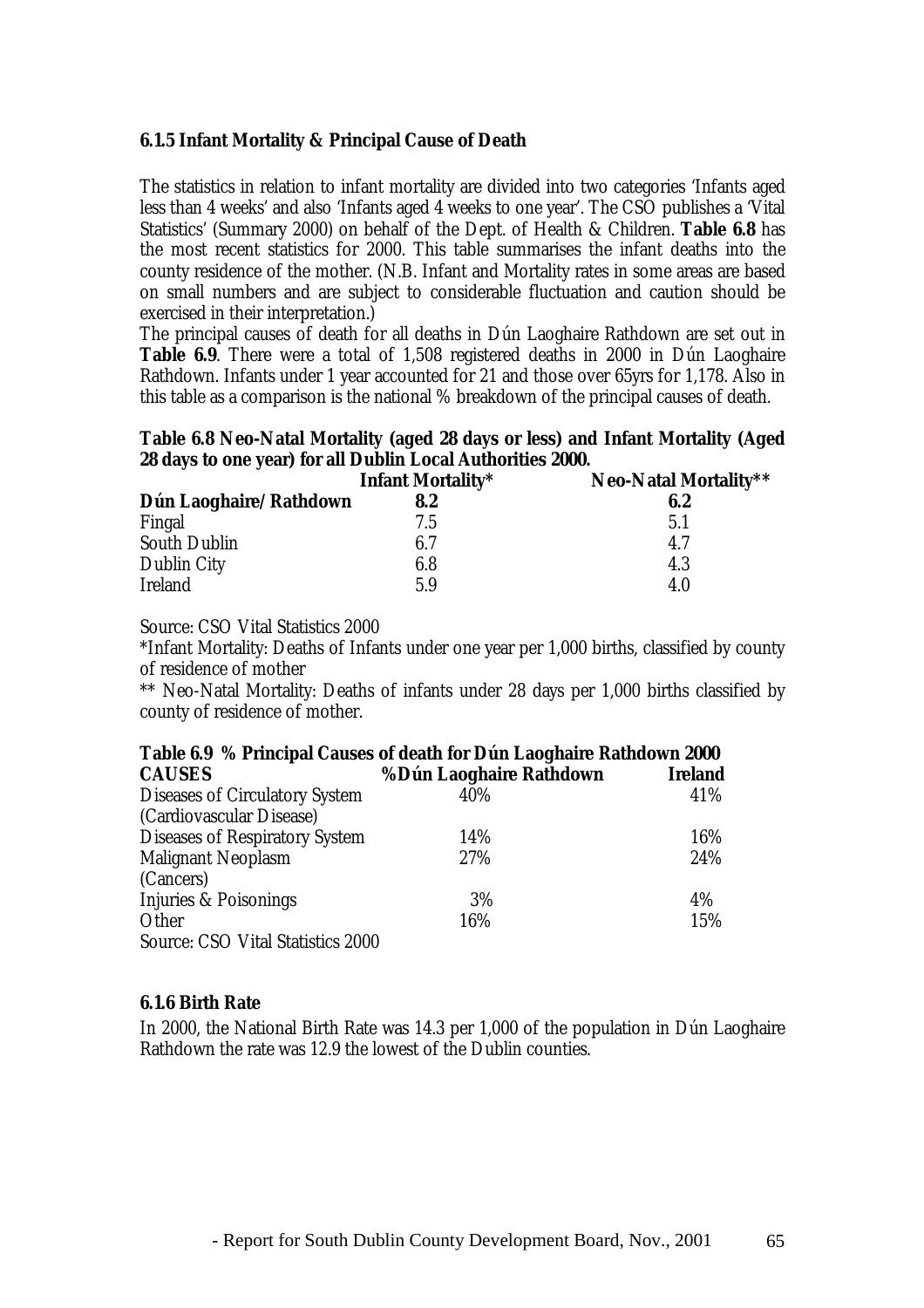# **6.2 Education & Training**

### **6.2.1 Primary Education**

There were 95 primary schools open in 1999/2000 academic year in Dún Laoghaire Rathdown.

**Appendix.6.1** lists the School Roll Number, the Name & address of each of the primary school & the number of pupils attending in 1999-2000.

**Table 6.10** details the number of Schools, teachers and pupils for ordinary classes only for Dún Laoghaire Rathdown for 1998/99. The average class size for Dún Laoghaire Rathdown primary schools in 1998/99 academic year was **28.93** The figure for the country as a whole was **25**.**62**.

#### **Table 6.10 Number of Primary (Ordinary Classes only) Schools, Number of Teachers & Number of Pupils 1998-1999**

|                | <b>Schools</b> Pupils |         | <b>Teachers</b> | Teaching Non Teaching Other* Total<br><b>Principals# Teachers Teachers</b> |              |     |  |
|----------------|-----------------------|---------|-----------------|----------------------------------------------------------------------------|--------------|-----|--|
| <b>DLR</b>     | 60                    | 17.070  | 590             | 43                                                                         | 74           | 707 |  |
| <b>Ireland</b> | 3.181                 | 436,735 | 17.042          | 687                                                                        | 1,735 19,464 |     |  |

\*Full Time Teachers #Non-teaching principals includes principals who may give some classes but do not have a designated class. Source: DES Statistical Report 1998/99

In addition to ordinary classes there are pupils with special needs, **Table 6.11**. Dún Laoghaire Rathdown has 6 special schools for pupils with special needs. There are 10 ordinary schools out of the 60 above, which provided special classes for 195 pupils in classes with special needs in 1998/99.

#### **Table 6.11 Number of Primary Schools (special only), Pupils and Classes 1998/99**

| <b>DLR</b>     | <b>Schools</b><br>6                    | <b>Pupils</b><br>323 | <b>Classes</b><br>38 |
|----------------|----------------------------------------|----------------------|----------------------|
| <b>Ireland</b> | 122                                    | 7.386                | 874                  |
|                | Source: DES Statistical Report 1998/99 |                      |                      |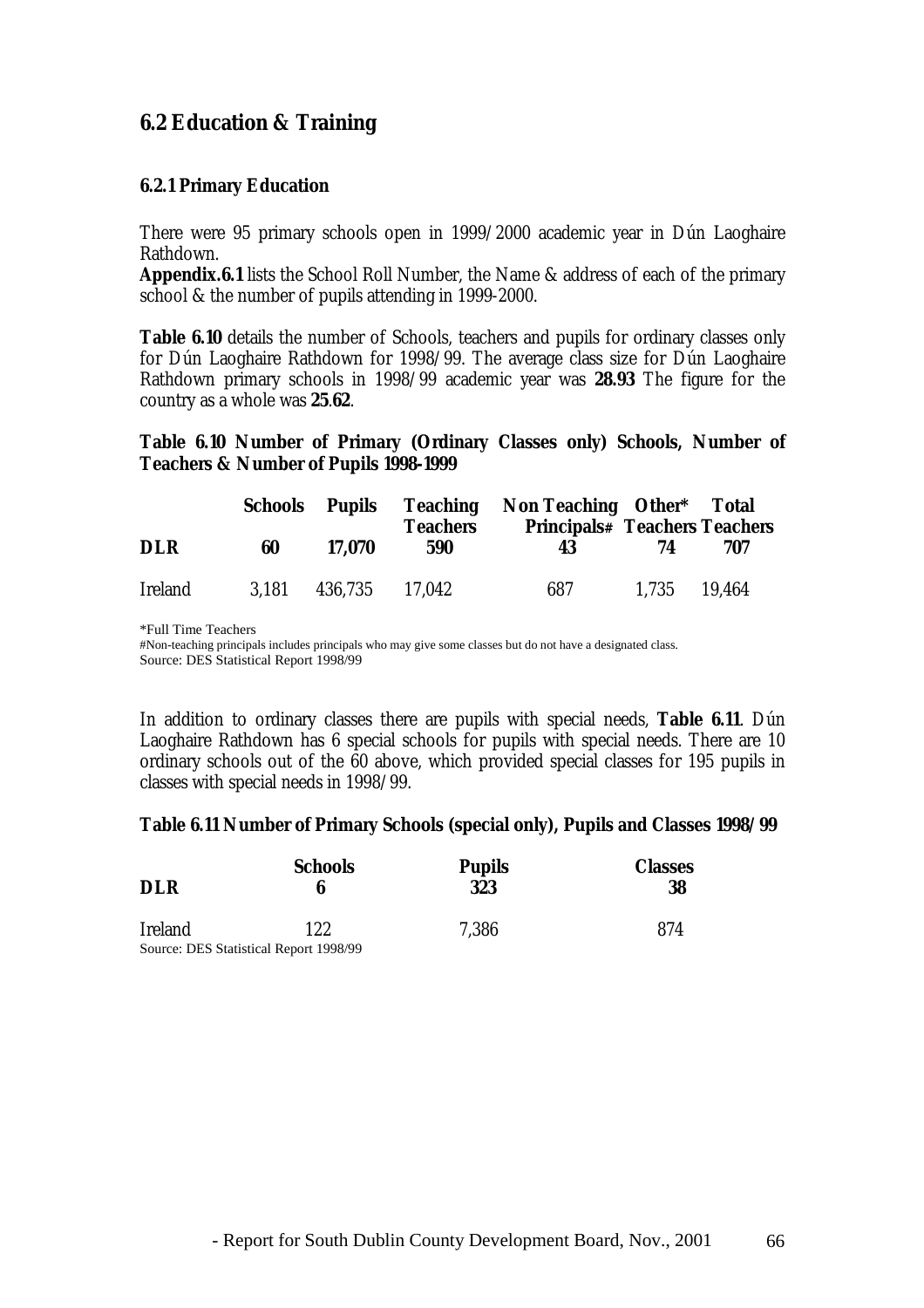#### **6.2.2 Post Primary Education**

There were 27 Secondary Schools, 6 Vocational Schools, 4 Community Schools and 1 comprehensive school in Dún Laoghaire Rathdown for the 1998/99 academic year. This gives a total of **38** Post Primary Schools out of a total of 759 for the state. **Table 6.12** gives the number of pupils attending the different second level schools in the year 1998/99. (For 2001 only 37 secondary schools are listed see Appendix 6.2).

#### **Table 6.12 Post Primary School Pupils in Dún Laoghaire Rathdown by type of School 1998/99**

| <b>DLR</b>     | <b>Secondary</b><br>12.142             | <b>Vocational</b><br>2.380 | <b>Community</b><br>2.057 | <b>Comprehensive</b><br>787 | <b>Total</b><br>17,366 |
|----------------|----------------------------------------|----------------------------|---------------------------|-----------------------------|------------------------|
| <b>Ireland</b> | 211.369                                | 97.998                     | 44.152                    | 8,532                       | 362,051                |
|                | Source: DES Statistical Report 1998/99 |                            |                           |                             |                        |

#### **Number of teachers and pupils Post Primary 2001/2**

The number of teachers and pupils per school at the Post Primary level in Dún Laoghaire Rathdown is contained in the **Appendix 6.2**. For the academic year 2001/2002 a total of 1,067 teachers were allocated to Dún Laoghaire Rathdown Post Primary schools. The table does include part time teachers on the basis of contract hours.

#### **Special Schools Post Primary**

There are a number of special schools at post-primary level in Dún Laoghaire Rathdown, which are listed in **Appendix 6.3.** These provide an education for children with a wide range of physical, emotional and mental disabilities and well as children with learning difficulties.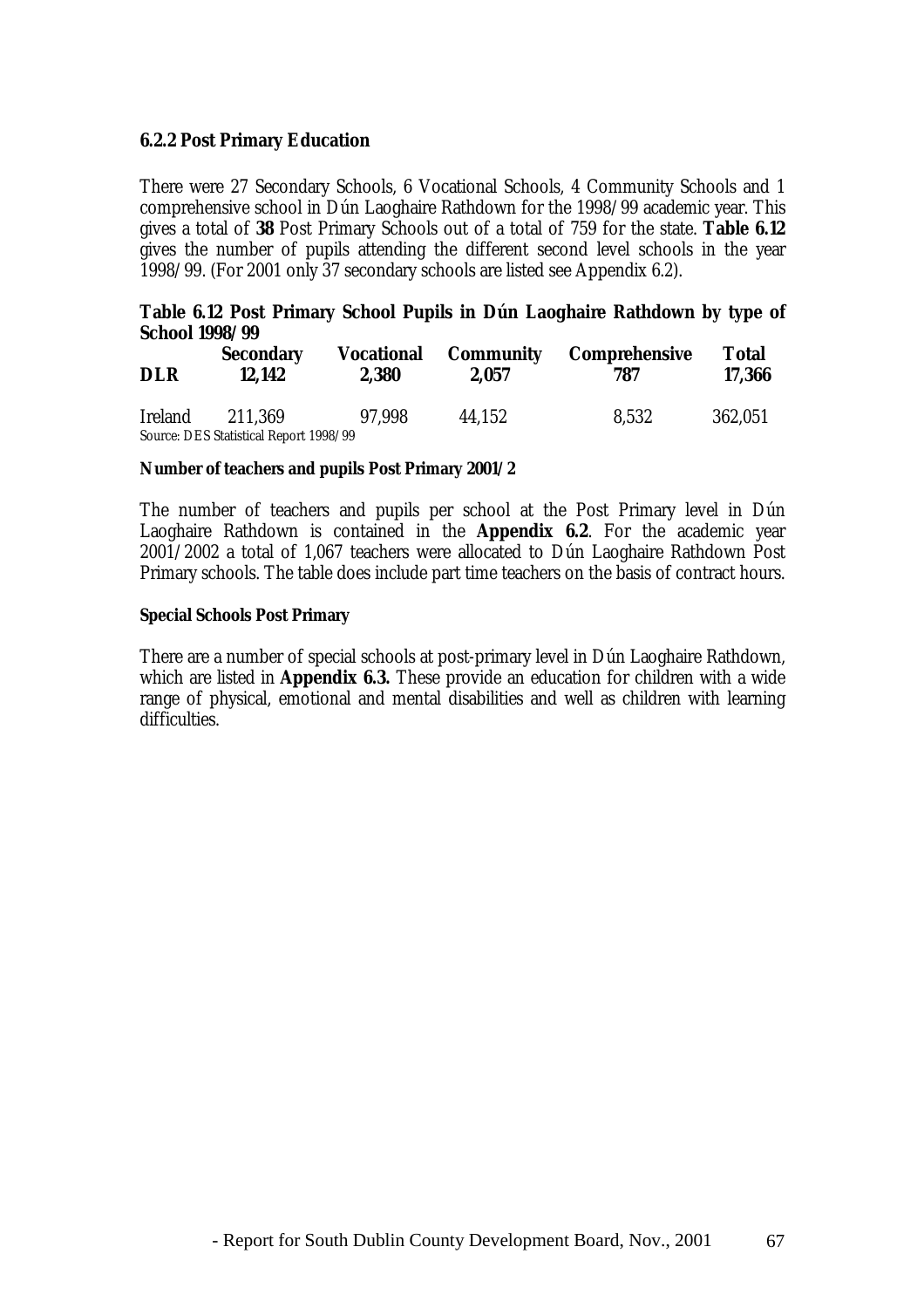#### **6.2.3 Third Level Education**

#### **Higher Education Authority (HEA)**

Provisional figures from the HEA for the academic year 1999/2000 show that there were **42,664** students enrolled in third level HEA funded institutions\* in Dublin colleges See **Table 6.13** for the full breakdown of the figures between part/full time students and undergraduate/postgraduate students.

The number of students in third level education has risen considerably over the last ten years. For the country as a whole in 1991/92 there were 51,029, - 1995/96 - 64,644 and 1996/97 – 67,957. The provisional figure for 1999/00 is 80,039. These figures are for institutions funded by the Higher Education Authority.

# . **Table 6.13 Third Level Students in County Dublin 1999/2000 HEA funded**

| <b>Students</b>  | 1999/2000 | 1996/1997 |
|------------------|-----------|-----------|
| Undergraduate FT | 29,521    | 26,347    |
| Postgraduate FT  | 5,826     | 5,312     |
| Undergraduate PT | 2,990     | 2,937     |
| Postgraduate PT  | 4,327     | 2,581     |
| <b>TOTAL</b>     | 42,664    | 37,177    |

Source: HEA

\*UCD, TCD, DCU, St. Patrick's College Drumcondra, National College of Art & Design & Royal College of Surgeons in Dublin City.

#### **Third Level Institutions DES Funded**

**Table 6.14** gives full time, undergraduate and postgraduate students in addition to entrants into all the DES funded third level institutions in 1998/99. All the County Dublin institutions are **in bold** print. County Dublin accounted for over 40% of the students enrolling on third level DES courses in 1998/99.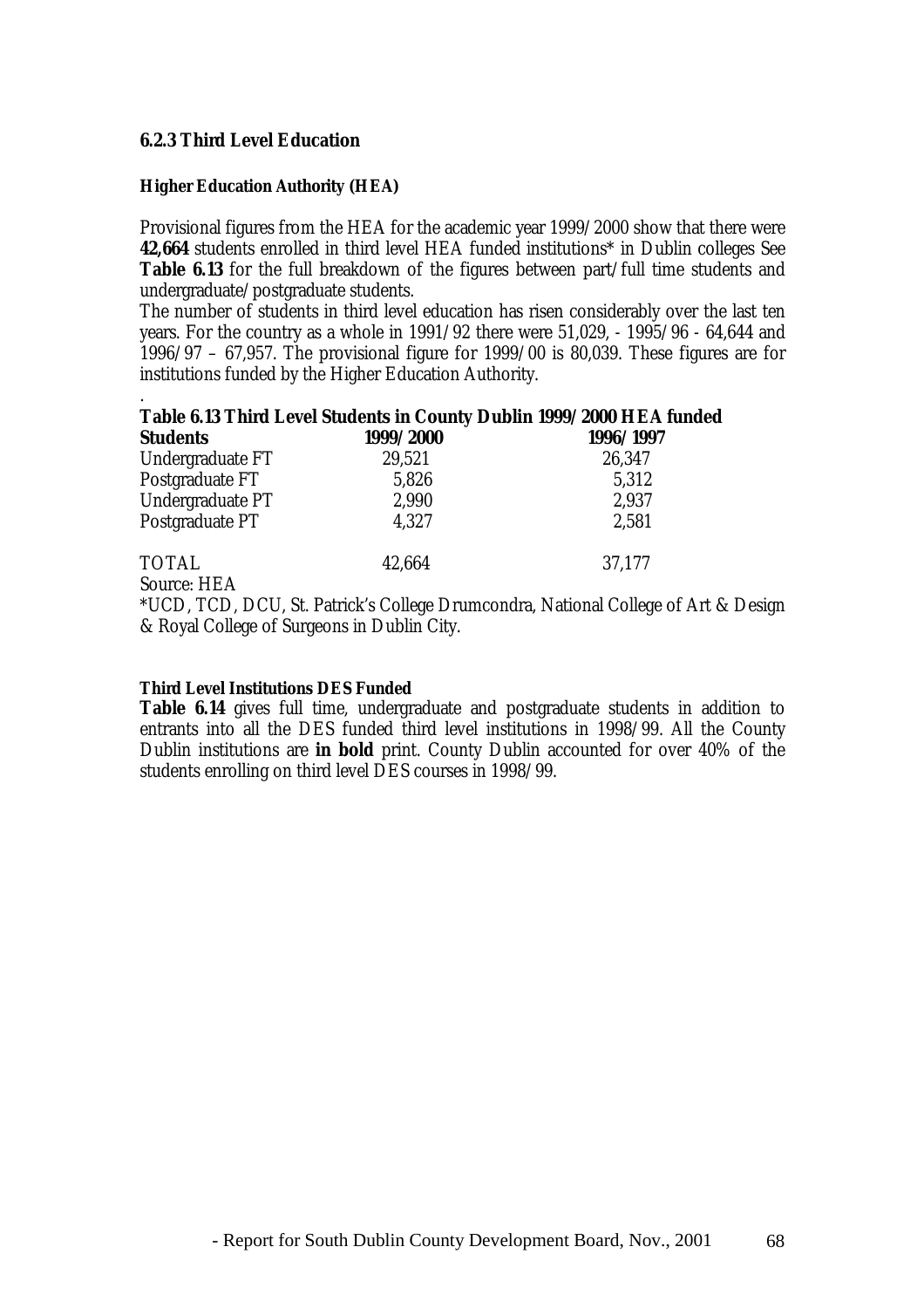| Dublin's % of Total Student Population 1998-99          | 42.06            | 59.15                   | 40.03            |
|---------------------------------------------------------|------------------|-------------------------|------------------|
| <b>Total for Dublin</b>                                 | 45641            | 16423                   | 13550            |
| <b>Total for Ireland</b>                                | 108509           | 27764                   | 33851            |
| <b>National College of Ireland, Dublin</b>              | 641              | 3001                    | 267              |
| St. Catherine's College, Sion Hill, Co Dublin           | 101              | $\overline{\mathbf{0}}$ | $\overline{28}$  |
| St. Angela's College, Lough Gill, Co. Sligo             | 100              | $\overline{\mathbf{0}}$ | $\overline{27}$  |
| Froebel College of Education, Blackrock, 158<br>Dublin  |                  | $\overline{\mathbf{0}}$ | $\overline{47}$  |
| <b>Rathmines</b>                                        |                  |                         |                  |
| Church of Ireland College of Education, 91              |                  | $\overline{\mathbf{0}}$ | $\overline{34}$  |
| <b>Colaiste Mhuire, Marino, Dublin</b>                  | $\overline{205}$ | $\bf{0}$                | 57               |
| Hotel Training & Catering College, Killybegs            | 345              | 52                      | $\overline{212}$ |
| Dún Laoghaire Institute of Art, Design and 565<br>Tech. |                  | 46                      | 220              |
| <b>Waterford Institute of Technology</b>                | 5018             | 507                     | 1734             |
| <b>Institute of Technology, Tralee</b>                  | 2229             | 407                     | 962              |
| <b>Institute of Technology, Tallaght</b>                | 1793             | 1073                    | 826              |
| <b>Institute of Technology, Sligo</b>                   | 2644             | 204                     | 1018             |
| <b>Limerick Institute of Technology</b>                 | 2939             | 884                     | 1138             |
| Letterkenny Institute of Technology                     | 1714             | 299                     | 883              |
| Galway-Mayo Institute of Technology                     | 3922             | 528                     | 1414             |
| <b>Dundalk Institute of Technology</b>                  | 2458             | $\overline{345}$        | 1220             |
| <b>Cork Institute of Technology</b>                     | 4978             | 2888                    | 1760             |
| <b>Institute of Technology, Carlow</b>                  | 2284             | 463                     | 1009             |
| <b>Athlone Institute of Technology</b>                  | 2824             | 549                     | 1024             |
| <b>Dublin Institute of Technology</b>                   | 9763             | 5591                    | 4192             |
| <b>National College of Art &amp; Design, Dublin</b>     | 724              | 6                       | 138              |
| <b>University of Limerick</b>                           |                  | 1301                    |                  |
| <b>Dublin City University</b>                           | 6312<br>8826     | 1366                    | 1851<br>2284     |
| National University of Ireland, Maynooth                | 3908             | 784                     | 1106             |
| <b>Trinity College, Dublin</b>                          | 10540            | 2311                    | 2409             |
| National University of Ireland, Galway                  | 8035             | 1232                    | 1965             |
| <b>University College Dublin, NUI Dublin</b>            | 14748            | 3029                    | 3481             |
| University College Cork, NUI Cork                       | 10644            | 898                     | 2545             |
|                                                         | 1998-99          | 1998-99                 | 1998-99          |
| Institutions                                            | FT               | PT                      | ENT.             |
| рто тооо, оо сомигү равши тизиканонз үш вом ришт        |                  |                         |                  |

**Table 6.14 Full Time Students and Entrants to Third Level Institutions aided by DES 1998/99 County Dublin Institutions (in bold print)**

Source: DES

#### **Domicility of Third Level Students**

**Table 6.15** gives the domicility of third level students for DES funded institutions for the whole of Ireland. (See **Appendix 6.4** for a full listing of DES funded third level institutions.) This gives an interesting breakdown of students by county of origin and county of study. Although Dún Laoghaire Rathdown is not separated from the other 3 counties in Dublin it does provide a summary of students and their place/county of study. This table is for all students in full time undergraduate and postgraduate study.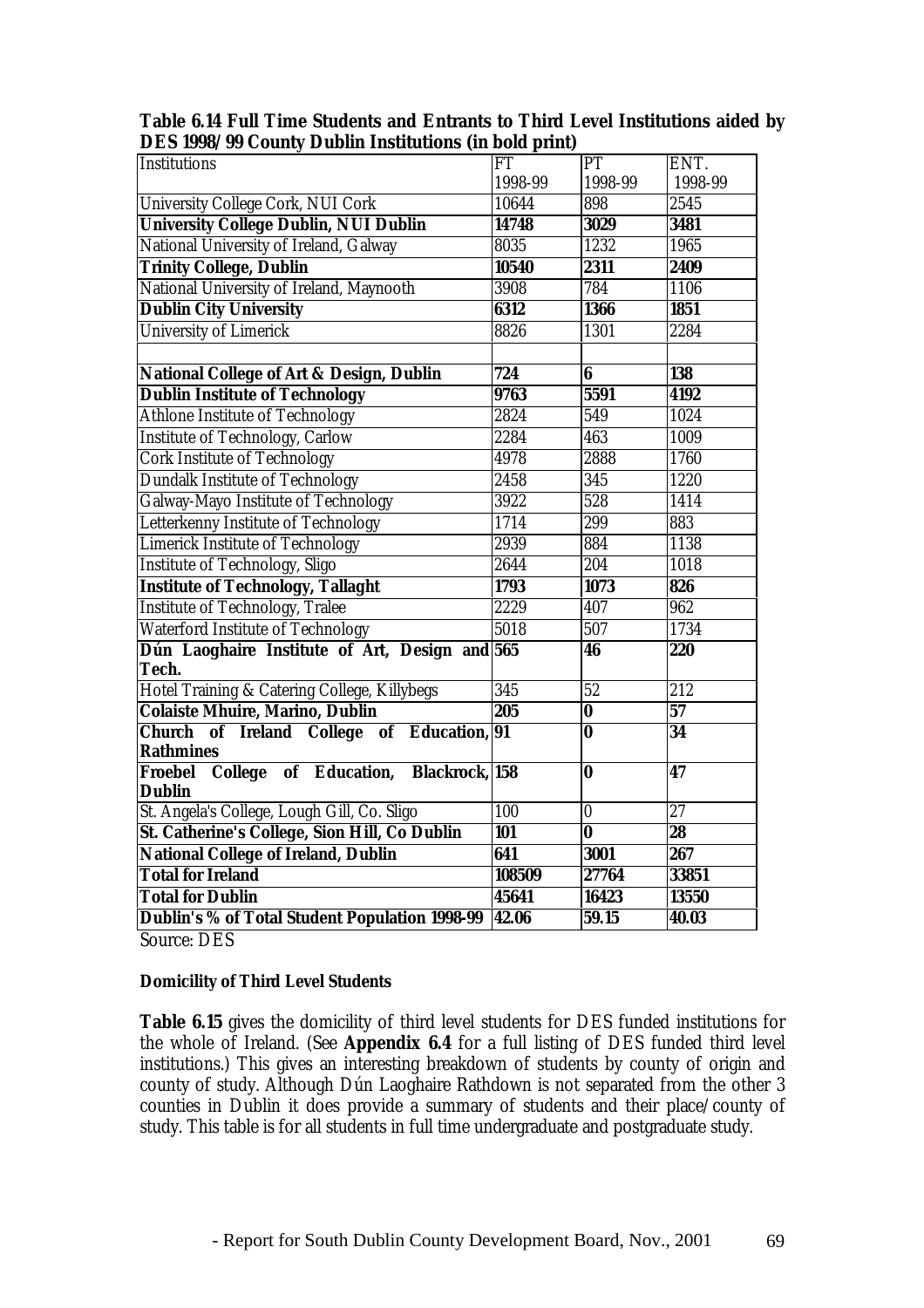| Table 6.15 Domicility of Third Level Students (DES aided only) 1998-1999 |                 |                 |                 | <b>County of Study</b> |                 |                 |                  |                  |                 |                |                |                |                |
|--------------------------------------------------------------------------|-----------------|-----------------|-----------------|------------------------|-----------------|-----------------|------------------|------------------|-----------------|----------------|----------------|----------------|----------------|
| County of origin                                                         | Westmeath       | Carlow          | Cork            | <b>Donegal</b>         | <b>Dublin</b>   | Louth           | Galway           | Kerry            | <b>Kildare</b>  | Limerick       | Sligo          | Waterford      | <b>Total</b>   |
| Galway                                                                   | 465             | $\overline{24}$ | 164             | 68                     | 940             | $\overline{17}$ | 4,020            | $\overline{36}$  | 142             | 852            | 202            | 97             | 7,027          |
| Leitrim                                                                  | 36              | 5               | 14              | 65                     | 204             | 13              | 130              | $\overline{4}$   | 50              | 81             | 174            | 12             | 788            |
| Mayo                                                                     | 187             | 24              | 69              | 108                    | 1,011           | 15              | 1,426            | 17               | 116             | 425            | 320            | 55             | 3,773          |
| Roscommon                                                                | 235             | 13              | 26              | 43                     | 437             | 8               | 485              | 11               | 69              | 170            | 314            | 33             | 1,844          |
| <b>Sligo</b>                                                             | 25              | 8               | 25              | 112                    | 470             | $\overline{2}$  | 422              | 2                | 57              | 91             | 609            | 14             | 1,837          |
| <b>Carlow</b>                                                            | 17              | 320             | 45              | 3                      | 559             | $\overline{7}$  | 34               | 11               | 71              | 69             | 12             | 94             | 1,242          |
| <b>Dublin</b>                                                            | 135             | 244             | 273             | 78                     | 20,679          | 526             | 396              | 20               | 1,105           | 287            | 97             | 254            | 24,094         |
| <b>Kildare</b>                                                           | 85              | 285             | 58              | 33                     | 2,128           | 33              | 159              | 15               | 471             | 141            | 45             | 180            | 3,633          |
| <b>Kilkenny</b>                                                          | 10              | 177             | 210             | $\overline{2}$         | 788             | 5               | 91               | $\overline{4}$   | 81              | 225            | 13             | 409            | 2,015          |
| Laois                                                                    | 79              | 175             | 57              | 6                      | 563             | 6               | 118              | 15               | 62              | 142            | 13             | 115            | 1,351          |
| Longford                                                                 | 144             | 11              | 21              | 20                     | 404             | 11              | 158              | $\overline{0}$   | 84              | 59             | 124            | 18             | 1,054          |
| Louth                                                                    | 29              | 14              | 32              | 32                     | 939             | 915             | 104              | 2                | 120             | 64             | 15             | 32             | 2,298          |
| <b>Meath</b>                                                             | 138             | 45              | 64              | 32                     | 1,987           | 334             | 174              | 20               | 211             | 122            | 38             | 108            | 3,273          |
| <b>Offaly</b>                                                            | 302             | 81              | 53              | 5                      | 610             | 11              | 235              | 18               | 94              | 147            | 32             | 69             | 1,657          |
| Westmeath                                                                | 448             | 19              | 30              | 9                      | 847             | 32              | 287              | 8                | 107             | 180            | 92             | 60             | 2,119          |
| Wexford                                                                  | 20              | 253             | 162             | 6                      | 1,321           | 6               | 85               | 12               | 109             | 226            | 15             | 761            | 2,976          |
| Wicklow                                                                  | 19              | 139             | 39              | 16                     | 2,008           | 29              | 48               | 5                | 86              | 56             | 17             | 165            | 2.627          |
| <b>Clare</b>                                                             | 56              | 13              | 311             | 12                     | 425             | 6               | 625              | 138              | 62              | 1,330          | 43             | 128            | 3,149          |
| Cork                                                                     | $\overline{26}$ | $\overline{38}$ | 9,663           | 13                     | 1,142           | $\overline{15}$ | $\overline{347}$ | $\overline{376}$ | $\overline{92}$ | 1,360          | 49             | 370            | 13,491         |
| Kerry                                                                    | 22              | 15              | 1,177           | 6                      | 748             | 11              | 322              | 1,102            | 71              | 970            | 27             | 109            | 4,580          |
| <b>Limerick</b>                                                          | $\overline{23}$ | 26              | 832             | 6                      | 672             | 6               | 361              | 196              | $\overline{72}$ | 3,037          | 29             | 158            | 5,418          |
| <b>Tipperary</b>                                                         | 97              | 151             | 794             | 11                     | 1,027           | 14              | 364              | 83               | 118             | 1,128          | 33             | 567            | 4,387          |
| Waterford                                                                | 9               | 96              | 568             | $\overline{7}$         | 613             | $\mathbf{2}$    | 86               | $\overline{25}$  | 50              | 236            | $\tau$         | 1,050          | 2,749          |
| Antrim                                                                   | $\Omega$        | $\Omega$        | 14              | $\overline{0}$         | 238             | $\Omega$        | 9                |                  | 3               | 3              | $\overline{2}$ |                | 271            |
| <b>Armagh</b>                                                            | $\overline{0}$  | $\Omega$        | 3               | $\overline{0}$         | 80              | $\overline{0}$  | 3                | $\mathbf{0}$     | 3               | $\Omega$       |                | $\Omega$       | 90             |
| Cavan                                                                    | 121             | 12              | 13              | 68                     | 650             | 103             | 149              | $\overline{4}$   | 82              | 50             | 107            | 38             | 1,397          |
| <b>Derry</b>                                                             | $\theta$        | $\Omega$        | 3               |                        | 126             | $\mathbf{0}$    | 13               | $\mathbf{0}$     | $\overline{c}$  | $\overline{2}$ | $\Omega$       | $\overline{0}$ | 147            |
| <b>Donegal</b>                                                           | 26              | 3               | $\overline{32}$ | 1.196                  | 738             | 19              | 414              | $\overline{4}$   | 162             | 141            | 167            | 20             | 2,922          |
| Down                                                                     | $\Omega$        | $\Omega$        | $\overline{2}$  | $\overline{0}$         | 243             | 3               | 20               | $\mathbf{0}$     | 8               | 5              | $\Omega$       | $\Omega$       | 281            |
| Fermanagh                                                                | $\overline{2}$  | $\Omega$        | $\overline{0}$  |                        | $\overline{75}$ |                 | $\overline{4}$   | $\mathbf{0}$     | 3               |                | $\mathbf{0}$   | $\overline{0}$ | 87             |
| Monaghan                                                                 | 43              | 5               | 12              | 82                     | 517             | 276             | 82               | $\mathfrak{Z}$   | 78              | 37             | 44             | 17             | 1,196          |
| <b>Tyrone</b>                                                            | $\overline{0}$  | $\overline{0}$  | 3               | $\mathbf{2}$           | 114             | $\overline{0}$  | 15               | $\mathbf{0}$     | $\,8\,$         | $\overline{4}$ | $\mathbf{0}$   | $\overline{0}$ | 146            |
| <b>Unspecified</b>                                                       | $\theta$        | $\Omega$        | $\theta$        | $\Omega$               | $\Omega$        | $\theta$        | $\theta$         | $\Omega$         | $\Omega$        | $\Omega$       | $\Omega$       | $\Omega$       | $\overline{0}$ |
| <b>TOTALS</b>                                                            | 2,799           | 2,196           | 14,769          | 2,043                  | 43,303          | 2,426           | 11,186           | 2,132            | 3,849           | 11,641         | 2,641          | 4,934          | 103,919        |
| of which N. Ire.                                                         | $\overline{2}$  | $\Omega$        | 25              | $\overline{4}$         | 876             | $\overline{4}$  | 64               |                  | 27              | 15             | 3              |                | 1,022          |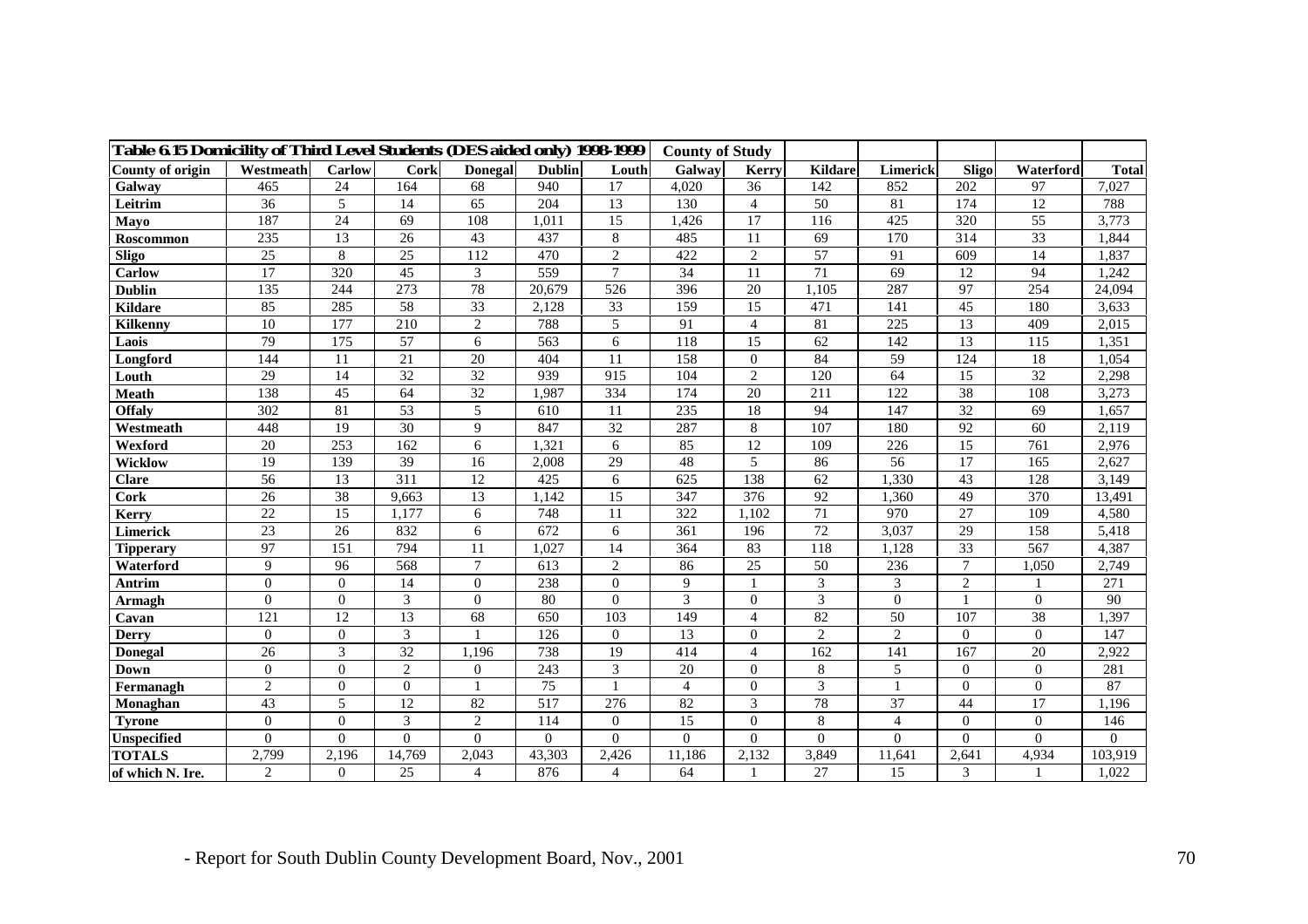# **6.2.4 Private Colleges**

**Table 6.16** provides a listing of the private colleges in Dublin, which are, recognised by the DES and the numbers enrolled in 1998/99. Those in bold print are in County Dublin.

| Table 6.16 Third Level Non Aided Institutions 1998-99 (Dublin Colleges In Bold) |      |
|---------------------------------------------------------------------------------|------|
| <b>Religious Institutions:</b>                                                  |      |
| Holy Ghost Missionary College, Kimmage, Dublin 12.                              | 94   |
| All Hallows College, Drumcondra, Dublin 9.                                      | 174  |
| Dominican House of Studies, St. Mary's Priory, Tallaght, Co.Dublin              | 11   |
| <b>Institute of Theology and Philosophy, Milltown Park, Dublin 6.</b>           | 302  |
| St. Patrick's College, Carlow.                                                  | 190  |
| <b>Holy Cross College, Clonliffe, Dublin 3</b>                                  | 3    |
| St. John's College, Waterford.                                                  | 12   |
| St. Patrick's College, Thurles, Co. Tipperary.                                  | 22   |
| Pontifical College, Maynooth, Co. Kildare                                       | 363  |
| <b>Total</b>                                                                    | 1171 |
| <b>Teacher Training</b>                                                         |      |
| Montessori College A.M.I., Dundrum Road, Milltown, Dublin 14.                   | 70   |
| Mater Dei Institute, Clonliffe Road, Dublin 3.                                  | 252  |
| St. Niocholas Montessori College, 16 Adelaide St., Dún Laoghaire,               | 119  |
| <b>Total</b>                                                                    | 441  |
| Other                                                                           |      |
| College of Hotel Catering & Management, Shannon, Co. Clare.                     | 209  |
| King's Inn, Henrietta Street, Dublin 1.                                         | 322  |
| L.S.B., 6/9 Balfe St., Dublin 2.                                                | 495  |
| <b>Institute of Education Business College, Portobello House.</b>               | 891  |
| Dublin Business School, 13/14 Aungier Street, Dublin 2                          | 704  |
| Griffith College, South Circular Road, Dublin 8.                                | 640  |
| American College, 2 Merrion Square, Dublin 2.                                   | 283  |
| Burren College of Art, Newtowncastle, Ballyvaughan, Co. Clare.                  | 33   |
| High School International College, The Crescent, and Limerick.                  | 276  |
| Mid West Business Institute, Old Town Hall, Rutland Street Limerick             | 24   |
| Skerry's College, 9 St. Patrick's Hill, Cork.                                   | 161  |
| Mayoralty College, Mayoralty House, Galway                                      | 61   |
| Dublin Institute of Design, 25 Suffolk St, Dublin 2.                            | 45   |
| 3D Entertainment's Academy.                                                     | 6    |
| Total                                                                           | 4150 |
| <b>Royal College of Surgeons (Dublin)</b>                                       | 1028 |
| <b>Overall Total</b>                                                            | 6790 |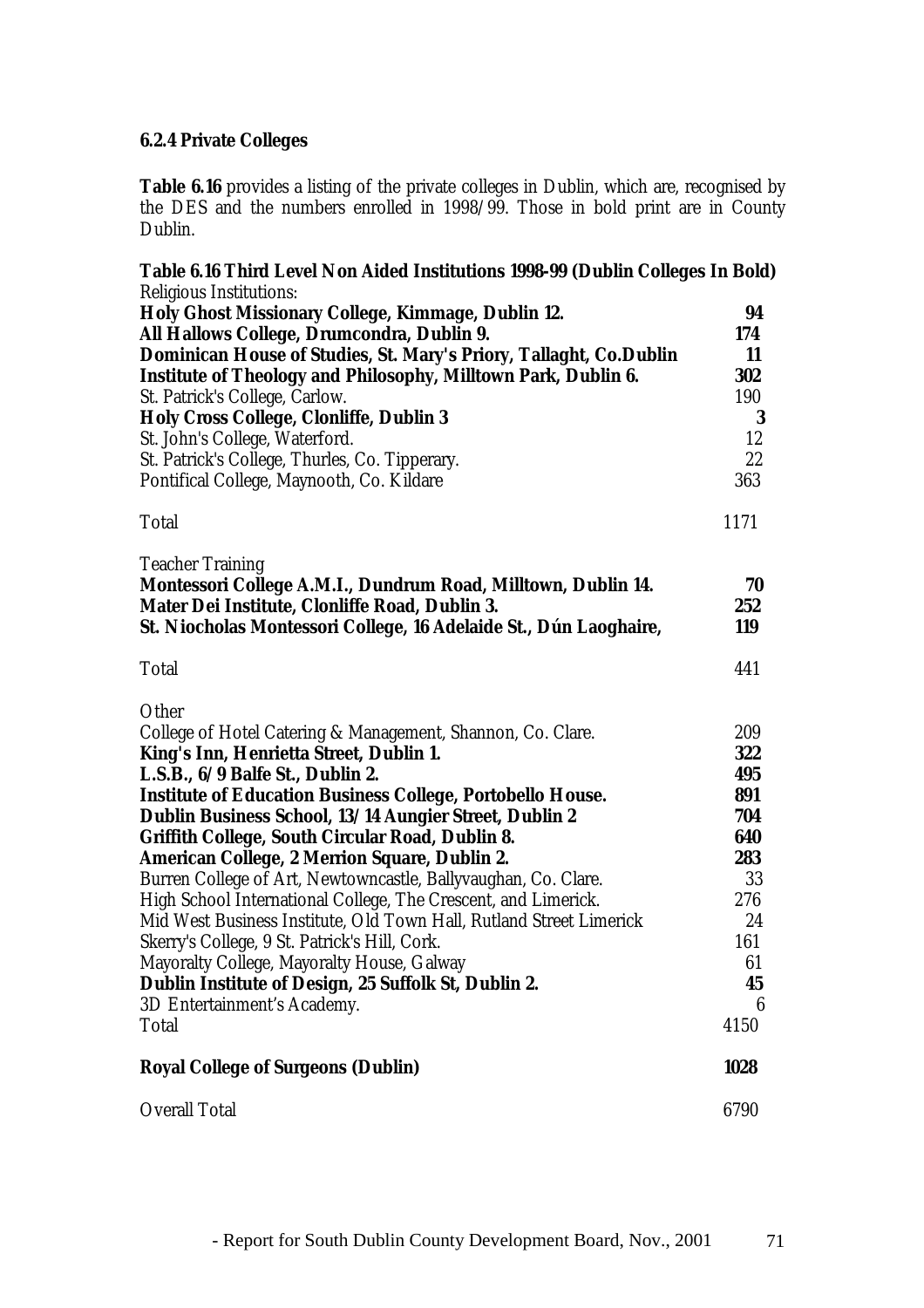#### **6.2.5 Adult Education**

Dún Laoghaire VEC is responsible for 3 colleges of further education in Dún Laoghaire Rathdown. **Table 6.17** lists the name of these colleges and their website address.

# **Table 6.17 Dún Laoghaire VEC Colleges of Further Education**

| <b>Name of College</b>                     | <b>Website</b>  |
|--------------------------------------------|-----------------|
| Senior College Dún Laoghaire               | www.scd.ie      |
| Sallynoggin College of Further Education   | www.scs.dife.ie |
| Dún Laoghaire College of Further Education | www.dlcfe.ie    |

Source Dún Laoghaire VEC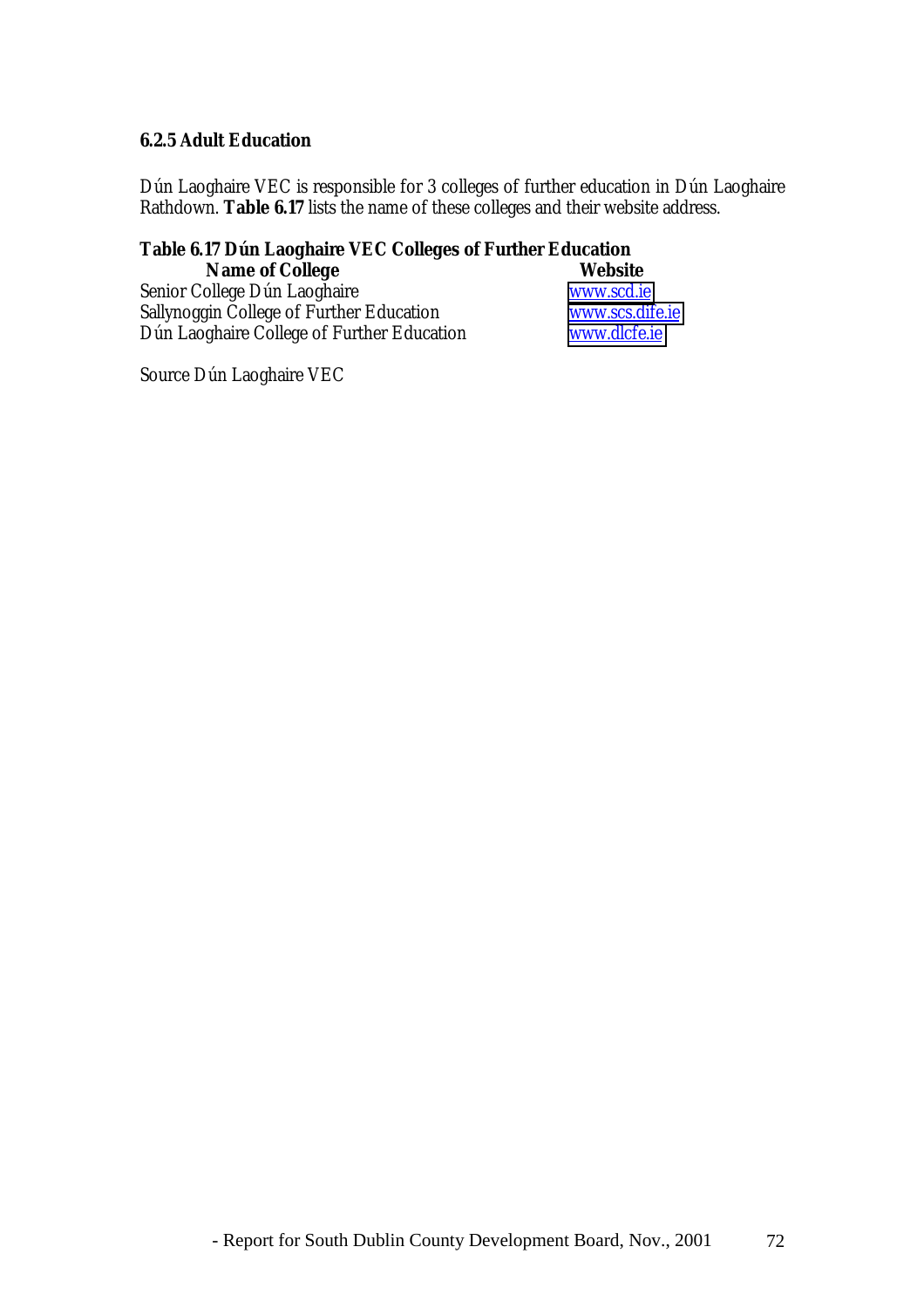# **6.3 Safety & Security**

# **6.3.1 Garda Stations Dún Laoghaire Rathdown**

Dún Laoghaire Rathdown falls within the Dublin Metropolitan Region. **Map 6.3** shows the Dublin Metropolitan Region. **Map 6.4** shows these Regions are subdivided into divisions. **Map 6.5** shows the location of the Garda stations within Dún Laoghaire Rathdown.

## **6.3.2 Crime Figures – Indictable Offences DMR**

Data on Indictable offences have been compiled from the annual reports of An Garda Síochána. **Table 6.18** shows the number of Recorded crimes, Detected crimes, the detection rate, the number of offences per 1,000 of population and the % change compared with 1998. The **Table 6.19** is exactly the same without a comparison with the previous year.

The Dublin Metropolitan Region has the highest number of Indictable Offences per 1,000 of population out of all the Garda regions. The **Table 6.20** gives the number of indictable offences per Garda region for 1999. (Refer back to **Map 6.4** for Garda regions).

|                      | 1999            |                 | 1999                      | % change<br>on Recorded |                                        |
|----------------------|-----------------|-----------------|---------------------------|-------------------------|----------------------------------------|
|                      | <b>Recorded</b> | <b>Detected</b> | Detect. Rate Per 1,000 of | Population              | <b>Offences</b> on<br>previous<br>vear |
| Dub. Met. Reg.       | 41,821          | 16,572          | 40%                       | 38.63                   | $-8%$                                  |
| <b>Eastern</b>       | 5,586           | 1,936           | 35%                       | 25.94                   | $-8%$                                  |
| North Central        | 8,776           | 4,074           | 46%                       | 139.18                  | $-5%$                                  |
| Northern             | 4,894           | 2,246           | 46%                       | 19.50                   | $-13%$                                 |
| <b>South Central</b> | 11,005          | 4.192           | 38%                       | 112.61                  | $-9\%$                                 |
| Southern             | 6,096           | 2,112           | 35%                       | 26.60                   | $-10%$                                 |
| Western              | 5,464           | 2,012           | 37%                       | 24.16                   | $-5%$                                  |

#### **Table 6.18 Indictable Offences DMR 1999**

Source: An Garda Síochána Annual Report 1999

## **Table 6.19 Indictable Offences DMR 1998**

|                      | 1998            |                 |           | 1998              | % change                 |
|----------------------|-----------------|-----------------|-----------|-------------------|--------------------------|
|                      |                 |                 |           |                   | on Recorded              |
|                      | <b>Recorded</b> | <b>Detected</b> | Det. Rate |                   | Per 1,000 of Offences on |
|                      |                 |                 |           | <b>Population</b> | previous yr.             |
| Dub. Met. Reg.       | 45,592          | 18,527          | 41%       | 42.12             | N/A                      |
| Eastern              | 6,046           | 2,338           | 39%       | 28.07             | N/A                      |
| North Central        | 9,267           | 4,598           | 50%       | 146.97            | N/A                      |
| Northern             | 5,639           | 2,751           | 49%       | 22.47             | N/A                      |
| <b>South Central</b> | 12,114          | 4,012           | 33%       | 123.96            | N/A                      |
| Southern             | 6,782           | 2,909           | 43%       | 29.59             | N/A                      |
| Western              | 5,744           | 1,919           | 33%       | 25.40             | N/A                      |

Source: An Garda Síochána Annual Report 1999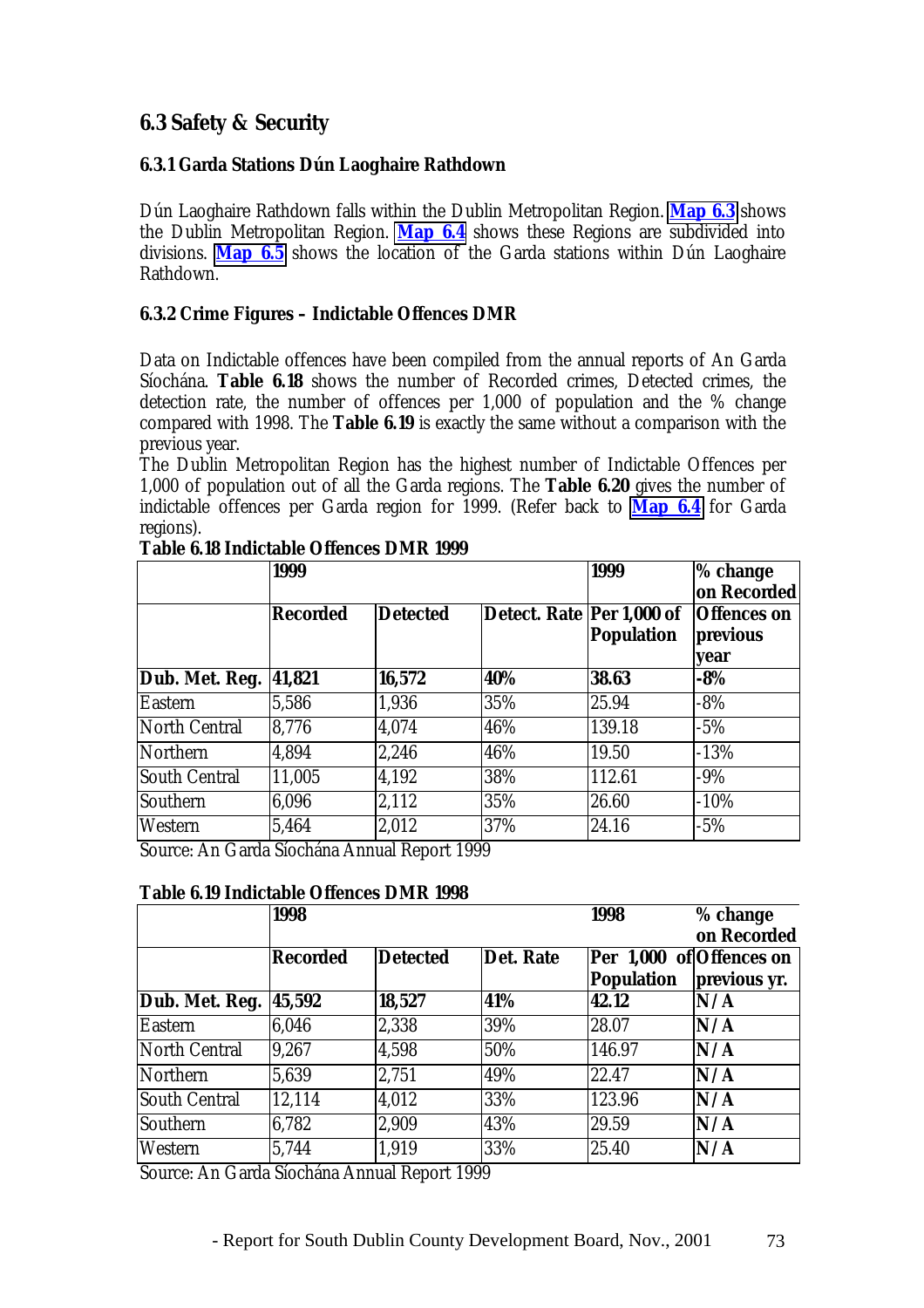| Table 6.20 Indictable Offences per 1,000 of Population all Garda Regions 1999 |                           |  |  |  |  |
|-------------------------------------------------------------------------------|---------------------------|--|--|--|--|
| <b>Region</b>                                                                 | <b>Number of Offences</b> |  |  |  |  |
|                                                                               | (Per 1,000 of Population) |  |  |  |  |
| <b>Eastern</b>                                                                | 18                        |  |  |  |  |
| <b>DMR</b>                                                                    | 39                        |  |  |  |  |
| Northern                                                                      | 11                        |  |  |  |  |
| <b>South Eastern</b>                                                          | 17                        |  |  |  |  |
| Southern                                                                      | 17                        |  |  |  |  |
| Western                                                                       | 11                        |  |  |  |  |
| Source: An Garda Síochána Annual Report 1999                                  |                           |  |  |  |  |

## **6.3.3 Traffic Offences- DMR**

**Table 6.21** provides data on the number of car thefts or unauthorised takings by Garda Region in 1999. The Dublin Metropolitan region is by far the highest in this particular type of crime. This table gives a figure by the number of vehicles stolen per 1,000 vehicles licensed to each local authority.

|                    | Table 6.21 Unauthorised takings of Motor Vehicles 1999 by Region per 1,000 |  |  |  |  |  |
|--------------------|----------------------------------------------------------------------------|--|--|--|--|--|
| vehicles licensed* |                                                                            |  |  |  |  |  |

| <b>Region</b>                                | <b>Unauthorised Takings</b>                                                       |
|----------------------------------------------|-----------------------------------------------------------------------------------|
|                                              | (Per 1,000 vehicles licensed)                                                     |
| Eastern                                      | 6                                                                                 |
| <b>DMR</b>                                   | 26                                                                                |
| <b>Northern</b>                              | 2                                                                                 |
| <b>South Eastern</b>                         | 2                                                                                 |
| Southern                                     | 4                                                                                 |
| Western                                      | 4                                                                                 |
|                                              | *Figures are not adjusted for differences between local authority & Garda regions |
| Source: An Garda Síochána Annual Report 1999 |                                                                                   |

In 1999 there was an 11% increase in the number of car thefts for the DMR compared with 1998. **Table 6.22** gives the figures for all the regions for 1998 and 1999.

| Table 6.22 Unauthorised taking of Motor Vehicles 1998 - 1999 by Region |              |        |               |  |  |  |
|------------------------------------------------------------------------|--------------|--------|---------------|--|--|--|
| <b>Region</b>                                                          | 1998         | 1999   | <b>Change</b> |  |  |  |
| <b>Eastern</b>                                                         | 1,469        | 1,536  | 5%            |  |  |  |
| <b>DMR</b>                                                             | 9,529        | 10,572 | 11%           |  |  |  |
| Northern                                                               | 201          | 200    | $0\%$         |  |  |  |
| <b>South Eastern</b>                                                   | 465          | 511    | 10%           |  |  |  |
| Southern                                                               | 1,355        | 1,234  | $-9%$         |  |  |  |
| Western                                                                | 774          | 798    | 3%            |  |  |  |
| <b>Total</b>                                                           | 13,793       | 14,851 | 8%            |  |  |  |
| $\sim$ $\sim$ $\sim$ $\sim$ $\sim$ $\sim$<br>$\sim$ $\sim$             | $\mathbf{r}$ |        |               |  |  |  |

Source: An Garda Síochána Annual Report 1999

The recovery rate for vehicles taken in 1999 was 85%, which is down from 89% in 1998.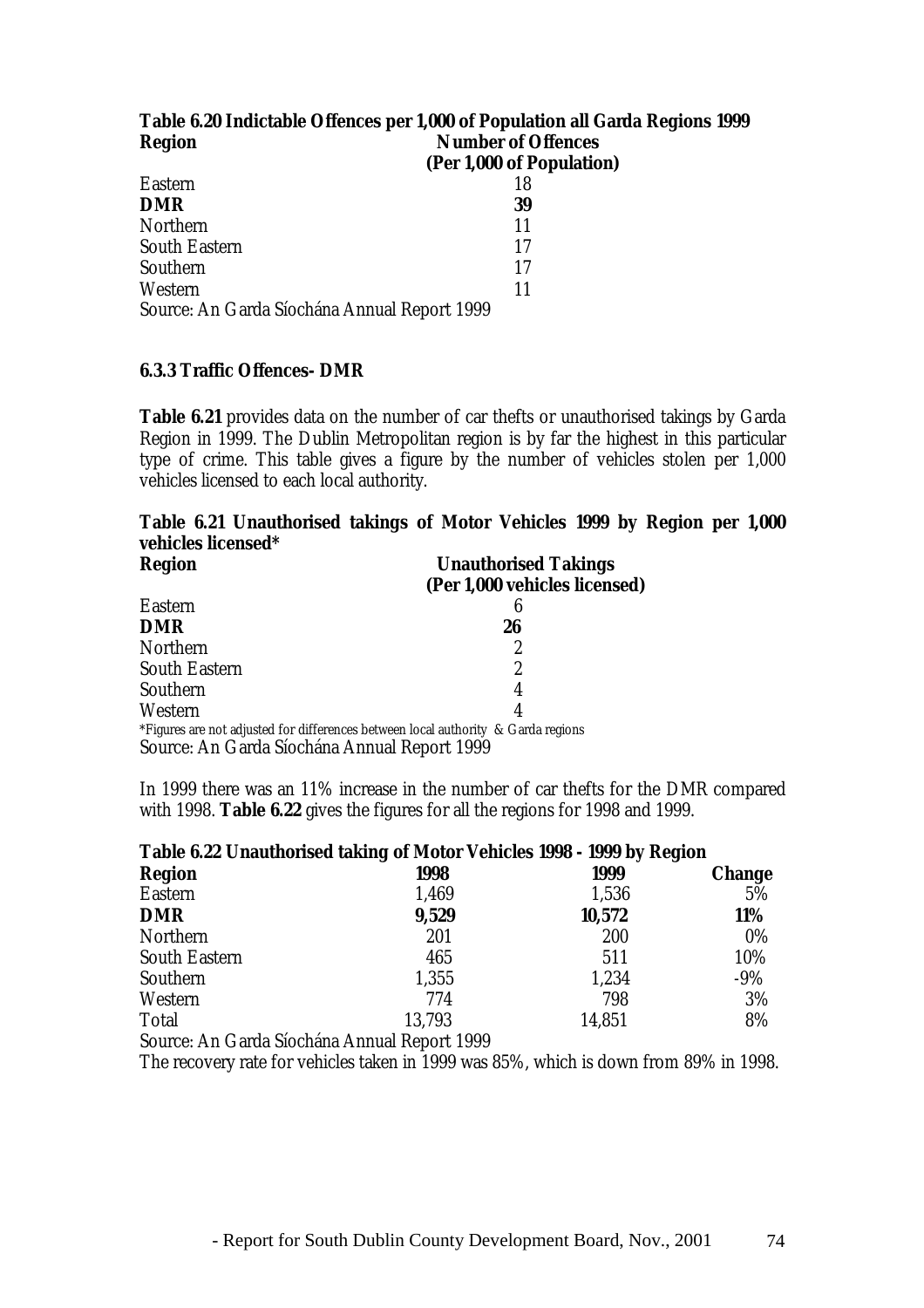#### **6.3.4 Court Service**

There is a District Court Office situated on Corrig Ave Dún Laoghaire, this office is one of the venues of the Dublin Metropolitan District Court. The areas covered include Booterstown down to Killiney and from Dún Laoghaire to Sandyford. The District Court Office in Bray covers Shankill.

### **6.3.5 Fire Service**

The Dublin Fire Brigade provides a fire fighting, prevention and emergency ambulance cover for the Greater Dublin Area, which consists of the boroughs of:

Dublin Corporation **Dún Laoghaire Rathdown Council** Fingal County Council South Dublin County Council

There are 850 full time and 65 retained fire-fighting staff. They operate 15 fire stations 11 full time and 4 retained stations\* i.e. Balbriggan, Malahide, Skerries and Swords. The Fire Brigade Control Training Centre in Marino not only trains Dublin fire fighters but also markets courses to other fire services and local authorities.

**Map 6.6** shows the location of the Fire Stations that serve Dún Laoghaire Rathdown. **Table 6.23** shows the name of each station and the district to which it belongs.

## **Table 6.23 Fire Stations Serving Dún Laoghaire Rathdown County (in bold) and County Dublin Fire Stations and Districts**

| <b>Station</b>        | <b>District</b> |
|-----------------------|-----------------|
| Donnybrook            | A               |
| <b>Rathfamham</b>     | A               |
| Dún Laoghaire         | A               |
| Dolphin's Barn        | B               |
| <b>Tallaght</b>       | B               |
| Phibsborough          | $\mathcal{C}$   |
| <b>Blanchardstown</b> | $\mathcal{C}$   |
| <b>North Strand</b>   | D               |
| Kilbarrack            | D               |
| Malahide              | $\mathbf D$     |
| Tara St &HQ           | E               |
| Finglas               | F               |
| <b>Skerries</b>       | F               |
| Swords                | F               |
| Balbriggan            | F               |

Source Dublin Corporation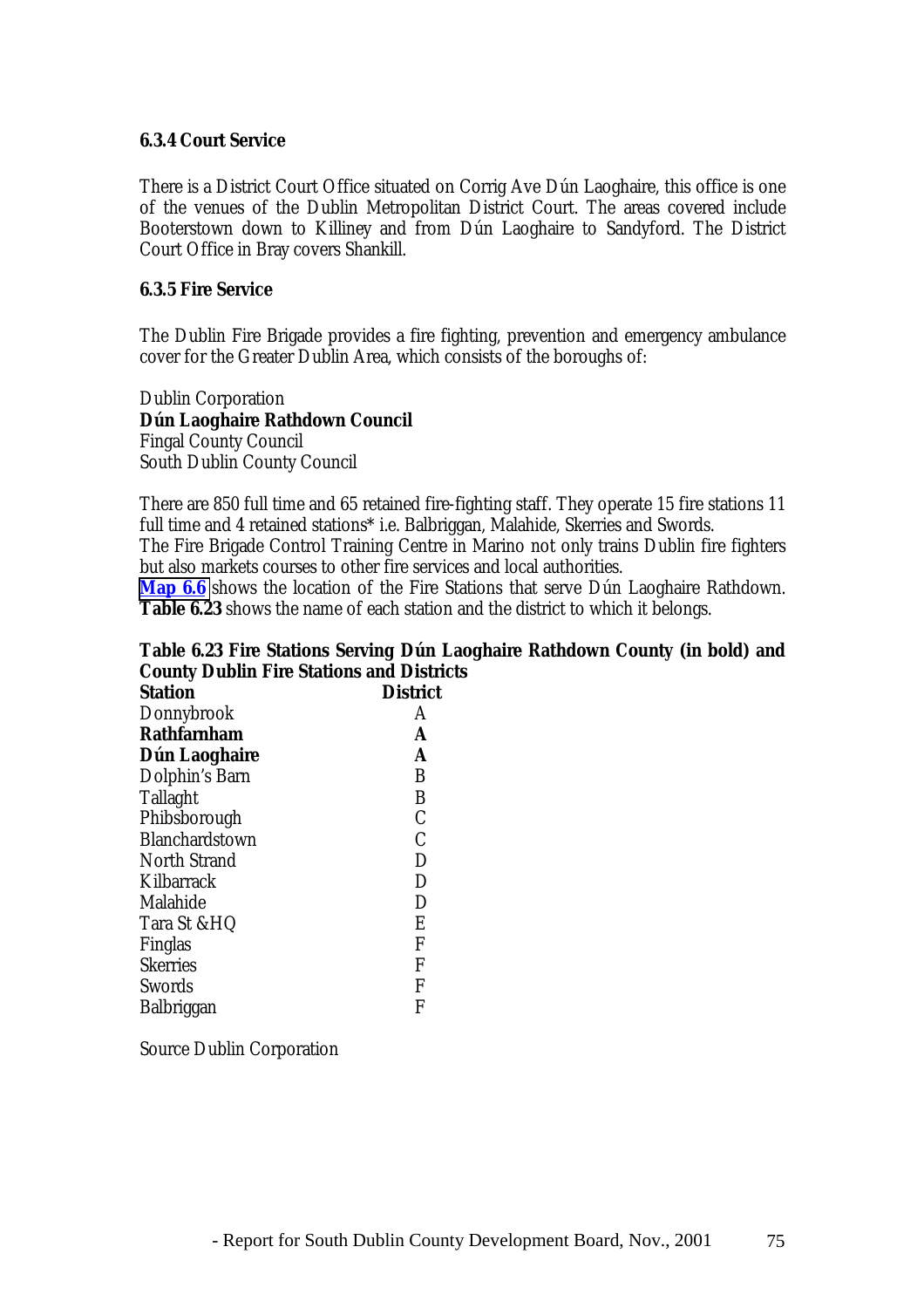# **6.3.6 Local Authority Staff – Dún Laoghaire Rathdown**

The Council's workforce consists of approximately 550 Office and Library based Staff and a further 600 outdoor staff working from the various Depots located throughout the County.

There are no Urban District Council's and no Town Commissioners in Dún Laoghaire Rathdown.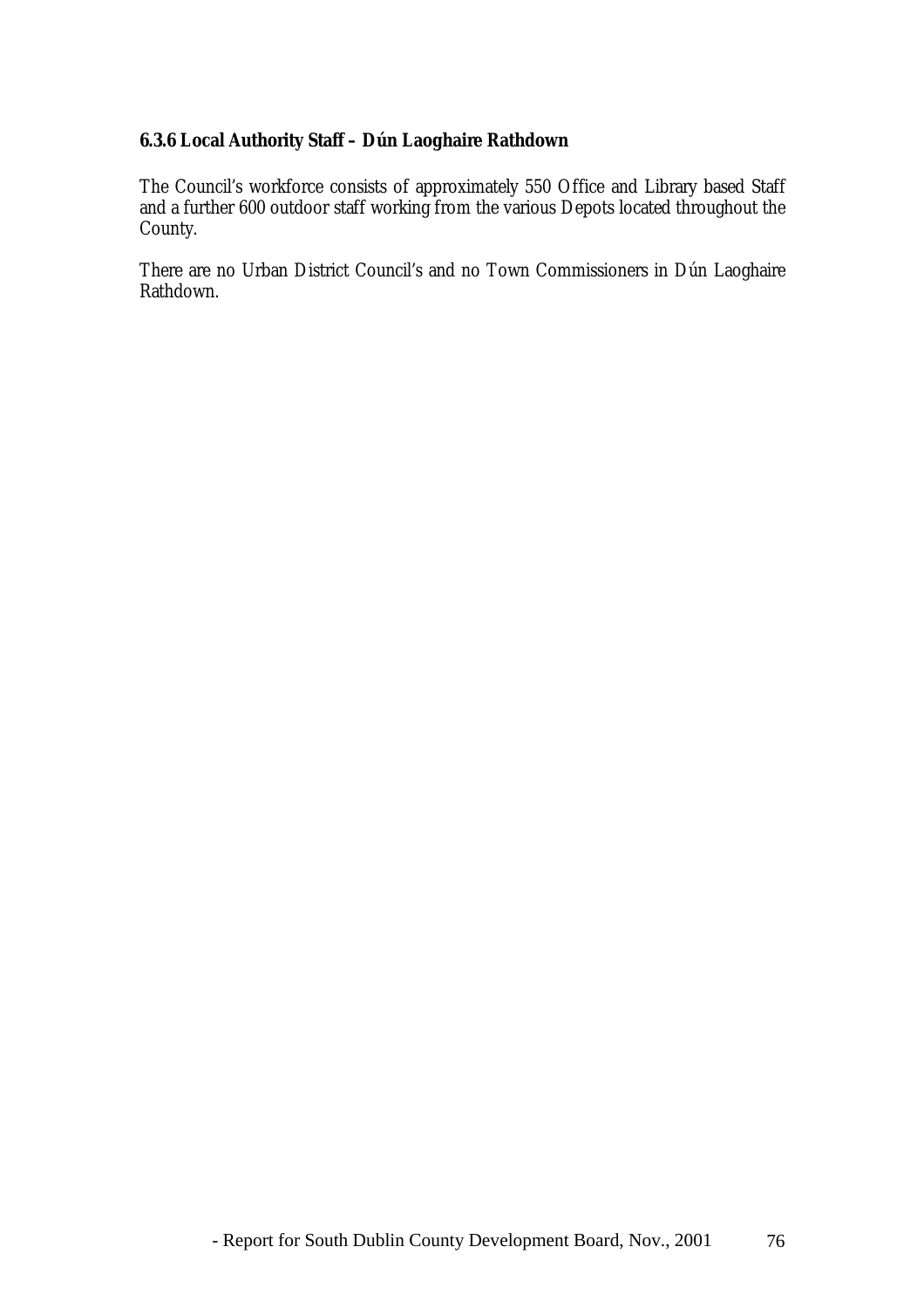# **7. Culture & Recreational Facilities**

# **7.1 Culture**

## **7.1.1 Arts and Dún Laoghaire Rathdown**

There is 1 Arts Officer and 1 Assistant Arts Officer in Dún Laoghaire Rathdown CC whose remit is to promote the Arts within the Dún Laoghaire Rathdown area. The council has embarked on an initiative to provide a comprehensive online listing of individual artists, groups, venues and funding opportunities within Dún Laoghaire Rathdown. It is hoped the website will be operational in Dec 2001.

#### **Arts Venues/Exhibitions/Museums**

There are 30 (not including the libraries) Arts venues/Centres for the performing Arts in Dún Laoghaire Rathdown. The principal venues are listed below.

- The Concourse, County Hall, Dún Laoghaire (Exhibitions)
- The Pavilion Theatre, The Pavilion Centre, Dún Laoghaire
- Dún Laoghaire Arts Centre, Dún Laoghaire
- Dalkey Heritage Centre, Dalkey
- Dance Theatre of Ireland, Dance Centre, Bloomfields, Dún Laoghaire
- National Maritime Museum, Dún Laoghaire
- Joyce Tower, Sandycove Harbour
- The Lambert Puppet Theatre & Museum, Monkstown

There is also The Blue Moon Theatre Company based in Dún Laoghaire.

## **Festivals**

The Féile Filíochta/International Poetry Competition is Europe's biggest poetry competition of its kind, is just one of the annual events/festivals taking place within Dún Laoghaire Rathdown each year. Others include:

- The South County Dublin Horticultural Society's Spring Show
- the Lambert Puppet Theatre Festival
- Festival of World Cultures, (inaugural Festival held in March 2001.)
- The Poetry Now Festival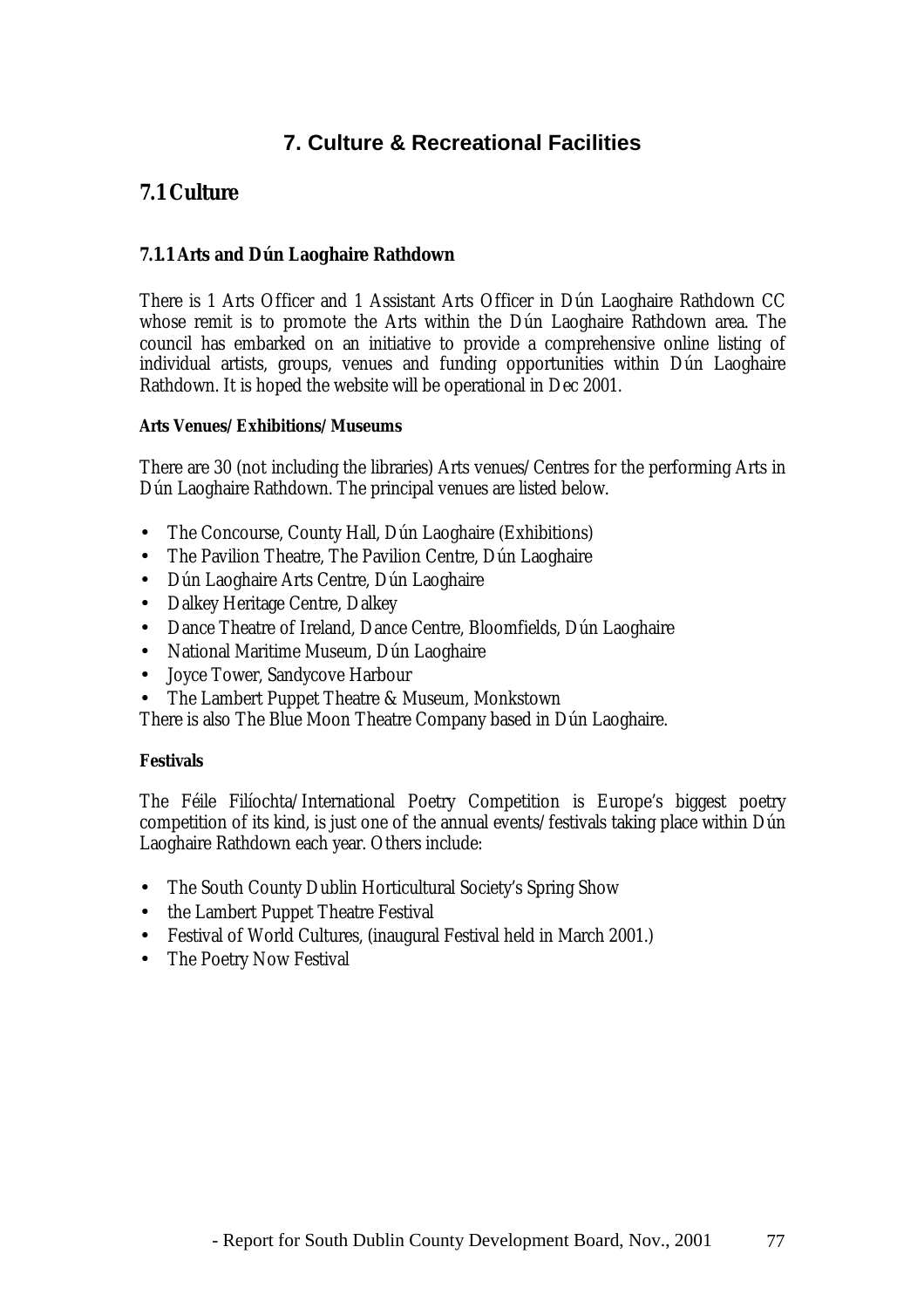#### **7.1.2 Libraries**

There are nine full time branch libraries, one part time branch library. There is also a Home Library Service and a Schools' Library Service for National Schools in Dún Laoghaire Rathdown See **Map 7.1** for the location of the branch libraries. The [www.dlrcoco.ie/library](http://www.dlrcoco.ie/library) website provides details of opening hours and travel arrangements.

**Table 7.1 Dún Laoghaire Rathdown Public Libraries Branch Library** Blackrock Dundrum Cabinteely Glencullen (Part-time) Dalkey Sallynoggin Deansgrange Shankill Dún Laoghaire Stillorgan

# **7.2. Dún Laoghaire Rathdown & the Irish Language**

**Map 7.2** shows the distribution of persons who can speak Irish (Aged >3yrs) throughout Dún Laoghaire Rathdown in 1996 As can be seen from the map the greatest concentrations are in Ballinteer, Foxrock, Clonskeagh and Stillorgan. The least amount of spoken Irish is parts of Dún Laoghaire, Killiney South and Dalkey Coliemore. This map only shows those persons aged 3 years or more who said yes to the question as to whether they could speak Irish or not. There is no qualification as to the frequency of use or to their proficiency in the language.

Foras na Gaeilge is the new body responsible for the promotion of the Irish language throughout the whole of the island of Ireland. The previous bodies of Bord na Gaeilge, An Gum and An Coiste Tearmaiochta have been joined into the new body.

For those interested in learning the Irish language courses are available from throughout the contacts listed below; In addition the local branch libraries, GAA clubs, ICA and VEC may offer courses in learning Irish.

#### **Courses**

- Conradh na Gaeilge, 6Harcourt St. D.2
- Orgas/ Og-Ogras, 6 Harcourt St. D.2
- Gael Linn 26-237 Merrion Square D.2
- Glor na nGael, 46 Kildare St D.2
- Courses are offered through the VEC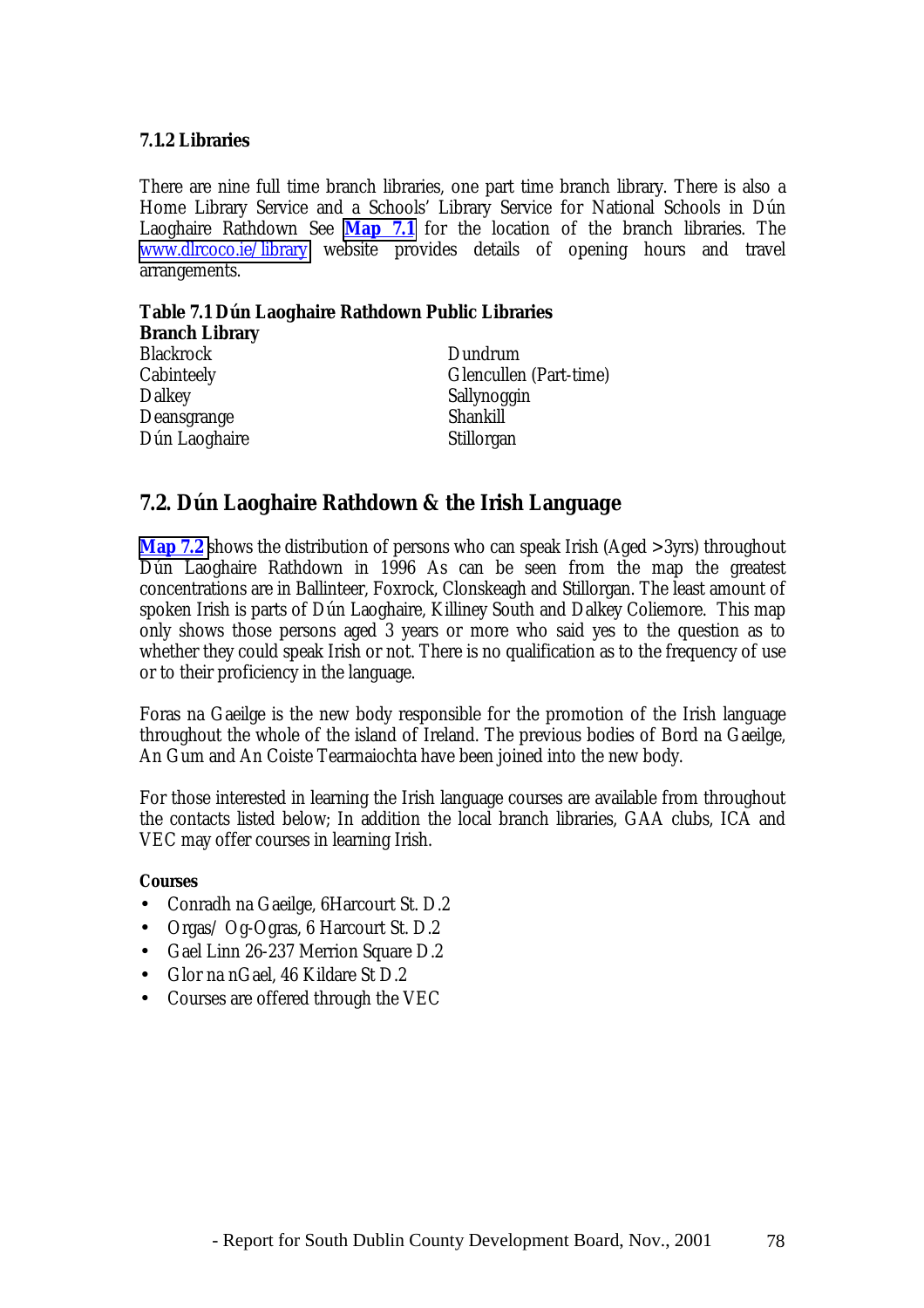# **7.3 Recreational Facilities**

# **7.3.1 Sports Facilities**

The Environmental Services & Parks Dept .in DLR maintains 75 playing pitches which are used on a weekly basis many sportsmen and sportswomen. Sports catered for include Gaelic Football, soccer, rugby, American football, hurling and hockey. There are tennis courts at 11 locations throughout the county. A cricket pitch at Marlay Park, bowling Greens at Moran's Park Dún Laoghaire and a new all weather green is being built in Shankill Park.

The council has a 9-hole golf course at Stepaside and a 9 –hole par 3 course at Marlay Park. A new all weather running track has been built in Kilbogget Park.

#### **7.3.2 Recreational Grounds/Parks and Open Spaces**

Dún Laoghaire Rathdown has 5 large regional parks Killiney Hill Park, Marlay Park, Rathfarnham, Cabinteely House/Demesne, Kilbogget Park Ballybrack and Shanganagh Park. There are in total 2000 acres land of which 50% is parkland and 50 % open space maintained by the council.

#### **Swimming Pools**

DLRCC provides annual financial support towards the running costs of swimming pools at Dundrum, Glenalbyn and Monkstown.

#### **Blue Flag Beaches**

There is one blue flag beach at Seapoint for 2001 see **Map 7.3** see website [www.blueflag.org](http://www.blueflag.org/)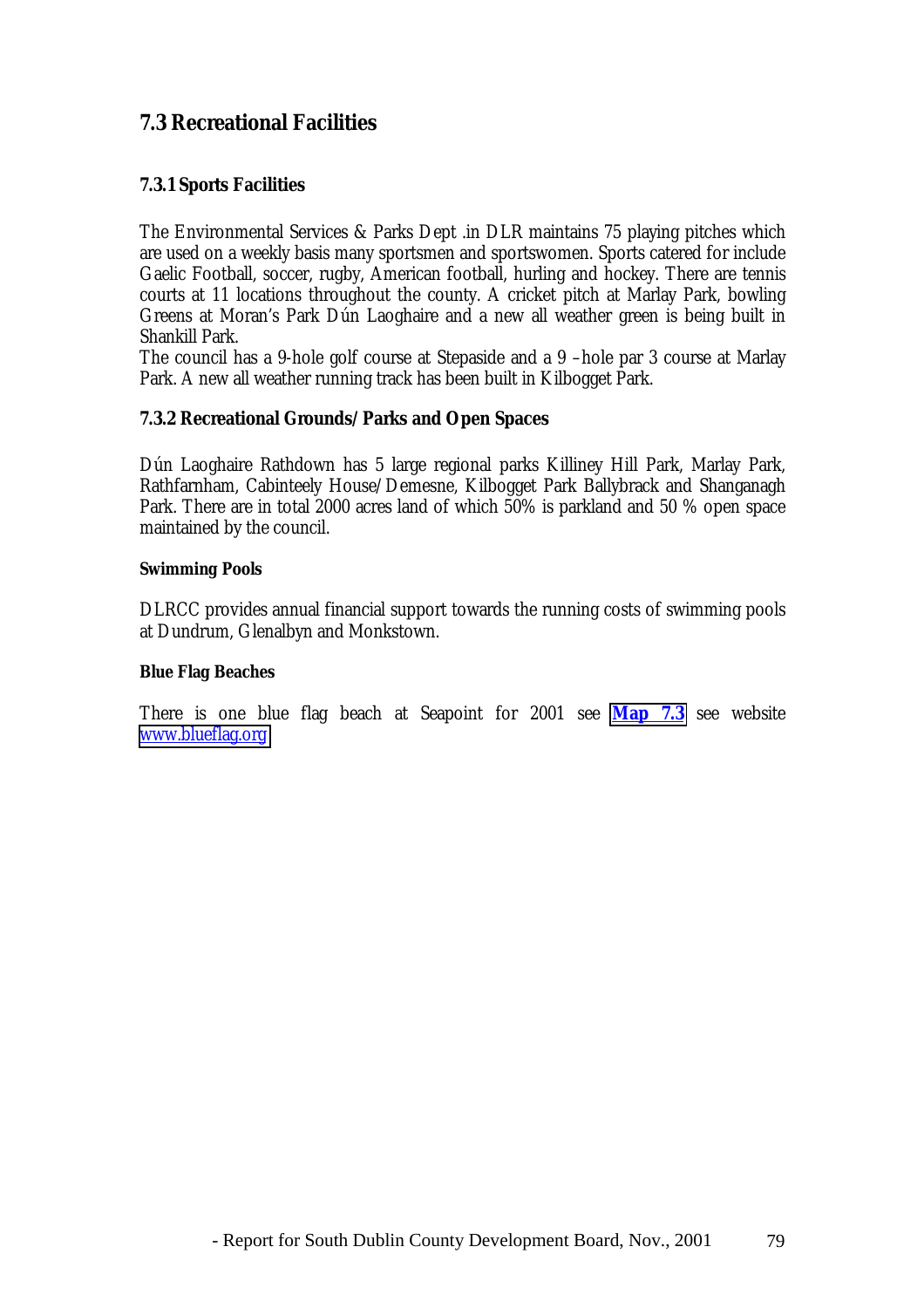# **8. Local Development**

## **8.1 Partnership Areas**

The various bodies and agencies listed below are a variety of companies with broadly similar aims to promote job creation and develop the local areas with Dún Laoghaire Rathdown. Included in this section are details on the Dún Laoghaire Rathdown Partnership Companies and Rural Dublin LEADER companies.

#### **8.1.1 Partnership Area - Dún Laoghaire Rathdown**

The partnership areas were set up with an agenda to promote local jobs and enterprise in specific areas throughout the whole of Ireland. There is one partnership area in Dún Laoghaire Rathdown**.**' Details of the number of Business start-ups for Partnership companies throughout Ireland are listed in **Table 8.1** shows the urban Partnership Companies for the whole of Ireland. The Southside Partnership area has assisted 501 business start-ups between 1997 and 1999.

|                          |                  | <b>Enterprise</b> |                  |
|--------------------------|------------------|-------------------|------------------|
|                          | <b>Start Ups</b> | <b>Start Ups</b>  | <b>Start Ups</b> |
|                          | 1997             | 1998              | 1999             |
| <b>Ballymun</b>          | 70               | 49                | 47               |
| Dublin Inner City        | 290              | 472               | 177              |
| Finglas/Cabra            | 257              | $\overline{213}$  | 221              |
| Northside                | 503              | 281               | 117              |
| <b>PAUL</b>              | 116              | 65                | 68               |
| <b>Tallaght</b>          | 309              | 221               | 221              |
| <b>Ballyfermot</b>       | 88               | 68                | 78               |
| Blanchardstown           | 170              | 119               | $\overline{58}$  |
| Clondalkin               | 71               | 106               | 120              |
| <b>Bray</b>              | 60               | 191               | 60               |
| KWCD <sup>*</sup>        | $\overline{15}$  | 197               | 151              |
| Oak                      | $\overline{56}$  | $\overline{38}$   | 20               |
| <b>Southside</b>         | 200              | 173               | 128              |
| <b>Canal Communities</b> | $\boldsymbol{0}$ | 22                | 43               |
| Longford                 | 85               | $\overline{75}$   | 54               |
| Roscommon                | 120              | 116               | 62               |
| <b>West Limerick</b>     | 40               | 59                | $\overline{35}$  |
| Westmeath                | $\bf{0}$         | 132               | 69               |
|                          |                  |                   |                  |
| <b>TOTALS</b>            | 2450             | 2597              | 1729             |

#### **Table 8.1 Partnership Areas & Business start-ups 1997- 1999**

\*Kimmage, Walkinstown, Crumlin & Drimnagh Source: ADM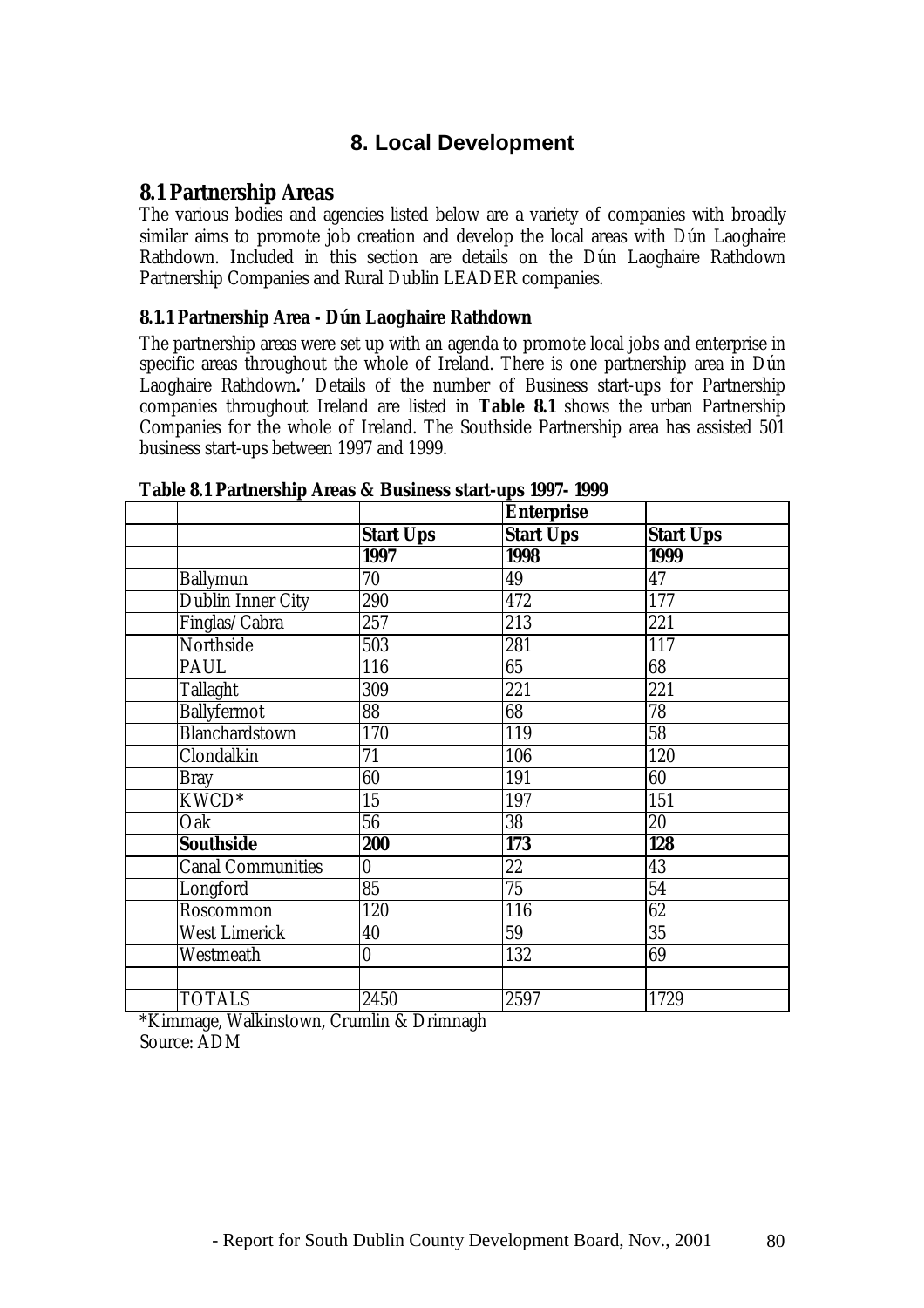## **8.1.2 Partnership Areas Dún Laoghaire Rathdown - Job Placements**

In **Table 8.2** the numbers of persons who have gained a job placement through the Southside Partnership Company in Dún Laoghaire Rathdown total 95 between 1997 and 1999.

|                          | <b>Placements</b> | <b>Placements</b> | <b>Placements</b>       |
|--------------------------|-------------------|-------------------|-------------------------|
|                          | 1997              | 1998              | 1999                    |
| <b>Ballymun</b>          | 402               | 439               | 427                     |
| <b>Dublin Inner City</b> | 448               | 339               | 375                     |
| Finglas/Cabra            | 233               | 319               | 329                     |
| <b>Northside</b>         | 438               | 363               | 346                     |
| PAUL                     | 628               | 220               | 157                     |
| <b>Tallaght</b>          | 646               | 393               | 339                     |
| <b>Ballyfermot</b>       | 88                | 62                | 126                     |
| Blanchardstown           | 97                | 139               | 150                     |
| Clondalkin               | $\bf{0}$          | 307               | 297                     |
| <b>Bray</b>              | 12                | 12                | $\overline{37}$         |
| KWCD <sup>*</sup>        | $\bf{0}$          | 57                | 63                      |
| Oak                      | $\bf{0}$          | 38                | 38                      |
| <b>Southside</b>         | $\bf{6}$          | 39                | 50                      |
| <b>Canal Communities</b> | 0                 | 8                 | 41                      |
| Longford                 | $\overline{4}$    | 75                | 73                      |
| Roscommon                | $\boldsymbol{0}$  | 34                | 3                       |
| <b>West Limerick</b>     | $\bf{0}$          | 25                | $\overline{\mathbf{4}}$ |
| Westmeath                | $\bf{0}$          | 30                | 256                     |
|                          |                   |                   |                         |
| <b>TOTALS</b>            | 3002              | 2899              | 3111                    |

**Table 8.2 Partnership Areas & Job Placements 1997- 1999**

\*Kimmage, Walkinstown, Crumlin & Drimnagh Source: ADM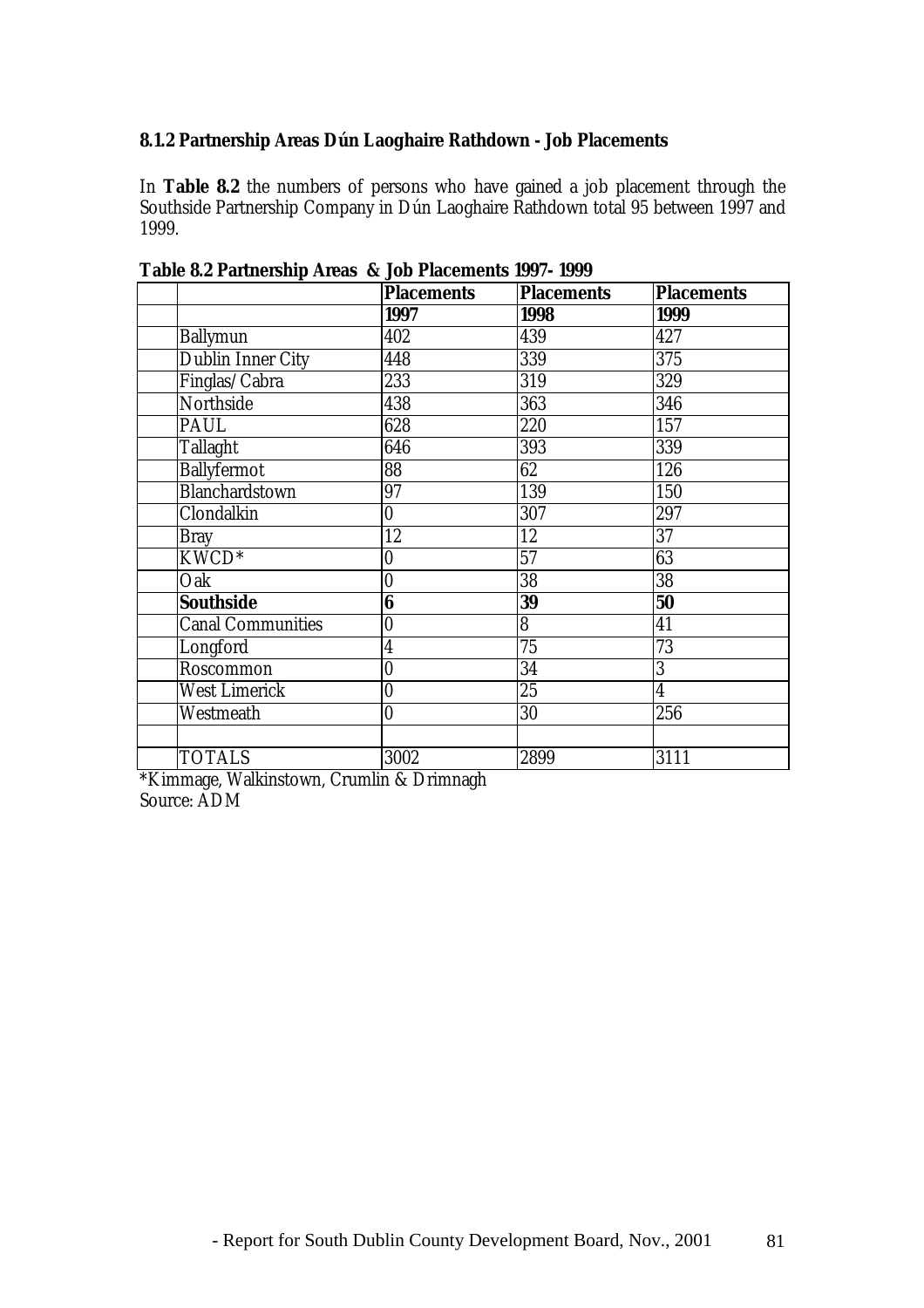## **8.1.3 Partnership Areas - Preventive Education, Complementary Education and Groups Funded.**

**Table 8.3** has figures for some of the key areas aimed in these socially excluded areas The number of persons who have undertaken **preventive education** arranged by the Southside Partnership Company between 1998 and 1999 (1997 figures not available) was 701. The total number of persons completing complementary education between 1998 and 1999 (1997 figures not available) was 406. The total number of groups funded in the years 1997 and 1999 (1998 figures are not available) was 147.

| Compienienal y Eugeanon & Funnoci of Giogps I anueu 1990<br><b>Partnership Area</b> | <b>Preventive</b> |                  |                 | <b>Complementary</b> |          | <b>Groups Funded</b> |  |
|-------------------------------------------------------------------------------------|-------------------|------------------|-----------------|----------------------|----------|----------------------|--|
|                                                                                     |                   | <b>Education</b> |                 | <b>Education</b>     |          |                      |  |
|                                                                                     | 1998              | 1999             | 1998            | 1999                 | 1997     | 1999                 |  |
| <b>Ballymun</b>                                                                     | 552               | 1576             | 58              | 422                  | 50       | 18                   |  |
| Dublin Inner City                                                                   | 300               | 1000             | 217             | 222                  | 34       | 36                   |  |
| Finglas/Cabra                                                                       | 105               | 1094             | 300             | $\overline{1}$ 49    | 174      | 59                   |  |
| Northside                                                                           | 400               | 586              | 56              | 310                  | 28       | 8                    |  |
| PAUL                                                                                | 1277              | 1370             | 73              | 100                  | 31       | 30                   |  |
| <b>Tallaght</b>                                                                     | 500               | 1000             | 144             | 79                   | 51       | 22                   |  |
| <b>Ballyfermot</b>                                                                  | 513               | 1483             | 125             | 239                  | 30       | 50                   |  |
| <b>Blanchardstown</b>                                                               | 289               | 275              | 175             | 97                   | 29       | 25                   |  |
| Clondalkin                                                                          | 1376              | 1072             | 211             | 194                  | 11       | 99                   |  |
| <b>Bray</b>                                                                         | 987               | 514              | 39              | 707                  | 177      | 17                   |  |
| $KW\overline{CD^*}$                                                                 | 72                | 228              | 152             | 32                   | $\bf{0}$ | 24                   |  |
| Oak                                                                                 | 492               | 492              | 101             | 87                   | 39       | 30                   |  |
| <b>Southside</b>                                                                    | 500               | 201              | 381             | 25                   | 80       | 67                   |  |
| <b>Canal Communities</b>                                                            | 1273              | 300              | $\overline{55}$ |                      | 16       | 37                   |  |
| Longford                                                                            | 199               | 218              | 126             | 349                  | 19       | 42                   |  |
| Roscommon                                                                           | 140               | 74               | 106             | 401                  | 38       | 21                   |  |
| <b>West Limerick</b>                                                                | 333               | 606              | 88              | 185                  | 50       | 49                   |  |
| Westmeath                                                                           | 599               | 1123             | 122             | 290                  | 20       | 18                   |  |
|                                                                                     |                   |                  |                 |                      |          |                      |  |
| <b>TOTALS</b>                                                                       | 9907              | 15211            | 2529            | 3889                 | 877      | 652                  |  |

**Table 8.3 Partnership Areas & the Number of Participants in Preventative, Complementary Education & Number of Groups Funded 1998 – 1999**

\*Kimmage, Walkinstown, Crumlin & Drimnagh Source: ADM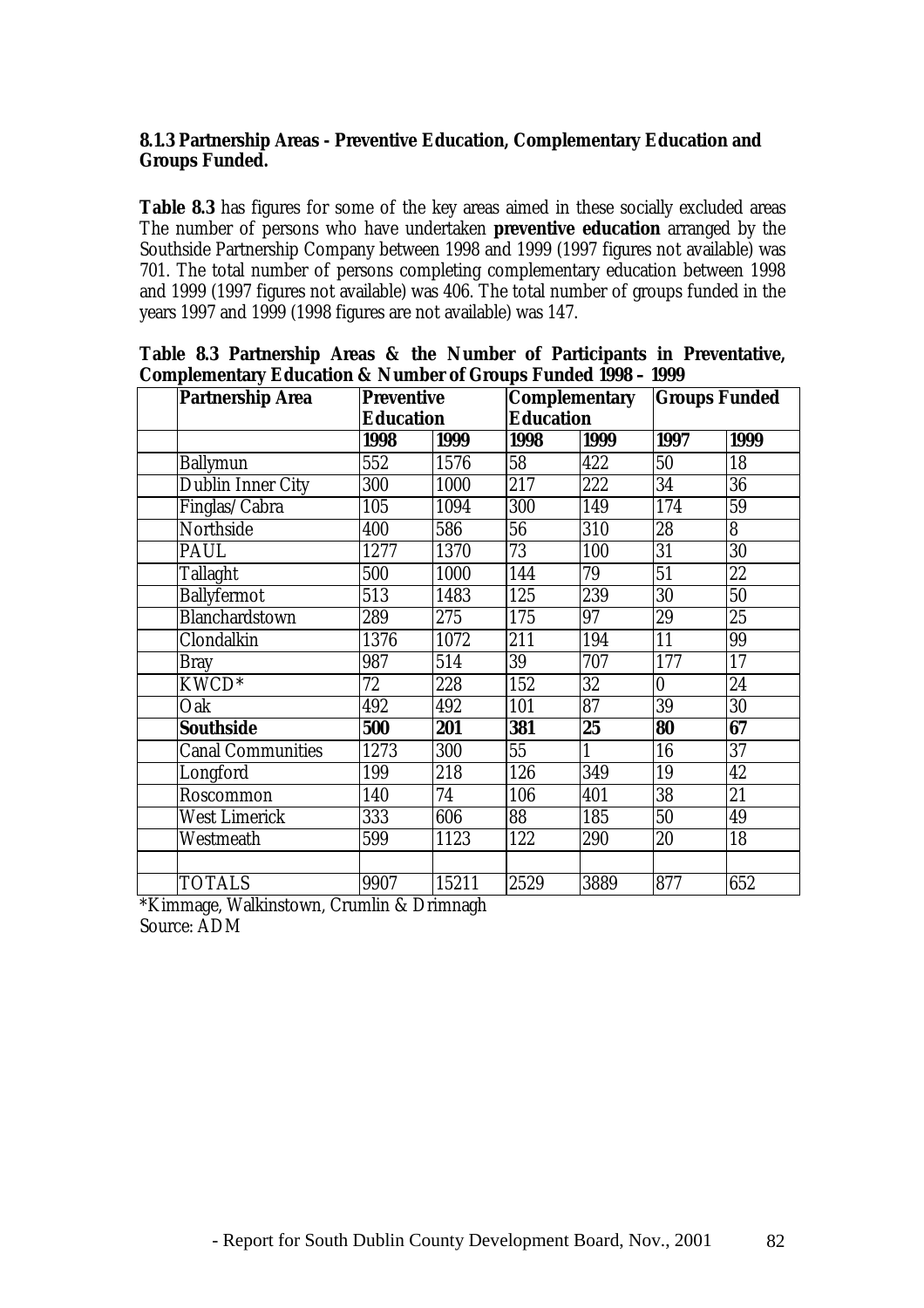# **8.2 LEADERII- Rural Dublin LEADER Company**

Rural Dublin LEADER II operates in the **rural** area of **County Dublin**. (In Dún Laoghaire Rathdown it covers 69sq km or 54% of the county area.) In total 500 applications have been considered and assistance was provided to over 178 projects. In doing so there were 161 full time jobs created 27-part time and 30 seasonal jobs. In addition RDL supported nearly 1,500 training initiatives. Many parts of Dún Laoghaire Rathdown County have received some form of training or assistance. Below are some of the projects:

- DLR Tourism Company
- Dundrum Tourism
- Community IT Centre, Kilternan

Source Rural Dublin LEADER Company

# **8.3 Dún Laoghaire Integrated Area Plan**

The town of Dún Laoghaire has some key sites that have been designated for Renewal under the Urban Renewal Scheme.

- The Old Fire Station at George's Place
- The Carlisle Pier
- The Dún Laoghaire Bath site
- Sites within the Local Centre at Monkstown Farm
- Sites adjourning Mountwood/Fitzgerald Park

# **8.4 Community Groups**

Community Group Data from ADM shows that C.E.S.L. group has aided 75 Enterprises, placed 32 persons in jobs, had 223 persons participate in Preventative education and 225 in complementary education between 1997 and 1999.

# **Craft Centres**

The Craft centre, provided by the Council, continues to operate with 17 units fully occupied.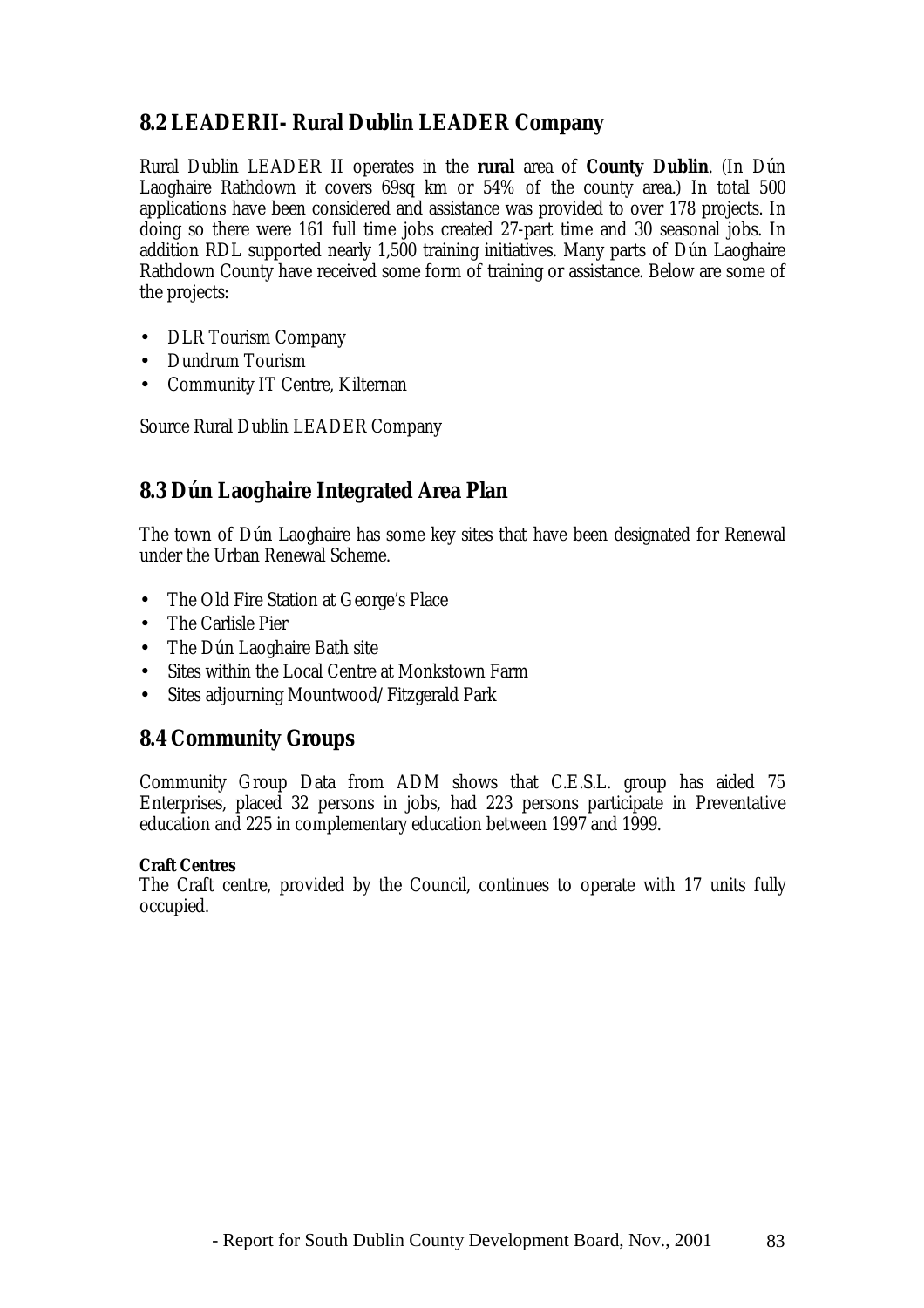## **EMERGING ISSUES**

A number of issues emerge from the analysis presented in the preceding sections, which need to be considered by the County Development Board in the formulation of its strategy. They are presented here in summary form so that they may be considered by the CDB.

- The future role of the city as a national and international centre and the role of Dún Laoghaire – Rathdown in that context,
- An economic strategy is required that will maximise the contribution of Dún Laoghaire Rathdown to the economy of metropolitan Dublin and also provide a broad range of employment opportunities for local residents so as to reduce the numbers travelling out of the county for work.
- The impacts that may arise from a policy of higher density development need to be assessed,
- The implications of an ageing population in parts of the administrative area need to be assessed,
- Measures to combat and prevent social exclusion will need to be enhanced in targeted areas,
- The impacts of new road developments linking this administrative area to other parts of county Dublin need to be considered,
- The impacts of suburbanisation on old villages
- A co-ordinated approach to landuse planning and the provision of public services including infrastructures throughout the Greater Dublin Area will require coordination of the strategies being prepared by all of the City and County Development Boards in the GDA.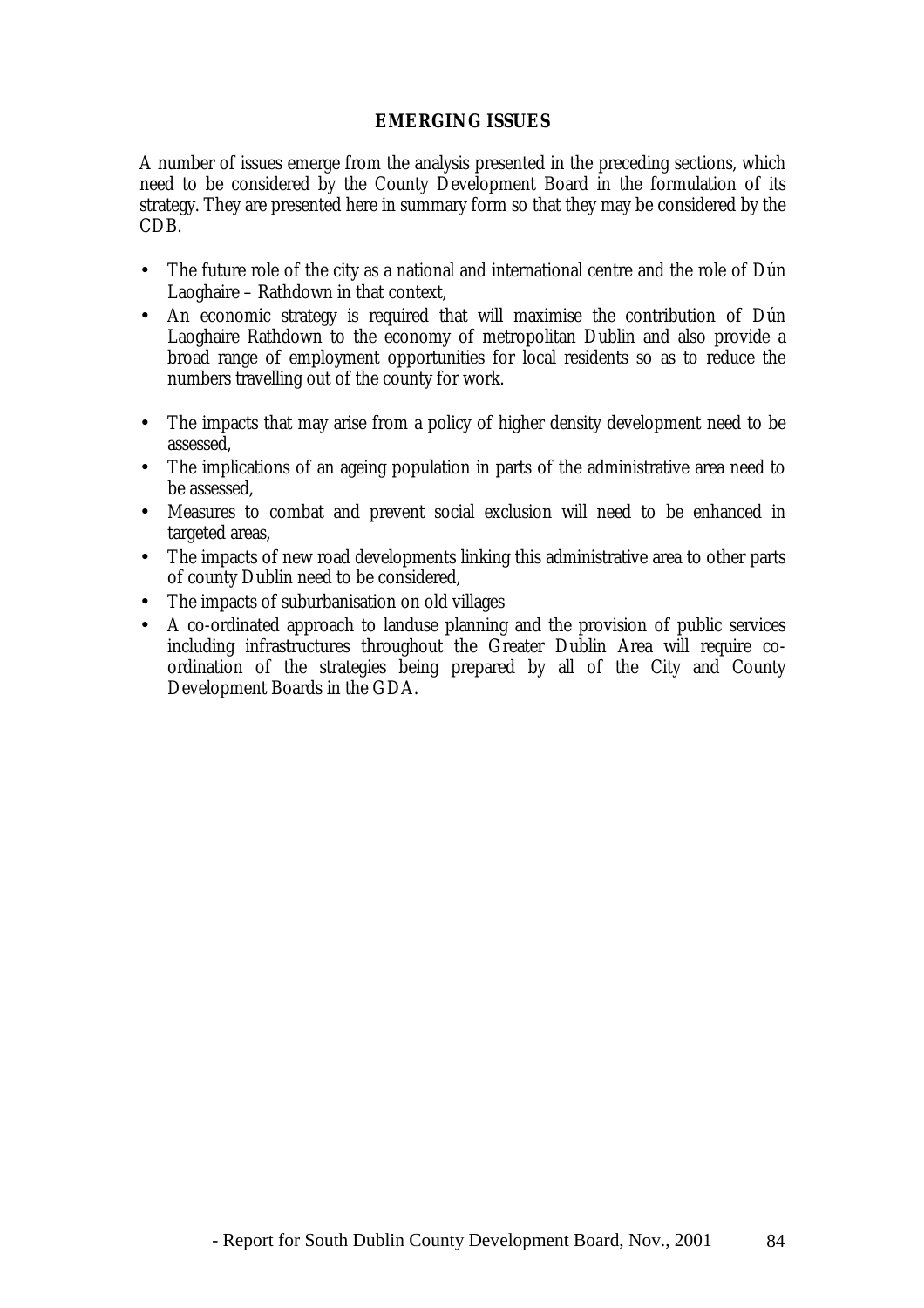#### **APPENDIX 3.1 Variables employed in the analysis**

| <b>Variable</b>                                                                    | <b>Abbreviation</b> |
|------------------------------------------------------------------------------------|---------------------|
| Percentage population change 1991-96                                               | pchange             |
| children $<$ 1 year as a percentage of the total population                        | pbaby               |
| children under 4 years as a percentage of the total population                     | punder4             |
| children 5 to 19 years as a percentage of the total population                     | punder19            |
| people 19-40 years as a percentage of the total population                         | $p_40$              |
| people 40-65 years as a percentage of the total population                         | pmiddle             |
| retired people as a percentage of the total population                             | Pretire             |
| married people as a percentage of the total population                             | pmarry              |
| separated people as a percentage of the total population                           | psep                |
| people in flats or bedsits as a percentage of the total number of households       | pflat               |
| one person households as a percentage of the total number of households            | hh1                 |
| one couple households as a percentage of the total number of households            | hh <sub>2</sub>     |
| couple with children as a percentage of the total number of households             | $hh2$ _ch           |
| one parent households as a percentage of the total number of households            | hh_1per             |
| Couples with 2 or less children as a percentage of couples with children           | fam <sub>2</sub>    |
| Couples with 5 or more children as a percentage of couples with children           | fam G5              |
| Families with youngest child four years or younger as a percentage of families     | yun_L4              |
| Families with youngest child 15 years or older as a percentage of families         | yun G15             |
| Families with children at school as a percentage of all families with children     | school              |
| Persons per household                                                              | pph                 |
| Prefamily households as a percentage of all households                             | prefam              |
| Empty nest households as a percentage of all households                            | empty               |
| Percentage of Labour force "at work"                                               | atwork              |
| Percentage of the labour force "unemployed"                                        | unemp               |
| Percentage of those aged 15+ year engaged in "home duties"                         | home                |
| Persons under 25 unemployed as a percent of under 25 labour force                  | unem_25             |
| Adults not at work as a ratio of those "at work"                                   |                     |
|                                                                                    | dep_ad              |
| Ever married females "at work" as a percentage of all females "at work"            | f_mar_wk            |
| Percentage population - Higher professional or managerial, employing others        | social_1            |
| Percentage population -Lower professional or managerial, without employees         | social_2            |
| Percentage population -Other non-manual                                            | social $3$          |
| Percentage population -Skilled manual                                              | social 4            |
| Percentage population -Semi-skilled manual                                         | social 5            |
| Percentage population -Unskilled manual                                            | social <sub>6</sub> |
| Mode of transport "foot"                                                           | foot                |
| Mode of transport "bike"                                                           | bike                |
| Mode of transport "bus"                                                            | bus                 |
| Mode of transport "train or DART"                                                  | train               |
| Mode of transport "car"                                                            | car                 |
| Age dependency $<$ 15 and over 65 as a ratio of the labour force                   | dep_age             |
| Percentage of population whose education ceased at 15 or under                     | educ_L15            |
| Percentage of population whose education ceased at 21 or over                      | $educ_G21$          |
| Percentage of population - no formal education, or primary level only.             | primary             |
| Percentage of population whose Highest level of education - lower secondary level  | ed_inter            |
| Percentage of population whose Highest level of education - leaving cert.          | ed_leav             |
| Percentage of population whose Highest level of education - third level sub degree | $ed_3l$             |
| Percentage of population whose highest level of education - degree level at least  | ed_deg              |
| Percentage of housing rented from LA 1991                                          | pla                 |
| Percentage of housing stock as rented accommodation 1991                           | prented             |
| Percentage of housing owner occupied with loan 1991                                | ploan               |
| Percentage of housing owner occupied 1991                                          | powner              |
| Percentage of housing built between 1971 - 1981 (1991)                             | built71             |
| Percentage of housing built post 1981 (1991).                                      | built81             |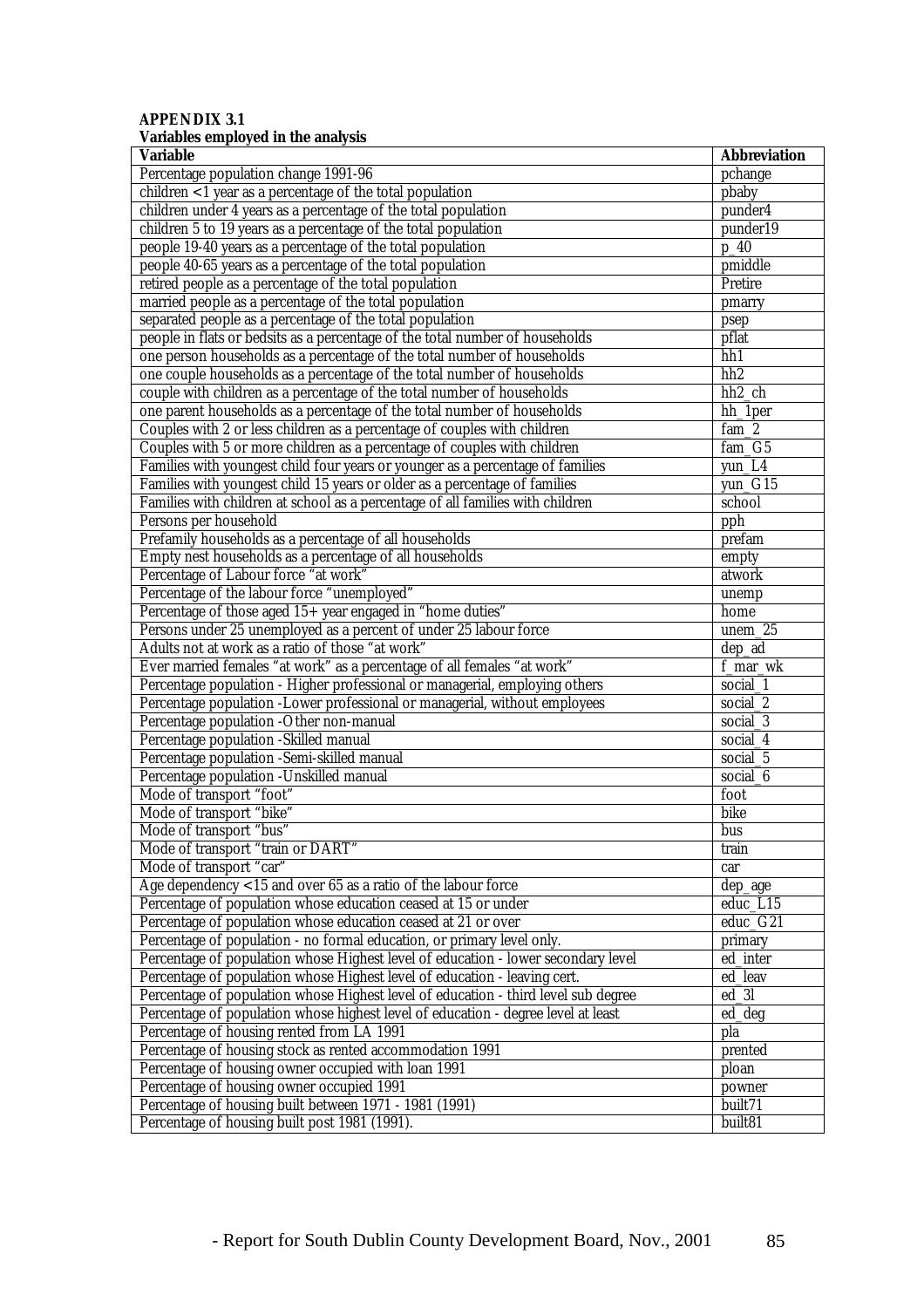#### **APPENDIX 3.2 Variables with the strongest (positive and negative) association with each factor\***

#### **Factor 1 - Social Status**

| Percentage of population - no formal education, or primary level only.             | $-0.948$ |
|------------------------------------------------------------------------------------|----------|
| Percentage of population whose education ceased at 15 or under                     | $-0.933$ |
| Percentage of the labour force "unemployed"                                        | $-0.912$ |
| Percentage population -Unskilled manual                                            | $-0.898$ |
| Percentage population -Semi-skilled manual                                         | $-0.871$ |
| Persons under 25 unemployed as a percent of under 25 labour force                  | $-0.819$ |
| One parent households as a percentage of the total number of households            | $-0.773$ |
| Percentage of housing rented from LA 1991                                          | $-0.728$ |
| Mode of transport "foot"                                                           | $-0.722$ |
| Adults not at work as a ratio of those "at work"                                   | $-0.713$ |
| Percentage of population whose Highest level of education - lower secondary level  | $-0.663$ |
| Mode of transport "bus"                                                            | $-0.629$ |
| Separated people as a percentage of the total population                           | $-0.569$ |
| Couples with 5 or more children as a percentage of couples with children           | $-0.566$ |
| One couple households as a percentage of the total number of households            | 0.467    |
| Percentage of housing owner occupied with loan 1991                                | 0.564    |
| Percentage of population whose education ceased at 21 or over                      | 0.784    |
| Percentage of population whose highest level of education - degree level at least  | 0.788    |
| Percentage population - Higher professional or managerial, employing others        | 0.789    |
| Percentage of population whose Highest level of education - leaving cert.          | 0.821    |
| Mode of transport "car"                                                            | 0.850    |
| Percentage of population whose Highest level of education - third level sub degree | 0.924    |
| Percentage population -Lower professional or managerial, without employees         | 0.941    |

#### **Factor 2 - Family Areas**

| People in flats or bedsits as a percentage of the total number of households | $-0.889$ |
|------------------------------------------------------------------------------|----------|
| One person households as a percentage of the total number of households      | $-0.871$ |
| Percentage of housing stock as rented accommodation 1991                     | $-0.817$ |
| Pre-family households as a percentage of all households                      | $-0.814$ |
| People 19-40 years as a percentage of the total population                   | $-0.755$ |
| Percentage of those aged $15 + \overline{year}$ engaged in "home duties"     | 0.616    |
| Percentage of housing owner occupied with loan 1991                          | 0.641    |
| Ever married females "at work" as a percentage of all females "at work"      | 0.751    |
| Persons per household                                                        | 0.801    |
| Married people as a percentage of the total population                       | 0.828    |

#### **Factor 3 - Growth and Decline**

| Empty nest households as a percentage of all households                        | $-0.816$ |
|--------------------------------------------------------------------------------|----------|
| Families with youngest child 15 years or older as a percentage of families     | $-0.797$ |
| People 40-65 years as a percentage of the total population                     | $-0.647$ |
| Couples with 2 or less children as a percentage of couples with children       | $-0.564$ |
| Children under 4 years as a percentage of the total population                 | 0.711    |
| Children 5 to 19 years as a percentage of the total population                 | 0.784    |
| Families with youngest child four years or younger as a percentage of families | 0.808    |
| Families with children at school as a percentage of all families with children | 0.854    |

 $*$  *The closer the score is to either*  $+1$  *or*  $-1$  *the stronger the relationship of the variable to the factor*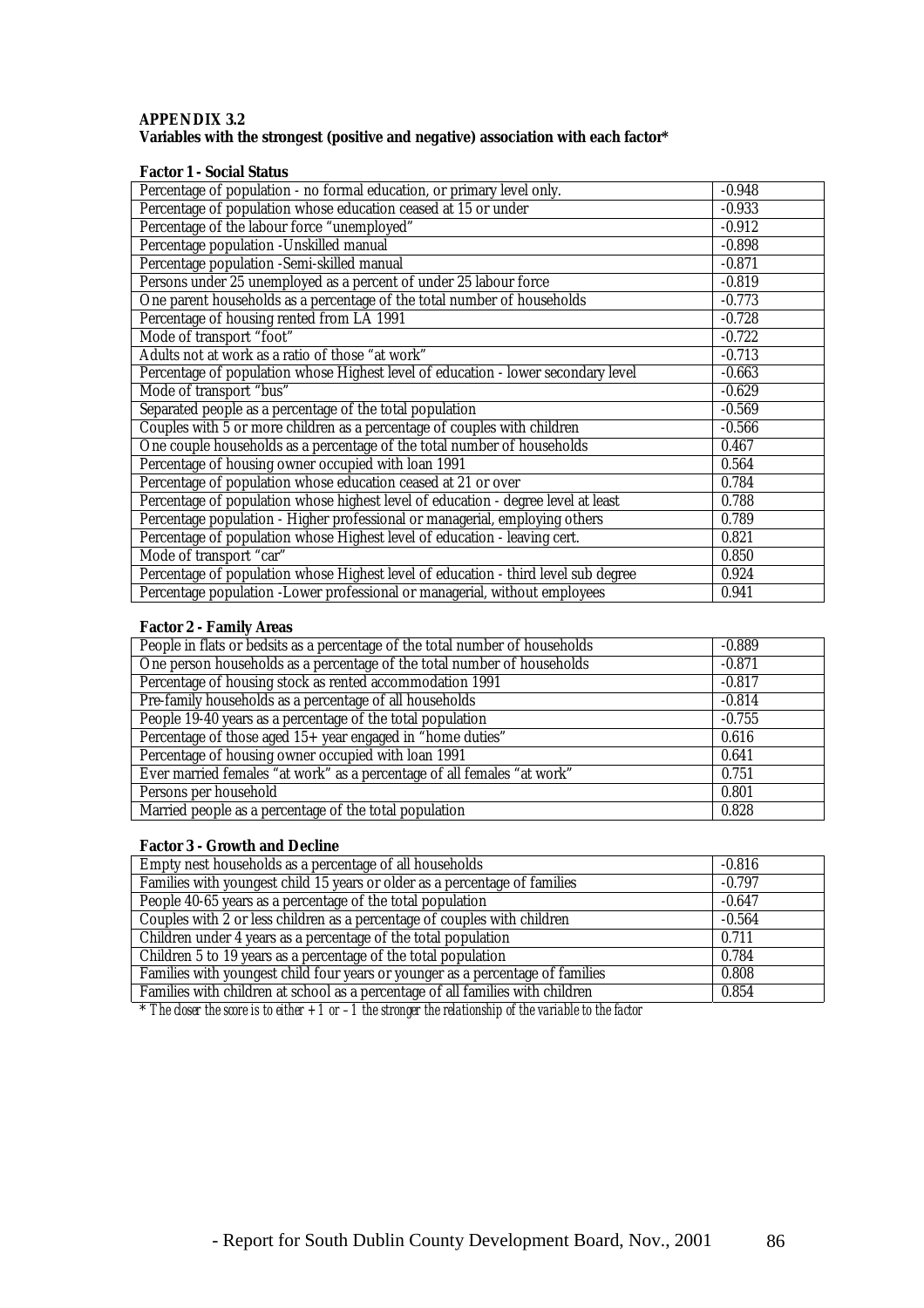#### **APPENDIX 3.3 MEAN CHARACTERISTICS OF EACH CLUSTER AND CITY AVERAGE**

| <b>CLUSTER1</b>                                                                | <b>Cluster</b>     | <b>City</b> |
|--------------------------------------------------------------------------------|--------------------|-------------|
| Children under 4 years as a percentage of the total population                 | 8.35               | 6.40        |
| Children 5 to 19 years as a percentage of the total population                 | 37.98              | 29.04       |
| People 19-40 years as a percentage of the total population                     | 39.95              | 39.69       |
| People 40-65 years as a percentage of the total population                     | 17.77              | 19.68       |
| Married people as a percentage of the total population                         | 39.99              | 34.69       |
| Separated people as a percentage of the total population                       | 2.50               | 3.31        |
| People in flats or bedsits as a percentage of the total number of households   | 1.35               | 15.95       |
| Persons per household                                                          | 3.49               | 2.98        |
| One person households as a percentage of the total number of households        | 12.25              | 23.23       |
| one couple households as a percentage of the total number of households        | 13.56              | 13.73       |
| couple with children as a percentage of the total number of households         | 53.86              | 36.14       |
| one parent households as a percentage of the total number of households        | 8.41               | 10.70       |
| Couples with 2 or less children as a percentage of couples with children       | 60.47              | 63.95       |
| Couples with 5 or more children as a percentage of couples with children       | 5.08               | 5.28        |
| Families with youngest child four years or younger as a % of all families      | 25.60              | 20.07       |
| Families with youngest child 15 years or older as a percentage of families     | 24.29              | 30.78       |
| Families with children at school as a percentage of all families with children | 53.27              | 44.52       |
| Pre-family households as a percentage of all households                        | 10.65              | 10.57       |
| Empty nest households as a percentage of all households                        | 7.37               | 13.87       |
| Percentage of Labour force "at work"                                           | 90.06              | 83.51       |
| Percentage of the labour force "unemployed"                                    | 9.94               | 16.49       |
| Percentage of those aged 15+ year engaged in "home duties"                     | 16.11              | 17.41       |
| Persons under 25 unemployed as a percent of under 25 labour force              | 16.68              | 21.60       |
| Adults not at work as a ratio of those "at work"                               | $\overline{76.13}$ | 108.72      |
| Ever married females "at work" as a percentage of all females "at work"        | 59.85              | 45.57       |
| Percentage population - Higher professional or managerial, employing others    | 6.92               | 7.34        |
| Percentage population -Lower professional or managerial, without employees     | 28.10              | 23.30       |
| Percentage population -Semi-skilled manual                                     | 10.22              | 11.37       |
| Percentage population -Unskilled manual                                        | 4.54               | 6.53        |
| Mode of transport "bus"                                                        | 17.32              | 18.38       |
| Mode of transport "train or DART"                                              | $\overline{3.44}$  | 3.42        |
| Mode of transport "car"                                                        | 46.45              | 36.92       |
| Percentage of population whose education ceased at 15 or under                 | 12.26              | 18.58       |
| Percentage of population whose education ceased at 21 or over                  | 12.34              | 13.38       |
| Percentage of pop. with no formal education or at most primary level.          | 16.80              | 24.59       |
| Percentage of pop. whose Highest level of education - lower secondary level    | 19.92              | 17.66       |
| Percentage of pop. whose Highest level of education - leaving cert.            | 28.36              | 22.53       |
| Percentage of pop. whose Highest level of education - third level sub degree   | 12.16              | 10.04       |
| Percentage of pop. whose highest level of education - degree level at least    | 13.95              | 14.72       |
| Percentage of housing rented from LA 1991                                      | 5.32               | 15.83       |
| Percentage of housing stock as rented accommodation 1991                       | 4.15               | 10.54       |
| Percentage of housing owner occupied with loan 1991                            | 70.03              | 41.64       |
| Percentage of housing owner occupied 1991                                      | 15.56              | 25.39       |
| Percentage of housing built between 1971 - 1981 (1991)                         | 47.35              | 20.71       |
| Percentage of housing built post 1981 (1991).                                  | 27.75              | 15.42       |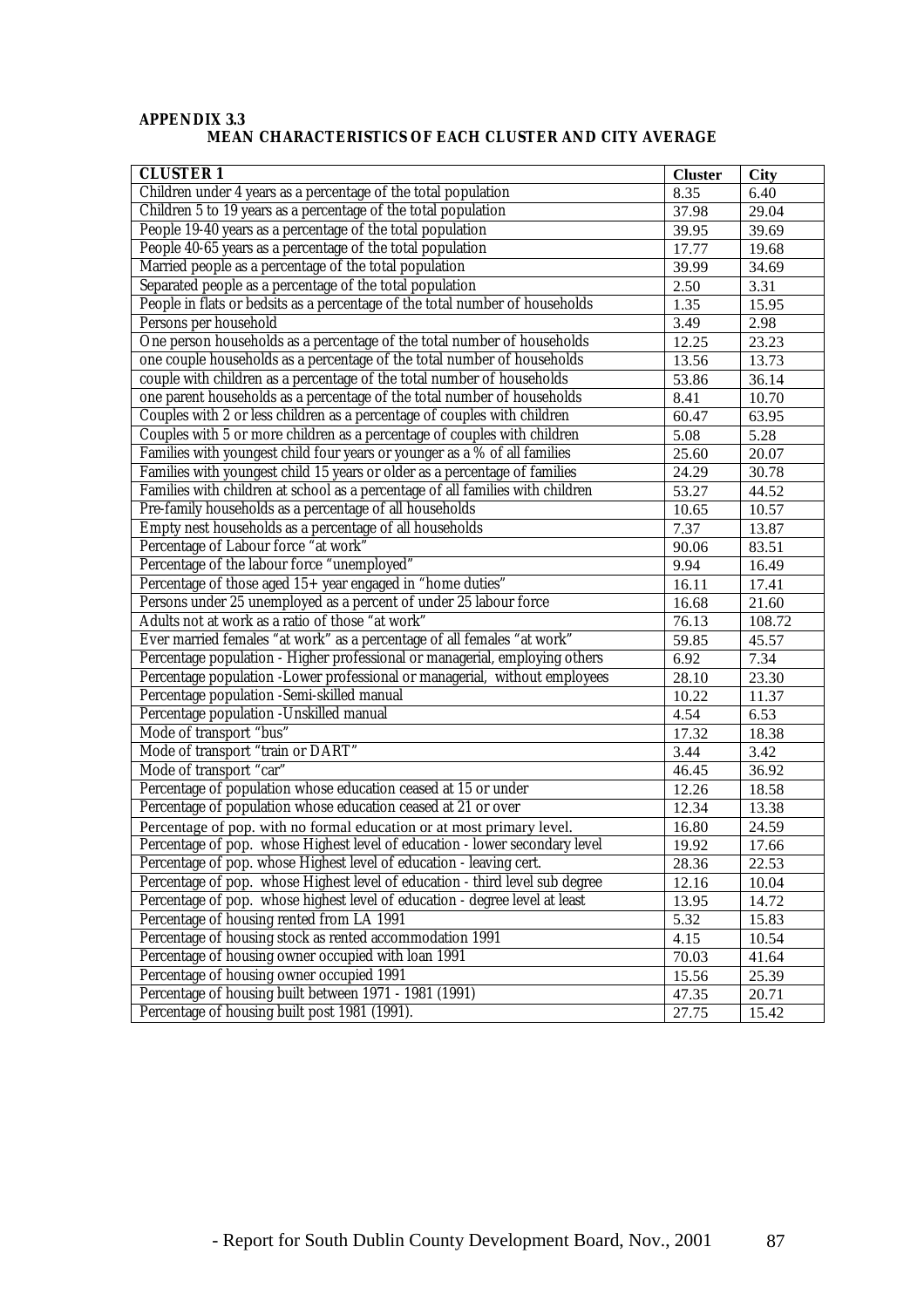| <b>CLUSTER 2</b>                                                                           | <b>Cluster</b>      | <b>City</b> |
|--------------------------------------------------------------------------------------------|---------------------|-------------|
| Children 5 to 19 years as a percentage of the total population                             | 26.54               | 29.04       |
| People 19-40 years as a percentage of the total population                                 | 36.38               | 39.69       |
| People 40-65 years as a percentage of the total population                                 | 22.22               | 19.68       |
| Married people as a percentage of the total population                                     | 36.45               | 34.69       |
| Separated people as a percentage of the total population                                   | 3.36                | 3.31        |
| People in flats or bedsits as a percentage of the total number of households               | 7.43                | 15.95       |
| Persons per household                                                                      | 2.99                | 2.98        |
| One person households as a percentage of the total number of households                    | $\overline{2}$ 2.15 | 23.23       |
| One couple households as a percentage of the total number of households                    | 14.25               | 13.73       |
| Couple with children as a percentage of the total number of households                     | 35.00               | 36.14       |
| One parent households as a percentage of the total number of households                    | 12.68               | 10.70       |
| Couples with 2 or less children as a percentage of couples with children                   | 65.39               | 63.95       |
| Couples with 5 or more children as a percentage of couples with children                   | 5.55                | 5.28        |
| Families with youngest child four years or younger as a percentage of families             | 16.06               | 20.07       |
| Families with youngest child 15 years or older as a percentage of families                 | 38.92               | 30.78       |
| Families with children at school as a percentage of all families with children             | 37.64               | 44.52       |
| Pre-family households as a percentage of all households                                    | 5.91                | 10.57       |
| Empty nest households as a percentage of all households                                    | 16.90               | 13.87       |
| Percentage of Labour force "at work"                                                       | 78.49               | 83.51       |
| Percentage of the labour force "unemployed"                                                | 21.51               | 16.49       |
| Percentage of those aged 15+ year engaged in "home duties"                                 | 20.34               | 17.41       |
| Persons under 25 unemployed as a percent of under 25 labour force                          | 25.28               | 21.60       |
| Adults not at work as a ratio of those "at work"                                           | 125.47              | 108.72      |
| Ever married females "at work" as a percentage of all females "at work"                    | 42.41               | 45.57       |
| Age dependency $<$ 15 and over 65 as a ratio of the labour force                           | 50.71               | 48.28       |
| Percentage population - Higher professional or managerial, proprietors employing<br>others | 2.15                | 7.34        |
| Percentage population -Lower professional or managerial, proprietors without               | 13.50               | 23.30       |
| employees                                                                                  |                     |             |
| Percentage population -Semi-skilled manual                                                 | 16.85               | 11.37       |
| Percentage population -Unskilled manual                                                    | 10.04               | 6.53        |
| Mode of transport "bus"                                                                    | 22.82               | 18.38       |
| Mode of transport "train or DART"                                                          | 2.15                | 3.42        |
| Mode of transport "car"                                                                    | 29.97               | 36.92       |
| Percentage of population whose education ceased at 15 or under                             | 31.90               | 18.58       |
| Percentage of population whose education ceased at 21 or over                              | 4.93                | 13.38       |
| Percentage of population whose highest level of education - lower secondary                | 20.74               | 17.66       |
| Percentage of population whose highest level of education - leaving cert.                  | 18.27               | 22.53       |
| Percentage of population whose highest level of education - third level sub degree         | 5.70                | 10.04       |
| Percentage of population whose highest level of education - degree level                   | 4.71                | 14.72       |
| Percentage of housing rented from LA 1991                                                  | 17.04               | 15.83       |
| Percentage of housing stock as rented accommodation 1991                                   | 3.69                | 10.54       |
| Percentage of housing owner occupied with loan 1991                                        | 36.07               | 41.64       |
| Percentage of housing owner occupied 1991                                                  | 27.61               | 25.39       |
| Percentage of housing built post 1981 (1991).                                              | 5.04                | 15.42       |
| Percentage of population - no formal education, or primary level only                      | 39.95               | 24.59       |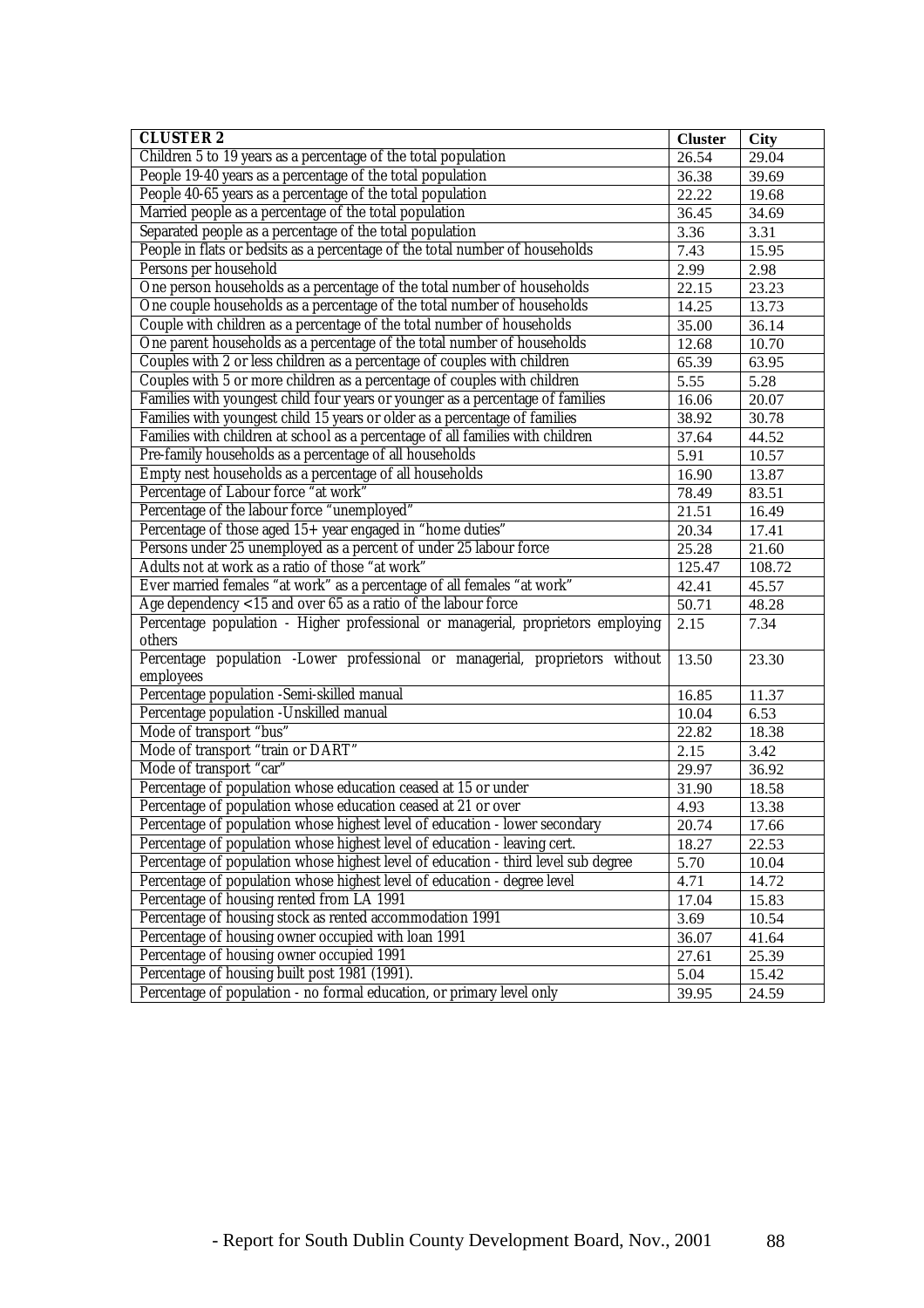| <b>CLUSTER 3</b>                                                                   | <b>Cluster</b> | <b>City</b> |
|------------------------------------------------------------------------------------|----------------|-------------|
| Children under 4 years as a percentage of the total population                     | 5.07           | 6.40        |
| Children 5 to 19 years as a percentage of the total population                     | 20.18          | 29.04       |
| People 19-40 years as a percentage of the total population                         | 50.08          | 39.69       |
| People 40-65 years as a percentage of the total population                         | 16.22          | 19.68       |
| Married people as a percentage of the total population                             | 22.84          | 34.69       |
| Separated people as a percentage of the total population                           | 4.40           | 3.31        |
| People in flats or bedsits as a percentage of the total number of households       | 54.09          | 15.95       |
| Persons per household                                                              | 2.16           | 2.98        |
| One person households as a percentage of the total number of households            | 42.15          | 23.23       |
| One couple households as a percentage of the total number of households            | 12.79          | 13.73       |
| Couple with children as a percentage of the total number of households             | 13.99          | 36.14       |
| One parent households as a percentage of the total number of households            | 8.02           | 10.70       |
| Couples with 2 or less children as a percentage of couples with children           | 69.29          | 63.95       |
| Couples with 5 or more children as a percentage of couples with children           | 4.49           | 5.28        |
| Families with youngest child four years or younger as a percentage of families     | 19.54          | 20.07       |
| Families with youngest child 15 years or older as a percentage of families         | 24.99          | 30.78       |
| Families with children at school as a percentage of all families with children     | 42.15          | 44.52       |
| Pre-family households as a percentage of all households                            | 22.91          | 10.57       |
| Empty nest households as a percentage of all households                            | 14.08          | 13.87       |
| Percentage of Labour force "at work"                                               | 81.74          | 83.51       |
| Percentage of the labour force "unemployed"                                        | 18.26          | 16.49       |
| Percentage of those aged 15+ year engaged in "home duties"                         | 11.35          | 17.41       |
| Persons under 25 unemployed as a percent of under 25 labour force                  | 22.39          | 21.60       |
| Adults not at work as a ratio of those "at work"                                   | 103.17         | 108.72      |
| Ever married females "at work" as a percentage of all females "at work"            | 28.81          | 45.57       |
| Age dependency $<$ 15 and over 65 as a ratio of the labour force                   | 38.21          | 48.28       |
| Percentage population - Higher professional or managerial, employing others        | 9.99           | 7.34        |
| Percentage population -Lower professional or managerial, without employees         | 22.78          | 23.30       |
| Percentage population -Semi-skilled manual                                         | 8.90           | 11.37       |
| Percentage population -Unskilled manual                                            | 5.79           | 6.53        |
| Mode of transport "bus"                                                            | 16.33          | 18.38       |
| Mode of transport "train or DART"                                                  | 2.81           | 3.42        |
| Mode of transport "car"                                                            | 27.53          | 36.92       |
| Percentage of population whose education ceased at 15 or under                     | 14.21          | 18.58       |
| Percentage of population whose education ceased at 21 or over                      | 20.98          | 13.38       |
| Percentage of population whose highest level of education - lower secondary        | 12.00          | 17.66       |
| Percentage of population whose highest level of education - leaving cert.          | 19.18          | 22.53       |
| Percentage of population whose highest level of education - third level sub degree | 12.36          | 10.04       |
| Percentage of population whose highest level of education - degree level           | 23.21          | 14.72       |
| Percentage of housing rented from LA 1991                                          | 20.27          | 15.83       |
| Percentage of housing stock as rented accommodation 1991                           | 33.02          | 10.54       |
| Percentage of housing owner occupied with loan 1991                                | 21.19          | 41.64       |
| Percentage of housing owner occupied 1991                                          | 24.40          | 25.39       |
| Percentage of housing built post 1981 (1991).                                      | 12.23          | 15.42       |
| Percentage of population - no formal education, or primary level only              | 20.06          | 24.59       |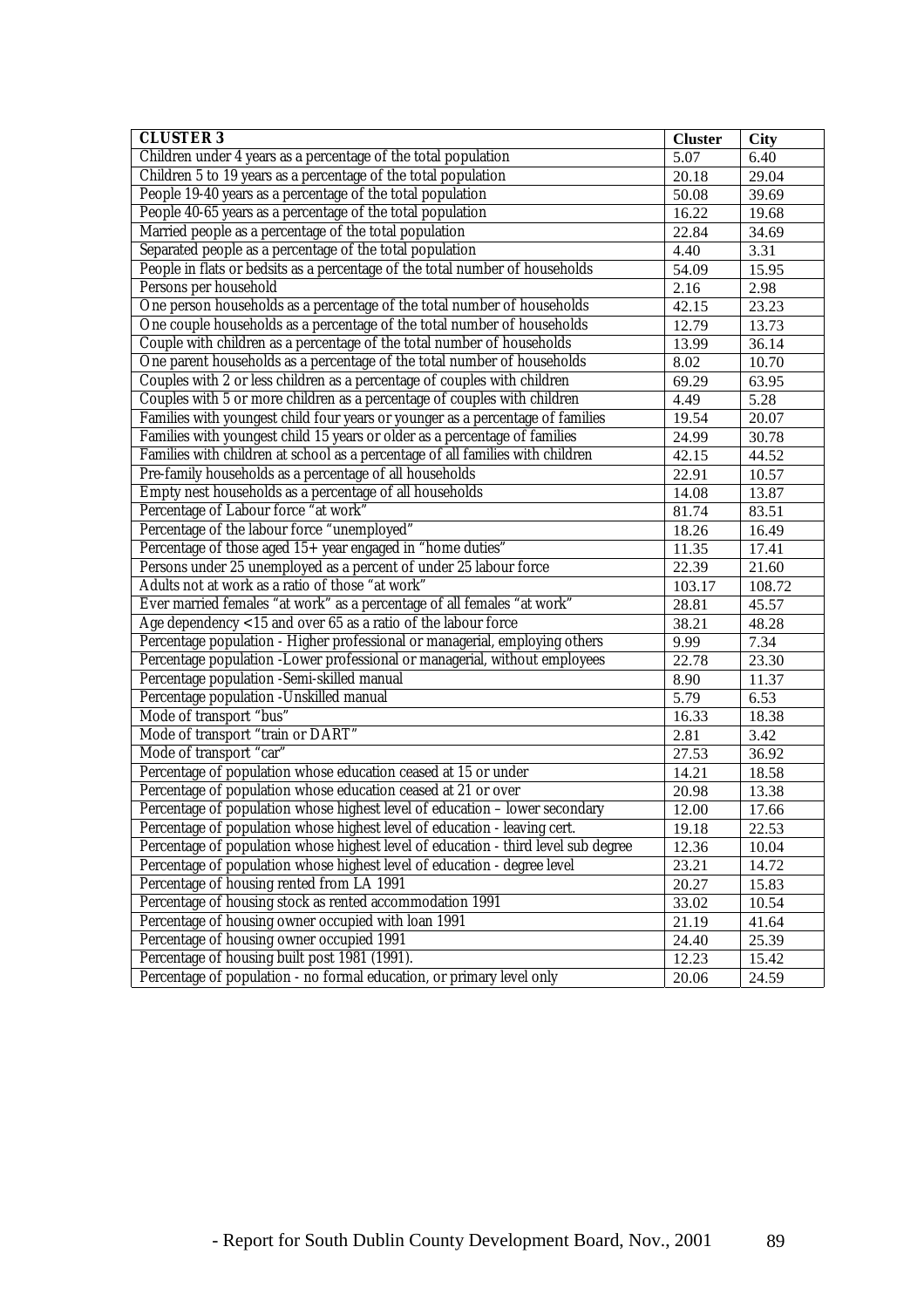| <b>CLUSTER 4</b>                                                                   | <b>Cluster</b>     | <b>City</b> |
|------------------------------------------------------------------------------------|--------------------|-------------|
| Children under 4 years as a percentage of the total population                     | 5.42               | 6.40        |
| Children 5 to 19 years as a percentage of the total population                     | $\overline{26.19}$ | 29.04       |
| People 19-40 years as a percentage of the total population                         | 35.93              | 39.69       |
| People 40-65 years as a percentage of the total population                         | 23.25              | 19.68       |
| Married people as a percentage of the total population                             | 40.26              | 34.69       |
| Separated people as a percentage of the total population                           | 2.54               | 3.31        |
| People in flats or bedsits as a percentage of the total number of households       | 7.47               | 15.95       |
| Persons per household                                                              | 2.97               | 2.98        |
| One person households as a percentage of the total number of households            | 21.55              | 23.23       |
| One couple households as a percentage of the total number of households            | 16.09              | 13.73       |
| Couple with children as a percentage of the total number of households             | 38.19              | 36.14       |
| One parent households as a percentage of the total number of households            | 8.43               | 10.70       |
| Couples with 2 or less children as a percentage of couples with children           | 65.72              | 63.95       |
| Couples with 5 or more children as a percentage of couples with children           | 3.45               | 5.28        |
| Families with youngest child four years or younger as a percentage of families     | 16.47              | 20.07       |
| Families with youngest child 15 years or older as a percentage of families         | 35.09              | 30.78       |
| Families with children at school as a percentage of all families with children     | 41.75              | 44.52       |
| Pre-family households as a percentage of all households                            | 7.76               | 10.57       |
| Empty nest households as a percentage of all households                            | 18.05              | 13.87       |
| Percentage of Labour force "at work"                                               | 91.70              | 83.51       |
| Percentage of the labour force "unemployed"                                        | 8.30               | 16.49       |
| Percentage of those aged 15+ year engaged in "home duties"                         | 18.28              | 17.41       |
| Persons under 25 unemployed as a percent of under 25 labour force                  | 14.04              | 21.60       |
| Adults not at work as a ratio of those "at work"                                   | 99.13              | 108.72      |
| Ever married females "at work" as a percentage of all females "at work"            | 50.18              | 45.57       |
| Age dependency <15 and over 65 as a ratio of the labour force                      | 48.85              | 48.28       |
| Percentage population - Higher professional or managerial, proprietors employing   | 12.77              | 7.34        |
| others                                                                             |                    |             |
| Percentage population -Lower professional or managerial, proprietors without       | 34.80              | 23.30       |
| employees                                                                          |                    |             |
| Percentage population -Semi-skilled manual                                         | 6.59               | 11.37       |
| Percentage population -Unskilled manual                                            | 2.76               | 6.53        |
| Mode of transport "bus"                                                            | 14.02              | 18.38       |
| Mode of transport "train or DART"                                                  | 6.00               | 3.42        |
| Mode of transport "car"                                                            | 50.20              | 36.92       |
| Percentage of population whose education ceased at 15 or under                     | 9.71               | 18.58       |
| Percentage of population whose education ceased at 21 or over                      | 20.17              | 13.38       |
| Percentage of population whose highest level of education - lower secondary level  | 13.52              | 17.66       |
| Percentage of population whose highest level of education - leaving cert.          | 27.67              | 22.53       |
| Percentage of population whose highest level of education - third level sub degree | 13.06              | 10.04       |
| Percentage of population whose highest level of education - degree level           | 22.70              | 14.72       |
| Percentage of housing rented from LA 1991                                          | 3.18               | 15.83       |
| Percentage of housing stock as rented accommodation 1991                           | 7.83               | 10.54       |
| Percentage of housing owner occupied with loan 1991                                | 49.19              | 41.64       |
| Percentage of housing owner occupied 1991                                          | 36.90              | 25.39       |
| Percentage of housing built post 1981 (1991).                                      | 12.20              | 15.42       |
| Percentage of population - no formal education, or primary level only.             | 14.07              | 24.59       |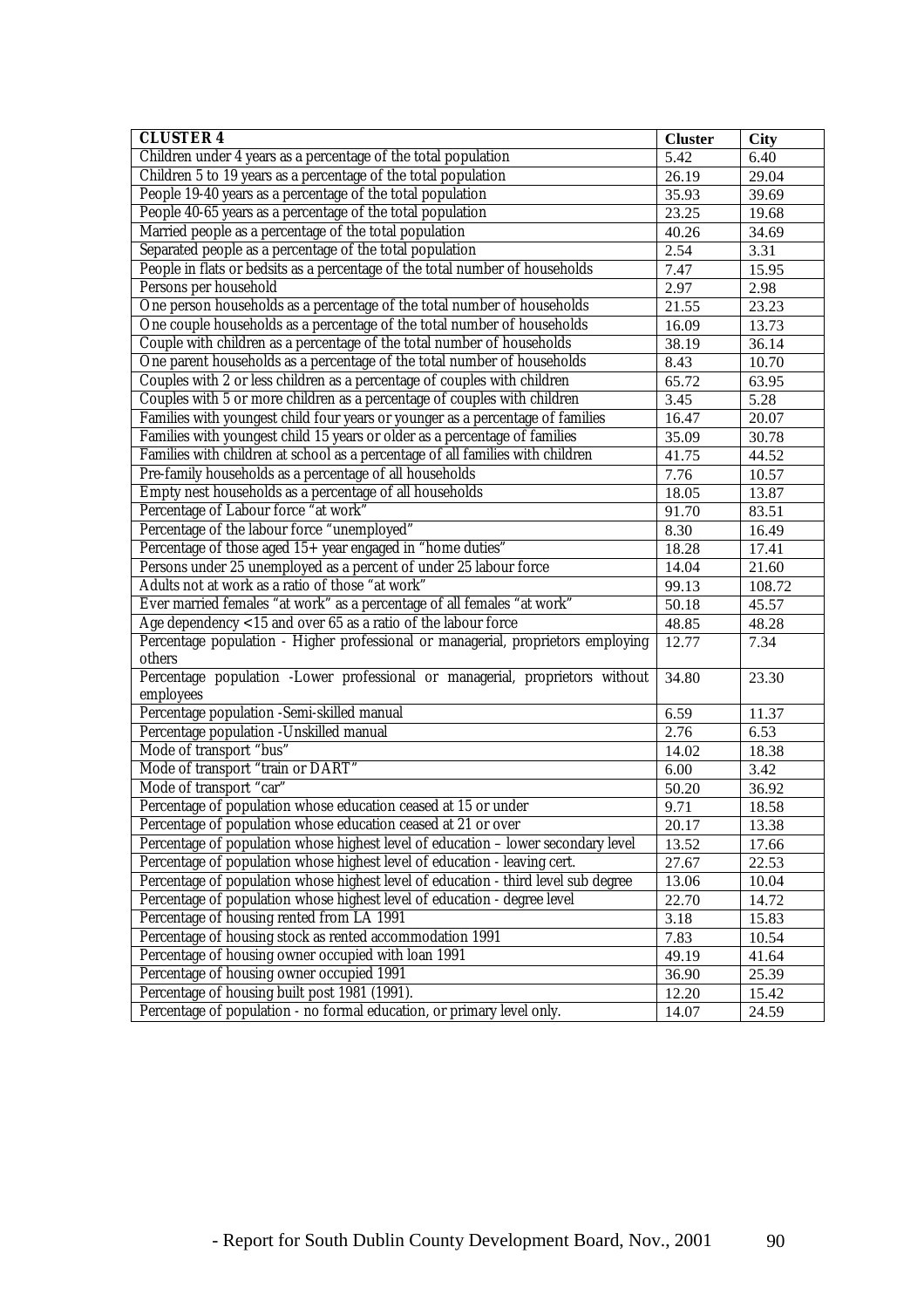| <b>CLUSTER 5</b>                                                                   | <b>Cluster</b> | <b>City</b> |
|------------------------------------------------------------------------------------|----------------|-------------|
| Children under 4 years as a percentage of the total population                     | 10.69          | 6.40        |
| Children 5 to 19 years as a percentage of the total population                     | 46.96          | 29.04       |
| People 19-40 years as a percentage of the total population                         | 36.73          | 39.69       |
| People 40-65 years as a percentage of the total population                         | 12.75          | 19.68       |
| Married people as a percentage of the total population                             | 27.23          | 34.69       |
| Separated people as a percentage of the total population                           | 4.90           | 3.31        |
| People in flats or bedsits as a percentage of the total number of households       | 12.75          | 15.95       |
| Persons per household                                                              | 3.80           | 2.98        |
| one person households as a percentage of the total number of households            | 11.92          | 23.23       |
| one couple households as a percentage of the total number of households            | 7.13           | 13.73       |
| couple with children as a percentage of the total number of households             | 45.48          | 36.14       |
| one parent households as a percentage of the total number of households            | 23.48          | 10.70       |
| Couples with 2 or less children as a percentage of couples with children           | 48.66          | 63.95       |
| Couples with 5 or more children as a percentage of couples with children           | 12.69          | 5.28        |
| Families with youngest child four years or younger as a percentage of families     | 33.12          | 20.07       |
| Families with youngest child 15 years or older as a percentage of families         | 19.56          | 44.52       |
| Families with children at school as a percentage of all families with children     | 61.14          | 44.52       |
| Pre-family households as a percentage of all households                            | 4.68           | 10.57       |
| Empty nest households as a percentage of all households                            | 5.21           | 13.87       |
| Percentage of Labour force "at work"                                               | 62.25          | 83.51       |
| Percentage of the labour force "unemployed"                                        | 37.75          | 16.49       |
| Percentage of those aged 15+ year engaged in "home duties"                         | 22.82          | 17.41       |
| Persons under 25 unemployed as a percent of under 25 labour force                  | 43.69          | 21.60       |
| Adults not at work as a ratio of those "at work"                                   | 175.33         | 108.72      |
| Ever married females "at work" as a percentage of all females "at work"            | 48.25          | 45.57       |
| Age dependency <15 and over 65 as a ratio of the labour force                      | 65.95          | 48.28       |
| Percentage population - Higher professional or managerial, proprietors employing   | 1.28           | 7.34        |
| others                                                                             |                |             |
| Percentage population -Lower professional or managerial, proprietors without       | 8.09           | 23.30       |
| employees                                                                          |                |             |
| Percentage population -Semi-skilled manual                                         | 17.62          | 11.37       |
| Percentage population -Unskilled manual                                            | 13.76          | 6.53        |
| Mode of transport "bus"                                                            | 25.49          | 18.38       |
| Mode of transport "train or DART"                                                  | .67            | 3.42        |
| Mode of transport "car"                                                            | 17.06          | 36.92       |
| Percentage of population whose education ceased at 15 or under                     | 29.20          | 18.58       |
| Percentage of population whose education ceased at 21 or over                      | 3.01           | 13.38       |
| Percentage of population whose highest level of education - lower secondary        | 29.41          | 17.66       |
| Percentage of population whose highest level of education - leaving cert.          | 14.21          | 22.53       |
| Percentage of population whose highest level of education - third level sub degree | 3.80           | 10.04       |
| Percentage of population whose highest level of education - degree level           | 2.84           | 14.72       |
| Percentage of housing rented from LA 1991                                          | 66.87          | 15.83       |
| Percentage of housing stock as rented accommodation 1991                           | 1.95           | 10.54       |
| Percentage of housing owner occupied with loan 1991                                | 18.34          | 41.64       |
| Percentage of housing owner occupied 1991                                          | 6.41           | 25.39       |
| Percentage of housing built post 1981 (1991).                                      | 38.61          | 15.42       |
| Percentage of population - no formal education, or primary level only.             | 37.81          | 24.59       |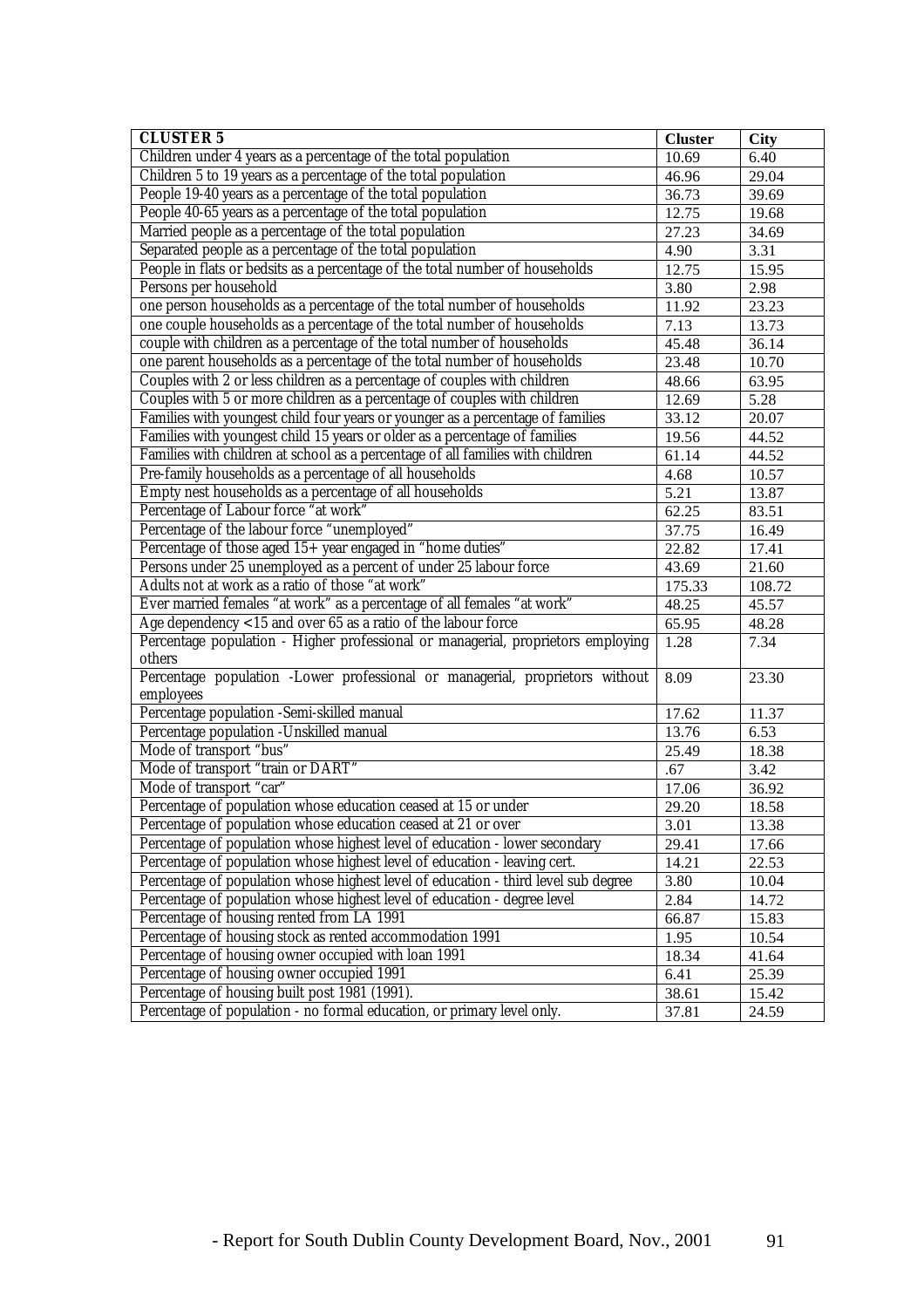| Roll                 | <b>Name</b>                     | <b>Address</b>                 | <b>Pupils</b>   |
|----------------------|---------------------------------|--------------------------------|-----------------|
| No.                  |                                 |                                |                 |
| 02872u               | Sandyford Mxd N S               | Sandyford                      | 85              |
| 05600c               | <b>Clochar San Dominic</b>      | Dún Laoghaire                  | 197             |
| 06200o               | <b>Booterstown Boys</b>         | <b>Booterstown</b>             | 190             |
| 10494k               | All Saints N S                  | <b>Carysfort Ave</b>           | 51              |
| 11873a               | Rathmichael N S                 | Rathmichael                    | 245             |
|                      | 14586m Carysfort Ns             | <b>Convent Road</b>            | 462             |
| 14647g               | Dalkey N $S(2)$                 | <b>Dalkey</b>                  | 96              |
|                      | 15132b Harold Boys N S          | <b>Dalkey</b>                  | 92              |
|                      | $15284b$ Taney N S              | Sydenham Villas                | 508             |
| 15480b               | <b>Harold Convent N S</b>       | <b>Glasthule</b>               | 322             |
| 16020s               | St Joseph's Boys N S            | <b>Lower Eden Road</b>         | 138             |
| 16352u               | St Brigid's Boys N S            | Foxrock                        | 455             |
| 16353w               | St Brigid's Girls N S           | Foxrock                        | 570             |
| 166290               | Kilternan Church Of Ireland Ns  | Kilternan                      | 134             |
| 16794g               | St Brigid's N S                 | Merville Rd                    | 125             |
| 16893i               | <b>S N Naomh Lorcan</b>         | Stillorgan                     | 414             |
| 17470i               | St Raphaela's N S               | <b>Upper Kilmacud Road</b>     | 244             |
| 17507f               | <b>S N Padraig Naofa</b>        | Gleann Cuillin                 | $\overline{51}$ |
| 17954h               | Scoil Caoimhin Naofa            | <b>Mount Merrion</b>           | 355             |
| $\overline{1}$ 7970f | <b>Cl Scoil M Na Trocaire</b>   | <b>Baile An Bhothair</b>       | 272             |
| 17979a               | <b>S N Cnoc Ainbhil</b>         | Lr Kilmacud Rd,                | 368             |
| $184\overline{51}$   | Scoil Lorcan Buachaili          | <b>Cearnog Eaton</b>           | 433             |
| 184990               | <b>St Augustine's School</b>    | <b>Obelisk Park</b>            | 162             |
| 18647d               | <b>S N San Treasa</b>           | The Rise                       | 493             |
| 18806u               | Kilternan N S 1                 | Kilternan                      | 266             |
| 18815v               | Our Lady Of Lourdes School      | <b>Rochestown Ave</b>          | 15              |
| 18863j               | Dominican Convent Sp Sch.       | <b>Sion Hill</b>               | 52              |
|                      | 18886v   Kill O The Grange N S  | Kill O The Grange              | 254             |
| 190661               | <b>Loreto National School</b>   | <b>Dalkey</b>                  | 362             |
|                      | 19258u Scoil Padraig Naofa B    | <b>Hollypark</b>               | 716             |
|                      | 19259w St Patrick's GNS         | <b>Foxrock Ave</b>             | 647             |
| 19314e               | Na Maighdine Mhuire Boy         | <b>Ballinteer</b>              | 200             |
|                      | 193190 Balally Girls Ns         | <b>Balally</b>                 | 340             |
|                      | 19320w Johnstown Boys Ns        | Johnstown                      | 514             |
| 19321b               | Our Lady Good Counsel GNS       | Johnstown                      | 485             |
|                      | 19335m Scoil Na Aingeal         | <b>Newtownpark Ave</b>         | 420             |
| 19355s               | <b>Ballyowen Meadows</b>        | C/o Mary Immac Sch For Hearing | $\overline{24}$ |
|                      | 19374w Garran Mhuire            | Goatstown                      | 330             |
| 19396j               | Na Maighdine Muire Girl         | <b>Ballinteer</b>              | 238             |
| 19400u               | Sn Glen Na Gcaorach             | Wyvern                         | 255             |
| 19437u               | Scoil Naithi Dundroma           | <b>Baile An Tsaoir</b>         | 242             |
| 19438w               | <b>Scoil Colmcille Senior</b>   | Wyattville                     | 198             |
| 19497 <sub>p</sub>   | <b>Scoil Mhuire</b>             | <b>Shankill</b>                | 342             |
| 19499t               | <b>St Oliver Punkett Sp Sc</b>  | Alma Place                     | 55              |
| 19537b               | <b>St Attracta's Junior N S</b> | Meadowbrook                    | 402             |
| 19579r               | Archbishop Mc Quaid Ns          | Loughlinstown                  | 174             |

**Appendix 6.1 Dún Laoghaire Rathdown Primary Schools 1999-2000**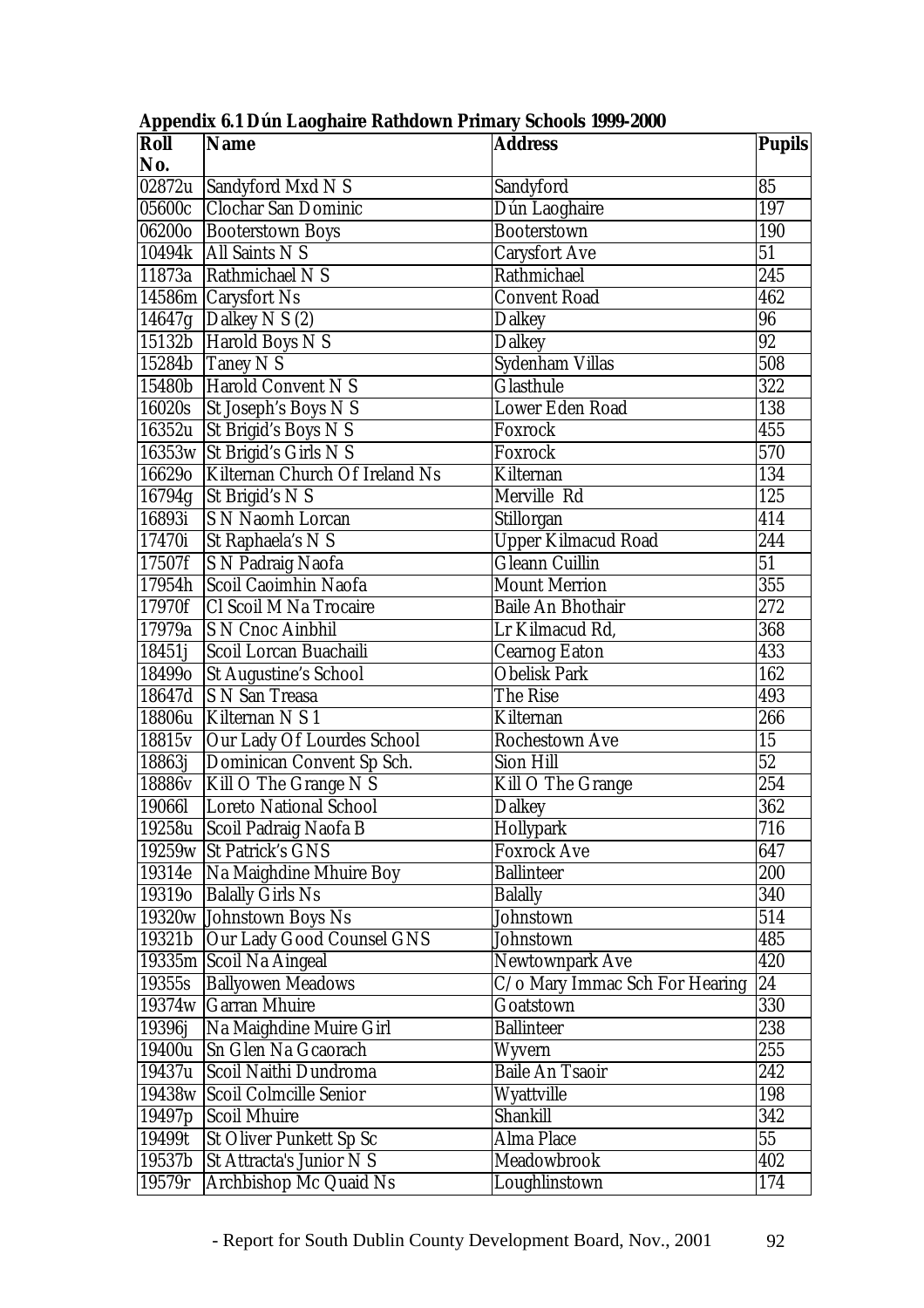| Roll                | <b>Name</b>                     | <b>Address</b>                    | <b>Pupils</b> |
|---------------------|---------------------------------|-----------------------------------|---------------|
| No.                 |                                 |                                   |               |
|                     | 19612m Dalkey School Project    | <b>Glenageary Lodge</b>           | 259           |
| 19641t              | <b>St Colmcille Jun Ns</b>      | Wyattville                        | 236           |
| 19716b              | <b>St Attracta's Senior N S</b> | Meadowbrook                       | 445           |
|                     | 19723v Queen Of Angels N S      | Wedgewood                         | 331           |
| 19816f              | Archbishop Mc Quaid Senior N S  | Loughlinstown                     | 214           |
| 19840c              | <b>Holy Family School</b>       | <b>Dunedin Park</b>               | 181           |
| 19888h              | <b>St Anne's Mxd N S</b>        | <b>Stonebridge Road</b>           | 520           |
| 19901t              | <b>Booterstown NS</b>           | <b>Cross Ave</b>                  | 107           |
|                     | 19904c Holy Cross N S           | <b>Upper Kilmacud Road</b>        | 224           |
| 19922e              | Our Lady's N S                  | <b>St Columbanus Road</b>         | 77            |
| 19938t              | St Joseph's                     | <b>Tivoli Road</b>                | 152           |
| 19939v              | Scoil Naisiunta An Dea Aoire    | <b>Whitehall Road</b>             | 355           |
| 19945q              | South City School Project       | <b>Loreto Avenue</b>              | 247           |
| 19949 <sub>b</sub>  | <b>Islamic National School</b>  | 19 Roebuck Road                   | 243           |
|                     | 19960 $m$ St Johns N S          | <b>Ballybrack</b>                 | 132           |
|                     | 19979k St Kevin's N S           | Sallynoggin                       | 199           |
| 20020r              | Gaelscoil Thaobh Na Coille      | <b>Cill Tiarnain</b>              | 113           |
| 20028k              | Setanta Special School          | <b>Beechpark</b>                  | 15            |
| 20056p              | Gaelscoil Phadraig              | <b>Ascaill Shileann</b>           | 42            |
| $\overline{20060g}$ | Monkstown Educate Together Ns   | <b>Monkstown Community Centre</b> | 161           |
|                     | <b>Total</b>                    |                                   | 17246         |

Dept. of Education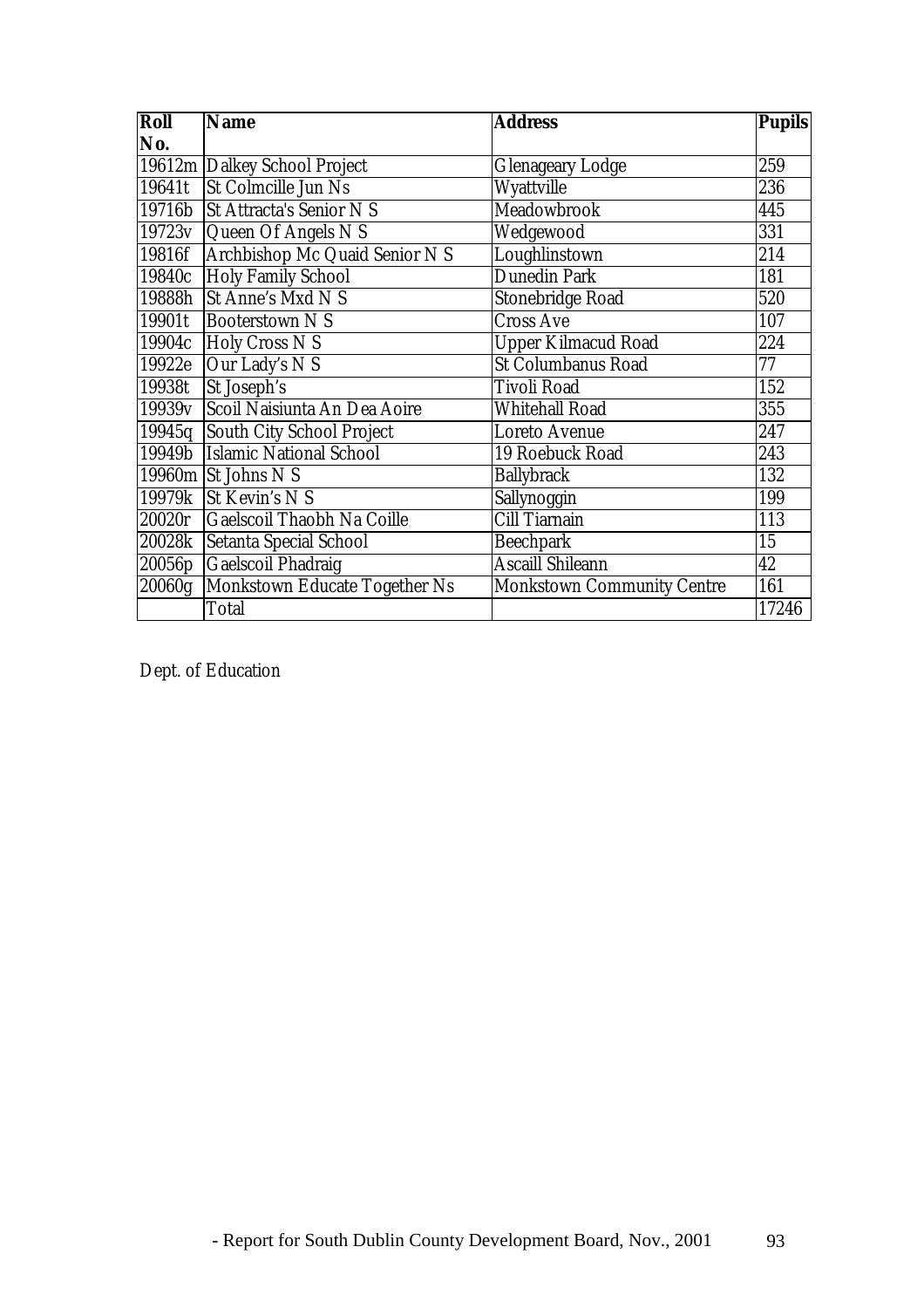#### **Appendix 6.2 Post Primary Schools Pupils and Allocated Teachers Dún Laoghaire Rathdown 2000/2001**

| <b>School Name &amp; Address</b>                                                               | <b>Pupil</b><br><b>Totals</b> | <b>Allocation</b><br>2001 |
|------------------------------------------------------------------------------------------------|-------------------------------|---------------------------|
| Blackrock College, 24 Rock Road, Blackrock, Co. Dublin,                                        | 954                           | 56.5                      |
| Willow Park School, Blackrock College, Blackrock, Co Dublin,                                   | 188                           | 11                        |
| Coláiste Eoin, Baile an Bhóthair, Bóthair Stigh Lorgan,<br>Co Atha Cliath,                     | 371                           | 22                        |
| Coláiste Íosagáin, Bóthar Stigh Lorgan, Baile an Bhóthair,<br>Co Atha Cliath,                  | 394                           | 25                        |
| Oatlands College, Mount Merrion, Blackrock, Co Dublin,                                         | 386                           | 24                        |
| Dominican College, Sion Hill, Blackrock, Co Dublin,                                            | 350                           | 21.5                      |
| Rockford Manor Secondary School, Stradbrook Rd, Blackrock,<br>Co Dublin,                       | 409                           | 25                        |
| Rathdown School, Glenageary, Dún Laoghaire, Co Dublin,                                         | 339                           | 20                        |
| Clonkeen College, Clonkeen Road, Blackrock, Co Dublin,                                         | 451                           | 27                        |
| Loreto Abbey secondary School, Dalkey, Co Dublin, ,                                            | $\overline{547}$              | $\overline{33}$           |
| Sacred Heart Secondary School, Mount Anville, Dundrum, D 14,                                   | 611                           | 37                        |
| Notre Dame Des Missions, Upper Churchtown Road, Dublin 14,,                                    | $\overline{313}$              | 18                        |
| Christian Brothers College, Monkstown Park, Dún Laoghaire, Co 489<br>Dublin,                   |                               | 28.5                      |
| Presentation Brothers, Glasthule, Dún Laoghaire, Co Dublin,                                    | 191                           | 12.36                     |
| Loreto Secondary School, Foxrock, Dublin 18,,                                                  | 599                           | $\overline{36}$           |
| Holy Child Secondary School, Military Road, Killiney, Co. Dublin,                              | 302                           | 17                        |
| St Joseph Of Cluny, Bellevue Park, Ballinclea Rd, Killiney, Co Dublin                          | 407                           | 23.5                      |
| St Benildus College, Upper Kilmacud Rd, Stillorgan, Blackrock,<br>Co Dublin                    | 694                           | 42.5                      |
| St Laurence College, Loughlinstown, Co Dublin, ,                                               | 535                           | 34.75                     |
| De La Salle College, Upper Churchtown Road, Churchtown, D.14,                                  | 364                           | 23.5                      |
| St Raphaela's Secondary School, Upper Kilmacud Road, Stillorgan, 426<br>Co Dublin,             |                               | 25.5                      |
| St Killian's German School, Roebuck Road, Clonskeagh, Dublin 14,                               | 216                           | 13                        |
| St Andrews College, Booterstown Ave, Blackrock, Co Dublin,                                     | 896                           | 53.5                      |
| Our Lady's Grove, Goatstown Road, Dublin 14,,                                                  | 431                           | 26                        |
| Rosemont School, Temple Road, Blackrock, Co Dublin,                                            | 67                            | $\overline{4}$            |
| Wesley College, Ballinteer, Dublin 16,,                                                        | 846                           | 51.5                      |
| Senior College Dún Laoghaire, Eblana Avenue, Dún Laoghaire, Co 916<br>Dublin,                  |                               | 61.75                     |
| Dún Laoghaire College of Further Education, 17 Cumberland St, 492<br>Dún Laoghaire, Co Dublin, |                               | 32.84                     |
| Dundrum College, Sydenham Road, Dundrum, Dublin 14,                                            | 327                           | 21.69                     |
| College Of Commerce Dundrum, Main Street, Dundrum, Dublin 14,                                  | 222                           | 15.78                     |
| Senior College Sallynoggin, Pearse Street, Sallynoggin, Co Dublin,                             | 412                           | 27.75                     |
| Stillorgan College of Further Education, Stillorgan, Co Dublin, ,                              | 202                           | 14.53                     |
| Newpark Comprehensive School, Newtownpark Avenue, Blackrock, 801<br>Co Dublin,                 |                               | 50.95                     |
| Ballinteer Community School, Ballinteer, Dublin 16,,                                           | 477                           | 34.52                     |
| Cabinteely Community School, Cabinteely, Dublin 18,,                                           | 601                           | 40.83                     |
| Holy Child Community School, Pearse St, Sallynoggin, Co Dublin,                                | 382                           | 26.99                     |
| St. Tiernan's Community School,, Parkvale, Balally, Dublin 16,                                 | 421                           | 28.66                     |
| <b>Totals</b>                                                                                  | 17029                         | 1067.9                    |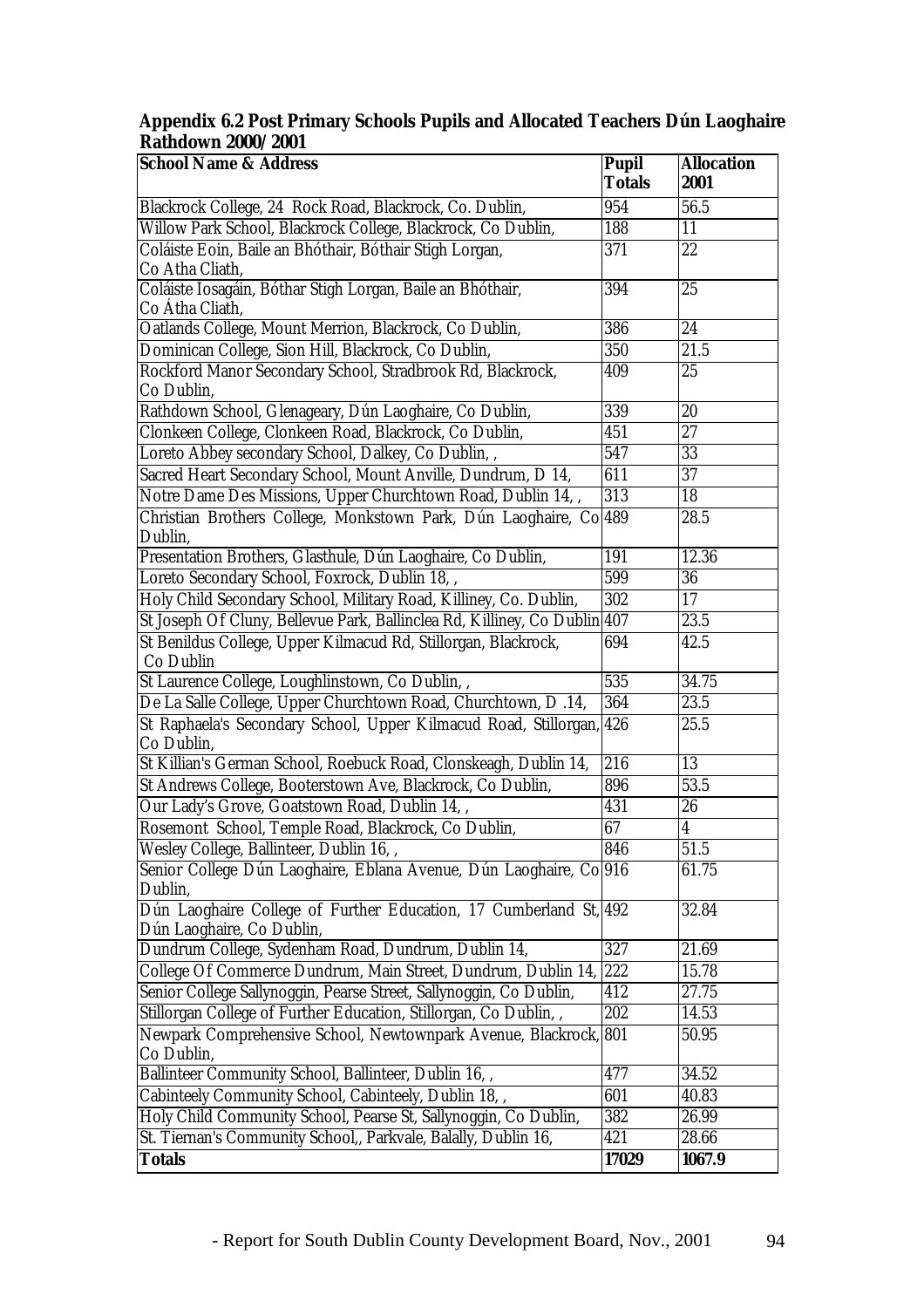## **Appendix 6.3 Special Post Primary Secondary Schools Dún Laoghaire Rathdown 2000**

| <b>School</b>                                                        |
|----------------------------------------------------------------------|
| St. Augustine's, Obelisk Park, Carysfort Avenue, Blackrock Co Dublin |
| Benincasa, Sion Hill, Blackrock, Co. Dublin.                         |
| Ballyowen Meadows, Beechpark, Stillorgan, Co Dublin                  |
| Setanta Special School, Beechpark, Stillorgan, Co Dublin             |
| Our Lady of Lourdes Hospital, Dún Laoghaire, Co Dublin               |
| St. Oliver Plunkett, Monkstown, Co. Dublin.                          |
|                                                                      |

## **Appendix 6.4 Third Level Institutions funded by the DES County Dublin (In BOLD)**

| Institutions                                             |
|----------------------------------------------------------|
| University College Cork, NUI Cork                        |
| <b>University College Dublin, NUI Dublin</b>             |
| National University of Ireland, Galway                   |
| <b>Trinity College, Dublin</b>                           |
| National University of Ireland, Maynooth                 |
| <b>Dublin City University</b>                            |
| <b>University of Limerick</b>                            |
| <b>National College of Art &amp; Design, Dublin</b>      |
| <b>Dublin Institute of Technology</b>                    |
| <b>Athlone Institute of Technology</b>                   |
| <b>Institute of Technology, Blanchardstown</b>           |
| <b>Institute of Technology, Carlow</b>                   |
| <b>Cork Institute of Technology</b>                      |
| <b>Dundalk Institute of Technology</b>                   |
| Galway-Mayo Institute of Technology                      |
| Letterkenny Institute of Technology                      |
| <b>Limerick Institute of Technology</b>                  |
| <b>Institute of Technology, Sligo</b>                    |
| <b>Institute of Technology, Tallaght</b>                 |
| <b>Institute of Technology, Tralee</b>                   |
| <b>Waterford Institute of Technology</b>                 |
| Dún Laoghaire Institute of Art, Design and Tech.         |
| Hotel Training & Catering College, Killybegs             |
| <b>Colaiste Mhuire, Marino, Dublin</b>                   |
| <b>Church of Ireland College of Education, Rathmines</b> |
| <b>Froebel College of Education, Blackrock, Dublin</b>   |
| St. Angela's College, Lough Gill, Co. Sligo              |
| St. Catherine's College, Sion Hill, Co Dublin            |
| <b>National College of Ireland, Dublin</b>               |
| $SOMrr0$ . HFA                                           |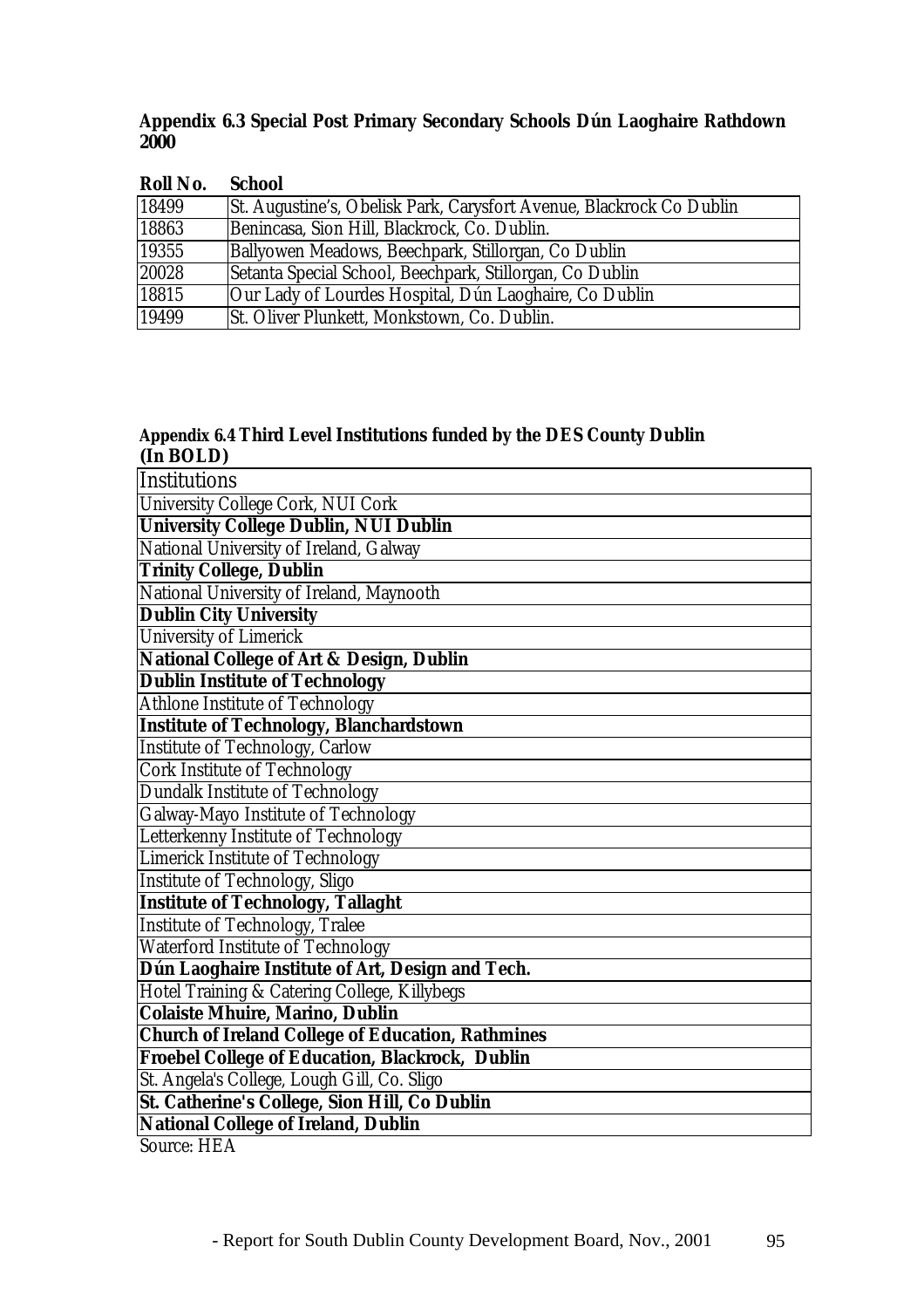#### **Sources:**

**Aer Rianta An Garda Síochána,** *Annual Report 1999* **An Taisce,** *Blue Flag Beaches* **Area Development Management Ltd,** *The National Childcare Census Report Executive Summary for Fingal, Dún Laoghaire, Rathdown South Dublin and Dublin County Borough1999* **Brady, J. 2001 Dept of Geography UCD,** *An Analysis of the Social Areas in the Greater Dublin Area* **Bord Fáilte,** *Tourism Facts & Statistics 1998* **Bord Gáis Éireann Central Statistics Office, 1996 volume1** *Population Classified by Area* **Central Statistics Office, 1996 volume 2** *Ages and Marital Status* **Central Statistics Office, 1996 volume 3** *Household Composition and Family Units* **Central Statistics Office, 1996 volume 4** *Usual Residence and Migration, Birthplaces* **Central Statistics Office, 1996 volume 5** *Principle Economic Status and Industries* **Central Statistics Office, 1996 volume 7** *Occupations* **Central Statistics Office, 1996 volume 8** *Education, Scientific and Technological Qualifications* **Central Statistics Office, 1996,** *Principle Socio-economic Results*. **Central Statistics Office, annual,** *Regional Accounts* **Central Statistics Office, 2000,** *Household Incomes Regions and Counties 1991-1998* **Central Statistics Office, 2000**, *Census of Industrial Production 1998* **Central Statistics Office, 2001** *Quarterly Survey* **Central Statistics Office, 2000** *Vital Statistics* **Central Statistics Office, Cork** *Social Welfare Statistics & Retail Employment Figures* **CIE,** *Annual Report 2000* **County Dublin VEC Department of Education & Science,** Statistical *Report 1998 -1999* **Department of the Environment and Local Government,** *Housing Bulletin 2000, Greater Dublin Water Strategy 1996* **Department of Health,** *Vital Statistics* **Department of the Environment and Local Government Spatial Planning Unit, 2000**, *The Role of Dublin in Europe A report prepared by Goodbody Economic Consultants and the Dept of Urban & Regional Planning UCD* **Dept. Public Enterprise,** *The Gas 2025 Project Close out Report and Review 1999* **Dept of Social, Family & Community Affairs Dublin Bus Dublin Corporation Dublin Rural LEADER Company,** *Sustaining Dublin's Rural Hinterland* **Dublin Port** *Company Yearbook 2001* **Dublin Tourism, Dublin Transportation Office,** *A Platform for Change – An Outline of the transportation Strategy for the Greater Dublin Area 2000 to 2016* **Dúchas,** - *The Heritage Service* **Dún Laoghaire Rathdown County Council Eastern Regional Health Authority,** *A Bed Review Report 2001* **Enterprise Ireland, 2000,** *Driving Growth in Regional Enterprise, Dublin & Mid East Region Company Listing August 1999* **EPA** *Millennium Yearbook 2000* **EirGrid Fingal County Council Forfás, 2000,** *Enterprise 2010.*